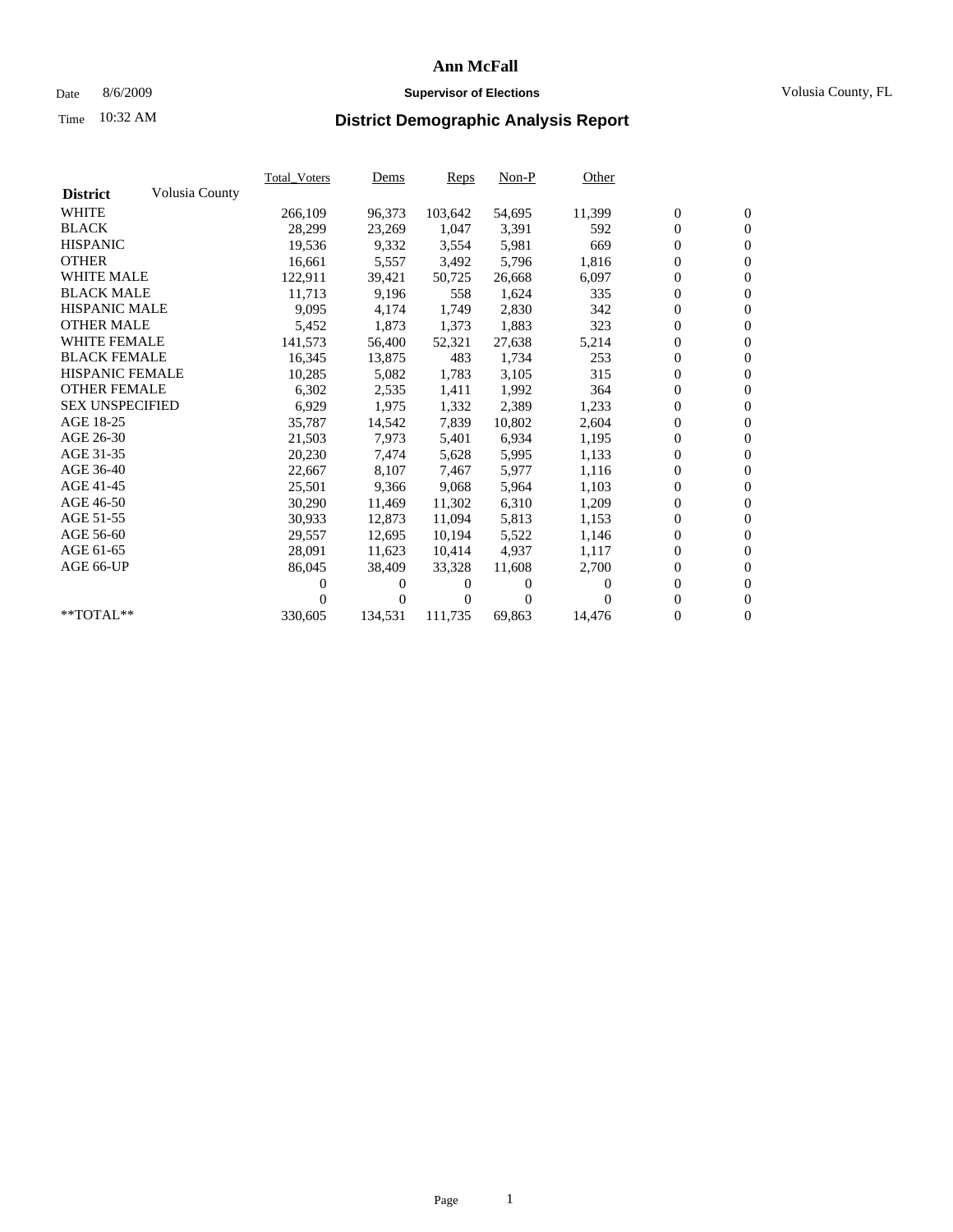### Date 8/6/2009 **Supervisor of Elections Supervisor of Elections** Volusia County, FL

|                        | <b>Total Voters</b>       | Dems         | Reps   | $Non-P$  | Other    |                  |                  |  |
|------------------------|---------------------------|--------------|--------|----------|----------|------------------|------------------|--|
| <b>District</b>        | County Council District 1 |              |        |          |          |                  |                  |  |
| <b>WHITE</b>           | 50,972                    | 18,399       | 20,694 | 9,480    | 2,399    | $\boldsymbol{0}$ | $\boldsymbol{0}$ |  |
| <b>BLACK</b>           | 4,470                     | 3,679        | 164    | 529      | 98       | $\overline{0}$   | $\mathbf{0}$     |  |
| <b>HISPANIC</b>        | 3,044                     | 1,348        | 555    | 1,003    | 138      | $\overline{0}$   | $\mathbf{0}$     |  |
| <b>OTHER</b>           | 2,928                     | 963          | 696    | 967      | 302      | 0                | $\mathbf{0}$     |  |
| <b>WHITE MALE</b>      | 23,323                    | 7,446        | 10,036 | 4,554    | 1,287    | $\boldsymbol{0}$ | $\mathbf{0}$     |  |
| <b>BLACK MALE</b>      | 1,818                     | 1,438        | 75     | 243      | 62       | $\boldsymbol{0}$ | $\mathbf{0}$     |  |
| <b>HISPANIC MALE</b>   | 1,386                     | 610          | 271    | 438      | 67       | $\boldsymbol{0}$ | $\mathbf{0}$     |  |
| <b>OTHER MALE</b>      | 933                       | 321          | 271    | 277      | 64       | $\boldsymbol{0}$ | $\mathbf{0}$     |  |
| <b>WHITE FEMALE</b>    | 27,397                    | 10,868       | 10,566 | 4,863    | 1,100    | 0                | $\mathbf{0}$     |  |
| <b>BLACK FEMALE</b>    | 2,616                     | 2,214        | 88     | 279      | 35       | 0                | $\Omega$         |  |
| <b>HISPANIC FEMALE</b> | 1,635                     | 729          | 281    | 557      | 68       | $\boldsymbol{0}$ | $\mathbf{0}$     |  |
| <b>OTHER FEMALE</b>    | 1,117                     | 443          | 266    | 342      | 66       | 0                | $\mathbf{0}$     |  |
| <b>SEX UNSPECIFIED</b> | 1,189                     | 320          | 255    | 426      | 188      | 0                | $\mathbf{0}$     |  |
| AGE 18-25              | 6,505                     | 2,198        | 1,719  | 2,060    | 528      | $\overline{0}$   | $\mathbf{0}$     |  |
| AGE 26-30              | 4,119                     | 1,434        | 1,158  | 1,261    | 266      | 0                | $\mathbf{0}$     |  |
| AGE 31-35              | 3,902                     | 1,316        | 1,217  | 1,094    | 275      | 0                | $\mathbf{0}$     |  |
| AGE 36-40              | 4,459                     | 1,530        | 1,591  | 1,112    | 226      | $\boldsymbol{0}$ | $\mathbf{0}$     |  |
| AGE 41-45              | 5,008                     | 1,699        | 2,008  | 1,088    | 213      | $\boldsymbol{0}$ | $\mathbf{0}$     |  |
| AGE 46-50              | 5,752                     | 2,147        | 2,249  | 1,102    | 254      | 0                | $\Omega$         |  |
| AGE 51-55              | 5,786                     | 2,386        | 2,195  | 961      | 244      | $\boldsymbol{0}$ | $\boldsymbol{0}$ |  |
| AGE 56-60              | 5,481                     | 2,407        | 1.991  | 839      | 244      | 0                | $\mathbf{0}$     |  |
| AGE 61-65              | 5,031                     | 2,221        | 1,892  | 721      | 197      | 0                | $\mathbf{0}$     |  |
| AGE 66-UP              | 15,371                    | 7,051        | 6,089  | 1,741    | 490      | $\overline{0}$   | $\mathbf{0}$     |  |
|                        | 0                         | 0            | 0      | $\theta$ | $\Omega$ | $\boldsymbol{0}$ | $\mathbf{0}$     |  |
|                        | 0                         | $\mathbf{0}$ | 0      | $\Omega$ | $\Omega$ | 0                | $\mathbf{0}$     |  |
| $*$ TOTAL $**$         | 61,414                    | 24,389       | 22,109 | 11,979   | 2,937    | $\overline{0}$   | $\boldsymbol{0}$ |  |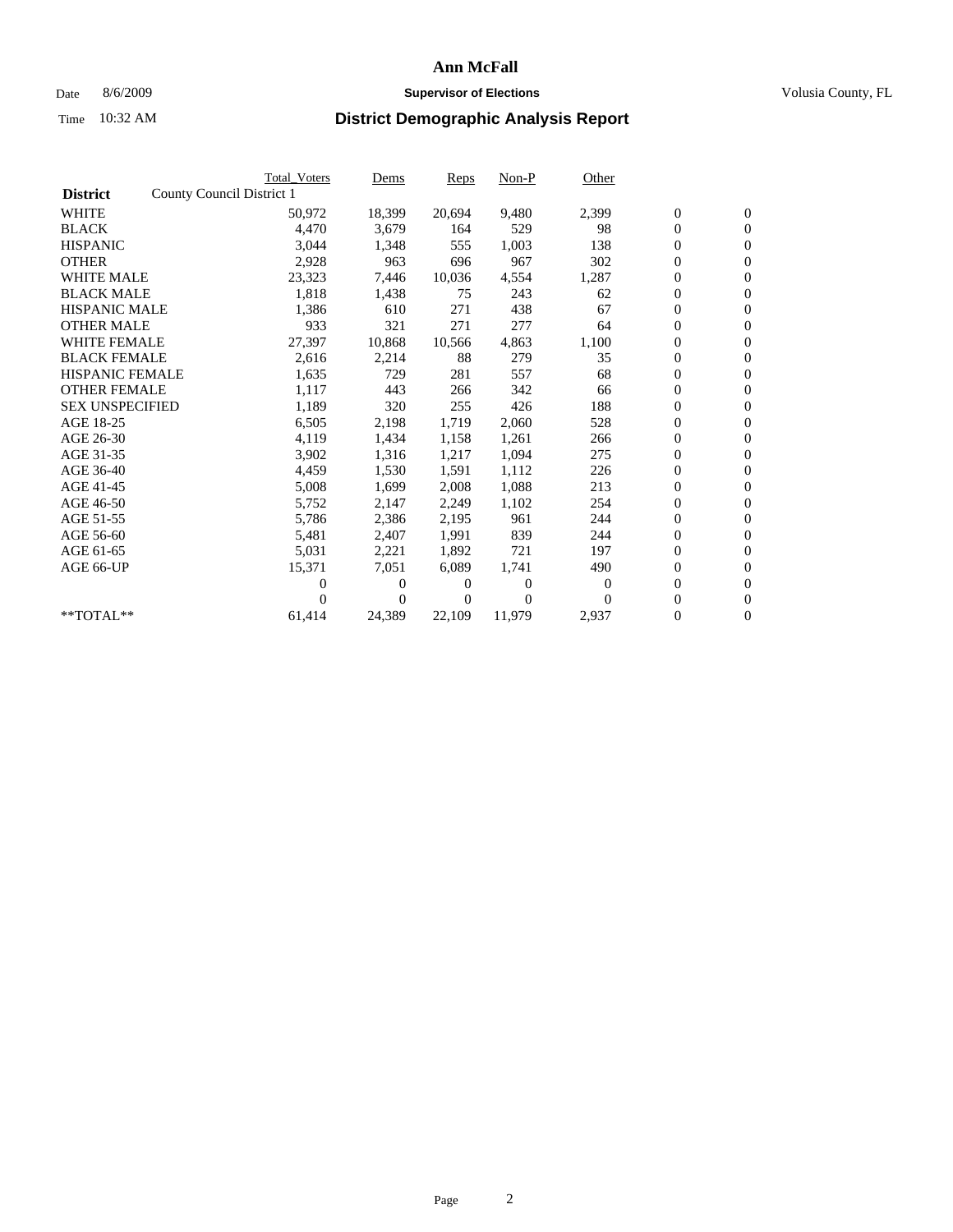### Date 8/6/2009 **Supervisor of Elections Supervisor of Elections** Volusia County, FL

|                        | <b>Total Voters</b>       | Dems         | Reps   | $Non-P$        | Other    |                  |                  |  |
|------------------------|---------------------------|--------------|--------|----------------|----------|------------------|------------------|--|
| <b>District</b>        | County Council District 2 |              |        |                |          |                  |                  |  |
| <b>WHITE</b>           | 43,441                    | 16,834       | 15,441 | 9,332          | 1,834    | $\boldsymbol{0}$ | $\boldsymbol{0}$ |  |
| <b>BLACK</b>           | 11,045                    | 9,332        | 319    | 1,210          | 184      | $\overline{0}$   | $\mathbf{0}$     |  |
| <b>HISPANIC</b>        | 1,284                     | 574          | 240    | 420            | 50       | $\overline{0}$   | $\mathbf{0}$     |  |
| <b>OTHER</b>           | 3,330                     | 1,326        | 561    | 1,120          | 323      | 0                | $\mathbf{0}$     |  |
| <b>WHITE MALE</b>      | 20,320                    | 6,987        | 7,671  | 4,631          | 1,031    | $\boldsymbol{0}$ | $\mathbf{0}$     |  |
| <b>BLACK MALE</b>      | 4,424                     | 3,607        | 170    | 562            | 85       | $\boldsymbol{0}$ | $\mathbf{0}$     |  |
| <b>HISPANIC MALE</b>   | 617                       | 269          | 112    | 211            | 25       | 0                | $\mathbf{0}$     |  |
| <b>OTHER MALE</b>      | 1,105                     | 448          | 229    | 369            | 59       | $\boldsymbol{0}$ | $\mathbf{0}$     |  |
| <b>WHITE FEMALE</b>    | 22,827                    | 9,738        | 7,670  | 4,638          | 781      | 0                | $\mathbf{0}$     |  |
| <b>BLACK FEMALE</b>    | 6,518                     | 5,642        | 146    | 632            | 98       | 0                | $\Omega$         |  |
| <b>HISPANIC FEMALE</b> | 655                       | 301          | 125    | 206            | 23       | $\boldsymbol{0}$ | $\boldsymbol{0}$ |  |
| <b>OTHER FEMALE</b>    | 1,234                     | 572          | 214    | 388            | 60       | 0                | $\mathbf{0}$     |  |
| <b>SEX UNSPECIFIED</b> | 1,400                     | 502          | 224    | 445            | 229      | 0                | $\mathbf{0}$     |  |
| AGE 18-25              | 8,148                     | 4,615        | 1,202  | 1,918          | 413      | $\boldsymbol{0}$ | $\mathbf{0}$     |  |
| AGE 26-30              | 4,166                     | 1,805        | 838    | 1,330          | 193      | $\boldsymbol{0}$ | $\mathbf{0}$     |  |
| AGE 31-35              | 3,237                     | 1,414        | 718    | 963            | 142      | 0                | $\mathbf{0}$     |  |
| AGE 36-40              | 3,521                     | 1,561        | 933    | 874            | 153      | $\boldsymbol{0}$ | $\mathbf{0}$     |  |
| AGE 41-45              | 3,927                     | 1,721        | 1,134  | 895            | 177      | $\boldsymbol{0}$ | $\mathbf{0}$     |  |
| AGE 46-50              | 4,810                     | 2,166        | 1,460  | 993            | 191      | 0                | $\Omega$         |  |
| AGE 51-55              | 5,045                     | 2,428        | 1,515  | 918            | 184      | $\boldsymbol{0}$ | $\boldsymbol{0}$ |  |
| AGE 56-60              | 5,016                     | 2,311        | 1.497  | 1.010          | 198      | 0                | $\mathbf{0}$     |  |
| AGE 61-65              | 4,971                     | 2,203        | 1,631  | 931            | 206      | 0                | $\mathbf{0}$     |  |
| AGE 66-UP              | 16,259                    | 7,842        | 5,633  | 2,250          | 534      | $\overline{0}$   | $\mathbf{0}$     |  |
|                        | 0                         | 0            | 0      | $\overline{0}$ | $\bf{0}$ | $\boldsymbol{0}$ | $\mathbf{0}$     |  |
|                        | 0                         | $\mathbf{0}$ | 0      | $\Omega$       | $\Omega$ | 0                | $\boldsymbol{0}$ |  |
| $*$ TOTAL $**$         | 59,100                    | 28,066       | 16,561 | 12,082         | 2,391    | 0                | $\boldsymbol{0}$ |  |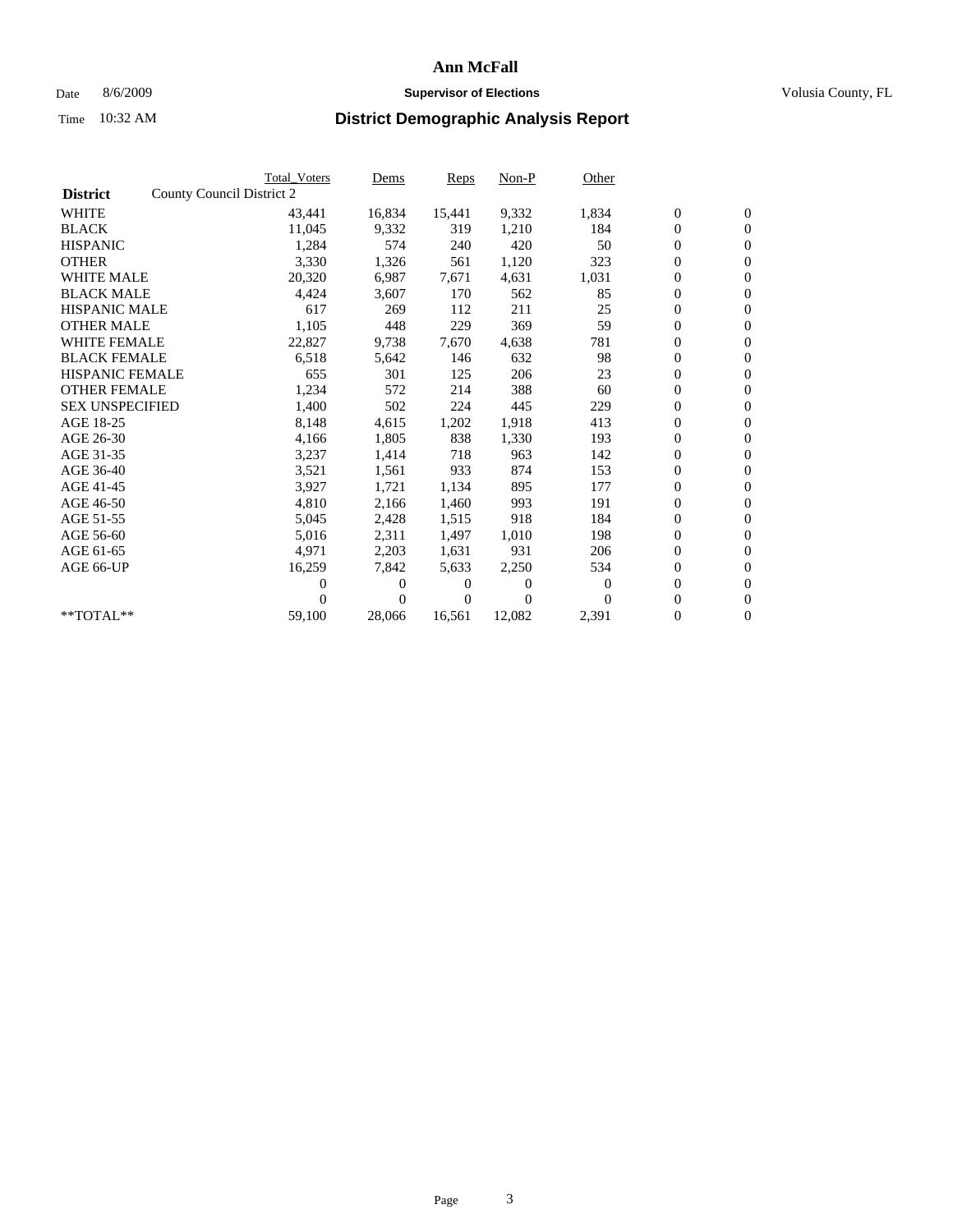### Date 8/6/2009 **Supervisor of Elections Supervisor of Elections** Volusia County, FL

|                        | <b>Total Voters</b>       | Dems             | Reps                | $Non-P$  | Other    |                  |                  |  |
|------------------------|---------------------------|------------------|---------------------|----------|----------|------------------|------------------|--|
| <b>District</b>        | County Council District 3 |                  |                     |          |          |                  |                  |  |
| <b>WHITE</b>           |                           | 66,152<br>24,104 | 25,225              | 14,270   | 2,553    | $\boldsymbol{0}$ | $\boldsymbol{0}$ |  |
| <b>BLACK</b>           |                           | 1,980<br>1,631   | 83                  | 231      | 35       | $\overline{0}$   | $\mathbf{0}$     |  |
| <b>HISPANIC</b>        |                           | 954<br>383       | 231                 | 299      | 41       | $\overline{0}$   | $\mathbf{0}$     |  |
| <b>OTHER</b>           |                           | 2,775<br>772     | 594                 | 1,032    | 377      | 0                | $\mathbf{0}$     |  |
| <b>WHITE MALE</b>      |                           | 30,511<br>9,872  | 12,356              | 6,943    | 1,340    | $\boldsymbol{0}$ | $\mathbf{0}$     |  |
| <b>BLACK MALE</b>      |                           | 897<br>699       | 45                  | 131      | 22       | $\boldsymbol{0}$ | $\mathbf{0}$     |  |
| <b>HISPANIC MALE</b>   |                           | 428<br>158       | 99                  | 150      | 21       | 0                | $\mathbf{0}$     |  |
| <b>OTHER MALE</b>      |                           | 889<br>254       | 237                 | 343      | 55       | $\boldsymbol{0}$ | $\mathbf{0}$     |  |
| <b>WHITE FEMALE</b>    |                           | 35,188<br>14,076 | 12,704              | 7,212    | 1,196    | 0                | $\mathbf{0}$     |  |
| <b>BLACK FEMALE</b>    |                           | 1,066<br>919     | 36                  | 99       | 12       | 0                | $\Omega$         |  |
| <b>HISPANIC FEMALE</b> |                           | 516<br>221       | 130                 | 145      | 20       | $\boldsymbol{0}$ | $\mathbf{0}$     |  |
| <b>OTHER FEMALE</b>    |                           | 1,026<br>367     | 253                 | 336      | 70       | 0                | $\mathbf{0}$     |  |
| <b>SEX UNSPECIFIED</b> |                           | 324<br>1,340     | 273                 | 473      | 270      | 0                | $\mathbf{0}$     |  |
| AGE 18-25              |                           | 6,015<br>2,002   | 1,443               | 2,060    | 510      | $\overline{0}$   | $\mathbf{0}$     |  |
| AGE 26-30              |                           | 3,891<br>1,309   | 1,075               | 1,306    | 201      | 0                | $\mathbf{0}$     |  |
| AGE 31-35              |                           | 3,759<br>1,212   | 1,147               | 1,202    | 198      | 0                | $\mathbf{0}$     |  |
| AGE 36-40              |                           | 4,445<br>1,438   | 1,496               | 1,299    | 212      | $\overline{0}$   | $\mathbf{0}$     |  |
| AGE 41-45              |                           | 5,053<br>1,666   | 1,914               | 1,258    | 215      | 0                | $\mathbf{0}$     |  |
| AGE 46-50              |                           | 6,513<br>2,207   | 2,609               | 1,465    | 232      | 0                | $\Omega$         |  |
| AGE 51-55              |                           | 7,058<br>2,756   | 2,650               | 1,402    | 250      | $\boldsymbol{0}$ | $\mathbf{0}$     |  |
| AGE 56-60              |                           | 6,956<br>2,845   | 2.473               | 1.375    | 263      | 0                | $\mathbf{0}$     |  |
| AGE 61-65              |                           | 6,851<br>2,626   | 2,652               | 1,294    | 279      | 0                | $\Omega$         |  |
| AGE 66-UP              |                           | 21,320<br>8,829  | 8,674               | 3,171    | 646      | $\overline{0}$   | $\mathbf{0}$     |  |
|                        |                           | 0                | 0<br>0              | $\theta$ | $\Omega$ | 0                | $\mathbf{0}$     |  |
|                        |                           | 0                | $\overline{0}$<br>0 | $\Omega$ | $\Omega$ | 0                | $\mathbf{0}$     |  |
| $*$ TOTAL $**$         |                           | 71,861<br>26,890 | 26,133              | 15,832   | 3,006    | 0                | $\boldsymbol{0}$ |  |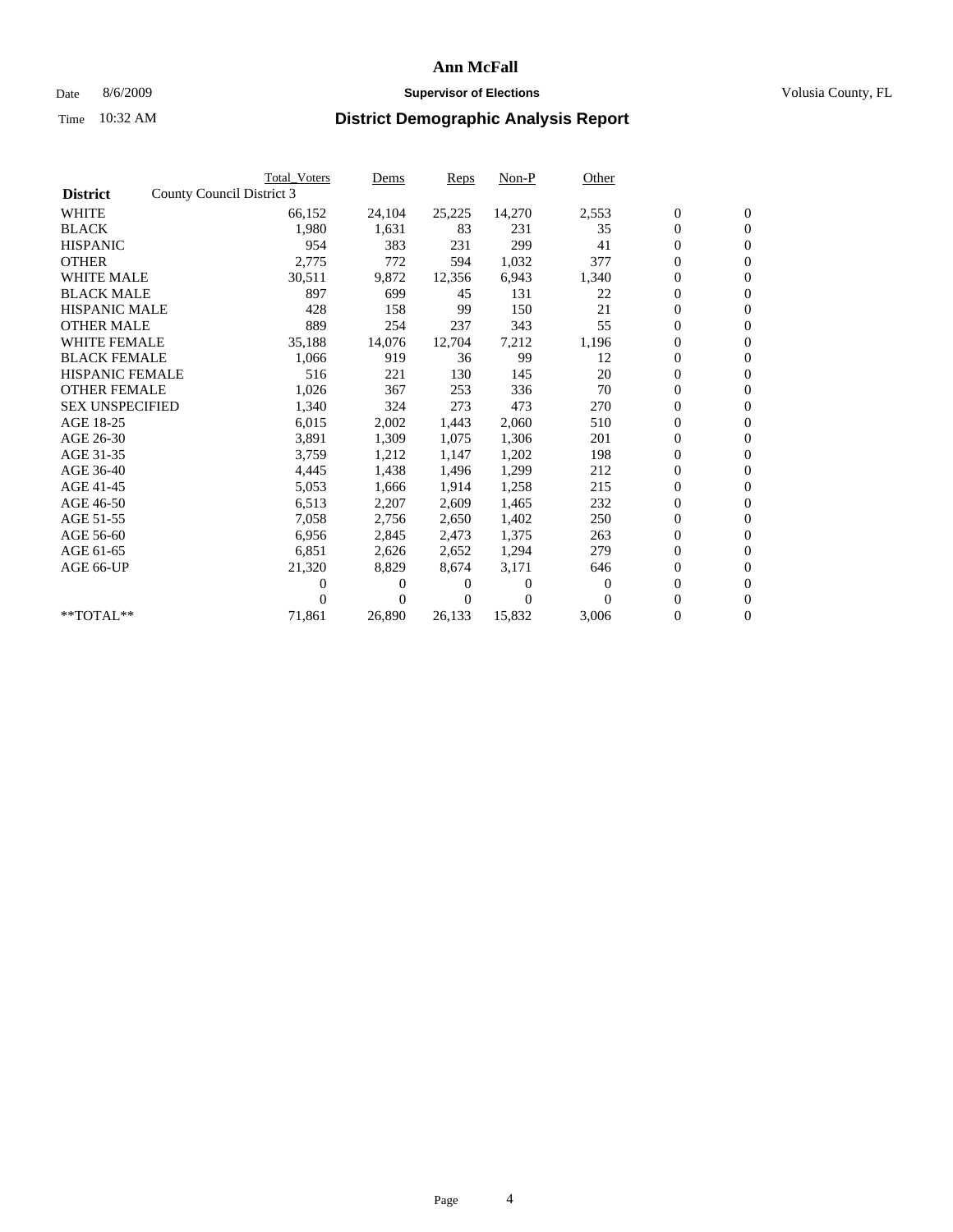### Date 8/6/2009 **Supervisor of Elections Supervisor of Elections** Volusia County, FL

|                        | <b>Total Voters</b>       | Dems           | Reps   | $Non-P$        | Other            |                  |                  |  |
|------------------------|---------------------------|----------------|--------|----------------|------------------|------------------|------------------|--|
| <b>District</b>        | County Council District 4 |                |        |                |                  |                  |                  |  |
| <b>WHITE</b>           | 55,757                    | 20,586         | 22,001 | 11,072         | 2,098            | $\boldsymbol{0}$ | $\boldsymbol{0}$ |  |
| <b>BLACK</b>           | 5,560                     | 4,565          | 200    | 685            | 110              | $\overline{0}$   | $\mathbf{0}$     |  |
| <b>HISPANIC</b>        | 1,267                     | 566            | 322    | 339            | 40               | $\overline{0}$   | $\mathbf{0}$     |  |
| <b>OTHER</b>           | 3,627                     | 1,230          | 842    | 1,219          | 336              | 0                | $\mathbf{0}$     |  |
| <b>WHITE MALE</b>      | 25,485                    | 8,282          | 10,658 | 5,422          | 1,123            | $\boldsymbol{0}$ | $\mathbf{0}$     |  |
| <b>BLACK MALE</b>      | 2,215                     | 1,731          | 112    | 306            | 66               | $\boldsymbol{0}$ | $\mathbf{0}$     |  |
| <b>HISPANIC MALE</b>   | 573                       | 230            | 159    | 160            | 24               | 0                | $\mathbf{0}$     |  |
| <b>OTHER MALE</b>      | 1,205                     | 390            | 328    | 422            | 65               | $\boldsymbol{0}$ | $\mathbf{0}$     |  |
| <b>WHITE FEMALE</b>    | 29,941                    | 12,197         | 11,220 | 5,570          | 954              | 0                | $\mathbf{0}$     |  |
| <b>BLACK FEMALE</b>    | 3,308                     | 2,802          | 88     | 375            | 43               | 0                | $\Omega$         |  |
| <b>HISPANIC FEMALE</b> | 684                       | 331            | 158    | 179            | 16               | $\boldsymbol{0}$ | $\mathbf{0}$     |  |
| <b>OTHER FEMALE</b>    | 1,388                     | 564            | 357    | 402            | 65               | $\boldsymbol{0}$ | $\mathbf{0}$     |  |
| <b>SEX UNSPECIFIED</b> | 1,412                     | 420            | 285    | 479            | 228              | 0                | $\mathbf{0}$     |  |
| AGE 18-25              | 6,825                     | 2,818          | 1,628  | 1,931          | 448              | $\overline{0}$   | $\mathbf{0}$     |  |
| AGE 26-30              | 3,860                     | 1,532          | 973    | 1,174          | 181              | 0                | $\mathbf{0}$     |  |
| AGE 31-35              | 3,515                     | 1,355          | 959    | 1,022          | 179              | 0                | $\mathbf{0}$     |  |
| AGE 36-40              | 3,967                     | 1,403          | 1,380  | 995            | 189              | $\overline{0}$   | $\mathbf{0}$     |  |
| AGE 41-45              | 4,760                     | 1,778          | 1,727  | 1,075          | 180              | $\boldsymbol{0}$ | $\mathbf{0}$     |  |
| AGE 46-50              | 5,811                     | 2,232          | 2,206  | 1,162          | 211              | 0                | $\Omega$         |  |
| AGE 51-55              | 6,050                     | 2,548          | 2,202  | 1,115          | 185              | $\boldsymbol{0}$ | $\mathbf{0}$     |  |
| AGE 56-60              | 6,112                     | 2,618          | 2.124  | 1.164          | 206              | 0                | $\mathbf{0}$     |  |
| AGE 61-65              | 6,054                     | 2,426          | 2,322  | 1,075          | 231              | 0                | $\mathbf{0}$     |  |
| AGE 66-UP              | 19,257                    | 8,237          | 7,844  | 2,602          | 574              | $\overline{0}$   | $\mathbf{0}$     |  |
|                        | 0                         | 0              | 0      | $\overline{0}$ | $\boldsymbol{0}$ | $\boldsymbol{0}$ | $\mathbf{0}$     |  |
|                        | 0                         | $\overline{0}$ | 0      | $\Omega$       | $\Omega$         | 0                | $\mathbf{0}$     |  |
| $*$ TOTAL $**$         | 66,211                    | 26,947         | 23,365 | 13,315         | 2,584            | 0                | $\boldsymbol{0}$ |  |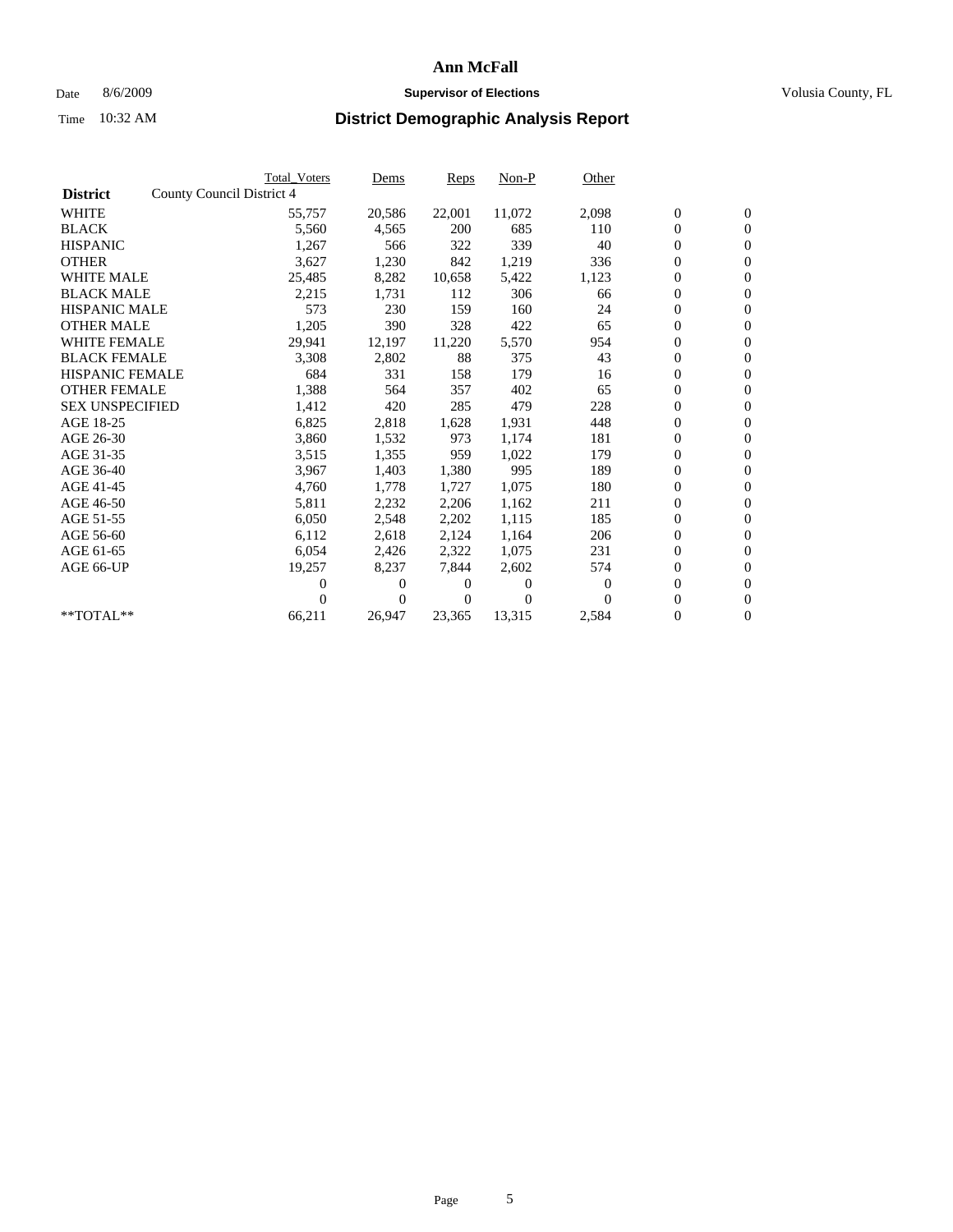### Date 8/6/2009 **Supervisor of Elections Supervisor of Elections** Volusia County, FL

|                        |                           | <b>Total Voters</b> | Dems         | Reps   | $Non-P$  | Other    |                  |                  |  |
|------------------------|---------------------------|---------------------|--------------|--------|----------|----------|------------------|------------------|--|
| <b>District</b>        | County Council District 5 |                     |              |        |          |          |                  |                  |  |
| <b>WHITE</b>           |                           | 49,787              | 16,450       | 20,281 | 10,541   | 2,515    | $\boldsymbol{0}$ | $\boldsymbol{0}$ |  |
| <b>BLACK</b>           |                           | 5,244               | 4,062        | 281    | 736      | 165      | $\overline{0}$   | $\mathbf{0}$     |  |
| <b>HISPANIC</b>        |                           | 12,987              | 6,461        | 2,206  | 3,920    | 400      | $\overline{0}$   | $\mathbf{0}$     |  |
| <b>OTHER</b>           |                           | 4,001               | 1,266        | 799    | 1,458    | 478      | 0                | $\mathbf{0}$     |  |
| <b>WHITE MALE</b>      |                           | 23,272              | 6,834        | 10,004 | 5,118    | 1,316    | $\boldsymbol{0}$ | $\mathbf{0}$     |  |
| <b>BLACK MALE</b>      |                           | 2,359               | 1,721        | 156    | 382      | 100      | $\boldsymbol{0}$ | $\mathbf{0}$     |  |
| <b>HISPANIC MALE</b>   |                           | 6,091               | 2,907        | 1,108  | 1,871    | 205      | 0                | $\mathbf{0}$     |  |
| <b>OTHER MALE</b>      |                           | 1,320               | 460          | 308    | 472      | 80       | $\boldsymbol{0}$ | $\mathbf{0}$     |  |
| <b>WHITE FEMALE</b>    |                           | 26,220              | 9,521        | 10,161 | 5,355    | 1,183    | 0                | $\mathbf{0}$     |  |
| <b>BLACK FEMALE</b>    |                           | 2,837               | 2,298        | 125    | 349      | 65       | $\boldsymbol{0}$ | $\Omega$         |  |
| <b>HISPANIC FEMALE</b> |                           | 6,795               | 3,500        | 1,089  | 2,018    | 188      | $\boldsymbol{0}$ | $\boldsymbol{0}$ |  |
| <b>OTHER FEMALE</b>    |                           | 1,537               | 589          | 321    | 524      | 103      | 0                | $\mathbf{0}$     |  |
| <b>SEX UNSPECIFIED</b> |                           | 1,588               | 409          | 295    | 566      | 318      | 0                | $\mathbf{0}$     |  |
| AGE 18-25              |                           | 8,294               | 2,909        | 1,847  | 2,833    | 705      | $\overline{0}$   | $\mathbf{0}$     |  |
| AGE 26-30              |                           | 5,467               | 1,893        | 1,357  | 1,863    | 354      | 0                | $\mathbf{0}$     |  |
| AGE 31-35              |                           | 5,817               | 2,177        | 1,587  | 1,714    | 339      | 0                | $\mathbf{0}$     |  |
| AGE 36-40              |                           | 6,275               | 2,175        | 2,067  | 1,697    | 336      | $\boldsymbol{0}$ | $\mathbf{0}$     |  |
| AGE 41-45              |                           | 6,753               | 2,502        | 2,285  | 1,648    | 318      | $\boldsymbol{0}$ | $\mathbf{0}$     |  |
| AGE 46-50              |                           | 7,404               | 2,717        | 2,778  | 1,588    | 321      | 0                | $\Omega$         |  |
| AGE 51-55              |                           | 6,994               | 2,755        | 2,532  | 1,417    | 290      | $\boldsymbol{0}$ | $\boldsymbol{0}$ |  |
| AGE 56-60              |                           | 5,992               | 2,514        | 2.109  | 1,134    | 235      | 0                | $\mathbf{0}$     |  |
| AGE 61-65              |                           | 5,184               | 2,147        | 1,917  | 916      | 204      | 0                | $\mathbf{0}$     |  |
| AGE 66-UP              |                           | 13,838              | 6,450        | 5,088  | 1,844    | 456      | $\overline{0}$   | $\mathbf{0}$     |  |
|                        |                           | 0                   | 0            | 0      | $\theta$ | $\theta$ | $\boldsymbol{0}$ | $\mathbf{0}$     |  |
|                        |                           | 0                   | $\mathbf{0}$ | 0      | $\Omega$ | $\Omega$ | 0                | $\boldsymbol{0}$ |  |
| $*$ TOTAL $**$         |                           | 72,019              | 28,239       | 23,567 | 16,655   | 3,558    | $\overline{0}$   | $\boldsymbol{0}$ |  |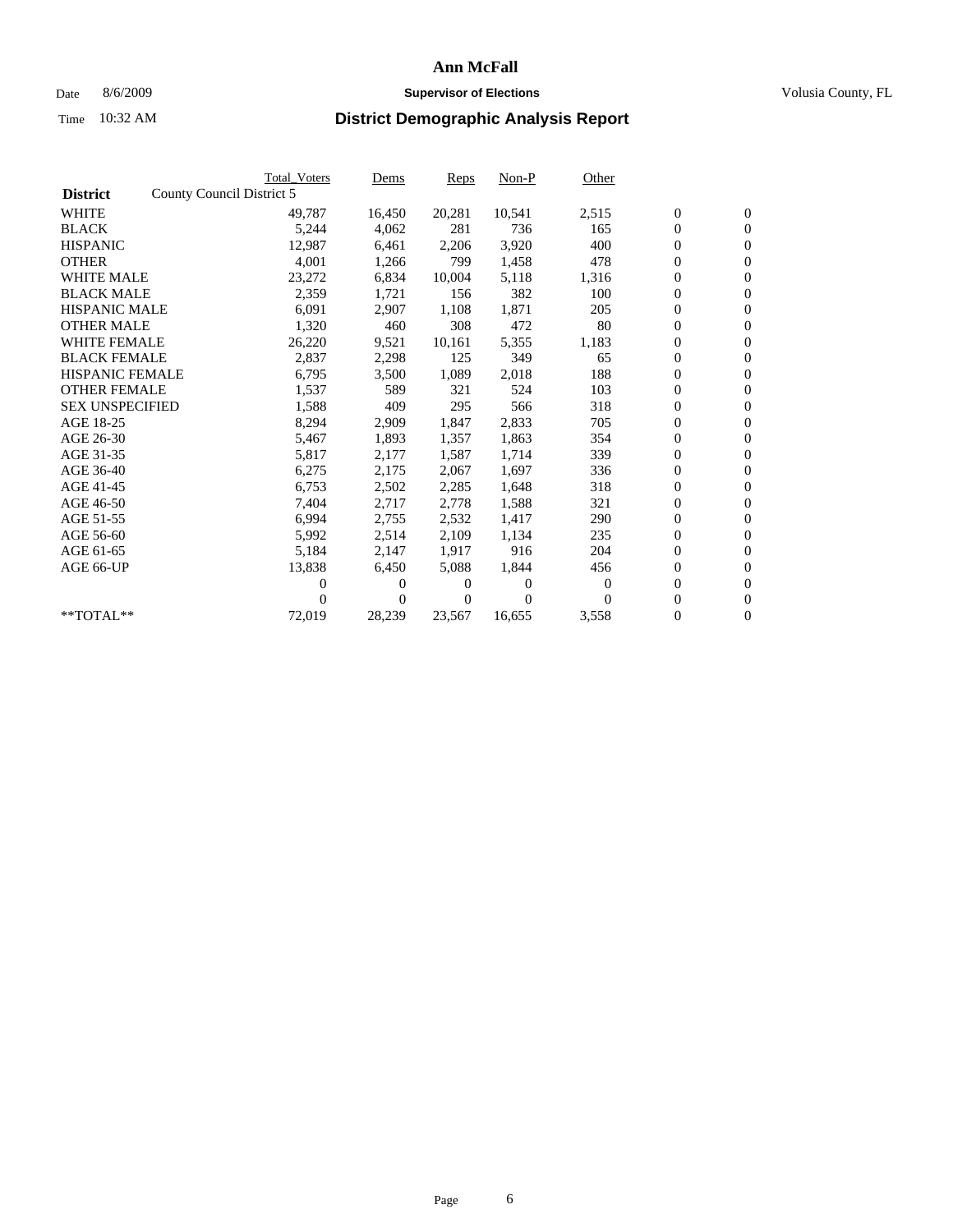### Date 8/6/2009 **Supervisor of Elections Supervisor of Elections** Volusia County, FL

|                        |                                     | <b>Total_Voters</b> | Dems     | Reps           | $Non-P$        | Other          |                  |              |  |
|------------------------|-------------------------------------|---------------------|----------|----------------|----------------|----------------|------------------|--------------|--|
| <b>District</b>        | <b>Indigo Community Development</b> |                     |          |                |                |                |                  |              |  |
| <b>WHITE</b>           |                                     | 708                 | 186      | 348            | 142            | 32             | $\boldsymbol{0}$ | $\mathbf{0}$ |  |
| <b>BLACK</b>           |                                     | 70                  | 53       | 6              | 11             | $\Omega$       | 0                | $\Omega$     |  |
| <b>HISPANIC</b>        |                                     | 31                  | 14       | 6              | 11             | $\Omega$       | 0                | $\Omega$     |  |
| <b>OTHER</b>           |                                     | 72                  | 25       | 22             | 21             | 4              | 0                | 0            |  |
| <b>WHITE MALE</b>      |                                     | 345                 | 72       | 175            | 79             | 19             | 0                | 0            |  |
| <b>BLACK MALE</b>      |                                     | 35                  | 23       | 5              | 7              | $\Omega$       | 0                | 0            |  |
| HISPANIC MALE          |                                     | 11                  | 4        |                | 6              | $\overline{0}$ | 0                | 0            |  |
| <b>OTHER MALE</b>      |                                     | 31                  | 10       | 8              | 11             | $\overline{2}$ | 0                | 0            |  |
| <b>WHITE FEMALE</b>    |                                     | 359                 | 113      | 171            | 63             | 12             | 0                | 0            |  |
| <b>BLACK FEMALE</b>    |                                     | 35                  | 30       |                | 4              | $\overline{0}$ | 0                | 0            |  |
| <b>HISPANIC FEMALE</b> |                                     | 20                  | 10       | 5              | 5              | $\Omega$       | 0                | 0            |  |
| <b>OTHER FEMALE</b>    |                                     | 27                  | 6        | 11             | 10             | $\Omega$       | 0                | 0            |  |
| <b>SEX UNSPECIFIED</b> |                                     | 18                  | 10       | 5              | $\overline{0}$ | 3              | 0                | 0            |  |
| AGE 18-25              |                                     | 100                 | 30       | 36             | 26             | 8              | 0                | $\Omega$     |  |
| AGE 26-30              |                                     | 88                  | 28       | 27             | 31             |                | 0                | 0            |  |
| AGE 31-35              |                                     | 72                  | 19       | 27             | 25             |                | 0                | 0            |  |
| AGE 36-40              |                                     | 75                  | 18       | 36             | 18             |                | 0                | 0            |  |
| AGE 41-45              |                                     | 55                  | 23       | 21             | 10             |                | 0                | 0            |  |
| AGE 46-50              |                                     | 58                  | 18       | 33             | 6              |                | 0                | $\Omega$     |  |
| AGE 51-55              |                                     | 77                  | 30       | 36             | 9              | 2              | 0                | 0            |  |
| AGE 56-60              |                                     | 107                 | 30       | 50             | 21             | 6              | 0                | 0            |  |
| AGE 61-65              |                                     | 104                 | 36       | 43             | 16             | 9              | 0                | 0            |  |
| AGE 66-UP              |                                     | 145                 | 46       | 73             | 23             | 3              | 0                | 0            |  |
|                        |                                     | $\Omega$            | 0        | $\overline{0}$ | $\theta$       | 0              | 0                | 0            |  |
|                        |                                     | $\Omega$            | $\Omega$ | $\theta$       | $\theta$       | $\Omega$       |                  | 0            |  |
| **TOTAL**              |                                     | 881                 | 278      | 382            | 185            | 36             | 0                | 0            |  |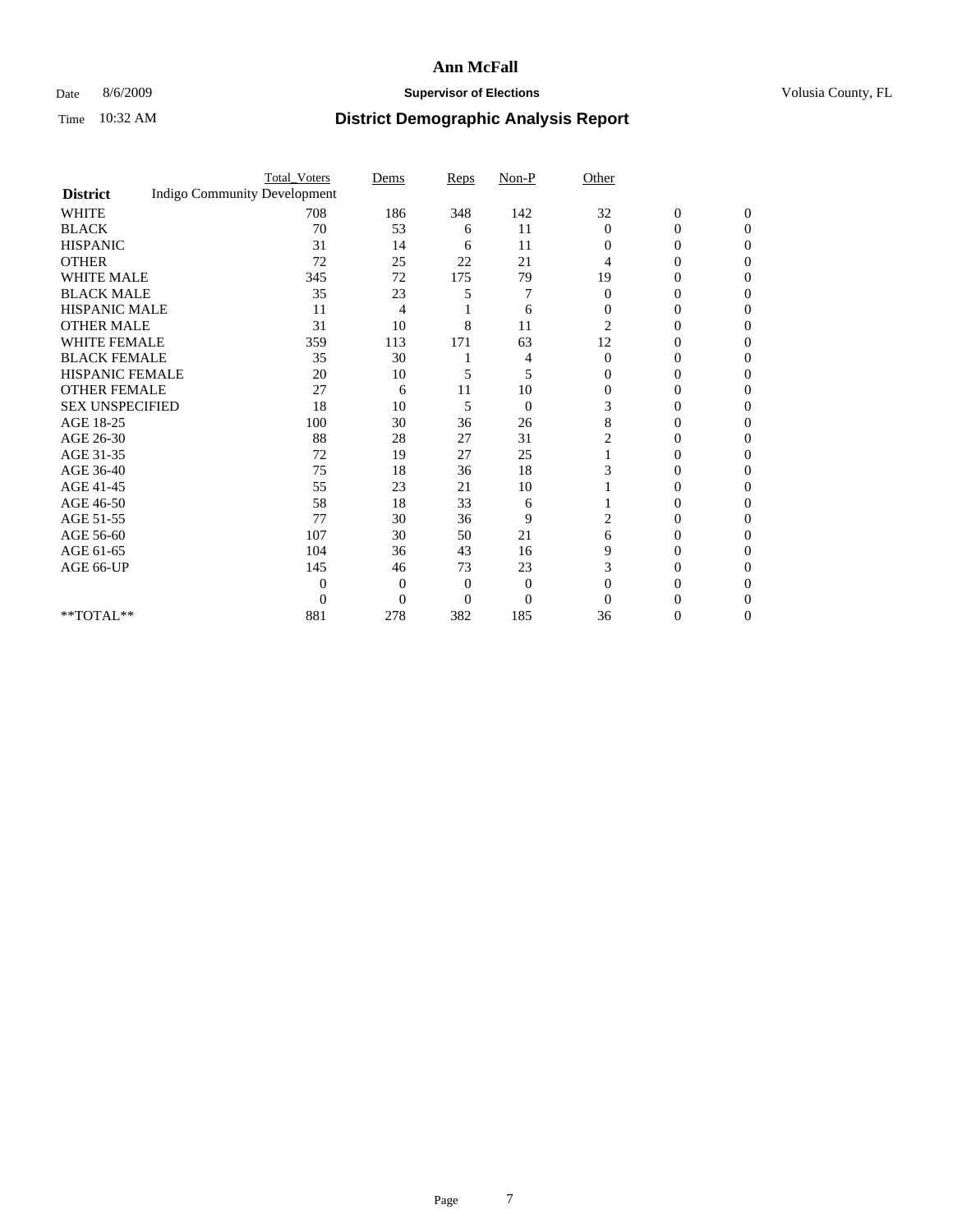### Date 8/6/2009 **Supervisor of Elections Supervisor of Elections** Volusia County, FL

|                                     | <b>Total_Voters</b>          | Dems           | Reps           | $Non-P$  | Other          |                  |              |  |
|-------------------------------------|------------------------------|----------------|----------------|----------|----------------|------------------|--------------|--|
| <b>District</b>                     | DeBary Community Development |                |                |          |                |                  |              |  |
| <b>WHITE</b>                        | 639                          | 186            | 301            | 133      | 19             | $\boldsymbol{0}$ | $\mathbf{0}$ |  |
| <b>BLACK</b>                        | 9                            | 5              | 2              | 2        | $\Omega$       | 0                | 0            |  |
| <b>HISPANIC</b>                     | 11                           |                | 4              | 3        |                | $\theta$         | 0            |  |
| <b>OTHER</b>                        | 31                           | 5              | 7              | 15       |                |                  | 0            |  |
| <b>WHITE MALE</b>                   | 328                          | 85             | 162            | 72       | 9              | 0                | 0            |  |
| <b>BLACK MALE</b>                   | 5                            |                |                | 2        |                | $\theta$         | 0            |  |
| HISPANIC MALE                       | 6                            |                | 2              | 2        |                |                  | 0            |  |
| <b>OTHER MALE</b>                   | 9                            | 0              | $\overline{2}$ | 7        |                | 0                | 0            |  |
| <b>WHITE FEMALE</b>                 | 303                          | 99             | 136            | 59       | 9              |                  | 0            |  |
| <b>BLACK FEMALE</b>                 |                              | 3              |                | $\theta$ | 0              | 0                | 0            |  |
| <b>HISPANIC FEMALE</b>              | 5                            | 2              | 2              |          |                | 0                | 0            |  |
| <b>OTHER FEMALE</b>                 | 13                           | 5              | 3              | 3        | 2              |                  | 0            |  |
| <b>SEX UNSPECIFIED</b>              | 17                           | $\overline{2}$ | 5              | 7        | 3              |                  | 0            |  |
| AGE 18-25                           | 88                           | 21             | 29             | 32       | 6              | 0                | 0            |  |
| AGE 26-30                           | 29                           | 9              | 10             |          | 3              |                  | 0            |  |
| AGE 31-35                           | 29                           | 6              | 15             | 8        |                |                  |              |  |
| AGE 36-40                           | 56                           | 12             | 22             | 19       |                | 0                | 0            |  |
| AGE 41-45                           | 81                           | 18             | 45             | 17       |                |                  | 0            |  |
| AGE 46-50                           | 101                          | 28             | 49             | 22       | 2              | 0                | 0            |  |
| AGE 51-55                           | 99                           | 31             | 53             | 13       | $\overline{c}$ | 0                | 0            |  |
| AGE 56-60                           | 79                           | 20             | 43             | 15       |                |                  | 0            |  |
| AGE 61-65                           | 60                           | 26             | 21             | 10       |                |                  | 0            |  |
| AGE 66-UP                           | 68                           | 28             | 27             | 10       | 3              | 0                | 0            |  |
|                                     | 0                            | 0              | 0              | $\Omega$ |                |                  |              |  |
|                                     | 0                            | $\Omega$       | 0              | $\Omega$ |                |                  |              |  |
| $\rm ^{\ast \ast}TOTAL^{\ast \ast}$ | 690                          | 199            | 314            | 153      | 24             | 0                | 0            |  |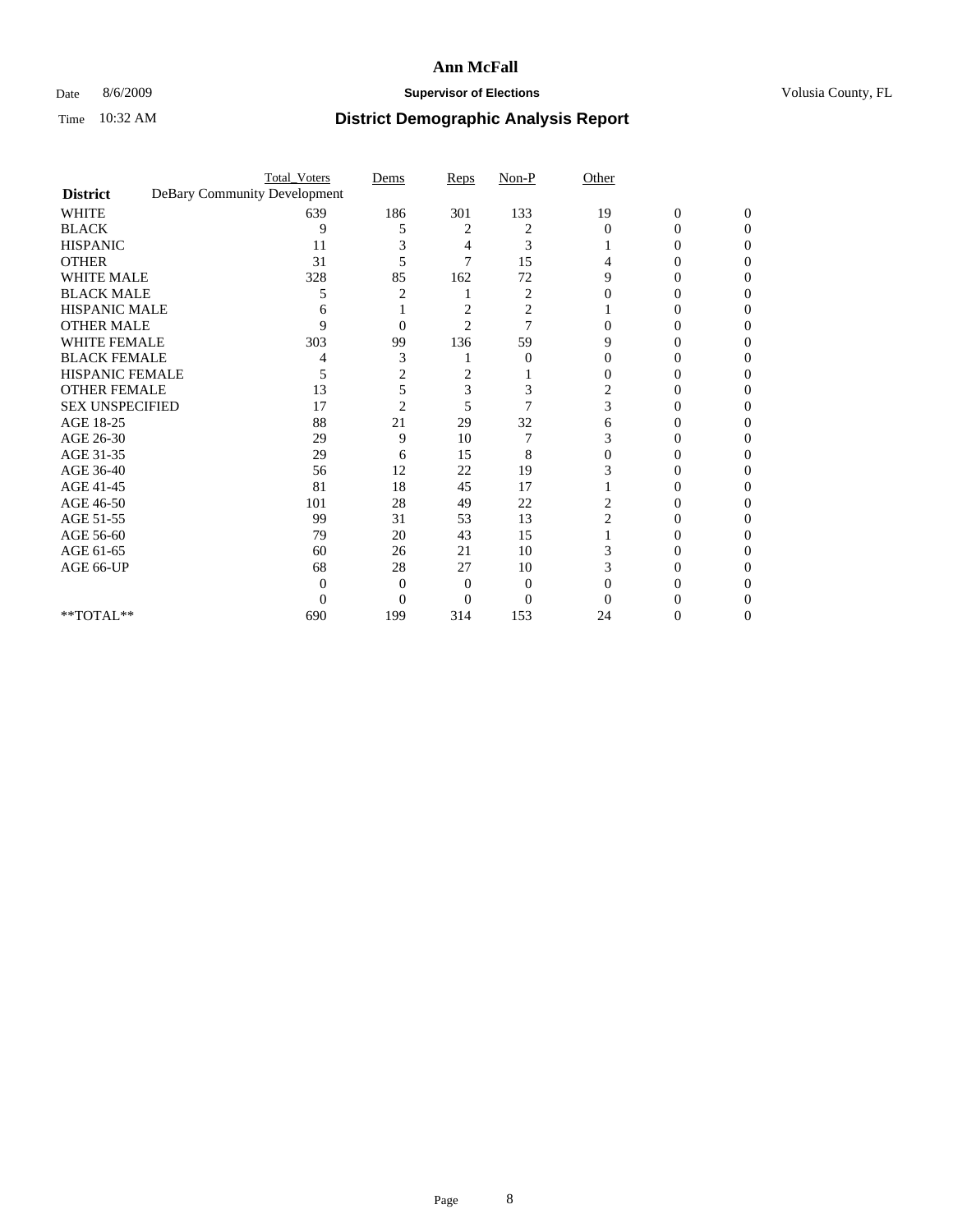### Date 8/6/2009 **Supervisor of Elections Supervisor of Elections** Volusia County, FL

|                        | <b>Total Voters</b>      | Dems           | <b>Reps</b>  | $Non-P$        | Other          |                  |                  |  |
|------------------------|--------------------------|----------------|--------------|----------------|----------------|------------------|------------------|--|
| <b>District</b>        | Congressional District 3 |                |              |                |                |                  |                  |  |
| <b>WHITE</b>           | 5,519                    | 1,943          | 2,359        | 963            | 254            | $\boldsymbol{0}$ | $\mathbf{0}$     |  |
| <b>BLACK</b>           | 2,369                    | 2,015          | 66           | 245            | 43             | $\boldsymbol{0}$ | $\mathbf{0}$     |  |
| <b>HISPANIC</b>        | 397                      | 175            | 60           | 142            | 20             | $\overline{0}$   | $\mathbf{0}$     |  |
| <b>OTHER</b>           | 434                      | 163            | 89           | 134            | 48             | $\boldsymbol{0}$ | $\mathbf{0}$     |  |
| <b>WHITE MALE</b>      | 2,595                    | 808            | 1,161        | 484            | 142            | $\boldsymbol{0}$ | $\mathbf{0}$     |  |
| <b>BLACK MALE</b>      | 945                      | 796            | 22           | 98             | 29             | $\boldsymbol{0}$ | $\mathbf{0}$     |  |
| <b>HISPANIC MALE</b>   | 182                      | 83             | 27           | 60             | 12             | $\boldsymbol{0}$ | $\mathbf{0}$     |  |
| <b>OTHER MALE</b>      | 135                      | 61             | 35           | 32             | $\overline{7}$ | 0                | $\mathbf{0}$     |  |
| <b>WHITE FEMALE</b>    | 2,890                    | 1,126          | 1,180        | 473            | 111            | $\overline{0}$   | $\mathbf{0}$     |  |
| <b>BLACK FEMALE</b>    | 1,396                    | 1,197          | 43           | 142            | 14             | $\boldsymbol{0}$ | $\mathbf{0}$     |  |
| HISPANIC FEMALE        | 211                      | 92             | 33           | 79             |                | $\boldsymbol{0}$ | $\boldsymbol{0}$ |  |
| <b>OTHER FEMALE</b>    | 152                      | 67             | 35           | 42             | 8              | $\overline{0}$   | $\Omega$         |  |
| <b>SEX UNSPECIFIED</b> | 213                      | 66             | 38           | 74             | 35             | $\mathbf{0}$     | $\mathbf{0}$     |  |
| AGE 18-25              | 960                      | 431            | 152          | 300            | 77             | $\overline{0}$   | $\mathbf{0}$     |  |
| AGE 26-30              | 565                      | 274            | 105          | 156            | 30             | $\overline{0}$   | $\mathbf{0}$     |  |
| AGE 31-35              | 598                      | 291            | 129          | 140            | 38             | $\boldsymbol{0}$ | $\mathbf{0}$     |  |
| AGE 36-40              | 666                      | 317            | 185          | 143            | 21             | $\boldsymbol{0}$ | $\mathbf{0}$     |  |
| AGE 41-45              | 673                      | 316            | 201          | 133            | 23             | $\overline{0}$   | $\mathbf{0}$     |  |
| AGE 46-50              | 831                      | 436            | 249          | 121            | 25             | $\mathbf{0}$     | $\mathbf{0}$     |  |
| AGE 51-55              | 854                      | 419            | 277          | 125            | 33             | $\boldsymbol{0}$ | $\mathbf{0}$     |  |
| AGE 56-60              | 758                      | 388            | 249          | 93             | 28             | $\boldsymbol{0}$ | $\mathbf{0}$     |  |
| AGE 61-65              | 749                      | 372            | 262          | 85             | 30             | $\boldsymbol{0}$ | $\mathbf{0}$     |  |
| AGE 66-UP              | 2,065                    | 1,052          | 765          | 188            | 60             | $\boldsymbol{0}$ | $\mathbf{0}$     |  |
|                        | $\theta$                 | $\overline{0}$ | $\mathbf{0}$ | $\mathbf{0}$   | $\overline{0}$ | $\overline{0}$   | $\mathbf{0}$     |  |
|                        | $\theta$                 | $\overline{0}$ | 0            | $\overline{0}$ | $\Omega$       | $\overline{0}$   | $\mathbf{0}$     |  |
| **TOTAL**              | 8,719                    | 4,296          | 2,574        | 1,484          | 365            | 0                | $\mathbf{0}$     |  |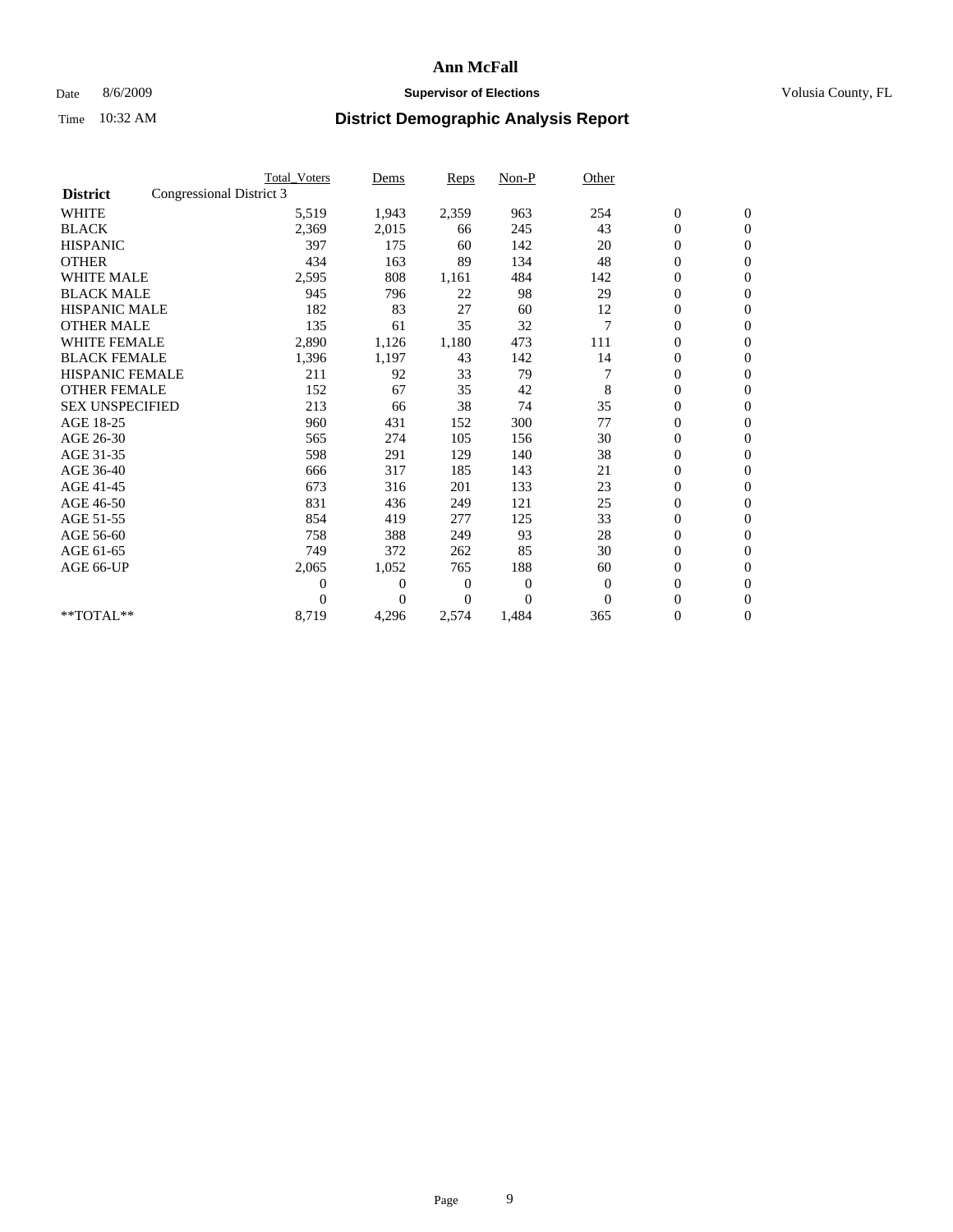### Date 8/6/2009 **Supervisor of Elections Supervisor of Elections** Volusia County, FL

|                        | <b>Total Voters</b>      | <u>Dems</u>    | <b>Reps</b>    | $Non-P$  | Other    |                  |                  |  |
|------------------------|--------------------------|----------------|----------------|----------|----------|------------------|------------------|--|
| <b>District</b>        | Congressional District 7 |                |                |          |          |                  |                  |  |
| <b>WHITE</b>           | 146,381                  | 53,550         | 57,007         | 29,317   | 6,507    | $\boldsymbol{0}$ | $\boldsymbol{0}$ |  |
| <b>BLACK</b>           | 20,828                   | 17,186         | 747            | 2,463    | 432      | $\boldsymbol{0}$ | $\mathbf{0}$     |  |
| <b>HISPANIC</b>        | 13,356                   | 6,473          | 2,406          | 4,036    | 441      | $\overline{0}$   | $\mathbf{0}$     |  |
| <b>OTHER</b>           | 10,446                   | 3,657          | 2,137          | 3,570    | 1,082    | 0                | $\mathbf{0}$     |  |
| <b>WHITE MALE</b>      | 67,397                   | 21,812         | 27,864         | 14,244   | 3,477    | $\boldsymbol{0}$ | $\mathbf{0}$     |  |
| <b>BLACK MALE</b>      | 8,484                    | 6.672          | 414            | 1.160    | 238      | $\overline{0}$   | $\mathbf{0}$     |  |
| <b>HISPANIC MALE</b>   | 6,242                    | 2,899          | 1,219          | 1,900    | 224      | $\boldsymbol{0}$ | $\mathbf{0}$     |  |
| <b>OTHER MALE</b>      | 3,371                    | 1,219          | 832            | 1,118    | 202      | $\overline{0}$   | $\mathbf{0}$     |  |
| <b>WHITE FEMALE</b>    | 78,158                   | 31,457         | 28,845         | 14,874   | 2,982    | $\boldsymbol{0}$ | $\mathbf{0}$     |  |
| <b>BLACK FEMALE</b>    | 12,174                   | 10,373         | 331            | 1,279    | 191      | $\boldsymbol{0}$ | $\overline{0}$   |  |
| <b>HISPANIC FEMALE</b> | 7,009                    | 3,518          | 1,174          | 2,109    | 208      | 0                | $\mathbf{0}$     |  |
| <b>OTHER FEMALE</b>    | 3,954                    | 1,644          | 866            | 1,225    | 219      | $\mathbf{0}$     | $\mathbf{0}$     |  |
| <b>SEX UNSPECIFIED</b> | 4,222                    | 1,272          | 752            | 1,477    | 721      | $\boldsymbol{0}$ | $\overline{0}$   |  |
| AGE 18-25              | 22,564                   | 9,858          | 4,632          | 6,508    | 1,566    | $\boldsymbol{0}$ | $\mathbf{0}$     |  |
| AGE 26-30              | 12,879                   | 4,992          | 3,132          | 4,028    | 727      | $\mathbf{0}$     | $\mathbf{0}$     |  |
| AGE 31-35              | 12,073                   | 4,585          | 3,273          | 3,519    | 696      | $\boldsymbol{0}$ | $\mathbf{0}$     |  |
| AGE 36-40              | 13,345                   | 4,883          | 4,370          | 3,420    | 672      | $\boldsymbol{0}$ | $\mathbf{0}$     |  |
| AGE 41-45              | 15,167                   | 5,712          | 5,293          | 3,498    | 664      | 0                | $\mathbf{0}$     |  |
| AGE 46-50              | 17,620                   | 6,933          | 6,346          | 3,578    | 763      | 0                | $\Omega$         |  |
| AGE 51-55              | 17,777                   | 7.670          | 6,201          | 3,230    | 676      | $\boldsymbol{0}$ | $\mathbf{0}$     |  |
| AGE 56-60              | 16,762                   | 7,445          | 5,680          | 2,998    | 639      | $\overline{0}$   | $\mathbf{0}$     |  |
| AGE 61-65              | 15,436                   | 6,647          | 5,602          | 2,597    | 590      | 0                | $\overline{0}$   |  |
| AGE 66-UP              | 47,387                   | 22,141         | 17,768         | 6,009    | 1,469    | 0                | $\mathbf{0}$     |  |
|                        | 0                        | $\overline{0}$ | 0              | $\Omega$ | $\Omega$ | $\mathbf{0}$     | $\mathbf{0}$     |  |
|                        | 0                        | $\overline{0}$ | $\overline{0}$ | $\Omega$ | 0        | 0                | $\mathbf{0}$     |  |
| **TOTAL**              | 191,011                  | 80,866         | 62,297         | 39,386   | 8,462    | 0                | $\boldsymbol{0}$ |  |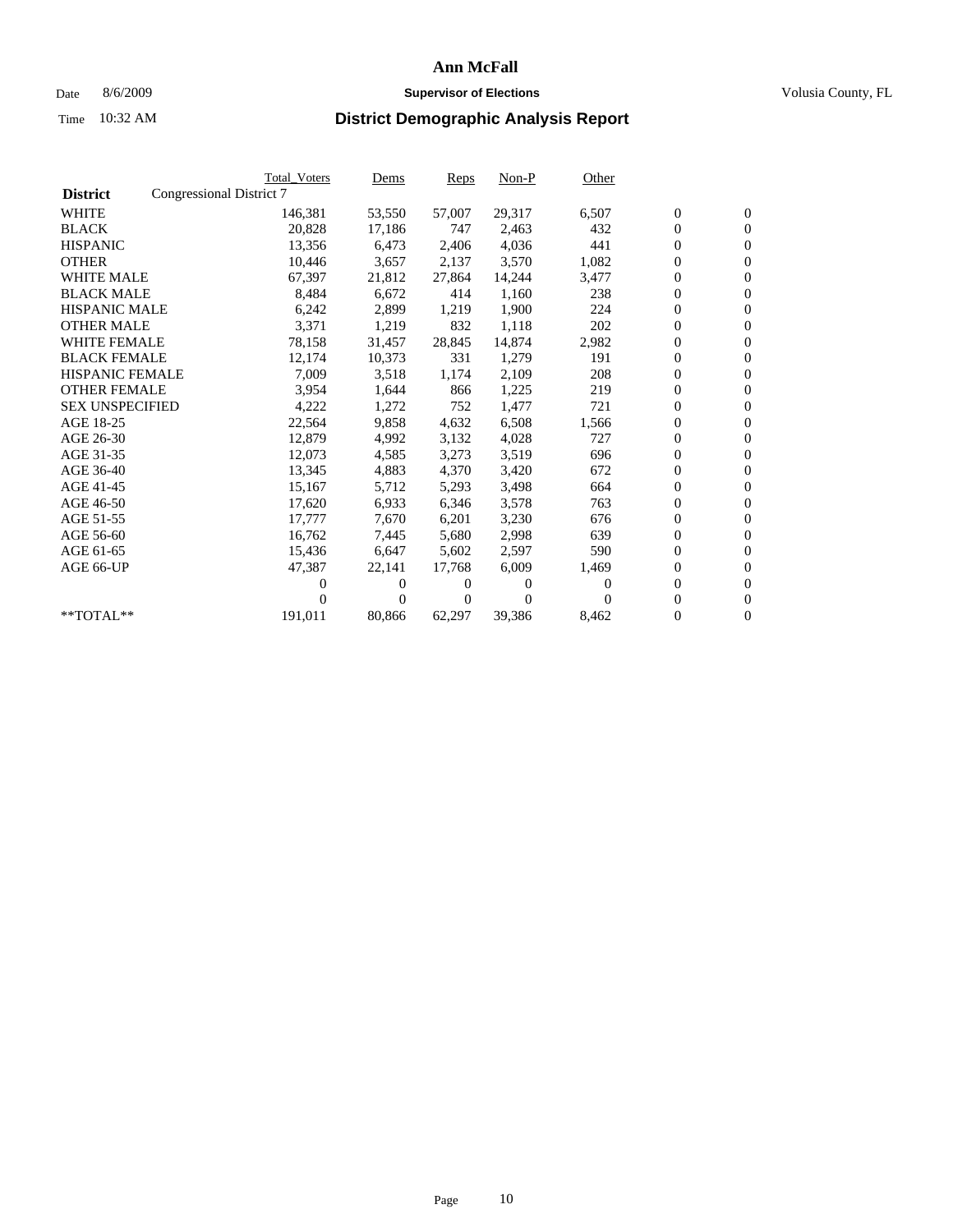### Date 8/6/2009 **Supervisor of Elections Supervisor of Elections** Volusia County, FL

|                        |                           | <b>Total Voters</b> | Dems     | Reps   | Non-P    | Other    |                  |                  |  |
|------------------------|---------------------------|---------------------|----------|--------|----------|----------|------------------|------------------|--|
| <b>District</b>        | Congressional District 24 |                     |          |        |          |          |                  |                  |  |
| <b>WHITE</b>           |                           | 114,209             | 40,880   | 44,276 | 24,415   | 4,638    | $\boldsymbol{0}$ | $\boldsymbol{0}$ |  |
| <b>BLACK</b>           |                           | 5,102               | 4,068    | 234    | 683      | 117      | $\boldsymbol{0}$ | $\mathbf{0}$     |  |
| <b>HISPANIC</b>        |                           | 5,783               | 2,684    | 1,088  | 1,803    | 208      | $\boldsymbol{0}$ | $\mathbf{0}$     |  |
| <b>OTHER</b>           |                           | 5,781               | 1,737    | 1,266  | 2,092    | 686      | 0                | $\mathbf{0}$     |  |
| <b>WHITE MALE</b>      |                           | 52,919              | 16,801   | 21,700 | 11,940   | 2,478    | 0                | $\mathbf{0}$     |  |
| <b>BLACK MALE</b>      |                           | 2,284               | 1,728    | 122    | 366      | 68       | $\overline{0}$   | $\mathbf{0}$     |  |
| <b>HISPANIC MALE</b>   |                           | 2,671               | 1,192    | 503    | 870      | 106      | 0                | $\mathbf{0}$     |  |
| <b>OTHER MALE</b>      |                           | 1,946               | 593      | 506    | 733      | 114      | 0                | $\mathbf{0}$     |  |
| <b>WHITE FEMALE</b>    |                           | 60,525              | 23,817   | 22,296 | 12,291   | 2,121    | $\boldsymbol{0}$ | $\mathbf{0}$     |  |
| <b>BLACK FEMALE</b>    |                           | 2,775               | 2,305    | 109    | 313      | 48       | 0                | $\mathbf{0}$     |  |
| HISPANIC FEMALE        |                           | 3,065               | 1,472    | 576    | 917      | 100      | 0                | $\mathbf{0}$     |  |
| <b>OTHER FEMALE</b>    |                           | 2,196               | 824      | 510    | 725      | 137      | 0                | $\mathbf{0}$     |  |
| <b>SEX UNSPECIFIED</b> |                           | 2,494               | 637      | 542    | 838      | 477      | 0                | $\mathbf{0}$     |  |
| AGE 18-25              |                           | 12,263              | 4,253    | 3,055  | 3,994    | 961      | 0                | $\mathbf{0}$     |  |
| AGE 26-30              |                           | 8,059               | 2,707    | 2,164  | 2,750    | 438      | 0                | $\mathbf{0}$     |  |
| AGE 31-35              |                           | 7,559               | 2,598    | 2,226  | 2,336    | 399      | 0                | $\mathbf{0}$     |  |
| AGE 36-40              |                           | 8,656               | 2,907    | 2,912  | 2,414    | 423      | 0                | $\mathbf{0}$     |  |
| AGE 41-45              |                           | 9,661               | 3,338    | 3,574  | 2,333    | 416      | 0                | $\mathbf{0}$     |  |
| AGE 46-50              |                           | 11,839              | 4,100    | 4,707  | 2,611    | 421      | 0                | $\mathbf{0}$     |  |
| AGE 51-55              |                           | 12,302              | 4,784    | 4,616  | 2,458    | 444      | 0                | $\mathbf{0}$     |  |
| AGE 56-60              |                           | 12.037              | 4,862    | 4,265  | 2,431    | 479      | 0                | $\mathbf{0}$     |  |
| AGE 61-65              |                           | 11,906              | 4,604    | 4,550  | 2,255    | 497      | 0                | $\mathbf{0}$     |  |
| AGE 66-UP              |                           | 36,593              | 15,216   | 14,795 | 5,411    | 1,171    | 0                | $\mathbf{0}$     |  |
|                        |                           | 0                   | $\theta$ | 0      | $\theta$ | $\Omega$ | $\overline{0}$   | $\mathbf{0}$     |  |
|                        |                           | 0                   | 0        | 0      | $\Omega$ | $\Omega$ | 0                | $\mathbf{0}$     |  |
| **TOTAL**              |                           | 130,875             | 49,369   | 46,864 | 28,993   | 5,649    | 0                | $\boldsymbol{0}$ |  |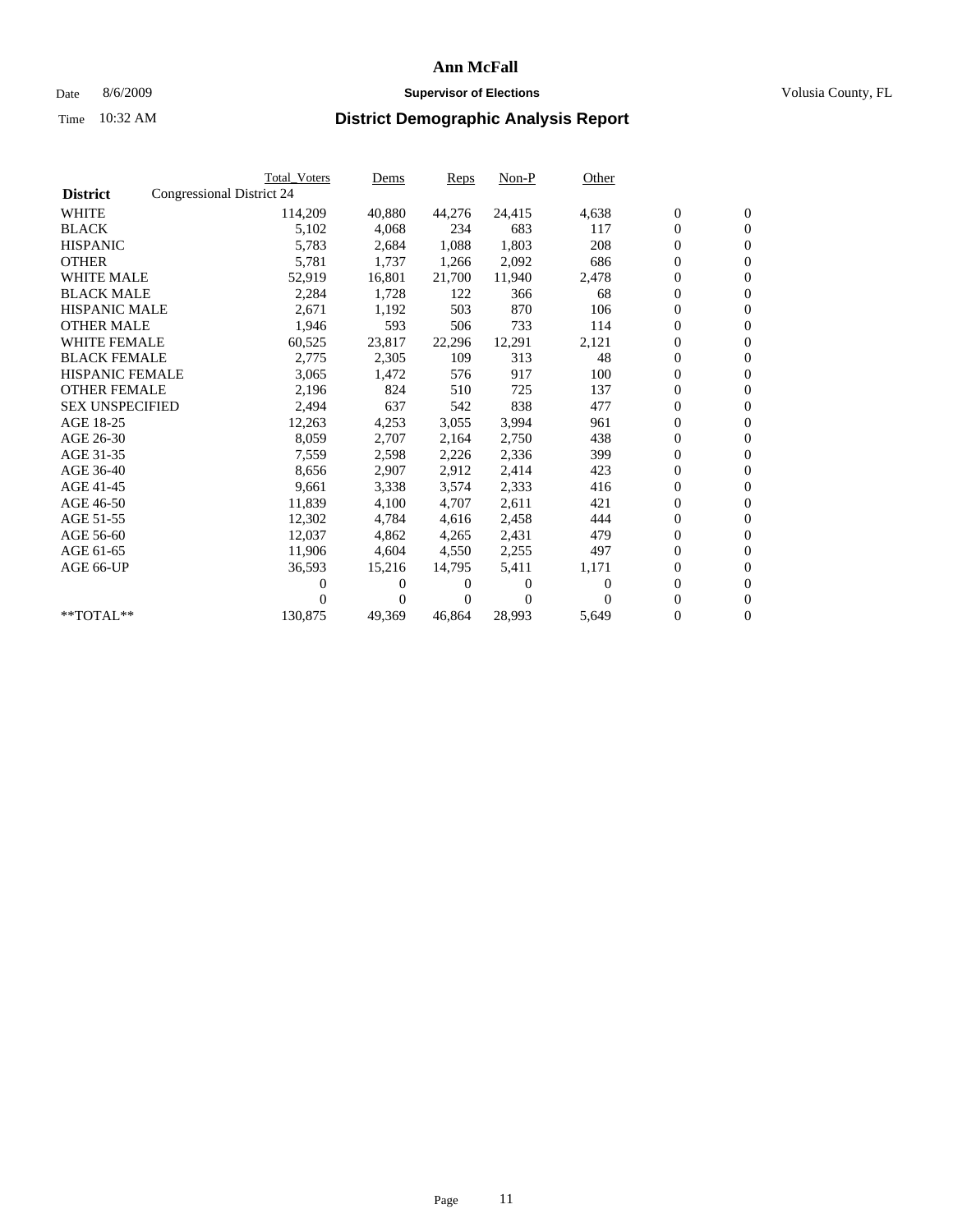### Date 8/6/2009 **Supervisor of Elections Supervisor of Elections** Volusia County, FL

|                        |               | <b>Total Voters</b> | Dems     | Reps  | Non-P    | Other    |                  |                  |  |
|------------------------|---------------|---------------------|----------|-------|----------|----------|------------------|------------------|--|
| <b>District</b>        | Daytona Beach |                     |          |       |          |          |                  |                  |  |
| <b>WHITE</b>           |               | 22,437              | 8,872    | 7,732 | 4,836    | 997      | $\boldsymbol{0}$ | $\boldsymbol{0}$ |  |
| <b>BLACK</b>           |               | 13,281              | 11,249   | 358   | 1,452    | 222      | 0                | $\mathbf{0}$     |  |
| <b>HISPANIC</b>        |               | 945                 | 443      | 176   | 293      | 33       | $\overline{0}$   | $\mathbf{0}$     |  |
| <b>OTHER</b>           |               | 2,706               | 1,105    | 420   | 904      | 277      | 0                | $\mathbf{0}$     |  |
| <b>WHITE MALE</b>      |               | 10,824              | 3,754    | 4,007 | 2,471    | 592      | 0                | $\mathbf{0}$     |  |
| <b>BLACK MALE</b>      |               | 5,268               | 4,301    | 196   | 661      | 110      | $\boldsymbol{0}$ | $\mathbf{0}$     |  |
| <b>HISPANIC MALE</b>   |               | 462                 | 208      | 87    | 148      | 19       | $\boldsymbol{0}$ | $\mathbf{0}$     |  |
| <b>OTHER MALE</b>      |               | 835                 | 349      | 159   | 273      | 54       | 0                | $\mathbf{0}$     |  |
| <b>WHITE FEMALE</b>    |               | 11,483              | 5,063    | 3,689 | 2,335    | 396      | 0                | $\mathbf{0}$     |  |
| <b>BLACK FEMALE</b>    |               | 7,894               | 6,850    | 160   | 773      | 111      | 0                | $\mathbf{0}$     |  |
| <b>HISPANIC FEMALE</b> |               | 476                 | 231      | 88    | 144      | 13       | 0                | $\mathbf{0}$     |  |
| <b>OTHER FEMALE</b>    |               | 929                 | 448      | 152   | 286      | 43       | 0                | $\mathbf{0}$     |  |
| <b>SEX UNSPECIFIED</b> |               | 1,198               | 465      | 148   | 394      | 191      | 0                | $\mathbf{0}$     |  |
| AGE 18-25              |               | 7,485               | 4,584    | 887   | 1,647    | 367      | 0                | $\mathbf{0}$     |  |
| AGE 26-30              |               | 3,256               | 1,609    | 549   | 958      | 140      | 0                | $\mathbf{0}$     |  |
| AGE 31-35              |               | 2,369               | 1,204    | 400   | 663      | 102      | $\boldsymbol{0}$ | $\boldsymbol{0}$ |  |
| AGE 36-40              |               | 2,382               | 1,205    | 525   | 546      | 106      | 0                | $\mathbf{0}$     |  |
| AGE 41-45              |               | 2,555               | 1,394    | 545   | 531      | 85       | $\overline{0}$   | $\mathbf{0}$     |  |
| AGE 46-50              |               | 3,084               | 1,656    | 741   | 557      | 130      | $\boldsymbol{0}$ | $\mathbf{0}$     |  |
| AGE 51-55              |               | 3,261               | 1,846    | 786   | 520      | 109      | 0                | $\mathbf{0}$     |  |
| AGE 56-60              |               | 3,125               | 1,692    | 759   | 554      | 120      | 0                | $\mathbf{0}$     |  |
| AGE 61-65              |               | 2,845               | 1,482    | 778   | 482      | 103      | $\boldsymbol{0}$ | $\mathbf{0}$     |  |
| AGE 66-UP              |               | 9,007               | 4,997    | 2,716 | 1,027    | 267      | 0                | $\boldsymbol{0}$ |  |
|                        |               | 0                   | 0        | 0     | $\theta$ | $\bf{0}$ | $\overline{0}$   | $\mathbf{0}$     |  |
|                        |               | 0                   | $\Omega$ | 0     | $\Omega$ | $\Omega$ | 0                | $\boldsymbol{0}$ |  |
| **TOTAL**              |               | 39,369              | 21,669   | 8,686 | 7,485    | 1,529    | 0                | $\overline{0}$   |  |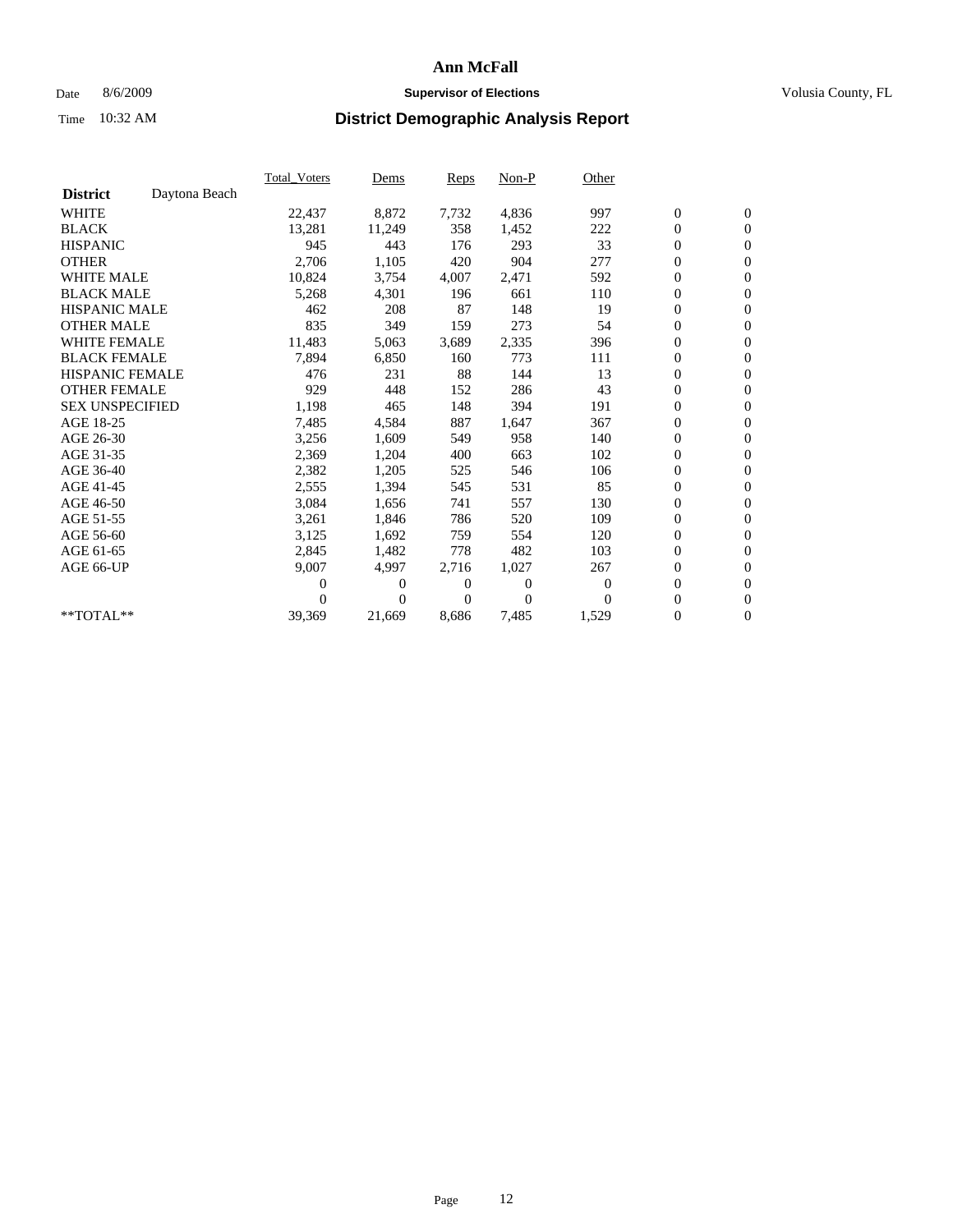### Date 8/6/2009 **Supervisor of Elections Supervisor of Elections** Volusia County, FL

|                        |                      | <b>Total_Voters</b> | Dems           | <b>Reps</b> | $Non-P$        | Other          |                  |              |  |
|------------------------|----------------------|---------------------|----------------|-------------|----------------|----------------|------------------|--------------|--|
| <b>District</b>        | Daytona Beach Shores |                     |                |             |                |                |                  |              |  |
| <b>WHITE</b>           |                      | 3,253               | 989            | 1,488       | 648            | 128            | $\boldsymbol{0}$ | $\mathbf{0}$ |  |
| <b>BLACK</b>           |                      | 30                  | 20             | 6           | 4              | $\Omega$       | $\mathbf{0}$     | $\Omega$     |  |
| <b>HISPANIC</b>        |                      | 54                  | 24             | 18          | 9              | 3              | 0                | $\Omega$     |  |
| <b>OTHER</b>           |                      | 165                 | 51             | 52          | 47             | 15             | 0                | $\Omega$     |  |
| <b>WHITE MALE</b>      |                      | 1,536               | 436            | 699         | 335            | 66             | 0                | 0            |  |
| <b>BLACK MALE</b>      |                      | 19                  | 13             | 3           | 3              | $\mathbf{0}$   | 0                | $\Omega$     |  |
| HISPANIC MALE          |                      | 25                  | 11             | 9           | $\overline{c}$ | 3              | 0                | $\Omega$     |  |
| <b>OTHER MALE</b>      |                      | 60                  | 22             | 20          | 17             |                | 0                | 0            |  |
| <b>WHITE FEMALE</b>    |                      | 1,687               | 542            | 777         | 309            | 59             | 0                | $\Omega$     |  |
| <b>BLACK FEMALE</b>    |                      | 11                  | 7              | 3           |                | $\mathbf{0}$   | 0                | $\Omega$     |  |
| <b>HISPANIC FEMALE</b> |                      | 28                  | 13             | 8           | 7              | 0              | 0                | 0            |  |
| <b>OTHER FEMALE</b>    |                      | 77                  | 23             | 26          | 22             | 6              | 0                | 0            |  |
| <b>SEX UNSPECIFIED</b> |                      | 59                  | 17             | 19          | 12             | 11             | 0                | $\Omega$     |  |
| AGE 18-25              |                      | 134                 | 44             | 40          | 41             | 9              | 0                | $\mathbf{0}$ |  |
| AGE 26-30              |                      | 91                  | 34             | 29          | 23             | 5              | 0                | 0            |  |
| AGE 31-35              |                      | 73                  | 33             | 18          | 17             | 5              | 0                | $\Omega$     |  |
| AGE 36-40              |                      | 94                  | 29             | 31          | 31             | 3              | 0                | 0            |  |
| AGE 41-45              |                      | 110                 | 24             | 44          | 35             |                | 0                | $\Omega$     |  |
| AGE 46-50              |                      | 183                 | 57             | 71          | 47             | 8              | $\overline{0}$   | $\Omega$     |  |
| AGE 51-55              |                      | 213                 | 57             | 94          | 51             | 11             | 0                | 0            |  |
| AGE 56-60              |                      | 304                 | 73             | 145         | 67             | 19             | 0                | $\Omega$     |  |
| AGE 61-65              |                      | 413                 | 127            | 185         | 81             | 20             | $\overline{0}$   | 0            |  |
| AGE 66-UP              |                      | 1,887               | 606            | 907         | 315            | 59             | 0                | 0            |  |
|                        |                      | 0                   | $\overline{0}$ | 0           | $\mathbf{0}$   | $\overline{0}$ | 0                | $\Omega$     |  |
|                        |                      | 0                   | $\overline{0}$ | 0           | $\overline{0}$ | $\Omega$       | 0                | 0            |  |
| **TOTAL**              |                      | 3,502               | 1,084          | 1,564       | 708            | 146            | 0                | 0            |  |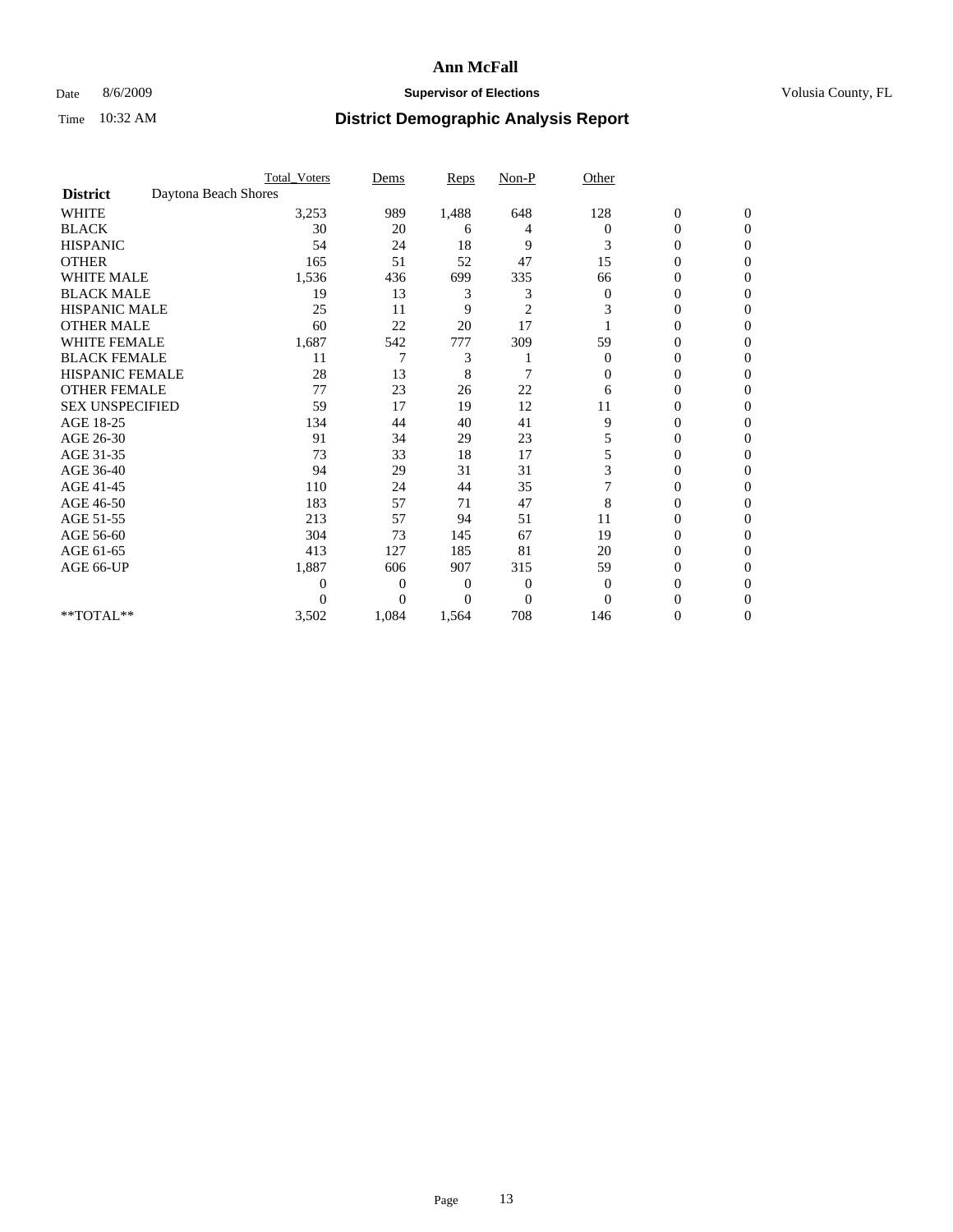### Date 8/6/2009 **Supervisor of Elections Supervisor of Elections** Volusia County, FL

|                        |        | Total Voters | Dems           | <b>Reps</b> | Non-P        | Other        |                  |                  |  |
|------------------------|--------|--------------|----------------|-------------|--------------|--------------|------------------|------------------|--|
| <b>District</b>        | DeBary |              |                |             |              |              |                  |                  |  |
| <b>WHITE</b>           |        | 11,945       | 3,541          | 5,529       | 2,325        | 550          | $\boldsymbol{0}$ | $\boldsymbol{0}$ |  |
| <b>BLACK</b>           |        | 412          | 312            | 32          | 55           | 13           | $\boldsymbol{0}$ | $\mathbf{0}$     |  |
| <b>HISPANIC</b>        |        | 740          | 312            | 186         | 212          | 30           | $\overline{0}$   | $\mathbf{0}$     |  |
| <b>OTHER</b>           |        | 692          | 192            | 190         | 231          | 79           | $\boldsymbol{0}$ | $\mathbf{0}$     |  |
| <b>WHITE MALE</b>      |        | 5,604        | 1,421          | 2,739       | 1,155        | 289          | $\boldsymbol{0}$ | $\mathbf{0}$     |  |
| <b>BLACK MALE</b>      |        | 190          | 137            | 12          | 35           | 6            | $\boldsymbol{0}$ | $\mathbf{0}$     |  |
| <b>HISPANIC MALE</b>   |        | 359          | 135            | 96          | 110          | 18           | $\boldsymbol{0}$ | $\mathbf{0}$     |  |
| <b>OTHER MALE</b>      |        | 224          | 65             | 62          | 84           | 13           | $\boldsymbol{0}$ | $\mathbf{0}$     |  |
| <b>WHITE FEMALE</b>    |        | 6,268        | 2,104          | 2,753       | 1,157        | 254          | $\mathbf{0}$     | $\mathbf{0}$     |  |
| <b>BLACK FEMALE</b>    |        | 216          | 169            | 20          | 20           | 7            | $\boldsymbol{0}$ | $\mathbf{0}$     |  |
| <b>HISPANIC FEMALE</b> |        | 374          | 173            | 90          | 99           | 12           | $\boldsymbol{0}$ | $\mathbf{0}$     |  |
| <b>OTHER FEMALE</b>    |        | 281          | 90             | 84          | 86           | 21           | $\mathbf{0}$     | $\mathbf{0}$     |  |
| <b>SEX UNSPECIFIED</b> |        | 273          | 63             | 81          | 77           | 52           | $\boldsymbol{0}$ | $\mathbf{0}$     |  |
| AGE 18-25              |        | 1,154        | 302            | 368         | 379          | 105          | $\boldsymbol{0}$ | $\mathbf{0}$     |  |
| AGE 26-30              |        | 739          | 192            | 256         | 250          | 41           | $\overline{0}$   | $\mathbf{0}$     |  |
| AGE 31-35              |        | 782          | 234            | 282         | 227          | 39           | $\boldsymbol{0}$ | $\mathbf{0}$     |  |
| AGE 36-40              |        | 1,018        | 258            | 419         | 284          | 57           | $\boldsymbol{0}$ | $\mathbf{0}$     |  |
| AGE 41-45              |        | 1,158        | 318            | 510         | 273          | 57           | $\overline{0}$   | $\mathbf{0}$     |  |
| AGE 46-50              |        | 1,302        | 370            | 609         | 253          | 70           | $\boldsymbol{0}$ | $\mathbf{0}$     |  |
| AGE 51-55              |        | 1,382        | 454            | 635         | 247          | 46           | $\boldsymbol{0}$ | $\mathbf{0}$     |  |
| AGE 56-60              |        | 1,344        | 482            | 601         | 216          | 45           | $\overline{0}$   | $\Omega$         |  |
| AGE 61-65              |        | 1,283        | 415            | 606         | 203          | 59           | $\mathbf{0}$     | $\mathbf{0}$     |  |
| AGE 66-UP              |        | 3,627        | 1,332          | 1,651       | 491          | 153          | $\boldsymbol{0}$ | $\mathbf{0}$     |  |
|                        |        | 0            | $\overline{0}$ | 0           | $\mathbf{0}$ | $\mathbf{0}$ | $\overline{0}$   | $\mathbf{0}$     |  |
|                        |        | $\theta$     | $\theta$       | $\Omega$    | $\Omega$     | $\Omega$     | $\boldsymbol{0}$ | $\mathbf{0}$     |  |
| **TOTAL**              |        | 13,789       | 4,357          | 5,937       | 2,823        | 672          | $\overline{0}$   | $\mathbf{0}$     |  |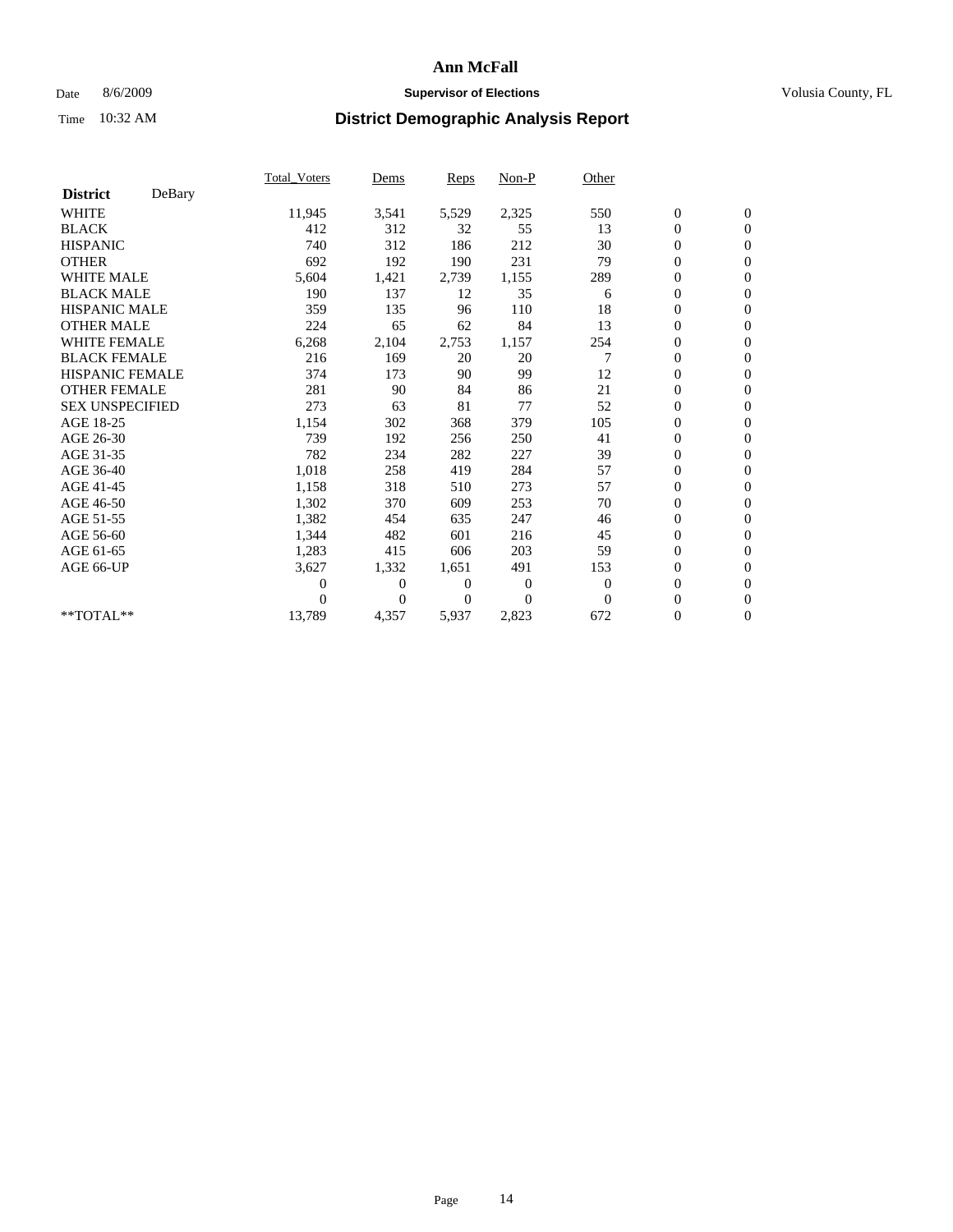### Date 8/6/2009 **Supervisor of Elections Supervisor of Elections** Volusia County, FL

|                        |        | <b>Total Voters</b> | Dems           | Reps           | Non-P          | Other    |                  |                  |  |
|------------------------|--------|---------------------|----------------|----------------|----------------|----------|------------------|------------------|--|
| <b>District</b>        | DeLand |                     |                |                |                |          |                  |                  |  |
| <b>WHITE</b>           |        | 11,828              | 4,338          | 4,759          | 2,117          | 614      | $\boldsymbol{0}$ | $\boldsymbol{0}$ |  |
| <b>BLACK</b>           |        | 2,428               | 2,020          | 76             | 276            | 56       | $\boldsymbol{0}$ | $\mathbf{0}$     |  |
| <b>HISPANIC</b>        |        | 834                 | 382            | 147            | 254            | 51       | $\boldsymbol{0}$ | $\mathbf{0}$     |  |
| <b>OTHER</b>           |        | 867                 | 322            | 177            | 257            | 111      | 0                | $\mathbf{0}$     |  |
| <b>WHITE MALE</b>      |        | 5,074               | 1,632          | 2,146          | 985            | 311      | 0                | $\mathbf{0}$     |  |
| <b>BLACK MALE</b>      |        | 930                 | 742            | 35             | 118            | 35       | $\overline{0}$   | $\mathbf{0}$     |  |
| <b>HISPANIC MALE</b>   |        | 359                 | 164            | 66             | 104            | 25       | 0                | $\mathbf{0}$     |  |
| <b>OTHER MALE</b>      |        | 254                 | 100            | 73             | 55             | 26       | 0                | $\mathbf{0}$     |  |
| <b>WHITE FEMALE</b>    |        | 6,708               | 2,690          | 2,599          | 1,121          | 298      | $\boldsymbol{0}$ | $\mathbf{0}$     |  |
| <b>BLACK FEMALE</b>    |        | 1,478               | 1,262          | 41             | 155            | 20       | 0                | $\mathbf{0}$     |  |
| <b>HISPANIC FEMALE</b> |        | 471                 | 218            | 80             | 148            | 25       | $\boldsymbol{0}$ | $\mathbf{0}$     |  |
| <b>OTHER FEMALE</b>    |        | 327                 | 140            | 59             | 98             | 30       | $\overline{0}$   | $\mathbf{0}$     |  |
| <b>SEX UNSPECIFIED</b> |        | 356                 | 114            | 60             | 120            | 62       | 0                | $\mathbf{0}$     |  |
| AGE 18-25              |        | 1,981               | 850            | 423            | 539            | 169      | $\boldsymbol{0}$ | $\mathbf{0}$     |  |
| AGE 26-30              |        | 1,104               | 457            | 278            | 313            | 56       | $\boldsymbol{0}$ | $\mathbf{0}$     |  |
| AGE 31-35              |        | 1,168               | 478            | 319            | 282            | 89       | $\boldsymbol{0}$ | $\mathbf{0}$     |  |
| AGE 36-40              |        | 1,206               | 496            | 387            | 270            | 53       | 0                | $\mathbf{0}$     |  |
| AGE 41-45              |        | 1,213               | 501            | 424            | 227            | 61       | $\boldsymbol{0}$ | $\mathbf{0}$     |  |
| AGE 46-50              |        | 1,247               | 539            | 430            | 220            | 58       | 0                | $\mathbf{0}$     |  |
| AGE 51-55              |        | 1,252               | 601            | 388            | 204            | 59       | $\boldsymbol{0}$ | $\mathbf{0}$     |  |
| AGE 56-60              |        | 1,176               | 581            | 378            | 167            | 50       | 0                | $\mathbf{0}$     |  |
| AGE 61-65              |        | 1,183               | 538            | 421            | 164            | 60       | 0                | $\mathbf{0}$     |  |
| AGE 66-UP              |        | 4,427               | 2,021          | 1,711          | 518            | 177      | $\boldsymbol{0}$ | $\mathbf{0}$     |  |
|                        |        | 0                   | $\mathbf{0}$   | $\overline{0}$ | $\overline{0}$ | $\theta$ | $\overline{0}$   | $\mathbf{0}$     |  |
|                        |        | 0                   | $\overline{0}$ | 0              | $\Omega$       | $\theta$ | 0                | $\mathbf{0}$     |  |
| **TOTAL**              |        | 15,957              | 7,062          | 5,159          | 2,904          | 832      | 0                | $\boldsymbol{0}$ |  |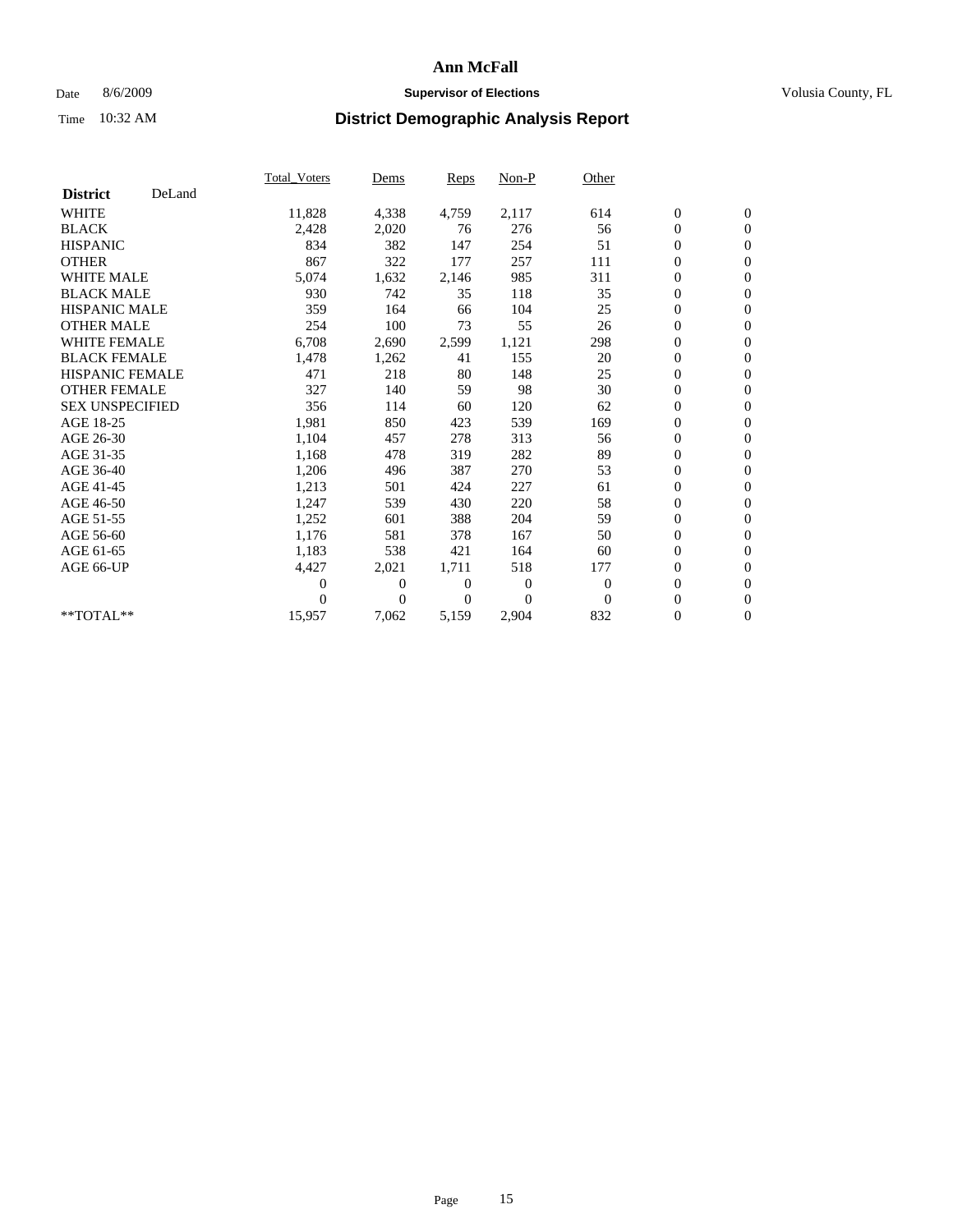### Date 8/6/2009 **Supervisor of Elections Supervisor of Elections** Volusia County, FL

|                        |         | <b>Total Voters</b> | Dems           | Reps   | $Non-P$  | Other    |                  |                  |  |
|------------------------|---------|---------------------|----------------|--------|----------|----------|------------------|------------------|--|
| <b>District</b>        | Deltona |                     |                |        |          |          |                  |                  |  |
| <b>WHITE</b>           |         | 34,618              | 11,953         | 13,246 | 7,590    | 1,829    | $\boldsymbol{0}$ | $\boldsymbol{0}$ |  |
| <b>BLACK</b>           |         | 4,668               | 3,616          | 239    | 663      | 150      | $\overline{0}$   | $\mathbf{0}$     |  |
| <b>HISPANIC</b>        |         | 11,984              | 6,044          | 1,957  | 3,622    | 361      | 0                | $\mathbf{0}$     |  |
| <b>OTHER</b>           |         | 3,136               | 1,024          | 556    | 1,173    | 383      | 0                | $\mathbf{0}$     |  |
| <b>WHITE MALE</b>      |         | 16,093              | 5,010          | 6,482  | 3,658    | 943      | $\boldsymbol{0}$ | $\mathbf{0}$     |  |
| <b>BLACK MALE</b>      |         | 2,093               | 1,528          | 138    | 334      | 93       | $\boldsymbol{0}$ | $\mathbf{0}$     |  |
| <b>HISPANIC MALE</b>   |         | 5,598               | 2,719          | 974    | 1,721    | 184      | 0                | $\mathbf{0}$     |  |
| <b>OTHER MALE</b>      |         | 1,033               | 376            | 222    | 371      | 64       | 0                | $\mathbf{0}$     |  |
| <b>WHITE FEMALE</b>    |         | 18,333              | 6,874          | 6,696  | 3,885    | 878      | 0                | $\mathbf{0}$     |  |
| <b>BLACK FEMALE</b>    |         | 2,533               | 2,051          | 101    | 324      | 57       | 0                | $\Omega$         |  |
| <b>HISPANIC FEMALE</b> |         | 6,293               | 3,276          | 974    | 1,873    | 170      | $\boldsymbol{0}$ | $\boldsymbol{0}$ |  |
| <b>OTHER FEMALE</b>    |         | 1,189               | 479            | 217    | 413      | 80       | 0                | $\mathbf{0}$     |  |
| <b>SEX UNSPECIFIED</b> |         | 1,241               | 324            | 194    | 469      | 254      | 0                | $\mathbf{0}$     |  |
| AGE 18-25              |         | 6,762               | 2,505          | 1,342  | 2,342    | 573      | $\boldsymbol{0}$ | $\mathbf{0}$     |  |
| AGE 26-30              |         | 4,525               | 1,653          | 1,032  | 1,542    | 298      | 0                | $\mathbf{0}$     |  |
| AGE 31-35              |         | 4,834               | 1,879          | 1,236  | 1,431    | 288      | 0                | $\mathbf{0}$     |  |
| AGE 36-40              |         | 4,920               | 1,816          | 1,508  | 1,328    | 268      | $\boldsymbol{0}$ | $\mathbf{0}$     |  |
| AGE 41-45              |         | 5,255               | 2,097          | 1,619  | 1,297    | 242      | $\boldsymbol{0}$ | $\mathbf{0}$     |  |
| AGE 46-50              |         | 5,647               | 2,226          | 1,949  | 1,243    | 229      | 0                | $\Omega$         |  |
| AGE 51-55              |         | 5,193               | 2,172          | 1,700  | 1,090    | 231      | $\boldsymbol{0}$ | $\boldsymbol{0}$ |  |
| AGE 56-60              |         | 4,256               | 1,903          | 1,337  | 840      | 176      | 0                | $\mathbf{0}$     |  |
| AGE 61-65              |         | 3,557               | 1,592          | 1,165  | 661      | 139      | 0                | $\mathbf{0}$     |  |
| AGE 66-UP              |         | 9,456               | 4,794          | 3,110  | 1,273    | 279      | $\overline{0}$   | $\mathbf{0}$     |  |
|                        |         | 0                   | 0              | 0      | $\theta$ | $\bf{0}$ | 0                | $\mathbf{0}$     |  |
|                        |         | 0                   | $\overline{0}$ | 0      | $\Omega$ | $\Omega$ | 0                | $\mathbf{0}$     |  |
| $*$ TOTAL $**$         |         | 54,406              | 22,637         | 15,998 | 13,048   | 2,723    | $\overline{0}$   | $\boldsymbol{0}$ |  |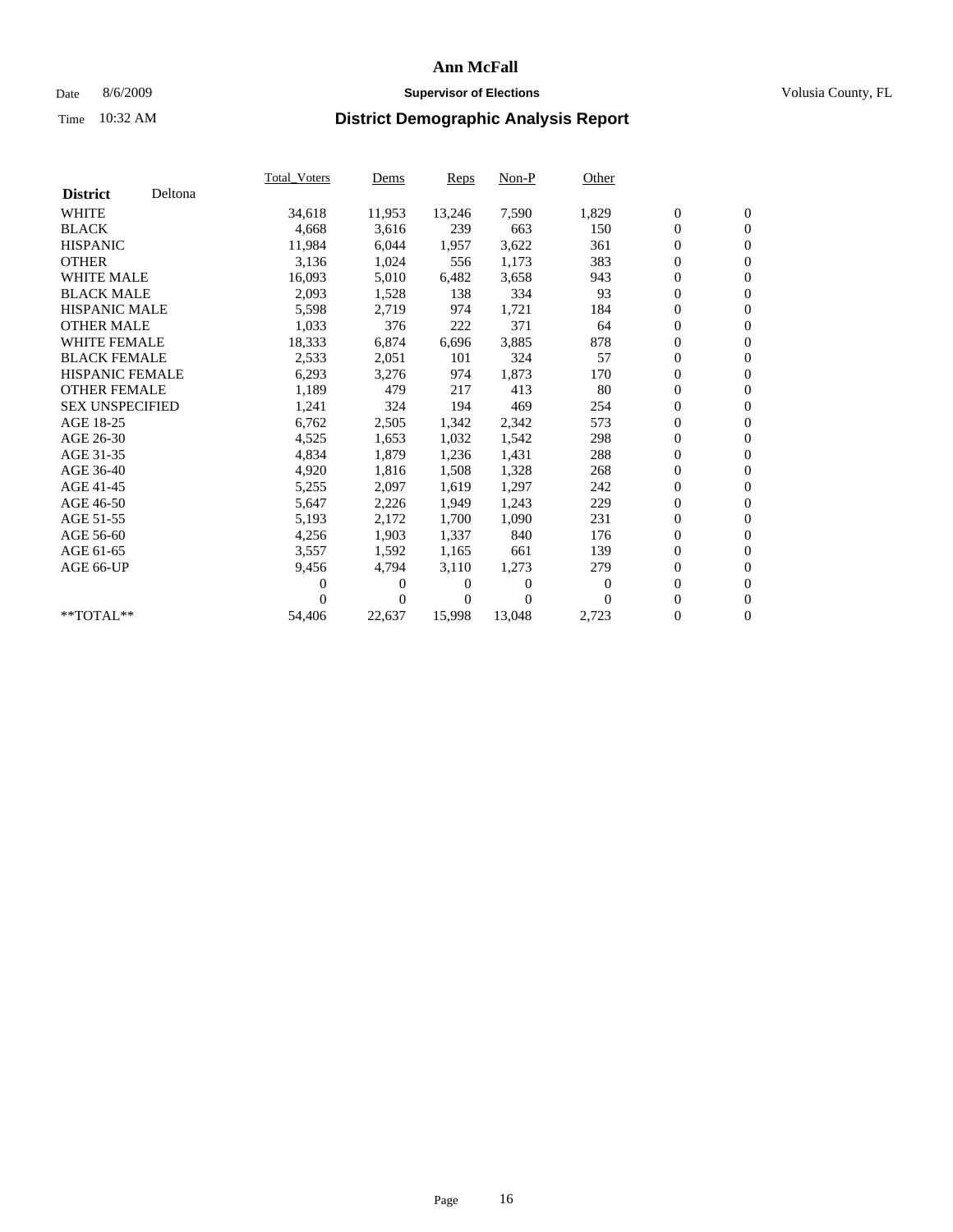### Date 8/6/2009 **Supervisor of Elections Supervisor of Elections** Volusia County, FL

|                        |           | <b>Total_Voters</b> | Dems         | Reps     | Non-P    | Other    |                  |                |  |
|------------------------|-----------|---------------------|--------------|----------|----------|----------|------------------|----------------|--|
| <b>District</b>        | Edgewater |                     |              |          |          |          |                  |                |  |
| <b>WHITE</b>           |           | 13,619              | 5,278        | 4,554    | 3,267    | 520      | $\boldsymbol{0}$ | $\mathbf{0}$   |  |
| <b>BLACK</b>           |           | 271                 | 202          | 11       | 49       | 9        | 0                | $\mathbf{0}$   |  |
| <b>HISPANIC</b>        |           | 171                 | 74           | 35       | 55       |          | $\mathbf{0}$     | $\mathbf{0}$   |  |
| <b>OTHER</b>           |           | 490                 | 146          | 91       | 185      | 68       | 0                | $\mathbf{0}$   |  |
| <b>WHITE MALE</b>      |           | 6,176               | 2,139        | 2,228    | 1,541    | 268      | 0                | $\mathbf{0}$   |  |
| <b>BLACK MALE</b>      |           | 133                 | 97           | 5        | 27       | 4        | 0                | $\mathbf{0}$   |  |
| <b>HISPANIC MALE</b>   |           | 76                  | 31           | 15       | 25       |          | 0                | $\mathbf{0}$   |  |
| <b>OTHER MALE</b>      |           | 148                 | 52           | 39       | 50       |          | 0                | $\mathbf{0}$   |  |
| <b>WHITE FEMALE</b>    |           | 7,359               | 3,108        | 2,293    | 1,708    | 250      | 0                | $\mathbf{0}$   |  |
| <b>BLACK FEMALE</b>    |           | 133                 | 102          | 6        | 21       | 4        | $\boldsymbol{0}$ | $\mathbf{0}$   |  |
| HISPANIC FEMALE        |           | 92                  | 42           | 20       | 28       | 2        | 0                | $\mathbf{0}$   |  |
| <b>OTHER FEMALE</b>    |           | 177                 | 65           | 37       | 66       | 9        | 0                | $\Omega$       |  |
| <b>SEX UNSPECIFIED</b> |           | 257                 | 64           | 48       | 90       | 55       | 0                | $\mathbf{0}$   |  |
| AGE 18-25              |           | 1,345               | 436          | 285      | 520      | 104      | 0                | $\mathbf{0}$   |  |
| AGE 26-30              |           | 912                 | 301          | 241      | 327      | 43       | $\overline{0}$   | $\mathbf{0}$   |  |
| AGE 31-35              |           | 946                 | 300          | 265      | 337      | 44       | 0                | $\mathbf{0}$   |  |
| AGE 36-40              |           | 1,057               | 346          | 317      | 350      | 44       | 0                | $\mathbf{0}$   |  |
| AGE 41-45              |           | 1,037               | 369          | 349      | 271      | 48       | $\overline{0}$   | $\mathbf{0}$   |  |
| AGE 46-50              |           | 1,375               | 514          | 476      | 328      | 57       | $\overline{0}$   | $\mathbf{0}$   |  |
| AGE 51-55              |           | 1,423               | 553          | 496      | 332      | 42       | 0                | $\mathbf{0}$   |  |
| AGE 56-60              |           | 1,331               | 570          | 427      | 286      | 48       | 0                | $\Omega$       |  |
| AGE 61-65              |           | 1,245               | 517          | 424      | 249      | 55       | 0                | $\mathbf{0}$   |  |
| AGE 66-UP              |           | 3,880               | 1,794        | 1,411    | 556      | 119      | 0                | $\mathbf{0}$   |  |
|                        |           | 0                   | $\mathbf{0}$ | 0        | $\theta$ | $\theta$ | 0                | $\Omega$       |  |
|                        |           | 0                   | $\theta$     | $\theta$ | $\theta$ | $\Omega$ | $\overline{0}$   | $\overline{0}$ |  |
| **TOTAL**              |           | 14,551              | 5,700        | 4,691    | 3,556    | 604      | 0                | $\overline{0}$ |  |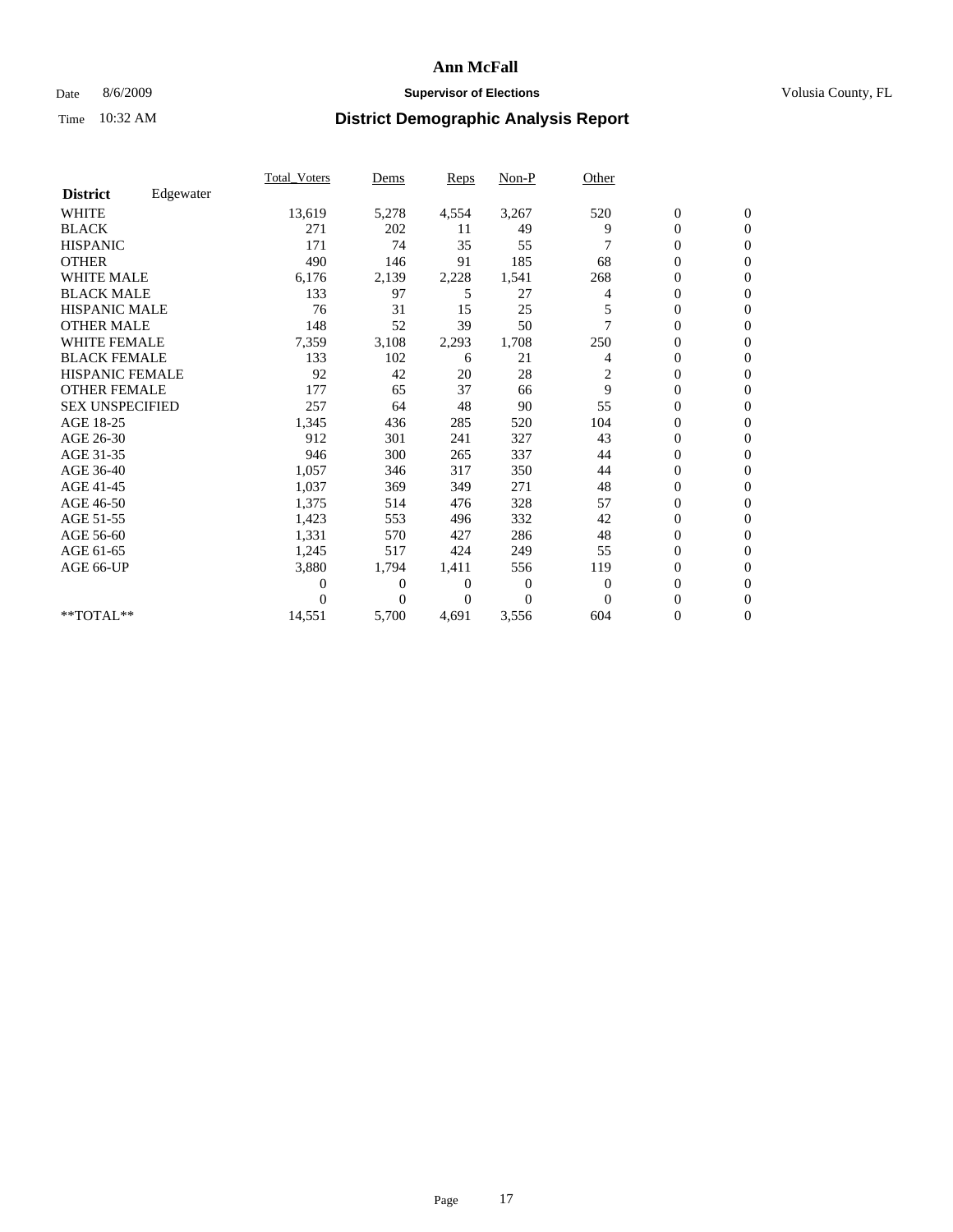### Date 8/6/2009 **Supervisor of Elections Supervisor of Elections** Volusia County, FL

|                        |                   | Total Voters   | Dems           | <b>Reps</b> | $Non-P$      | Other        |                  |                  |  |
|------------------------|-------------------|----------------|----------------|-------------|--------------|--------------|------------------|------------------|--|
| <b>District</b>        | <b>Holly Hill</b> |                |                |             |              |              |                  |                  |  |
| <b>WHITE</b>           |                   | 5,977          | 2,567          | 1,774       | 1,350        | 286          | $\boldsymbol{0}$ | $\boldsymbol{0}$ |  |
| <b>BLACK</b>           |                   | 788            | 653            | 25          | 99           | 11           | $\boldsymbol{0}$ | $\mathbf{0}$     |  |
| <b>HISPANIC</b>        |                   | 150            | 80             | 22          | 41           |              | $\overline{0}$   | $\mathbf{0}$     |  |
| <b>OTHER</b>           |                   | 360            | 134            | 58          | 130          | 38           | $\boldsymbol{0}$ | $\Omega$         |  |
| <b>WHITE MALE</b>      |                   | 2,679          | 1,023          | 871         | 654          | 131          | $\boldsymbol{0}$ | $\mathbf{0}$     |  |
| <b>BLACK MALE</b>      |                   | 292            | 236            | 10          | 39           |              | $\boldsymbol{0}$ | $\mathbf{0}$     |  |
| <b>HISPANIC MALE</b>   |                   | 71             | 33             | 15          | 20           | 3            | $\overline{0}$   | $\overline{0}$   |  |
| <b>OTHER MALE</b>      |                   | 102            | 35             | 21          | 36           | 10           | $\boldsymbol{0}$ | $\mathbf{0}$     |  |
| <b>WHITE FEMALE</b>    |                   | 3,260          | 1,527          | 897         | 688          | 148          | $\overline{0}$   | $\mathbf{0}$     |  |
| <b>BLACK FEMALE</b>    |                   | 493            | 415            | 15          | 59           | 4            | $\boldsymbol{0}$ | $\mathbf{0}$     |  |
| <b>HISPANIC FEMALE</b> |                   | 79             | 47             | 7           | 21           | 4            | $\boldsymbol{0}$ | $\mathbf{0}$     |  |
| <b>OTHER FEMALE</b>    |                   | 141            | 63             | 29          | 45           | 4            | $\mathbf{0}$     | $\mathbf{0}$     |  |
| <b>SEX UNSPECIFIED</b> |                   | 158            | 55             | 14          | 58           | 31           | $\boldsymbol{0}$ | $\mathbf{0}$     |  |
| AGE 18-25              |                   | 815            | 360            | 154         | 240          | 61           | $\boldsymbol{0}$ | $\mathbf{0}$     |  |
| AGE 26-30              |                   | 547            | 235            | 97          | 186          | 29           | $\overline{0}$   | $\mathbf{0}$     |  |
| AGE 31-35              |                   | 471            | 217            | 85          | 144          | 25           | $\boldsymbol{0}$ | $\mathbf{0}$     |  |
| AGE 36-40              |                   | 498            | 205            | 114         | 148          | 31           | $\boldsymbol{0}$ | $\mathbf{0}$     |  |
| AGE 41-45              |                   | 619            | 260            | 166         | 167          | 26           | $\overline{0}$   | $\mathbf{0}$     |  |
| AGE 46-50              |                   | 743            | 322            | 192         | 182          | 47           | $\boldsymbol{0}$ | $\mathbf{0}$     |  |
| AGE 51-55              |                   | 636            | 305            | 167         | 138          | 26           | $\boldsymbol{0}$ | $\mathbf{0}$     |  |
| AGE 56-60              |                   | 641            | 318            | 173         | 132          | 18           | $\overline{0}$   | $\Omega$         |  |
| AGE 61-65              |                   | 508            | 249            | 139         | 94           | 26           | $\mathbf{0}$     | $\mathbf{0}$     |  |
| AGE 66-UP              |                   | 1,797          | 963            | 592         | 189          | 53           | $\boldsymbol{0}$ | $\mathbf{0}$     |  |
|                        |                   | $\overline{0}$ | $\overline{0}$ | 0           | $\mathbf{0}$ | $\mathbf{0}$ | $\overline{0}$   | $\mathbf{0}$     |  |
|                        |                   | $\theta$       | $\overline{0}$ | $\Omega$    | $\Omega$     | $\Omega$     | $\boldsymbol{0}$ | $\mathbf{0}$     |  |
| **TOTAL**              |                   | 7,275          | 3,434          | 1,879       | 1,620        | 342          | $\overline{0}$   | $\mathbf{0}$     |  |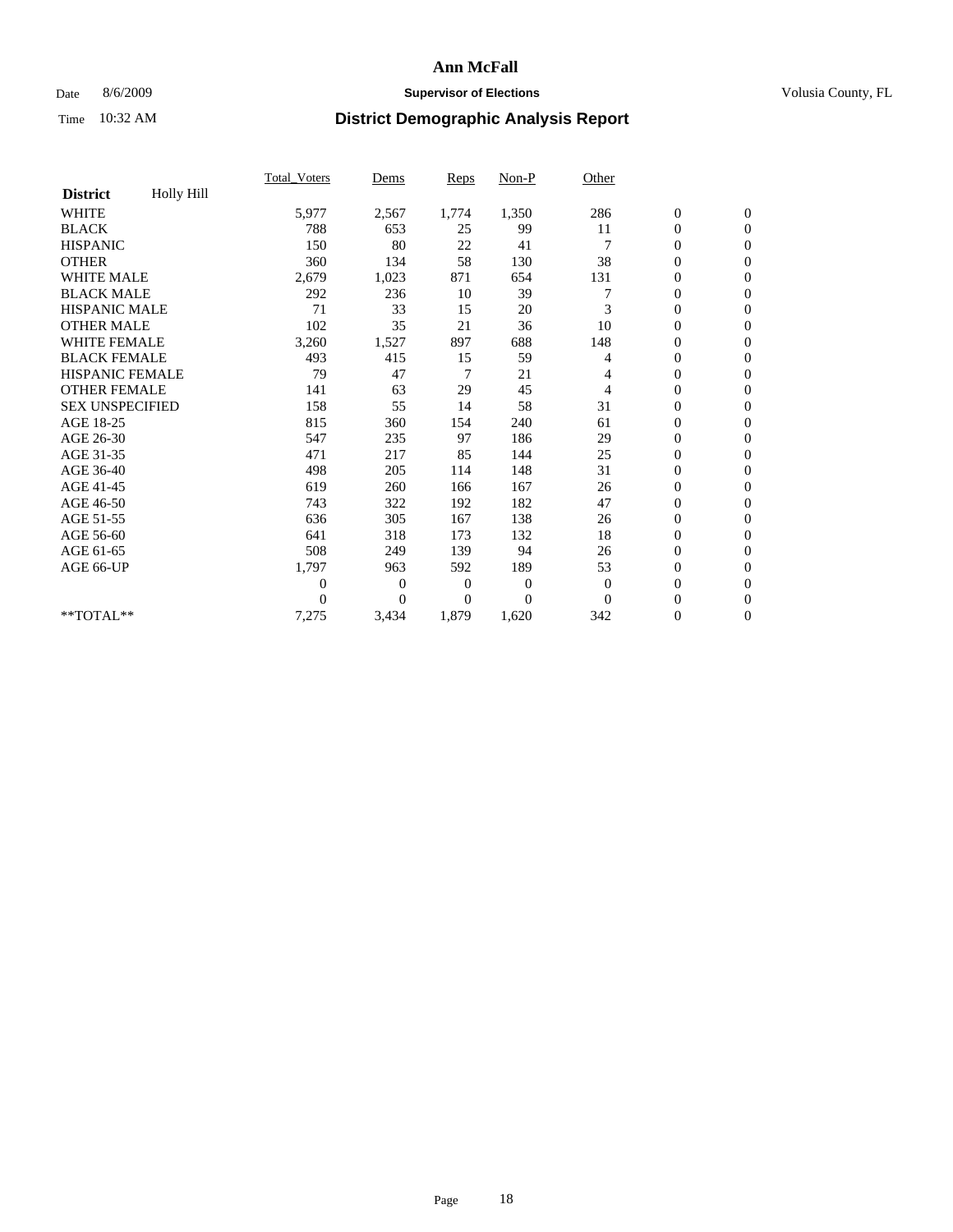### Date 8/6/2009 **Supervisor of Elections Supervisor of Elections** Volusia County, FL

|                        |            | Total Voters | Dems           | <b>Reps</b>    | $Non-P$        | Other          |                  |              |  |
|------------------------|------------|--------------|----------------|----------------|----------------|----------------|------------------|--------------|--|
| <b>District</b>        | Lake Helen |              |                |                |                |                |                  |              |  |
| <b>WHITE</b>           |            | 1,596        | 650            | 563            | 310            | 73             | $\boldsymbol{0}$ | $\mathbf{0}$ |  |
| <b>BLACK</b>           |            | 192          | 167            | 7              | 15             | 3              | $\overline{0}$   | $\Omega$     |  |
| <b>HISPANIC</b>        |            | 32           | 14             | 9              | 4              | 5              | 0                | $\Omega$     |  |
| <b>OTHER</b>           |            | 65           | 21             | 14             | 21             | 9              | 0                | $\Omega$     |  |
| <b>WHITE MALE</b>      |            | 718          | 268            | 275            | 139            | 36             | 0                | $\Omega$     |  |
| <b>BLACK MALE</b>      |            | 82           | 70             | 3              |                | 2              | 0                | 0            |  |
| <b>HISPANIC MALE</b>   |            | 9            | $\overline{2}$ | 5              | $\overline{0}$ | $\overline{c}$ | 0                | 0            |  |
| <b>OTHER MALE</b>      |            | 19           | 8              | $\overline{2}$ | 6              | 3              | 0                | 0            |  |
| WHITE FEMALE           |            | 867          | 379            | 283            | 168            | 37             | 0                | $\Omega$     |  |
| <b>BLACK FEMALE</b>    |            | 110          | 97             | 4              | 8              |                | 0                | $\Omega$     |  |
| <b>HISPANIC FEMALE</b> |            | 23           | 12             | 4              | 4              | 3              | 0                | 0            |  |
| <b>OTHER FEMALE</b>    |            | 26           | 12             | 4              | 9              |                | 0                | $\Omega$     |  |
| <b>SEX UNSPECIFIED</b> |            | 31           | $\overline{4}$ | 13             | 9              | 5              | 0                | $\Omega$     |  |
| AGE 18-25              |            | 187          | 66             | 48             | 61             | 12             | 0                | 0            |  |
| AGE 26-30              |            | 104          | 42             | 24             | 31             |                | 0                | $\Omega$     |  |
| AGE 31-35              |            | 89           | 29             | 27             | 25             | 8              | $\overline{0}$   | $\Omega$     |  |
| AGE 36-40              |            | 132          | 53             | 31             | 36             | 12             | 0                | 0            |  |
| AGE 41-45              |            | 146          | 57             | 55             | 22             | 12             | 0                | 0            |  |
| AGE 46-50              |            | 209          | 85             | 76             | 39             | 9              | 0                | $\Omega$     |  |
| AGE 51-55              |            | 211          | 98             | 66             | 37             | 10             | 0                | $\Omega$     |  |
| AGE 56-60              |            | 194          | 99             | 61             | 28             | 6              | 0                | 0            |  |
| AGE 61-65              |            | 163          | 89             | 50             | 22             | 2              | $\overline{0}$   | 0            |  |
| AGE 66-UP              |            | 450          | 234            | 155            | 49             | 12             | 0                | 0            |  |
|                        |            | 0            | $\overline{0}$ | 0              | 0              | $\mathbf{0}$   | 0                | 0            |  |
|                        |            | $\Omega$     | $\overline{0}$ | $\Omega$       | $\theta$       | $\Omega$       | 0                | $\Omega$     |  |
| **TOTAL**              |            | 1,885        | 852            | 593            | 350            | 90             | 0                | $\mathbf{0}$ |  |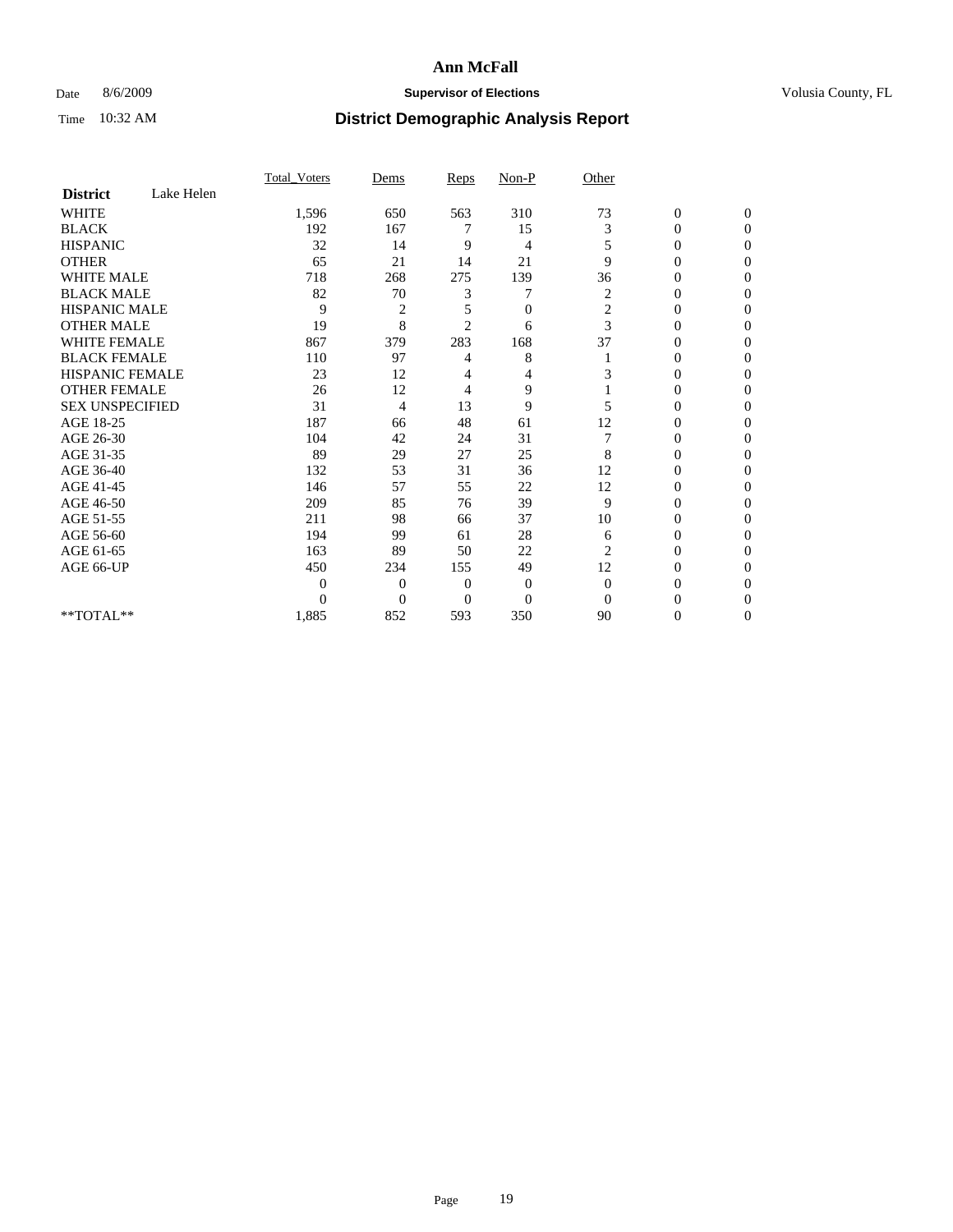### Date 8/6/2009 **Supervisor of Elections Supervisor of Elections** Volusia County, FL

|                        |                  | Total Voters | Dems     | <b>Reps</b> | Non-P        | Other        |                  |                  |  |
|------------------------|------------------|--------------|----------|-------------|--------------|--------------|------------------|------------------|--|
| <b>District</b>        | New Smyrna Beach |              |          |             |              |              |                  |                  |  |
| <b>WHITE</b>           |                  | 15,489       | 5,490    | 6,187       | 3,205        | 607          | $\boldsymbol{0}$ | $\boldsymbol{0}$ |  |
| <b>BLACK</b>           |                  | 782          | 657      | 27          | 86           | 12           | $\boldsymbol{0}$ | $\mathbf{0}$     |  |
| <b>HISPANIC</b>        |                  | 185          | 62       | 46          | 66           | 11           | $\overline{0}$   | $\mathbf{0}$     |  |
| <b>OTHER</b>           |                  | 607          | 148      | 118         | 221          | 120          | $\boldsymbol{0}$ | $\Omega$         |  |
| <b>WHITE MALE</b>      |                  | 7,075        | 2,198    | 2,944       | 1,607        | 326          | $\boldsymbol{0}$ | $\mathbf{0}$     |  |
| <b>BLACK MALE</b>      |                  | 331          | 259      | 12          | 51           | 9            | $\overline{0}$   | $\mathbf{0}$     |  |
| <b>HISPANIC MALE</b>   |                  | 88           | 23       | 20          | 40           |              | $\boldsymbol{0}$ | $\mathbf{0}$     |  |
| <b>OTHER MALE</b>      |                  | 174          | 47       | 47          | 69           | 11           | $\boldsymbol{0}$ | $\mathbf{0}$     |  |
| WHITE FEMALE           |                  | 8,303        | 3,250    | 3,204       | 1,569        | 280          | $\overline{0}$   | $\mathbf{0}$     |  |
| <b>BLACK FEMALE</b>    |                  | 446          | 393      | 15          | 35           | 3            | $\boldsymbol{0}$ | $\mathbf{0}$     |  |
| <b>HISPANIC FEMALE</b> |                  | 97           | 39       | 26          | 26           | 6            | $\boldsymbol{0}$ | $\mathbf{0}$     |  |
| <b>OTHER FEMALE</b>    |                  | 210          | 70       | 53          | 71           | 16           | $\overline{0}$   | $\mathbf{0}$     |  |
| <b>SEX UNSPECIFIED</b> |                  | 339          | 78       | 57          | 110          | 94           | $\boldsymbol{0}$ | $\mathbf{0}$     |  |
| AGE 18-25              |                  | 1,233        | 435      | 249         | 436          | 113          | $\overline{0}$   | $\mathbf{0}$     |  |
| AGE 26-30              |                  | 880          | 308      | 229         | 293          | 50           | $\overline{0}$   | $\mathbf{0}$     |  |
| AGE 31-35              |                  | 842          | 288      | 257         | 248          | 49           | $\boldsymbol{0}$ | $\mathbf{0}$     |  |
| AGE 36-40              |                  | 891          | 313      | 273         | 252          | 53           | 0                | $\mathbf{0}$     |  |
| AGE 41-45              |                  | 958          | 331      | 357         | 225          | 45           | $\overline{0}$   | $\mathbf{0}$     |  |
| AGE 46-50              |                  | 1,343        | 468      | 514         | 306          | 55           | $\boldsymbol{0}$ | $\mathbf{0}$     |  |
| AGE 51-55              |                  | 1,554        | 647      | 536         | 309          | 62           | $\boldsymbol{0}$ | $\mathbf{0}$     |  |
| AGE 56-60              |                  | 1,661        | 647      | 598         | 341          | 75           | $\overline{0}$   | $\Omega$         |  |
| AGE 61-65              |                  | 1,695        | 627      | 680         | 336          | 52           | $\overline{0}$   | $\mathbf{0}$     |  |
| AGE 66-UP              |                  | 6,006        | 2,293    | 2,685       | 832          | 196          | $\boldsymbol{0}$ | $\mathbf{0}$     |  |
|                        |                  | 0            | 0        | 0           | $\mathbf{0}$ | $\mathbf{0}$ | $\overline{0}$   | $\mathbf{0}$     |  |
|                        |                  | $\theta$     | $\theta$ | $\Omega$    | $\Omega$     | $\Omega$     | $\boldsymbol{0}$ | $\mathbf{0}$     |  |
| **TOTAL**              |                  | 17,063       | 6,357    | 6,378       | 3,578        | 750          | 0                | $\mathbf{0}$     |  |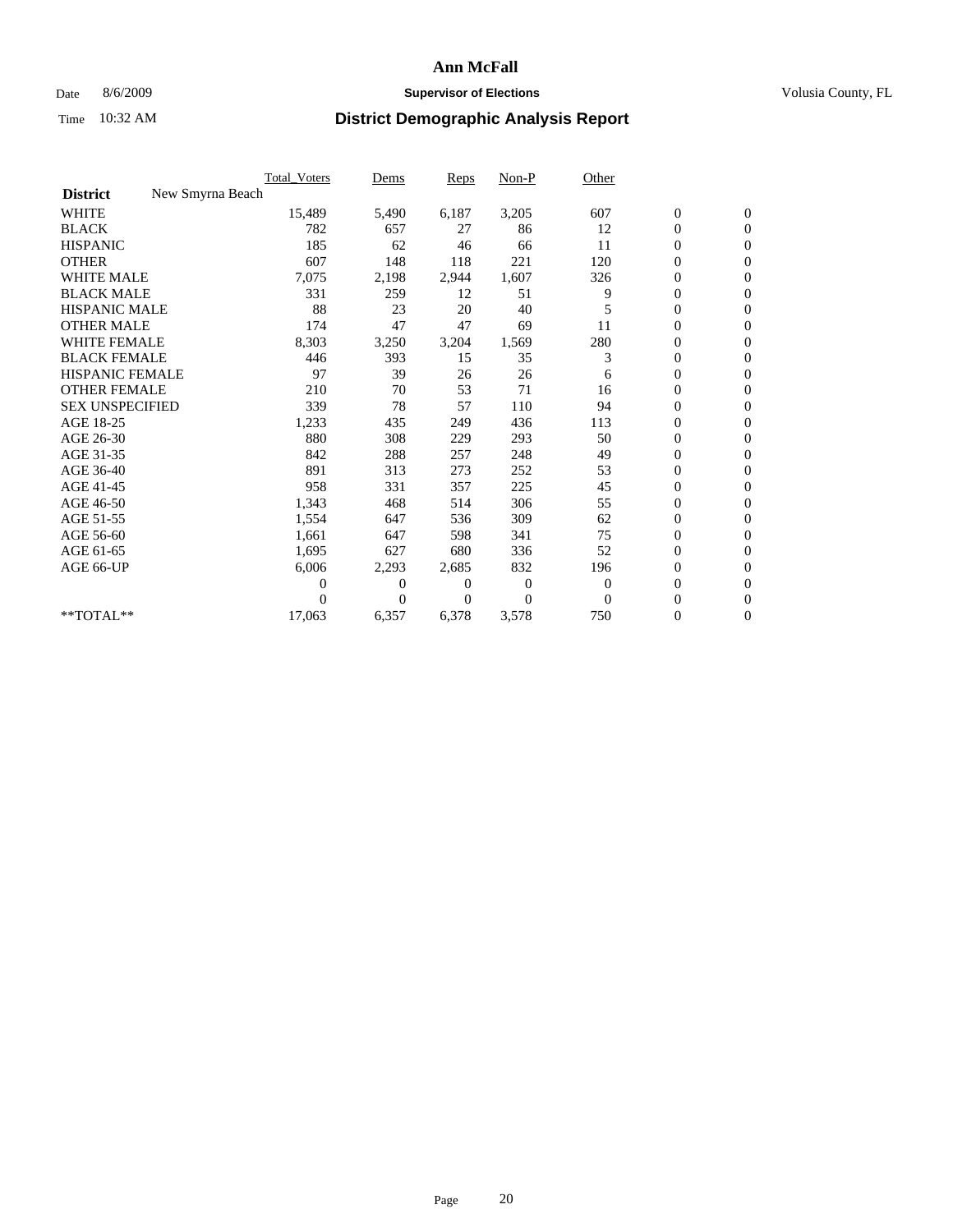### Date 8/6/2009 **Supervisor of Elections Supervisor of Elections** Volusia County, FL

|                        |          | Total Voters   | Dems           | Reps           | Non-P          | Other          |                  |                  |
|------------------------|----------|----------------|----------------|----------------|----------------|----------------|------------------|------------------|
| <b>District</b>        | Oak Hill |                |                |                |                |                |                  |                  |
| <b>WHITE</b>           |          | 1,120          | 432            | 401            | 250            | 37             | $\boldsymbol{0}$ | $\boldsymbol{0}$ |
| <b>BLACK</b>           |          | 177            | 155            | 6              | 14             | $\overline{2}$ | $\overline{0}$   | $\Omega$         |
| <b>HISPANIC</b>        |          | 3              | $\overline{c}$ |                | $\mathbf{0}$   | $\Omega$       | $\mathbf{0}$     | $\Omega$         |
| <b>OTHER</b>           |          | 40             | 11             | 6              | 14             | 9              | 0                | $\Omega$         |
| <b>WHITE MALE</b>      |          | 540            | 186            | 206            | 126            | 22             | 0                | $\Omega$         |
| <b>BLACK MALE</b>      |          | 79             | 67             | 4              | 6              | 2              | $\overline{0}$   | $\Omega$         |
| <b>HISPANIC MALE</b>   |          |                | 0              |                | $\mathbf{0}$   | $\mathbf{0}$   | 0                | 0                |
| <b>OTHER MALE</b>      |          | 18             | 4              | 4              | 9              |                | 0                | 0                |
| <b>WHITE FEMALE</b>    |          | 571            | 245            | 189            | 122            | 15             | $\overline{0}$   | $\Omega$         |
| <b>BLACK FEMALE</b>    |          | 97             | 88             |                | 8              | $\Omega$       | 0                | $\Omega$         |
| <b>HISPANIC FEMALE</b> |          | $\overline{2}$ | 2              | $\overline{0}$ | $\overline{0}$ | $\Omega$       | 0                | $\Omega$         |
| <b>OTHER FEMALE</b>    |          | 15             | 6              | $\overline{c}$ | 4              | 3              | 0                | $\Omega$         |
| <b>SEX UNSPECIFIED</b> |          | 17             | $\overline{2}$ | $\overline{7}$ | 3              | 5              | 0                | $\Omega$         |
| AGE 18-25              |          | 102            | 45             | 18             | 30             | 9              | $\theta$         | $\Omega$         |
| AGE 26-30              |          | 70             | 37             | 20             | 13             | $\overline{0}$ | 0                | 0                |
| AGE 31-35              |          | 59             | 18             | 19             | 19             | 3              | $\overline{0}$   | 0                |
| AGE 36-40              |          | 69             | 34             | 18             | 14             | 3              | 0                | $\Omega$         |
| AGE 41-45              |          | 107            | 45             | 37             | 21             | 4              | 0                | 0                |
| AGE 46-50              |          | 117            | 52             | 41             | 20             | 4              | $\overline{0}$   | $\Omega$         |
| AGE 51-55              |          | 158            | 74             | 39             | 37             | 8              | 0                | $\Omega$         |
| AGE 56-60              |          | 123            | 58             | 34             | 27             | 4              | 0                | 0                |
| AGE 61-65              |          | 151            | 63             | 44             | 36             | 8              | $\theta$         | $\Omega$         |
| AGE 66-UP              |          | 384            | 174            | 144            | 61             |                | $\overline{0}$   | $\Omega$         |
|                        |          | $\theta$       | $\overline{0}$ | 0              | $\mathbf{0}$   | $\Omega$       | 0                | 0                |
|                        |          | $\theta$       | $\theta$       | $\Omega$       | $\overline{0}$ | $\Omega$       | 0                | $\Omega$         |
| $**TOTAL**$            |          | 1,340          | 600            | 414            | 278            | 48             | 0                | $\overline{0}$   |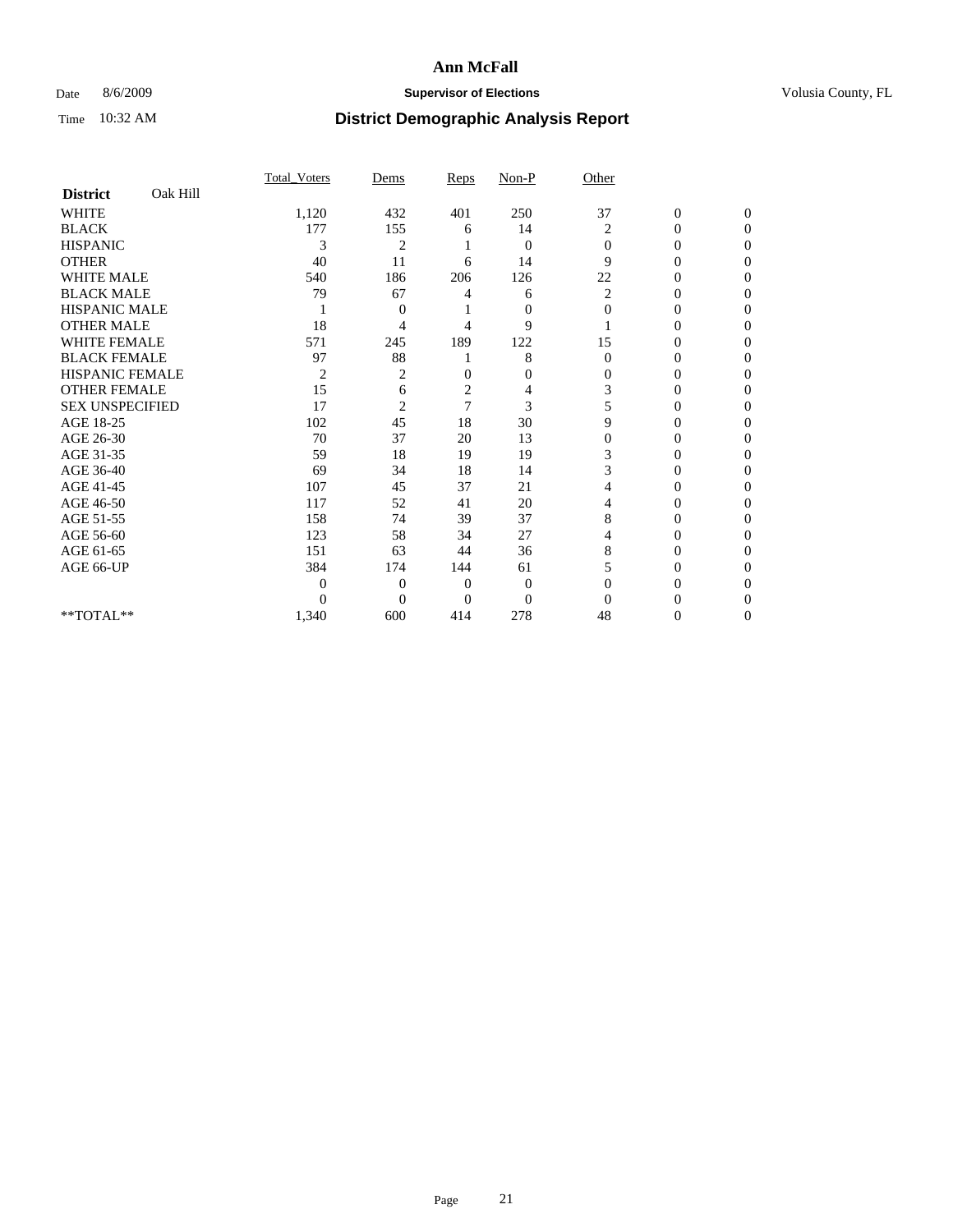### Date 8/6/2009 **Supervisor of Elections Supervisor of Elections** Volusia County, FL

|                        |             | <b>Total_Voters</b> | Dems           | <b>Reps</b>  | $Non-P$        | Other    |                  |                |  |
|------------------------|-------------|---------------------|----------------|--------------|----------------|----------|------------------|----------------|--|
| <b>District</b>        | Orange City |                     |                |              |                |          |                  |                |  |
| <b>WHITE</b>           |             | 4,790               | 1,705          | 1,977        | 880            | 228      | $\boldsymbol{0}$ | $\mathbf{0}$   |  |
| <b>BLACK</b>           |             | 288                 | 231            | 11           | 37             | 9        | $\boldsymbol{0}$ | $\mathbf{0}$   |  |
| <b>HISPANIC</b>        |             | 556                 | 275            | 91           | 174            | 16       | $\overline{0}$   | $\mathbf{0}$   |  |
| <b>OTHER</b>           |             | 266                 | 97             | 63           | 83             | 23       | $\overline{0}$   | $\mathbf{0}$   |  |
| <b>WHITE MALE</b>      |             | 2,052               | 651            | 881          | 393            | 127      | $\boldsymbol{0}$ | $\mathbf{0}$   |  |
| <b>BLACK MALE</b>      |             | 108                 | 76             | 6            | 21             | 5        | $\boldsymbol{0}$ | $\mathbf{0}$   |  |
| <b>HISPANIC MALE</b>   |             | 239                 | 116            | 46           | 72             |          | $\boldsymbol{0}$ | $\mathbf{0}$   |  |
| <b>OTHER MALE</b>      |             | 89                  | 35             | 25           | 26             | 3        | 0                | $\mathbf{0}$   |  |
| <b>WHITE FEMALE</b>    |             | 2,714               | 1,045          | 1,088        | 481            | 100      | $\overline{0}$   | $\mathbf{0}$   |  |
| <b>BLACK FEMALE</b>    |             | 178                 | 153            | 5            | 16             | 4        | $\boldsymbol{0}$ | $\mathbf{0}$   |  |
| HISPANIC FEMALE        |             | 316                 | 159            | 44           | 102            | 11       | $\boldsymbol{0}$ | $\mathbf{0}$   |  |
| <b>OTHER FEMALE</b>    |             | 101                 | 43             | 24           | 26             | 8        | $\overline{0}$   | $\Omega$       |  |
| <b>SEX UNSPECIFIED</b> |             | 103                 | 30             | 23           | 37             | 13       | $\overline{0}$   | $\mathbf{0}$   |  |
| AGE 18-25              |             | 514                 | 185            | 131          | 155            | 43       | $\overline{0}$   | $\mathbf{0}$   |  |
| AGE 26-30              |             | 423                 | 135            | 132          | 124            | 32       | $\overline{0}$   | $\mathbf{0}$   |  |
| AGE 31-35              |             | 350                 | 122            | 105          | 104            | 19       | $\boldsymbol{0}$ | $\mathbf{0}$   |  |
| AGE 36-40              |             | 355                 | 139            | 100          | 103            | 13       | $\boldsymbol{0}$ | $\mathbf{0}$   |  |
| AGE 41-45              |             | 392                 | 146            | 130          | 101            | 15       | $\overline{0}$   | $\mathbf{0}$   |  |
| AGE 46-50              |             | 407                 | 160            | 139          | 86             | 22       | $\mathbf{0}$     | $\mathbf{0}$   |  |
| AGE 51-55              |             | 438                 | 187            | 155          | 83             | 13       | $\boldsymbol{0}$ | $\mathbf{0}$   |  |
| AGE 56-60              |             | 424                 | 171            | 142          | 88             | 23       | $\boldsymbol{0}$ | $\Omega$       |  |
| AGE 61-65              |             | 431                 | 190            | 154          | 65             | 22       | $\boldsymbol{0}$ | $\overline{0}$ |  |
| AGE 66-UP              |             | 2,166               | 873            | 954          | 265            | 74       | $\boldsymbol{0}$ | $\mathbf{0}$   |  |
|                        |             | 0                   | 0              | $\mathbf{0}$ | 0              | $\theta$ | $\overline{0}$   | $\Omega$       |  |
|                        |             | $\theta$            | $\overline{0}$ | 0            | $\overline{0}$ | $\Omega$ | $\overline{0}$   | $\overline{0}$ |  |
| **TOTAL**              |             | 5,900               | 2,308          | 2,142        | 1,174          | 276      | $\boldsymbol{0}$ | $\mathbf{0}$   |  |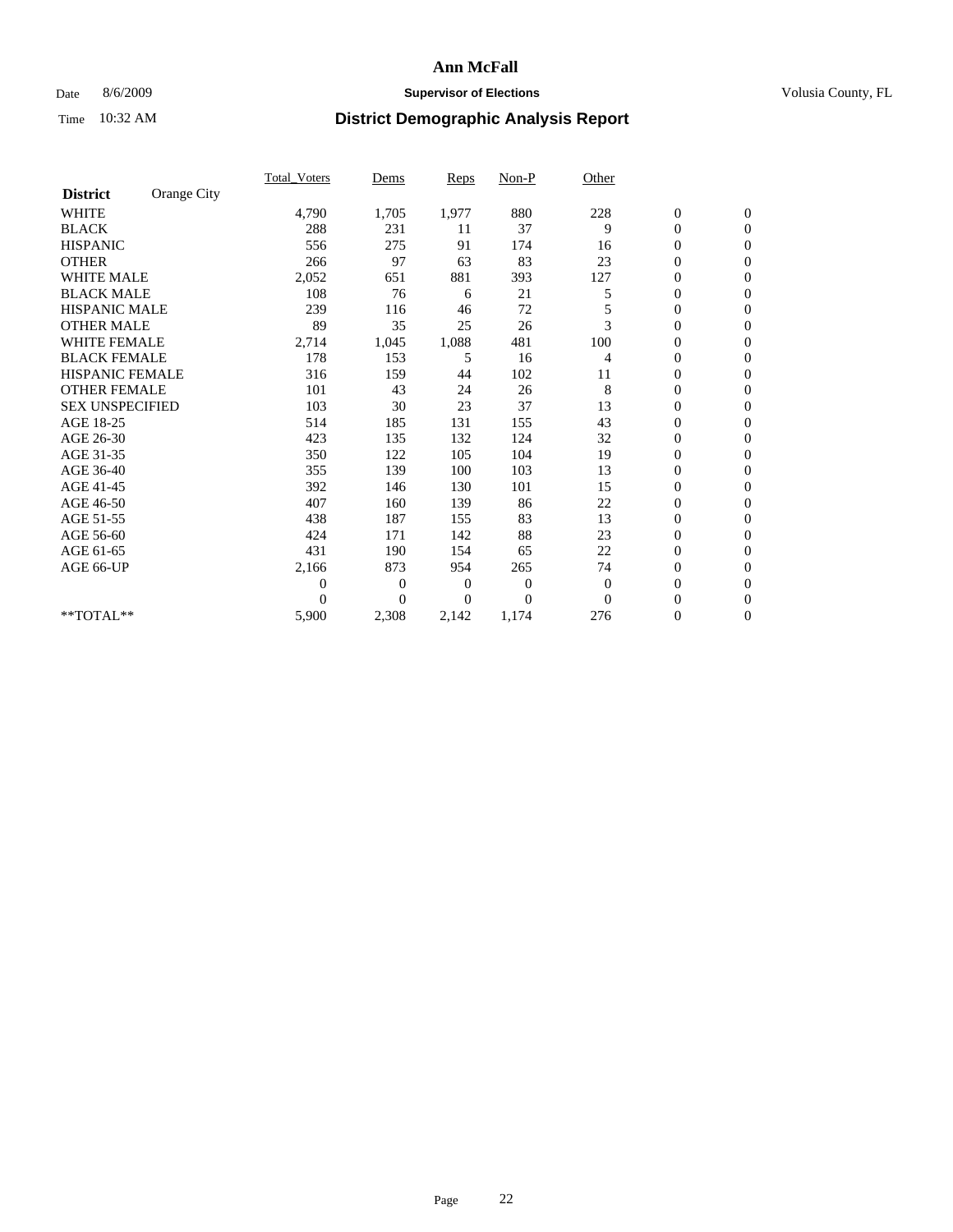### Date 8/6/2009 **Supervisor of Elections Supervisor of Elections** Volusia County, FL

|                        |              | Total Voters   | Dems           | <b>Reps</b> | $Non-P$        | Other          |                  |                  |  |
|------------------------|--------------|----------------|----------------|-------------|----------------|----------------|------------------|------------------|--|
| <b>District</b>        | Ormond Beach |                |                |             |                |                |                  |                  |  |
| <b>WHITE</b>           |              | 25,962         | 9,439          | 10,895      | 4,757          | 871            | $\boldsymbol{0}$ | $\boldsymbol{0}$ |  |
| <b>BLACK</b>           |              | 792            | 601            | 55          | 111            | 25             | $\boldsymbol{0}$ | $\mathbf{0}$     |  |
| <b>HISPANIC</b>        |              | 453            | 192            | 125         | 123            | 13             | $\overline{0}$   | $\mathbf{0}$     |  |
| <b>OTHER</b>           |              | 1,479          | 510            | 379         | 462            | 128            | 0                | $\mathbf{0}$     |  |
| <b>WHITE MALE</b>      |              | 11,685         | 3,807          | 5,131       | 2,288          | 459            | $\boldsymbol{0}$ | $\mathbf{0}$     |  |
| <b>BLACK MALE</b>      |              | 357            | 261            | 28          | 54             | 14             | $\overline{0}$   | $\mathbf{0}$     |  |
| <b>HISPANIC MALE</b>   |              | 188            | 63             | 60          | 57             | 8              | $\boldsymbol{0}$ | $\Omega$         |  |
| <b>OTHER MALE</b>      |              | 525            | 169            | 152         | 183            | 21             | $\overline{0}$   | $\mathbf{0}$     |  |
| <b>WHITE FEMALE</b>    |              | 14,134         | 5,588          | 5,716       | 2,426          | 404            | $\boldsymbol{0}$ | $\mathbf{0}$     |  |
| <b>BLACK FEMALE</b>    |              | 429            | 335            | 27          | 57             | 10             | $\boldsymbol{0}$ | $\mathbf{0}$     |  |
| <b>HISPANIC FEMALE</b> |              | 258            | 126            | 61          | 66             | 5              | $\boldsymbol{0}$ | $\mathbf{0}$     |  |
| <b>OTHER FEMALE</b>    |              | 602            | 247            | 171         | 160            | 24             | $\mathbf{0}$     | $\mathbf{0}$     |  |
| <b>SEX UNSPECIFIED</b> |              | 508            | 146            | 108         | 162            | 92             | $\boldsymbol{0}$ | $\mathbf{0}$     |  |
| AGE 18-25              |              | 2,392          | 853            | 735         | 657            | 147            | $\boldsymbol{0}$ | $\mathbf{0}$     |  |
| AGE 26-30              |              | 1,341          | 471            | 425         | 380            | 65             | $\overline{0}$   | $\mathbf{0}$     |  |
| AGE 31-35              |              | 1,361          | 434            | 443         | 410            | 74             | $\boldsymbol{0}$ | $\mathbf{0}$     |  |
| AGE 36-40              |              | 1,755          | 540            | 734         | 408            | 73             | $\boldsymbol{0}$ | $\mathbf{0}$     |  |
| AGE 41-45              |              | 2,189          | 678            | 942         | 483            | 86             | $\boldsymbol{0}$ | $\mathbf{0}$     |  |
| AGE 46-50              |              | 2,558          | 881            | 1,123       | 486            | 68             | $\boldsymbol{0}$ | $\Omega$         |  |
| AGE 51-55              |              | 2,749          | 1,037          | 1,149       | 485            | 78             | $\boldsymbol{0}$ | $\mathbf{0}$     |  |
| AGE 56-60              |              | 2,747          | 1,118          | 1.042       | 507            | 80             | $\overline{0}$   | $\mathbf{0}$     |  |
| AGE 61-65              |              | 2,646          | 1,039          | 1,084       | 436            | 87             | 0                | $\mathbf{0}$     |  |
| AGE 66-UP              |              | 8,948          | 3,691          | 3,777       | 1,201          | 279            | $\boldsymbol{0}$ | $\mathbf{0}$     |  |
|                        |              | $\overline{0}$ | $\overline{0}$ | 0           | $\overline{0}$ | $\overline{0}$ | $\mathbf{0}$     | $\mathbf{0}$     |  |
|                        |              | 0              | $\overline{0}$ | 0           | $\Omega$       | $\Omega$       | 0                | $\mathbf{0}$     |  |
| **TOTAL**              |              | 28,686         | 10,742         | 11,454      | 5,453          | 1,037          | 0                | $\boldsymbol{0}$ |  |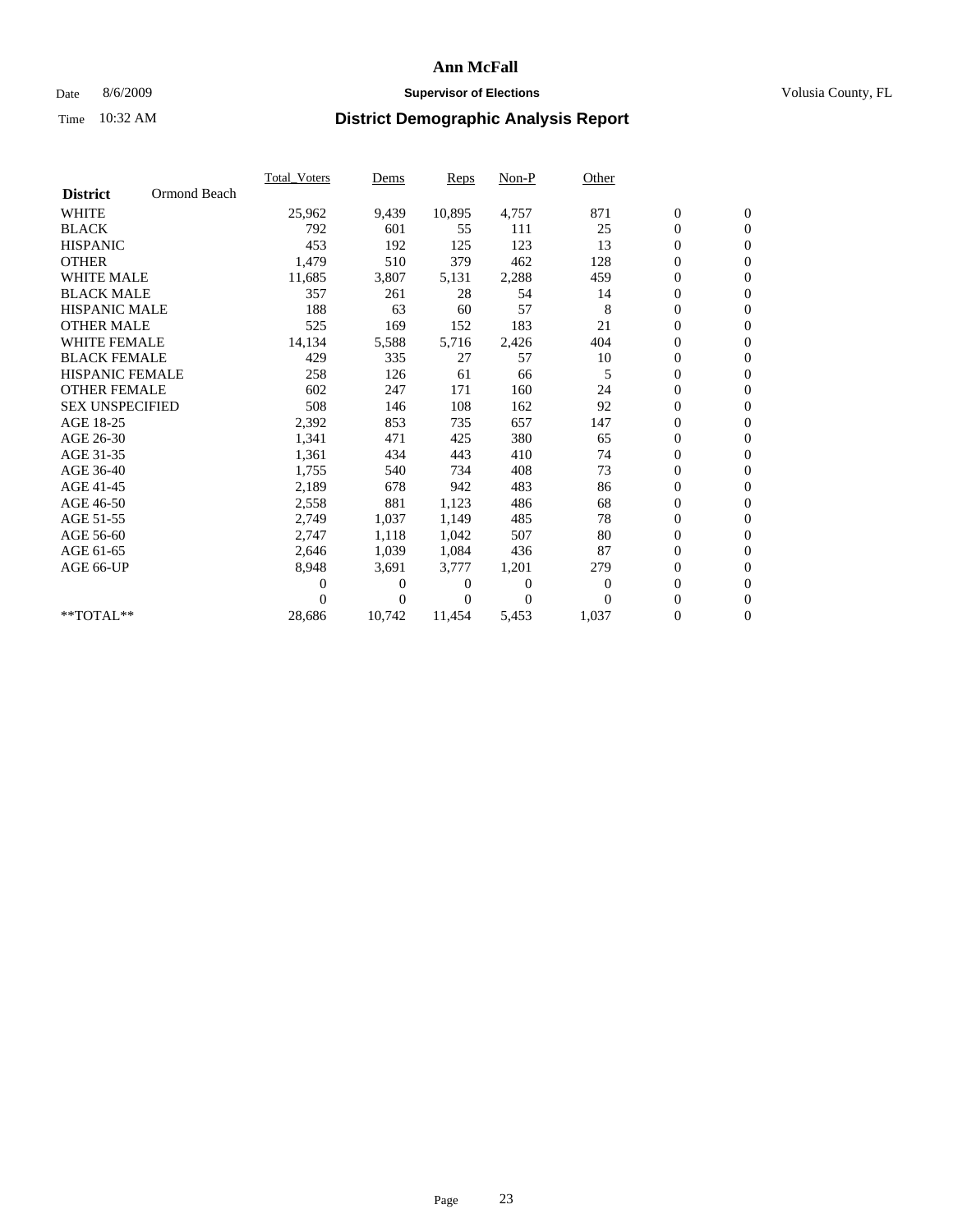### Date 8/6/2009 **Supervisor of Elections Supervisor of Elections** Volusia County, FL

|                        |         | Total Voters     | Dems           | Reps           | Non-P          | Other          |                  |                  |
|------------------------|---------|------------------|----------------|----------------|----------------|----------------|------------------|------------------|
| <b>District</b>        | Pierson |                  |                |                |                |                |                  |                  |
| <b>WHITE</b>           |         | 557              | 231            | 221            | 87             | 18             | $\boldsymbol{0}$ | $\boldsymbol{0}$ |
| <b>BLACK</b>           |         | 55               | 47             | 4              | 3              |                | 0                | $\Omega$         |
| <b>HISPANIC</b>        |         | 85               | 36             | 6              | 40             | 3              | $\Omega$         | $\Omega$         |
| <b>OTHER</b>           |         | 27               | 5              | $\overline{2}$ | 19             |                | 0                | $\Omega$         |
| <b>WHITE MALE</b>      |         | 266              | 103            | 115            | 35             | 13             | 0                | $\Omega$         |
| <b>BLACK MALE</b>      |         | 24               | 21             | 2              | 1              | $\Omega$       | $\overline{0}$   | $\Omega$         |
| HISPANIC MALE          |         | 42               | 23             | 2              | 16             |                | 0                | 0                |
| <b>OTHER MALE</b>      |         | 11               | $\overline{2}$ | $\overline{c}$ | 7              | $\Omega$       | 0                | 0                |
| <b>WHITE FEMALE</b>    |         | 289              | 128            | 105            | 51             | 5              | 0                | 0                |
| <b>BLACK FEMALE</b>    |         | 31               | 26             | $\overline{c}$ | $\overline{c}$ |                | 0                | 0                |
| <b>HISPANIC FEMALE</b> |         | 41               | 13             | 4              | 22             | 2              | 0                | $\Omega$         |
| <b>OTHER FEMALE</b>    |         | 5                | 3              | 0              | $\overline{2}$ | $\mathbf{0}$   | 0                | $\Omega$         |
| <b>SEX UNSPECIFIED</b> |         | 15               | $\overline{0}$ |                | 13             |                | 0                | $\Omega$         |
| AGE 18-25              |         | 101              | 29             | 25             | 43             | 4              | $\theta$         | $\Omega$         |
| AGE 26-30              |         | 57               | 21             | 11             | 24             |                | 0                | 0                |
| AGE 31-35              |         | 53               | 17             | 19             | 14             | 3              | 0                | 0                |
| AGE 36-40              |         | 45               | 18             | 15             | 10             | $\overline{c}$ | 0                | 0                |
| AGE 41-45              |         | 50               | 19             | 16             | 13             | 2              | 0                | 0                |
| AGE 46-50              |         | 66               | 33             | 19             | 11             | 3              | $\overline{0}$   | $\Omega$         |
| AGE 51-55              |         | 87               | 37             | 37             | 10             | 3              | 0                | $\Omega$         |
| AGE 56-60              |         | 62               | 32             | 24             | 6              | $\Omega$       | 0                | 0                |
| AGE 61-65              |         | 52               | 30             | 15             | 6              |                | 0                | $\Omega$         |
| AGE 66-UP              |         | 151              | 83             | 52             | 12             |                | 0                | $\Omega$         |
|                        |         | $\boldsymbol{0}$ | $\overline{0}$ | $\mathbf{0}$   | $\mathbf{0}$   | $\Omega$       | 0                | 0                |
|                        |         | $\overline{0}$   | $\overline{0}$ | $\Omega$       | $\overline{0}$ | $\Omega$       | 0                | $\Omega$         |
| **TOTAL**              |         | 724              | 319            | 233            | 149            | 23             | 0                | $\overline{0}$   |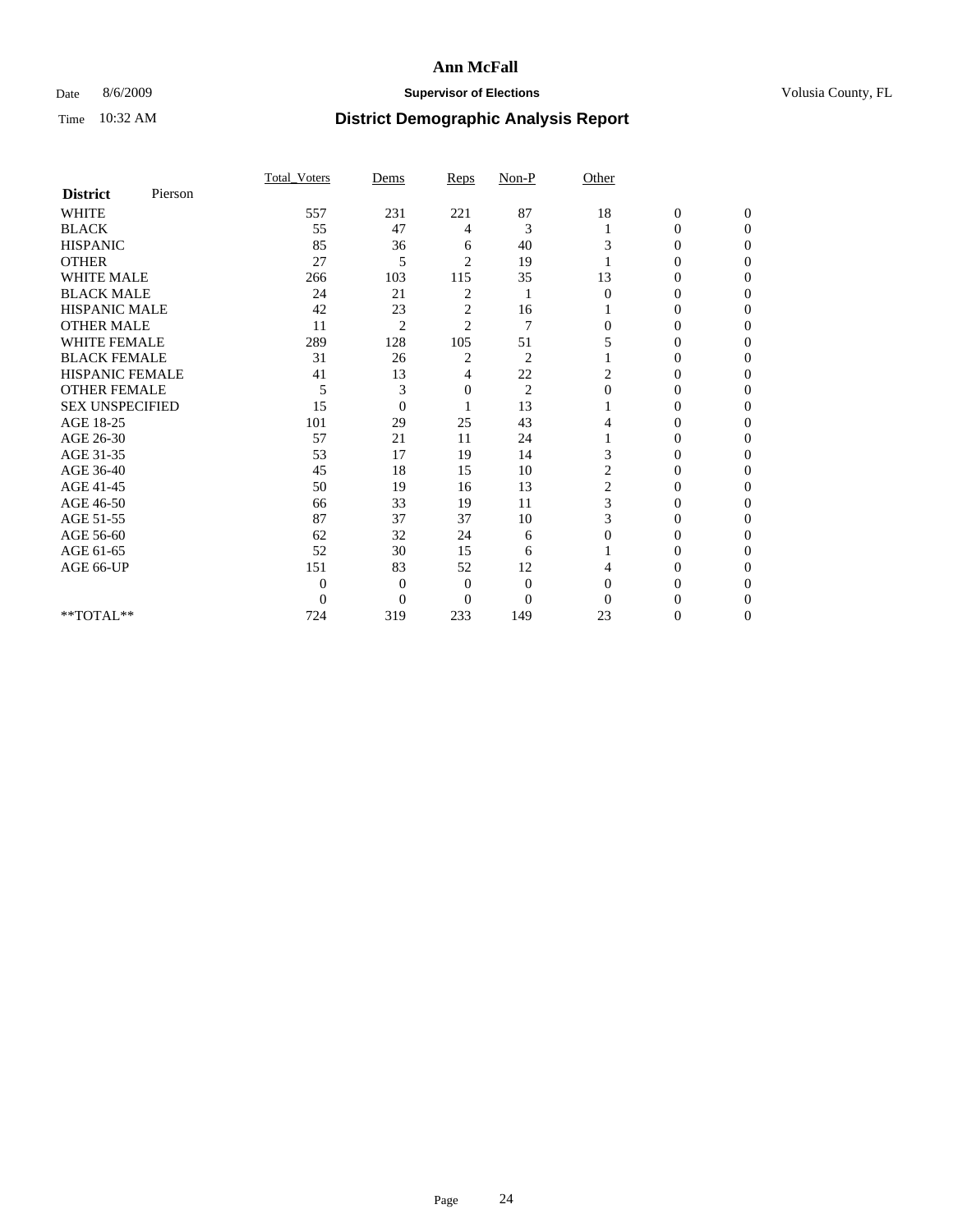### Date 8/6/2009 **Supervisor of Elections Supervisor of Elections** Volusia County, FL

|                        |             | Total Voters | Dems           | <b>Reps</b> | $Non-P$        | Other        |                  |              |  |
|------------------------|-------------|--------------|----------------|-------------|----------------|--------------|------------------|--------------|--|
| <b>District</b>        | Ponce Inlet |              |                |             |                |              |                  |              |  |
| <b>WHITE</b>           |             | 2,569        | 705            | 1,270       | 503            | 91           | $\boldsymbol{0}$ | $\mathbf{0}$ |  |
| <b>BLACK</b>           |             |              | 4              |             | 2              | $\mathbf{0}$ | $\mathbf{0}$     | $\Omega$     |  |
| <b>HISPANIC</b>        |             | 26           | 4              | 11          | 9              | 2            | 0                | $\Omega$     |  |
| <b>OTHER</b>           |             | 110          | 29             | 36          | 35             | 10           | 0                | $\Omega$     |  |
| <b>WHITE MALE</b>      |             | 1,225        | 295            | 626         | 256            | 48           | 0                | 0            |  |
| <b>BLACK MALE</b>      |             | 3            | 2              | 0           |                | $\theta$     | 0                | $\Omega$     |  |
| HISPANIC MALE          |             | 11           | $\overline{2}$ | 4           | 3              | 2            | 0                | $\Omega$     |  |
| <b>OTHER MALE</b>      |             | 45           | 10             | 16          | 15             | 4            | 0                | 0            |  |
| <b>WHITE FEMALE</b>    |             | 1,327        | 406            | 637         | 242            | 42           | 0                | $\Omega$     |  |
| <b>BLACK FEMALE</b>    |             | 4            | $\overline{c}$ |             |                | $\mathbf{0}$ | $\overline{0}$   | 0            |  |
| <b>HISPANIC FEMALE</b> |             | 15           | $\overline{2}$ | 7           | 6              | 0            | 0                | 0            |  |
| <b>OTHER FEMALE</b>    |             | 36           | 12             | 12          | 9              | 3            | 0                | 0            |  |
| <b>SEX UNSPECIFIED</b> |             | 46           | 11             | 15          | 16             | 4            | 0                | $\Omega$     |  |
| AGE 18-25              |             | 141          | 40             | 61          | 31             | 9            | 0                | $\Omega$     |  |
| AGE 26-30              |             | 80           | 20             | 18          | 39             | 3            | 0                | 0            |  |
| AGE 31-35              |             | 70           | 16             | 22          | 25             |              | 0                | 0            |  |
| AGE 36-40              |             | 91           | 21             | 40          | 25             | 5            | 0                | 0            |  |
| AGE 41-45              |             | 120          | 38             | 57          | 20             | 5            | 0                | $\Omega$     |  |
| AGE 46-50              |             | 195          | 40             | 109         | 41             | 5            | 0                | $\Omega$     |  |
| AGE 51-55              |             | 255          | 85             | 113         | 49             | 8            | 0                | 0            |  |
| AGE 56-60              |             | 351          | 93             | 152         | 87             | 19           | 0                | 0            |  |
| AGE 61-65              |             | 403          | 112            | 205         | 70             | 16           | $\overline{0}$   | 0            |  |
| AGE 66-UP              |             | 1,006        | 277            | 541         | 162            | 26           | 0                | 0            |  |
|                        |             | 0            | $\overline{0}$ | $\Omega$    | $\mathbf{0}$   | $\Omega$     | 0                | 0            |  |
|                        |             | $\theta$     | $\overline{0}$ | 0           | $\overline{0}$ | $\Omega$     |                  | 0            |  |
| **TOTAL**              |             | 2,712        | 742            | 1,318       | 549            | 103          | 0                | 0            |  |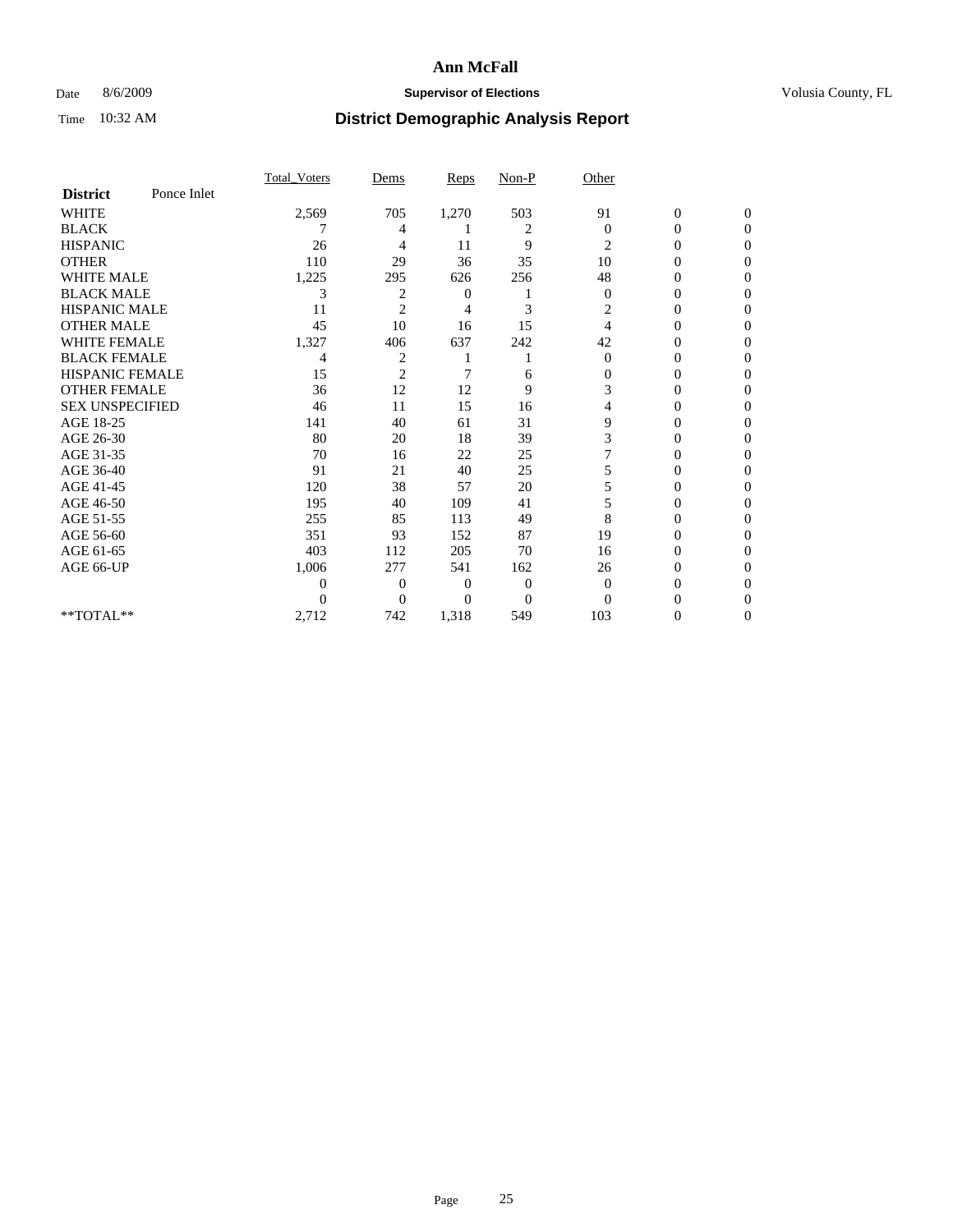### Date 8/6/2009 **Supervisor of Elections Supervisor of Elections** Volusia County, FL

|                        |             | Total Voters   | Dems           | <b>Reps</b>  | Non-P        | Other        |                  |                  |  |
|------------------------|-------------|----------------|----------------|--------------|--------------|--------------|------------------|------------------|--|
| <b>District</b>        | Port Orange |                |                |              |              |              |                  |                  |  |
| <b>WHITE</b>           |             | 34,712         | 12,681         | 13,165       | 7,476        | 1,390        | $\boldsymbol{0}$ | $\boldsymbol{0}$ |  |
| <b>BLACK</b>           |             | 907            | 735            | 48           | 106          | 18           | $\boldsymbol{0}$ | $\mathbf{0}$     |  |
| <b>HISPANIC</b>        |             | 839            | 350            | 177          | 281          | 31           | $\overline{0}$   | $\mathbf{0}$     |  |
| <b>OTHER</b>           |             | 1,817          | 592            | 394          | 653          | 178          | $\boldsymbol{0}$ | $\mathbf{0}$     |  |
| <b>WHITE MALE</b>      |             | 15,833         | 5,135          | 6,386        | 3,597        | 715          | $\boldsymbol{0}$ | $\mathbf{0}$     |  |
| <b>BLACK MALE</b>      |             | 419            | 319            | 31           | 59           | 10           | $\overline{0}$   | $\mathbf{0}$     |  |
| <b>HISPANIC MALE</b>   |             | 361            | 145            | 76           | 128          | 12           | $\boldsymbol{0}$ | $\Omega$         |  |
| <b>OTHER MALE</b>      |             | 624            | 197            | 146          | 244          | 37           | $\overline{0}$   | $\mathbf{0}$     |  |
| <b>WHITE FEMALE</b>    |             | 18,634         | 7,475          | 6,686        | 3,819        | 654          | $\boldsymbol{0}$ | $\mathbf{0}$     |  |
| <b>BLACK FEMALE</b>    |             | 484            | 413            | 16           | 47           | 8            | $\boldsymbol{0}$ | $\mathbf{0}$     |  |
| <b>HISPANIC FEMALE</b> |             | 471            | 205            | 98           | 150          | 18           | $\boldsymbol{0}$ | $\mathbf{0}$     |  |
| <b>OTHER FEMALE</b>    |             | 717            | 284            | 159          | 231          | 43           | $\mathbf{0}$     | $\mathbf{0}$     |  |
| <b>SEX UNSPECIFIED</b> |             | 732            | 185            | 186          | 241          | 120          | $\boldsymbol{0}$ | $\mathbf{0}$     |  |
| AGE 18-25              |             | 3,781          | 1,362          | 1,014        | 1,129        | 276          | $\boldsymbol{0}$ | $\mathbf{0}$     |  |
| AGE 26-30              |             | 2,536          | 850            | 743          | 821          | 122          | $\mathbf{0}$     | $\mathbf{0}$     |  |
| AGE 31-35              |             | 2,228          | 745            | 690          | 690          | 103          | $\boldsymbol{0}$ | $\mathbf{0}$     |  |
| AGE 36-40              |             | 2,572          | 842            | 936          | 685          | 109          | $\boldsymbol{0}$ | $\mathbf{0}$     |  |
| AGE 41-45              |             | 2,897          | 943            | 1,113        | 725          | 116          | $\boldsymbol{0}$ | $\mathbf{0}$     |  |
| AGE 46-50              |             | 3,463          | 1,153          | 1,409        | 777          | 124          | $\boldsymbol{0}$ | $\Omega$         |  |
| AGE 51-55              |             | 3,531          | 1,356          | 1,409        | 641          | 125          | $\boldsymbol{0}$ | $\mathbf{0}$     |  |
| AGE 56-60              |             | 3,450          | 1,422          | 1,198        | 709          | 121          | $\overline{0}$   | $\mathbf{0}$     |  |
| AGE 61-65              |             | 3,386          | 1,341          | 1,251        | 639          | 155          | $\mathbf{0}$     | $\mathbf{0}$     |  |
| AGE 66-UP              |             | 10,431         | 4,344          | 4,021        | 1,700        | 366          | $\boldsymbol{0}$ | $\mathbf{0}$     |  |
|                        |             | $\overline{0}$ | 0              | 0            | $\mathbf{0}$ | $\mathbf{0}$ | $\mathbf{0}$     | $\mathbf{0}$     |  |
|                        |             | $\Omega$       | $\overline{0}$ | $\mathbf{0}$ | $\Omega$     | $\Omega$     | $\boldsymbol{0}$ | $\mathbf{0}$     |  |
| **TOTAL**              |             | 38,275         | 14,358         | 13,784       | 8,516        | 1,617        | 0                | $\boldsymbol{0}$ |  |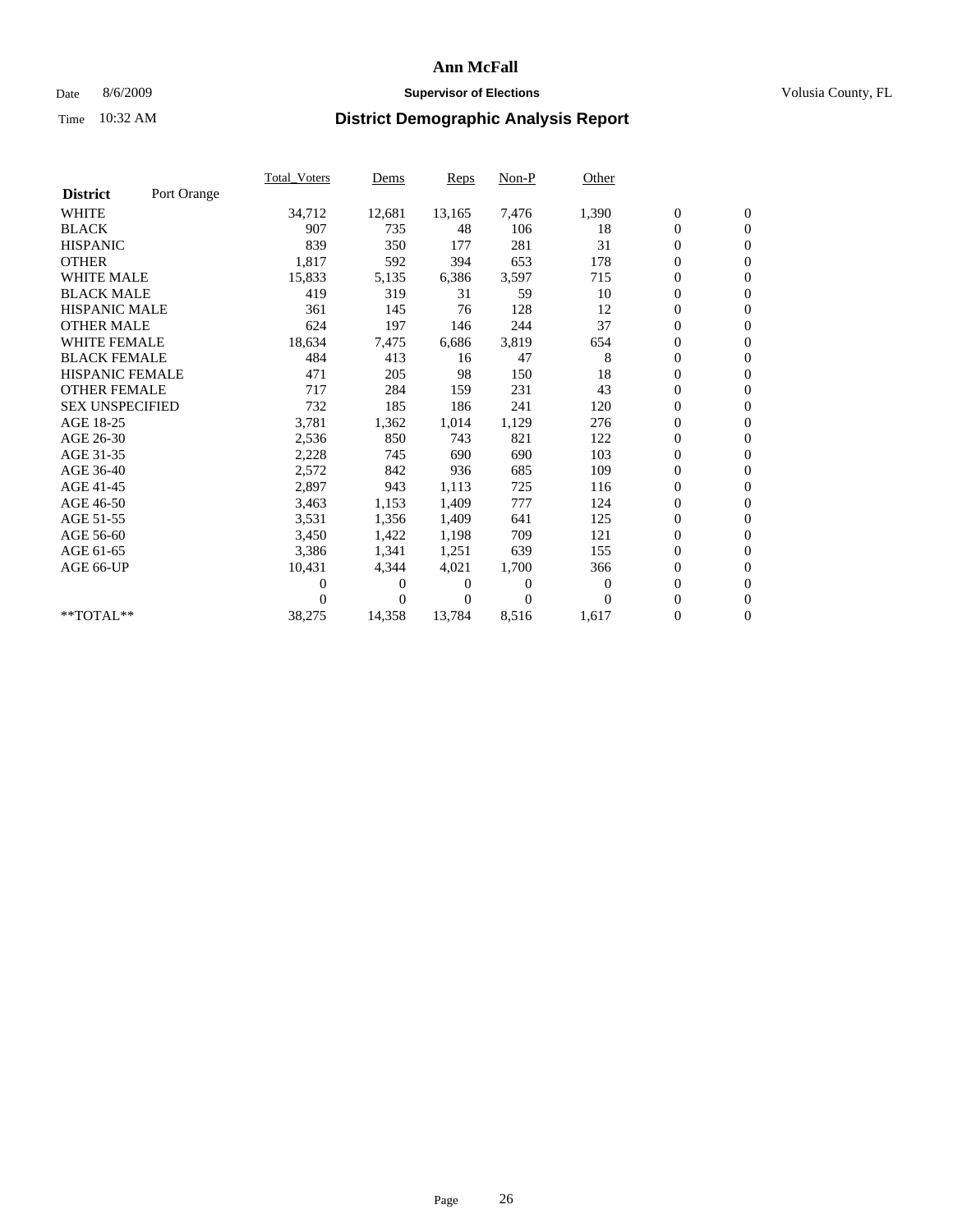### Date 8/6/2009 **Supervisor of Elections Supervisor of Elections** Volusia County, FL

|                        |               | Total Voters | Dems           | <b>Reps</b>  | $Non-P$        | Other                   |                  |                |  |
|------------------------|---------------|--------------|----------------|--------------|----------------|-------------------------|------------------|----------------|--|
| <b>District</b>        | South Daytona |              |                |              |                |                         |                  |                |  |
| <b>WHITE</b>           |               | 6,866        | 2,890          | 2,278        | 1,438          | 260                     | $\boldsymbol{0}$ | $\mathbf{0}$   |  |
| <b>BLACK</b>           |               | 606          | 492            | 19           | 83             | 12                      | $\boldsymbol{0}$ | $\mathbf{0}$   |  |
| <b>HISPANIC</b>        |               | 175          | 88             | 33           | 48             | 6                       | $\overline{0}$   | $\mathbf{0}$   |  |
| <b>OTHER</b>           |               | 397          | 154            | 73           | 146            | 24                      | $\overline{0}$   | $\mathbf{0}$   |  |
| <b>WHITE MALE</b>      |               | 3,145        | 1,162          | 1,140        | 691            | 152                     | $\boldsymbol{0}$ | $\mathbf{0}$   |  |
| <b>BLACK MALE</b>      |               | 227          | 168            | 11           | 43             | 5                       | $\boldsymbol{0}$ | $\mathbf{0}$   |  |
| <b>HISPANIC MALE</b>   |               | 91           | 45             | 16           | 28             | $\overline{\mathbf{c}}$ | $\boldsymbol{0}$ | $\mathbf{0}$   |  |
| <b>OTHER MALE</b>      |               | 129          | 49             | 32           | 43             | 5                       | $\overline{0}$   | $\mathbf{0}$   |  |
| <b>WHITE FEMALE</b>    |               | 3,680        | 1,706          | 1,125        | 742            | 107                     | $\overline{0}$   | $\mathbf{0}$   |  |
| <b>BLACK FEMALE</b>    |               | 373          | 319            | 7            | 40             |                         | $\boldsymbol{0}$ | $\mathbf{0}$   |  |
| <b>HISPANIC FEMALE</b> |               | 81           | 41             | 16           | 20             | 4                       | $\boldsymbol{0}$ | $\mathbf{0}$   |  |
| <b>OTHER FEMALE</b>    |               | 163          | 79             | 29           | 53             | $\overline{c}$          | $\overline{0}$   | $\Omega$       |  |
| <b>SEX UNSPECIFIED</b> |               | 155          | 55             | 27           | 55             | 18                      | $\overline{0}$   | $\mathbf{0}$   |  |
| AGE 18-25              |               | 906          | 411            | 181          | 266            | 48                      | $\overline{0}$   | $\mathbf{0}$   |  |
| AGE 26-30              |               | 619          | 247            | 120          | 216            | 36                      | $\overline{0}$   | $\mathbf{0}$   |  |
| AGE 31-35              |               | 497          | 191            | 140          | 143            | 23                      | $\boldsymbol{0}$ | $\mathbf{0}$   |  |
| AGE 36-40              |               | 591          | 251            | 170          | 147            | 23                      | $\boldsymbol{0}$ | $\mathbf{0}$   |  |
| AGE 41-45              |               | 726          | 259            | 249          | 178            | 40                      | $\overline{0}$   | $\mathbf{0}$   |  |
| AGE 46-50              |               | 768          | 330            | 254          | 158            | 26                      | $\mathbf{0}$     | $\mathbf{0}$   |  |
| AGE 51-55              |               | 727          | 349            | 223          | 132            | 23                      | $\boldsymbol{0}$ | $\mathbf{0}$   |  |
| AGE 56-60              |               | 664          | 305            | 216          | 122            | 21                      | $\boldsymbol{0}$ | $\Omega$       |  |
| AGE 61-65              |               | 648          | 271            | 238          | 111            | 28                      | $\boldsymbol{0}$ | $\overline{0}$ |  |
| AGE 66-UP              |               | 1,898        | 1,010          | 612          | 242            | 34                      | $\boldsymbol{0}$ | $\mathbf{0}$   |  |
|                        |               | $\Omega$     | $\overline{0}$ | $\mathbf{0}$ | $\mathbf{0}$   | $\theta$                | $\overline{0}$   | $\Omega$       |  |
|                        |               | $\Omega$     | $\theta$       | $\Omega$     | $\overline{0}$ | $\Omega$                | $\overline{0}$   | $\overline{0}$ |  |
| **TOTAL**              |               | 8,044        | 3,624          | 2,403        | 1,715          | 302                     | 0                | $\mathbf{0}$   |  |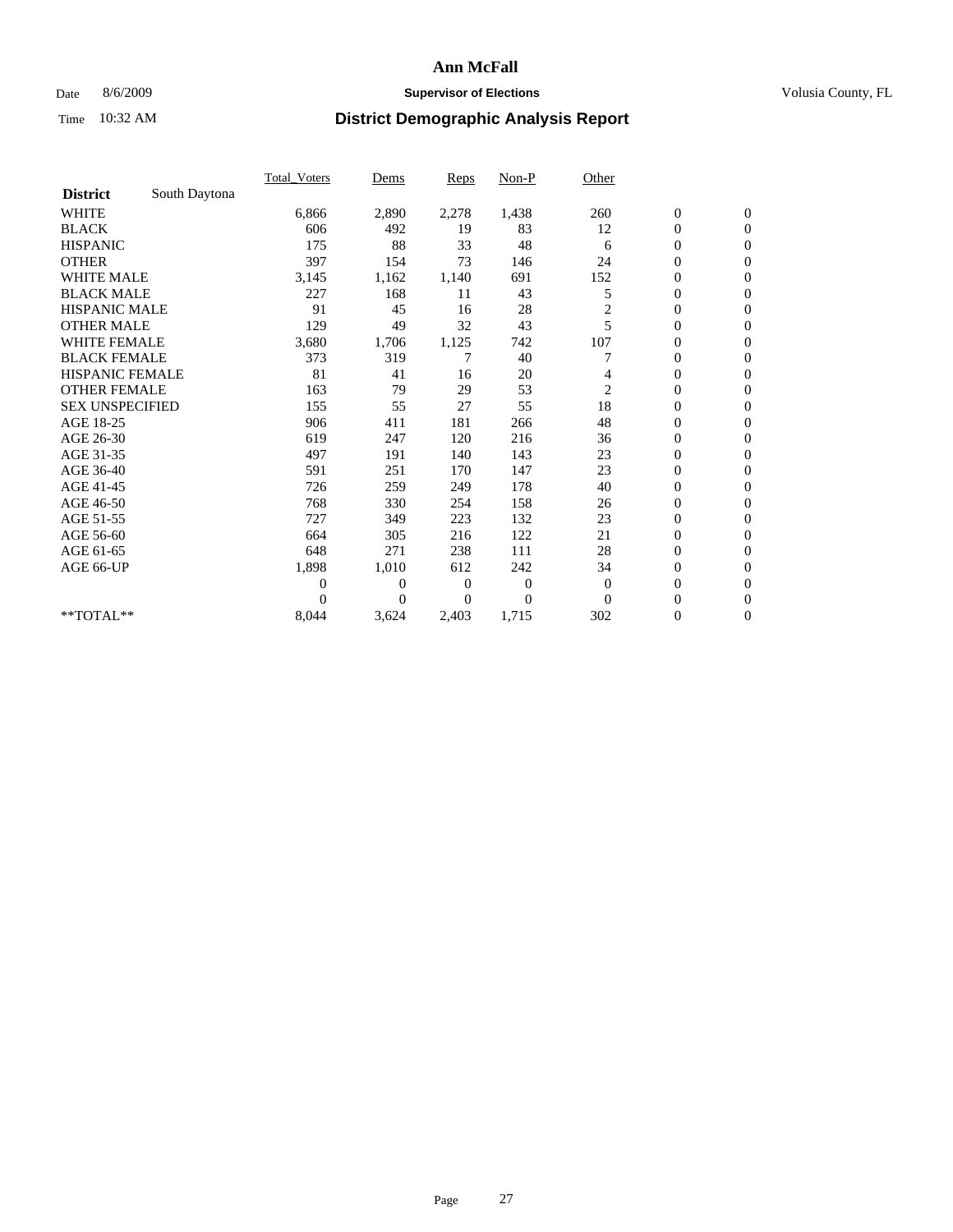### Date 8/6/2009 **Supervisor of Elections Supervisor of Elections** Volusia County, FL

|                        |               | <b>Total_Voters</b> | Dems              | Reps           | $Non-P$           | Other |                  |                |
|------------------------|---------------|---------------------|-------------------|----------------|-------------------|-------|------------------|----------------|
| <b>District</b>        | Flagler Beach |                     |                   |                |                   |       |                  |                |
| <b>WHITE</b>           |               | 60                  | 25                | 21             | 13                |       | $\boldsymbol{0}$ | $\overline{0}$ |
| <b>BLACK</b>           |               | 0                   | $\theta$          | $\Omega$       | $\theta$          | 0     | $\theta$         | $\Omega$       |
| <b>HISPANIC</b>        |               | 0                   | $\mathbf{\Omega}$ | $_{0}$         | $\mathbf{\Omega}$ |       | 0                | 0              |
| <b>OTHER</b>           |               |                     |                   | $\overline{2}$ |                   |       |                  |                |
| WHITE MALE             |               | 28                  | 12                | 11             |                   |       |                  |                |
| <b>BLACK MALE</b>      |               | 0                   | $\Omega$          | $\Omega$       | 0                 |       | 0                |                |
| HISPANIC MALE          |               | 0                   |                   |                | 0                 |       |                  |                |
| <b>OTHER MALE</b>      |               | $\overline{c}$      |                   |                |                   |       |                  |                |
| <b>WHITE FEMALE</b>    |               | 32                  | 13                | 10             | 8                 |       |                  |                |
| <b>BLACK FEMALE</b>    |               | 0                   | $\theta$          | 0              | 0                 |       |                  |                |
| HISPANIC FEMALE        |               |                     | $\mathbf{\Omega}$ |                | 0                 |       |                  |                |
| <b>OTHER FEMALE</b>    |               |                     |                   |                |                   |       |                  |                |
| <b>SEX UNSPECIFIED</b> |               |                     | $\mathbf{\Omega}$ |                |                   |       |                  |                |
| AGE 18-25              |               |                     |                   |                |                   |       |                  |                |
| AGE 26-30              |               |                     |                   | 0              |                   |       |                  |                |
| AGE 31-35              |               |                     | $\mathbf{\Omega}$ | 0              |                   |       |                  |                |
| AGE 36-40              |               |                     |                   |                |                   |       |                  |                |
| AGE 41-45              |               |                     |                   |                |                   |       |                  |                |
| AGE 46-50              |               |                     |                   | 0              |                   |       | 0                | 0              |
| AGE 51-55              |               |                     |                   | $\theta$       |                   |       |                  |                |
| AGE 56-60              |               |                     |                   | $\theta$       |                   |       |                  |                |
| AGE 61-65              |               | 8                   | 4                 | $\overline{2}$ |                   |       |                  | 0              |
| AGE 66-UP              |               | 46                  | 20                | 19             | 6                 |       |                  |                |
|                        |               | $\theta$            | $\Omega$          | 0              |                   |       |                  |                |
|                        |               |                     | $\theta$          | 0              |                   |       |                  |                |
| $**TOTAL**$            |               | 64                  | 26                | 23             | 14                |       |                  | 0              |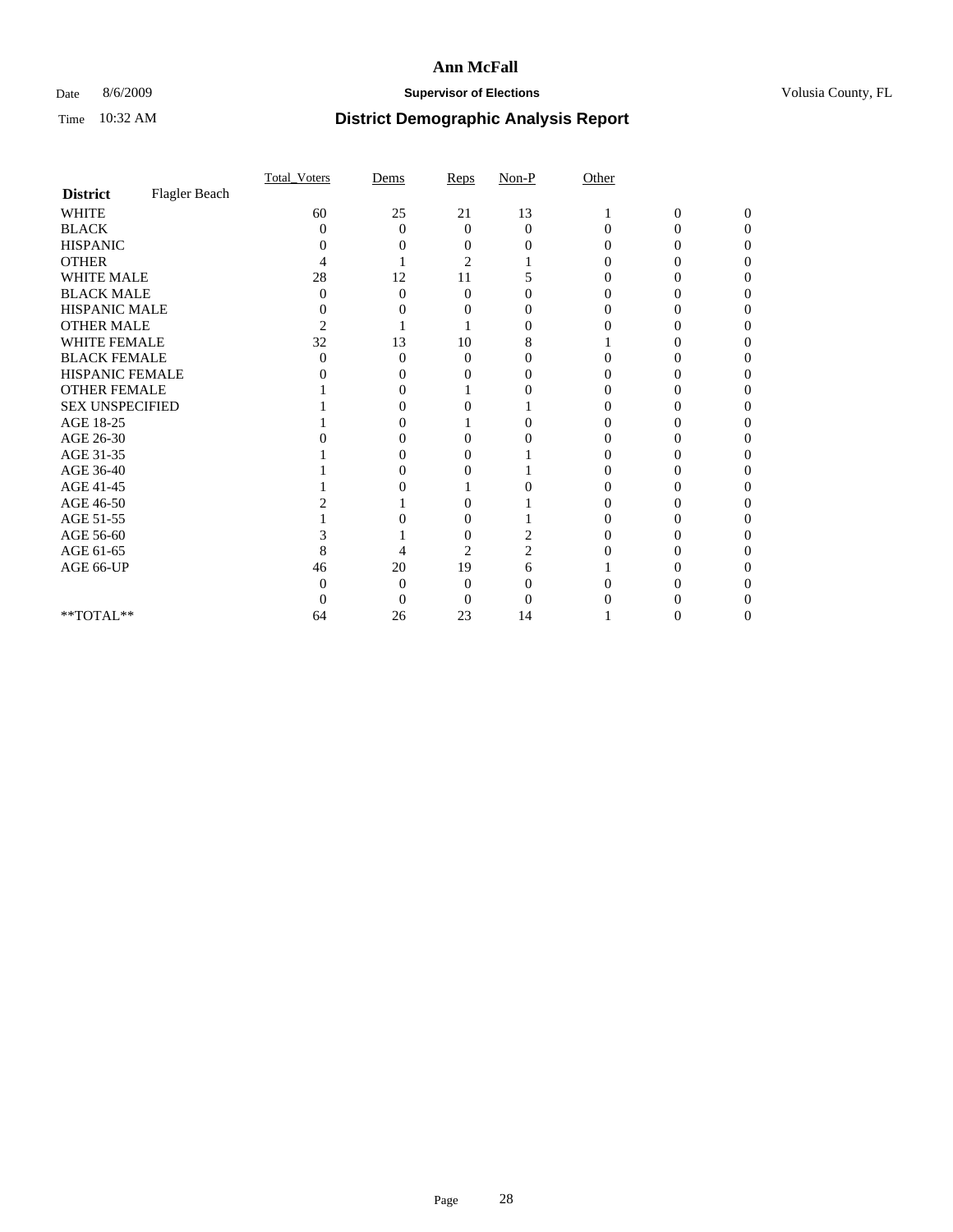### Date 8/6/2009 **Supervisor of Elections Supervisor of Elections** Volusia County, FL

|                        |                           | <b>Total Voters</b> | Dems           | <b>Reps</b> | $Non-P$  | Other |                  |                  |  |
|------------------------|---------------------------|---------------------|----------------|-------------|----------|-------|------------------|------------------|--|
| <b>District</b>        | <b>Hospital Authority</b> |                     |                |             |          |       |                  |                  |  |
| <b>WHITE</b>           |                           | 99,932              | 34,429         | 40,757      | 19,848   | 4,898 | $\boldsymbol{0}$ | $\boldsymbol{0}$ |  |
| <b>BLACK</b>           |                           | 9,709               | 7,733          | 444         | 1,270    | 262   | $\boldsymbol{0}$ | $\mathbf{0}$     |  |
| <b>HISPANIC</b>        |                           | 16,022              | 7,805          | 2,760       | 4,916    | 541   | $\boldsymbol{0}$ | $\mathbf{0}$     |  |
| <b>OTHER</b>           |                           | 6,907               | 2,209          | 1,489       | 2,425    | 784   | $\boldsymbol{0}$ | $\mathbf{0}$     |  |
| <b>WHITE MALE</b>      |                           | 46,205              | 14,094         | 19,940      | 9,579    | 2,592 | $\boldsymbol{0}$ | $\mathbf{0}$     |  |
| <b>BLACK MALE</b>      |                           | 4,175               | 3,156          | 231         | 627      | 161   | $\overline{0}$   | $\mathbf{0}$     |  |
| <b>HISPANIC MALE</b>   |                           | 7,477               | 3,515          | 1,379       | 2,309    | 274   | $\boldsymbol{0}$ | $\mathbf{0}$     |  |
| <b>OTHER MALE</b>      |                           | 2,246               | 774            | 581         | 749      | 142   | $\boldsymbol{0}$ | $\mathbf{0}$     |  |
| <b>WHITE FEMALE</b>    |                           | 53,183              | 20,158         | 20,606      | 10,141   | 2,278 | $\boldsymbol{0}$ | $\mathbf{0}$     |  |
| <b>BLACK FEMALE</b>    |                           | 5,451               | 4,508          | 212         | 631      | 100   | $\boldsymbol{0}$ | $\mathbf{0}$     |  |
| <b>HISPANIC FEMALE</b> |                           | 8,420               | 4,226          | 1,369       | 2,568    | 257   | $\boldsymbol{0}$ | $\mathbf{0}$     |  |
| <b>OTHER FEMALE</b>    |                           | 2,646               | 1,022          | 587         | 866      | 171   | $\mathbf{0}$     | $\mathbf{0}$     |  |
| <b>SEX UNSPECIFIED</b> |                           | 2,767               | 723            | 545         | 989      | 510   | $\boldsymbol{0}$ | $\mathbf{0}$     |  |
| AGE 18-25              |                           | 14,701              | 5,068          | 3,546       | 4,857    | 1,230 | $\boldsymbol{0}$ | $\mathbf{0}$     |  |
| AGE 26-30              |                           | 9,538               | 3,309          | 2,511       | 3,096    | 622   | $\boldsymbol{0}$ | $\mathbf{0}$     |  |
| AGE 31-35              |                           | 9,661               | 3,468          | 2,787       | 2,794    | 612   | $\boldsymbol{0}$ | $\mathbf{0}$     |  |
| AGE 36-40              |                           | 10,652              | 3,666          | 3,641       | 2,782    | 563   | $\boldsymbol{0}$ | $\mathbf{0}$     |  |
| AGE 41-45              |                           | 11,735              | 4,181          | 4,298       | 2,726    | 530   | $\boldsymbol{0}$ | $\mathbf{0}$     |  |
| AGE 46-50              |                           | 13,074              | 4,821          | 5,002       | 2,675    | 576   | $\boldsymbol{0}$ | $\Omega$         |  |
| AGE 51-55              |                           | 12,683              | 5,089          | 4.690       | 2,373    | 531   | $\boldsymbol{0}$ | $\mathbf{0}$     |  |
| AGE 56-60              |                           | 11,330              | 4,845          | 4.042       | 1.966    | 477   | $\overline{0}$   | $\mathbf{0}$     |  |
| AGE 61-65              |                           | 10,153              | 4,320          | 3,801       | 1,631    | 401   | $\overline{0}$   | $\mathbf{0}$     |  |
| AGE 66-UP              |                           | 29,042              | 13,409         | 11,132      | 3,558    | 943   | $\boldsymbol{0}$ | $\mathbf{0}$     |  |
|                        |                           | 0                   | 0              | 0           | $\Omega$ | 0     | $\mathbf{0}$     | $\mathbf{0}$     |  |
|                        |                           | 0                   | $\overline{0}$ | 0           | $\Omega$ | 0     | 0                | $\mathbf{0}$     |  |
| **TOTAL**              |                           | 132,570             | 52,176         | 45,450      | 28,459   | 6,485 | 0                | $\boldsymbol{0}$ |  |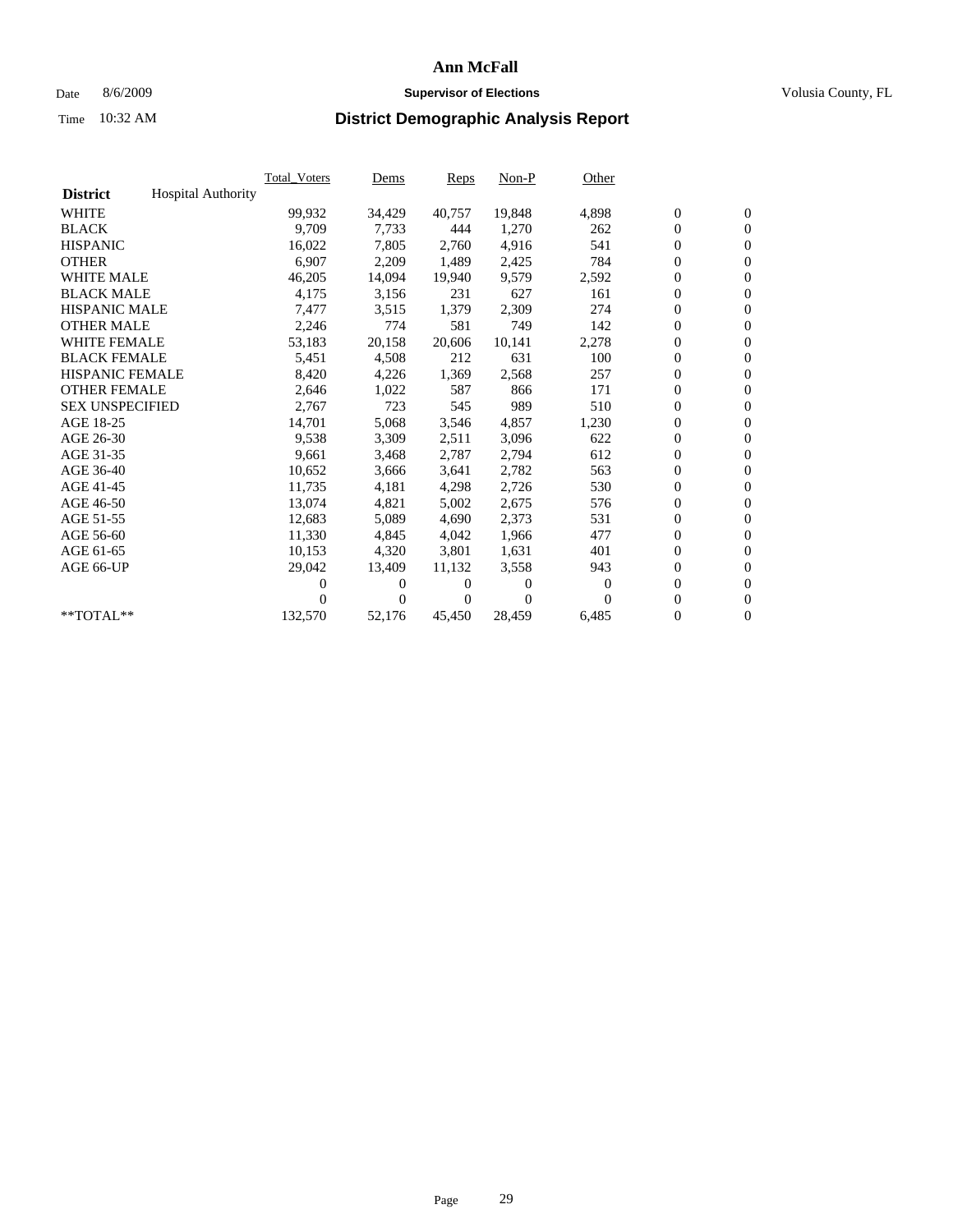### Date 8/6/2009 **Supervisor of Elections Supervisor of Elections** Volusia County, FL

|                        |                       | <b>Total_Voters</b> | Dems           | <b>Reps</b> | $Non-P$  | Other          |                  |                  |  |
|------------------------|-----------------------|---------------------|----------------|-------------|----------|----------------|------------------|------------------|--|
| <b>District</b>        | Florida House Seat 21 |                     |                |             |          |                |                  |                  |  |
| <b>WHITE</b>           |                       | 2,252               | 847            | 939         | 384      | 82             | $\boldsymbol{0}$ | $\boldsymbol{0}$ |  |
| <b>BLACK</b>           |                       | 175                 | 153            | 8           | 13       |                | $\boldsymbol{0}$ | $\Omega$         |  |
| <b>HISPANIC</b>        |                       | 177                 | 71             | 29          | 71       | 6              | 0                | $\Omega$         |  |
| <b>OTHER</b>           |                       | 114                 | 35             | 29          | 46       | 4              | 0                | $\Omega$         |  |
| <b>WHITE MALE</b>      |                       | 1,089               | 368            | 483         | 196      | 42             | $\mathbf{0}$     | $\mathbf{0}$     |  |
| <b>BLACK MALE</b>      |                       | 77                  | 68             | 4           | 5        | $\theta$       | $\overline{0}$   | $\Omega$         |  |
| <b>HISPANIC MALE</b>   |                       | 92                  | 42             | 13          | 35       | $\overline{c}$ | 0                | $\Omega$         |  |
| <b>OTHER MALE</b>      |                       | 41                  | 15             | 12          | 14       | $\Omega$       | 0                | 0                |  |
| WHITE FEMALE           |                       | 1,153               | 474            | 452         | 187      | 40             | 0                | $\mathbf{0}$     |  |
| <b>BLACK FEMALE</b>    |                       | 98                  | 85             | 4           | 8        |                | 0                | $\Omega$         |  |
| <b>HISPANIC FEMALE</b> |                       | 81                  | 28             | 16          | 33       | 4              | 0                | $\mathbf{0}$     |  |
| <b>OTHER FEMALE</b>    |                       | 40                  | 16             | 10          | 14       | $\Omega$       | 0                | $\Omega$         |  |
| <b>SEX UNSPECIFIED</b> |                       | 47                  | 10             | 11          | 22       | 4              | $\overline{0}$   | $\mathbf{0}$     |  |
| AGE 18-25              |                       | 286                 | 82             | 90          | 102      | 12             | 0                | $\Omega$         |  |
| AGE 26-30              |                       | 169                 | 52             | 48          | 62       |                | 0                | $\Omega$         |  |
| AGE 31-35              |                       | 166                 | 43             | 70          | 47       | 6              | $\boldsymbol{0}$ | $\Omega$         |  |
| AGE 36-40              |                       | 150                 | 43             | 62          | 38       | 7              | 0                | 0                |  |
| AGE 41-45              |                       | 211                 | 69             | 92          | 39       | 11             | 0                | $\Omega$         |  |
| AGE 46-50              |                       | 260                 | 110            | 89          | 52       | 9              | 0                | $\Omega$         |  |
| AGE 51-55              |                       | 290                 | 116            | 126         | 41       | 7              | 0                | $\mathbf{0}$     |  |
| AGE 56-60              |                       | 267                 | 114            | 101         | 41       | 11             | 0                | 0                |  |
| AGE 61-65              |                       | 253                 | 123            | 90          | 34       | 6              | $\overline{0}$   | $\mathbf{0}$     |  |
| AGE 66-UP              |                       | 666                 | 354            | 237         | 58       | 17             | 0                | $\Omega$         |  |
|                        |                       | $\overline{0}$      | $\overline{0}$ | 0           | 0        | $\mathbf{0}$   | 0                | $\Omega$         |  |
|                        |                       | $\theta$            | $\theta$       | $\Omega$    | $\Omega$ | $\Omega$       | 0                | $\Omega$         |  |
| **TOTAL**              |                       | 2,718               | 1,106          | 1,005       | 514      | 93             | 0                | $\mathbf{0}$     |  |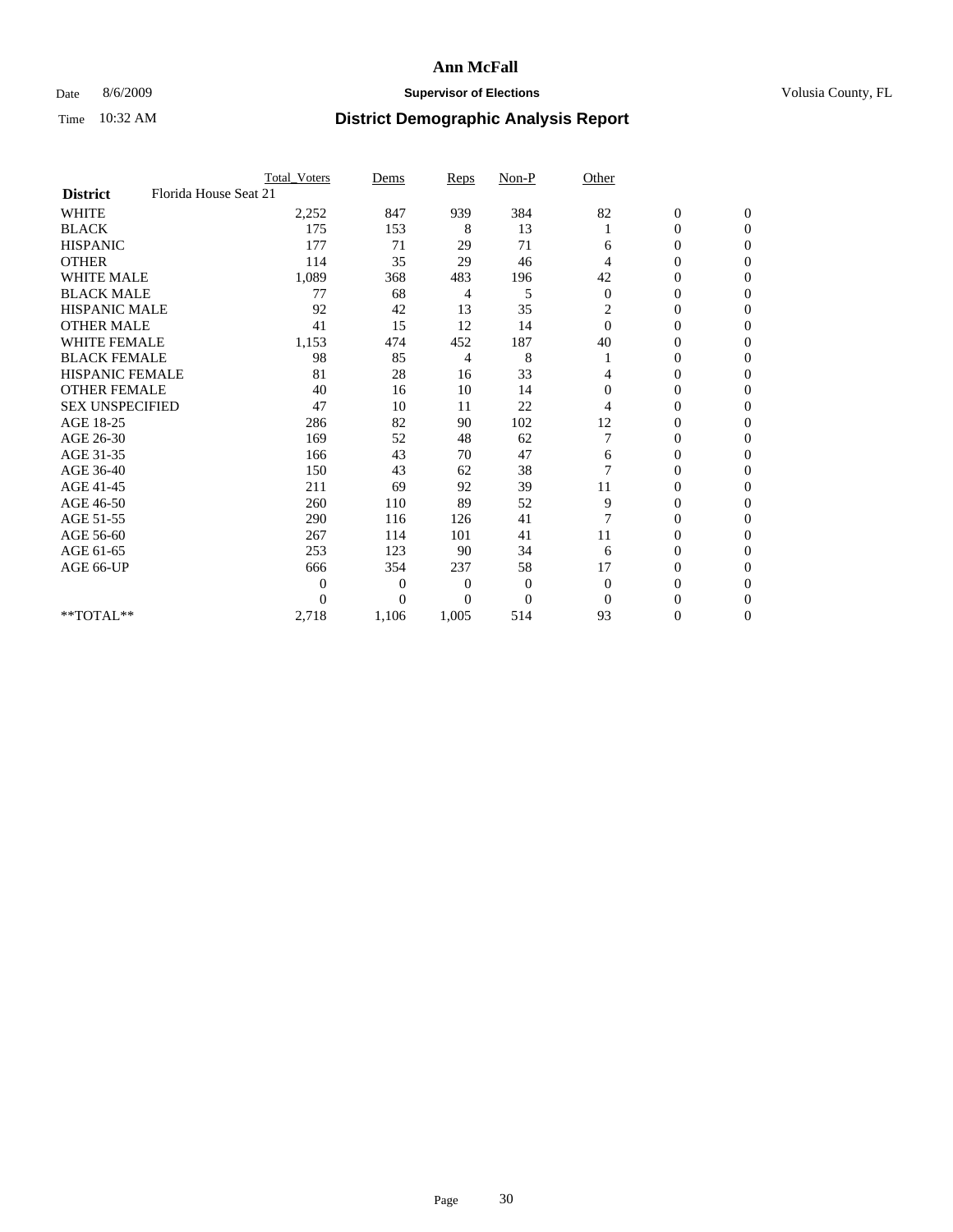### Date 8/6/2009 **Supervisor of Elections Supervisor of Elections** Volusia County, FL

|                        |                       | Total Voters   | Dems           | <b>Reps</b> | $Non-P$      | Other        |                  |                  |  |
|------------------------|-----------------------|----------------|----------------|-------------|--------------|--------------|------------------|------------------|--|
| <b>District</b>        | Florida House Seat 25 |                |                |             |              |              |                  |                  |  |
| <b>WHITE</b>           |                       | 16,306         | 5,645          | 6,366       | 3,485        | 810          | $\boldsymbol{0}$ | $\boldsymbol{0}$ |  |
| <b>BLACK</b>           |                       | 1,347          | 1,048          | 74          | 181          | 44           | $\boldsymbol{0}$ | $\mathbf{0}$     |  |
| <b>HISPANIC</b>        |                       | 4,202          | 2,104          | 710         | 1,257        | 131          | $\boldsymbol{0}$ | $\mathbf{0}$     |  |
| <b>OTHER</b>           |                       | 1,271          | 396            | 260         | 459          | 156          | $\boldsymbol{0}$ | $\mathbf{0}$     |  |
| <b>WHITE MALE</b>      |                       | 7,535          | 2,308          | 3,087       | 1,722        | 418          | $\boldsymbol{0}$ | $\mathbf{0}$     |  |
| <b>BLACK MALE</b>      |                       | 600            | 437            | 45          | 93           | 25           | $\overline{0}$   | $\mathbf{0}$     |  |
| <b>HISPANIC MALE</b>   |                       | 1,960          | 950            | 354         | 585          | 71           | $\boldsymbol{0}$ | $\Omega$         |  |
| <b>OTHER MALE</b>      |                       | 414            | 147            | 95          | 148          | 24           | $\overline{0}$   | $\mathbf{0}$     |  |
| <b>WHITE FEMALE</b>    |                       | 8,668          | 3,301          | 3,241       | 1,743        | 383          | $\boldsymbol{0}$ | $\mathbf{0}$     |  |
| <b>BLACK FEMALE</b>    |                       | 735            | 600            | 29          | 87           | 19           | $\boldsymbol{0}$ | $\mathbf{0}$     |  |
| <b>HISPANIC FEMALE</b> |                       | 2,211          | 1,135          | 353         | 665          | 58           | $\boldsymbol{0}$ | $\mathbf{0}$     |  |
| <b>OTHER FEMALE</b>    |                       | 504            | 180            | 111         | 177          | 36           | $\mathbf{0}$     | $\mathbf{0}$     |  |
| <b>SEX UNSPECIFIED</b> |                       | 499            | 135            | 95          | 162          | 107          | $\boldsymbol{0}$ | $\mathbf{0}$     |  |
| AGE 18-25              |                       | 2,530          | 871            | 547         | 883          | 229          | $\boldsymbol{0}$ | $\mathbf{0}$     |  |
| AGE 26-30              |                       | 1,815          | 650            | 423         | 617          | 125          | $\overline{0}$   | $\mathbf{0}$     |  |
| AGE 31-35              |                       | 1,900          | 692            | 526         | 575          | 107          | $\boldsymbol{0}$ | $\mathbf{0}$     |  |
| AGE 36-40              |                       | 2,047          | 702            | 693         | 540          | 112          | $\boldsymbol{0}$ | $\mathbf{0}$     |  |
| AGE 41-45              |                       | 2,090          | 793            | 681         | 520          | 96           | $\boldsymbol{0}$ | $\mathbf{0}$     |  |
| AGE 46-50              |                       | 2,275          | 828            | 838         | 498          | 111          | $\boldsymbol{0}$ | $\Omega$         |  |
| AGE 51-55              |                       | 2,132          | 842            | 739         | 460          | 91           | $\boldsymbol{0}$ | $\mathbf{0}$     |  |
| AGE 56-60              |                       | 1.973          | 846            | 689         | 375          | 63           | $\overline{0}$   | $\mathbf{0}$     |  |
| AGE 61-65              |                       | 1,692          | 707            | 624         | 300          | 61           | $\overline{0}$   | $\mathbf{0}$     |  |
| AGE 66-UP              |                       | 4,672          | 2,262          | 1,650       | 614          | 146          | $\boldsymbol{0}$ | $\mathbf{0}$     |  |
|                        |                       | $\overline{0}$ | $\overline{0}$ | 0           | $\mathbf{0}$ | $\mathbf{0}$ | $\mathbf{0}$     | $\mathbf{0}$     |  |
|                        |                       | 0              | $\overline{0}$ | 0           | $\Omega$     | $\Omega$     | 0                | $\mathbf{0}$     |  |
| **TOTAL**              |                       | 23,126         | 9,193          | 7,410       | 5,382        | 1,141        | 0                | $\boldsymbol{0}$ |  |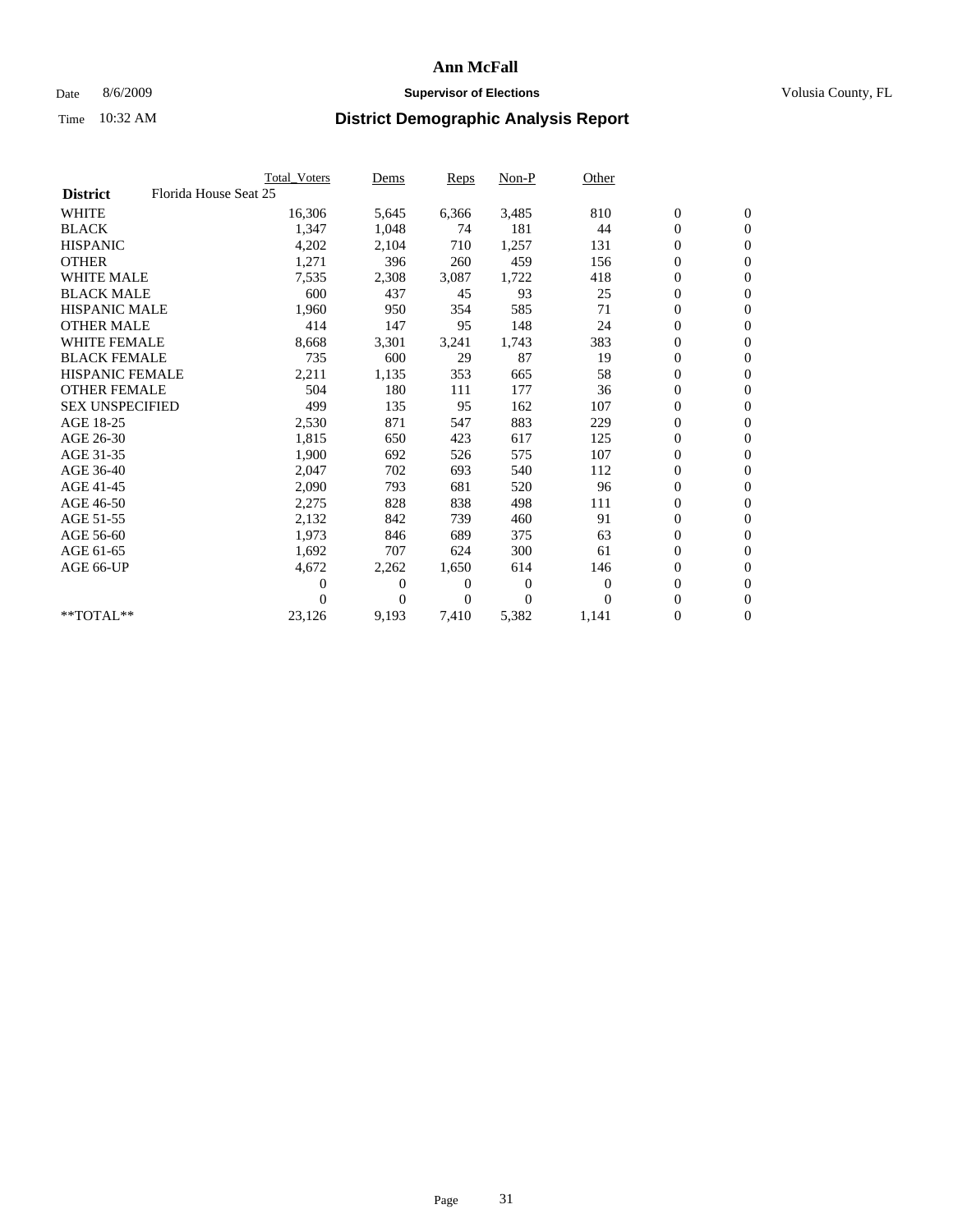### Date 8/6/2009 **Supervisor of Elections Supervisor of Elections** Volusia County, FL

|                        |                       | <b>Total Voters</b> | Dems     | Reps   | $Non-P$  | Other            |                  |                  |  |
|------------------------|-----------------------|---------------------|----------|--------|----------|------------------|------------------|------------------|--|
| <b>District</b>        | Florida House Seat 26 |                     |          |        |          |                  |                  |                  |  |
| <b>WHITE</b>           |                       | 91,028              | 31,785   | 38,210 | 17,103   | 3,930            | $\boldsymbol{0}$ | $\boldsymbol{0}$ |  |
| <b>BLACK</b>           |                       | 3,985               | 3,072    | 223    | 564      | 126              | 0                | $\mathbf{0}$     |  |
| <b>HISPANIC</b>        |                       | 7,046               | 3,307    | 1,363  | 2,155    | 221              | 0                | $\mathbf{0}$     |  |
| <b>OTHER</b>           |                       | 5,285               | 1,656    | 1,299  | 1,766    | 564              | 0                | $\mathbf{0}$     |  |
| <b>WHITE MALE</b>      |                       | 41,746              | 12,881   | 18,539 | 8,230    | 2,096            | 0                | $\mathbf{0}$     |  |
| <b>BLACK MALE</b>      |                       | 1,724               | 1,247    | 119    | 286      | 72               | 0                | $\mathbf{0}$     |  |
| <b>HISPANIC MALE</b>   |                       | 3,263               | 1,450    | 690    | 1,017    | 106              | 0                | $\mathbf{0}$     |  |
| <b>OTHER MALE</b>      |                       | 1,800               | 569      | 526    | 600      | 105              | 0                | $\mathbf{0}$     |  |
| <b>WHITE FEMALE</b>    |                       | 48,782              | 18,751   | 19,466 | 8,755    | 1,810            | $\boldsymbol{0}$ | $\mathbf{0}$     |  |
| <b>BLACK FEMALE</b>    |                       | 2,231               | 1,798    | 104    | 277      | 52               | 0                | $\mathbf{0}$     |  |
| <b>HISPANIC FEMALE</b> |                       | 3,729               | 1,830    | 664    | 1,126    | 109              | 0                | $\mathbf{0}$     |  |
| <b>OTHER FEMALE</b>    |                       | 2,027               | 782      | 512    | 606      | 127              | 0                | $\mathbf{0}$     |  |
| <b>SEX UNSPECIFIED</b> |                       | 2,042               | 512      | 475    | 691      | 364              | 0                | $\mathbf{0}$     |  |
| AGE 18-25              |                       | 10,165              | 3,369    | 2,798  | 3,187    | 811              | 0                | $\mathbf{0}$     |  |
| AGE 26-30              |                       | 6,196               | 2,036    | 1,892  | 1,881    | 387              | 0                | $\mathbf{0}$     |  |
| AGE 31-35              |                       | 6,193               | 2,016    | 2,003  | 1,784    | 390              | 0                | $\mathbf{0}$     |  |
| AGE 36-40              |                       | 7,296               | 2,315    | 2,734  | 1,876    | 371              | 0                | $\mathbf{0}$     |  |
| AGE 41-45              |                       | 8,614               | 2,768    | 3,500  | 1,989    | 357              | 0                | $\mathbf{0}$     |  |
| AGE 46-50              |                       | 9,938               | 3,378    | 4,163  | 1,983    | 414              | 0                | $\mathbf{0}$     |  |
| AGE 51-55              |                       | 10,235              | 3,901    | 4,124  | 1,812    | 398              | 0                | $\mathbf{0}$     |  |
| AGE 56-60              |                       | 10,053              | 4,073    | 3,822  | 1,756    | 402              | 0                | $\mathbf{0}$     |  |
| AGE 61-65              |                       | 9,635               | 3,748    | 3,919  | 1,582    | 386              | 0                | $\mathbf{0}$     |  |
| AGE 66-UP              |                       | 29,018              | 12,216   | 12,140 | 3,737    | 925              | 0                | $\mathbf{0}$     |  |
|                        |                       | 0                   | $\theta$ | 0      | $\theta$ | $\boldsymbol{0}$ | 0                | $\mathbf{0}$     |  |
|                        |                       | 0                   | 0        | 0      | $\Omega$ | $\Omega$         | 0                | $\mathbf{0}$     |  |
| **TOTAL**              |                       | 107,344             | 39,820   | 41,095 | 21,588   | 4,841            | 0                | $\boldsymbol{0}$ |  |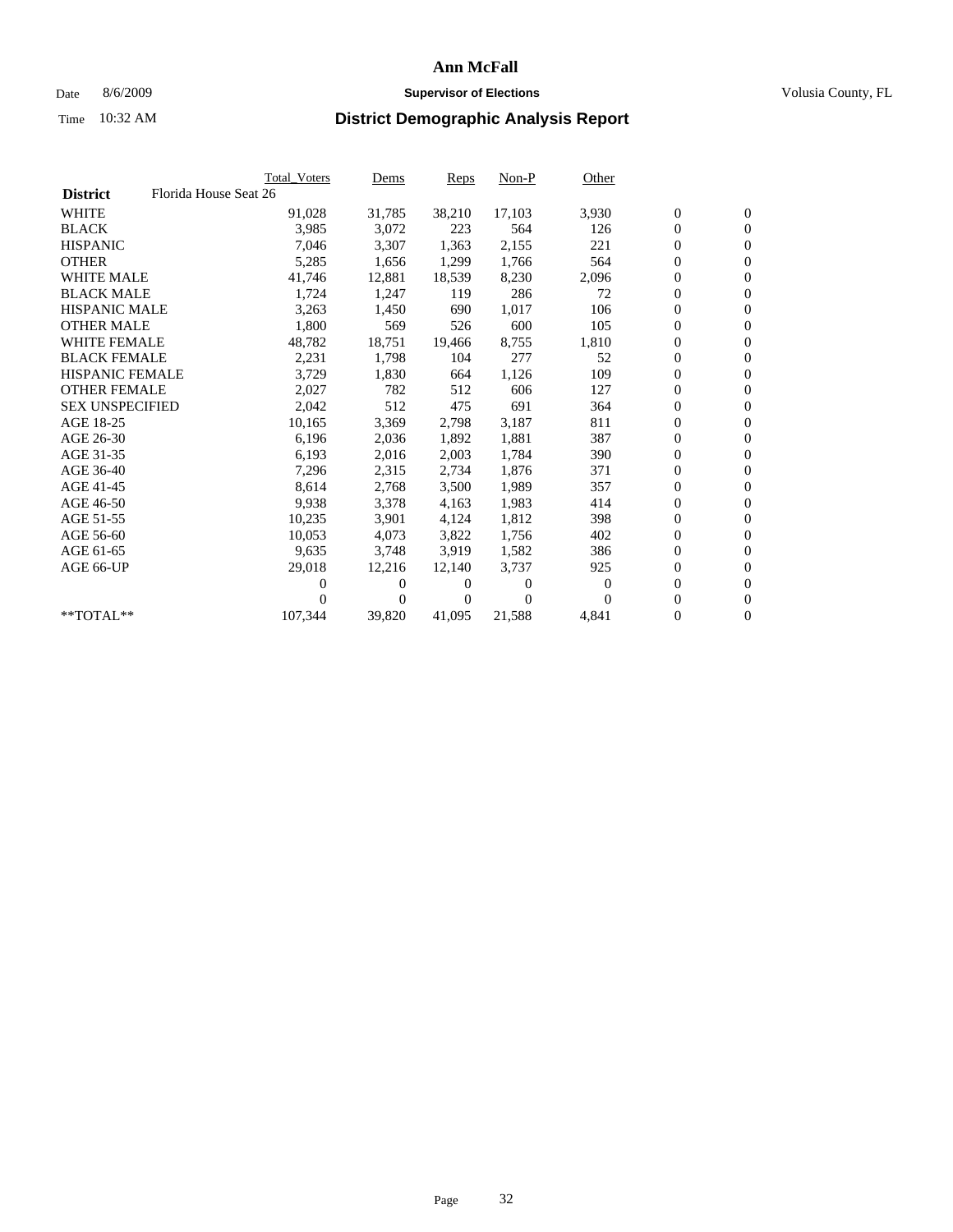### Date 8/6/2009 **Supervisor of Elections Supervisor of Elections** Volusia County, FL

|                                          | Total Voters | <u>Dems</u>    | <b>Reps</b> | $Non-P$  | Other    |                  |                  |  |
|------------------------------------------|--------------|----------------|-------------|----------|----------|------------------|------------------|--|
| Florida House Seat 27<br><b>District</b> |              |                |             |          |          |                  |                  |  |
| <b>WHITE</b>                             | 55,758       | 22,856         | 18,211      | 12,235   | 2,456    | $\boldsymbol{0}$ | $\boldsymbol{0}$ |  |
| <b>BLACK</b>                             | 18,036       | 15,200         | 518         | 2,007    | 311      | $\boldsymbol{0}$ | $\mathbf{0}$     |  |
| <b>HISPANIC</b>                          | 1,990        | 959            | 334         | 611      | 86       | $\overline{0}$   | $\mathbf{0}$     |  |
| <b>OTHER</b>                             | 4,757        | 1,944          | 750         | 1,601    | 462      | 0                | $\mathbf{0}$     |  |
| <b>WHITE MALE</b>                        | 25,616       | 9,275          | 9,013       | 5,969    | 1,359    | $\boldsymbol{0}$ | $\mathbf{0}$     |  |
| <b>BLACK MALE</b>                        | 7,164        | 5,821          | 272         | 902      | 169      | $\boldsymbol{0}$ | $\mathbf{0}$     |  |
| <b>HISPANIC MALE</b>                     | 940          | 438            | 164         | 292      | 46       | 0                | $\mathbf{0}$     |  |
| <b>OTHER MALE</b>                        | 1,449        | 615            | 282         | 465      | 87       | $\boldsymbol{0}$ | $\mathbf{0}$     |  |
| <b>WHITE FEMALE</b>                      | 29,799       | 13,443         | 9,097       | 6,187    | 1,072    | $\mathbf{0}$     | $\mathbf{0}$     |  |
| <b>BLACK FEMALE</b>                      | 10,705       | 9,243          | 242         | 1,079    | 141      | $\boldsymbol{0}$ | $\Omega$         |  |
| <b>HISPANIC FEMALE</b>                   | 1,032        | 515            | 169         | 312      | 36       | $\boldsymbol{0}$ | $\mathbf{0}$     |  |
| <b>OTHER FEMALE</b>                      | 1,737        | 830            | 308         | 527      | 72       | $\mathbf{0}$     | $\mathbf{0}$     |  |
| <b>SEX UNSPECIFIED</b>                   | 2,099        | 779            | 266         | 721      | 333      | $\boldsymbol{0}$ | $\mathbf{0}$     |  |
| AGE 18-25                                | 11,755       | 6,471          | 1,624       | 2,988    | 672      | $\boldsymbol{0}$ | $\mathbf{0}$     |  |
| AGE 26-30                                | 6,169        | 2,856          | 1,105       | 1,935    | 273      | $\overline{0}$   | $\mathbf{0}$     |  |
| AGE 31-35                                | 5,072        | 2,338          | 998         | 1,473    | 263      | $\boldsymbol{0}$ | $\mathbf{0}$     |  |
| AGE 36-40                                | 5,269        | 2,415          | 1,294       | 1,319    | 241      | $\boldsymbol{0}$ | $\mathbf{0}$     |  |
| AGE 41-45                                | 5,867        | 2,763          | 1,495       | 1,345    | 264      | $\boldsymbol{0}$ | $\mathbf{0}$     |  |
| AGE 46-50                                | 7,004        | 3,428          | 1,869       | 1,411    | 296      | 0                | $\Omega$         |  |
| AGE 51-55                                | 7,076        | 3,693          | 1,868       | 1,251    | 264      | $\boldsymbol{0}$ | $\boldsymbol{0}$ |  |
| AGE 56-60                                | 6,476        | 3,342          | 1,722       | 1.172    | 240      | $\mathbf{0}$     | $\mathbf{0}$     |  |
| AGE 61-65                                | 6,023        | 3,013          | 1,728       | 1,053    | 229      | $\boldsymbol{0}$ | $\overline{0}$   |  |
| AGE 66-UP                                | 19,830       | 10,640         | 6,110       | 2,507    | 573      | $\mathbf{0}$     | $\mathbf{0}$     |  |
|                                          | 0            | 0              | 0           | 0        | $\bf{0}$ | $\overline{0}$   | $\mathbf{0}$     |  |
|                                          | 0            | $\overline{0}$ | 0           | $\Omega$ | $\Omega$ | 0                | $\mathbf{0}$     |  |
| **TOTAL**                                | 80,541       | 40,959         | 19,813      | 16,454   | 3,315    | 0                | $\boldsymbol{0}$ |  |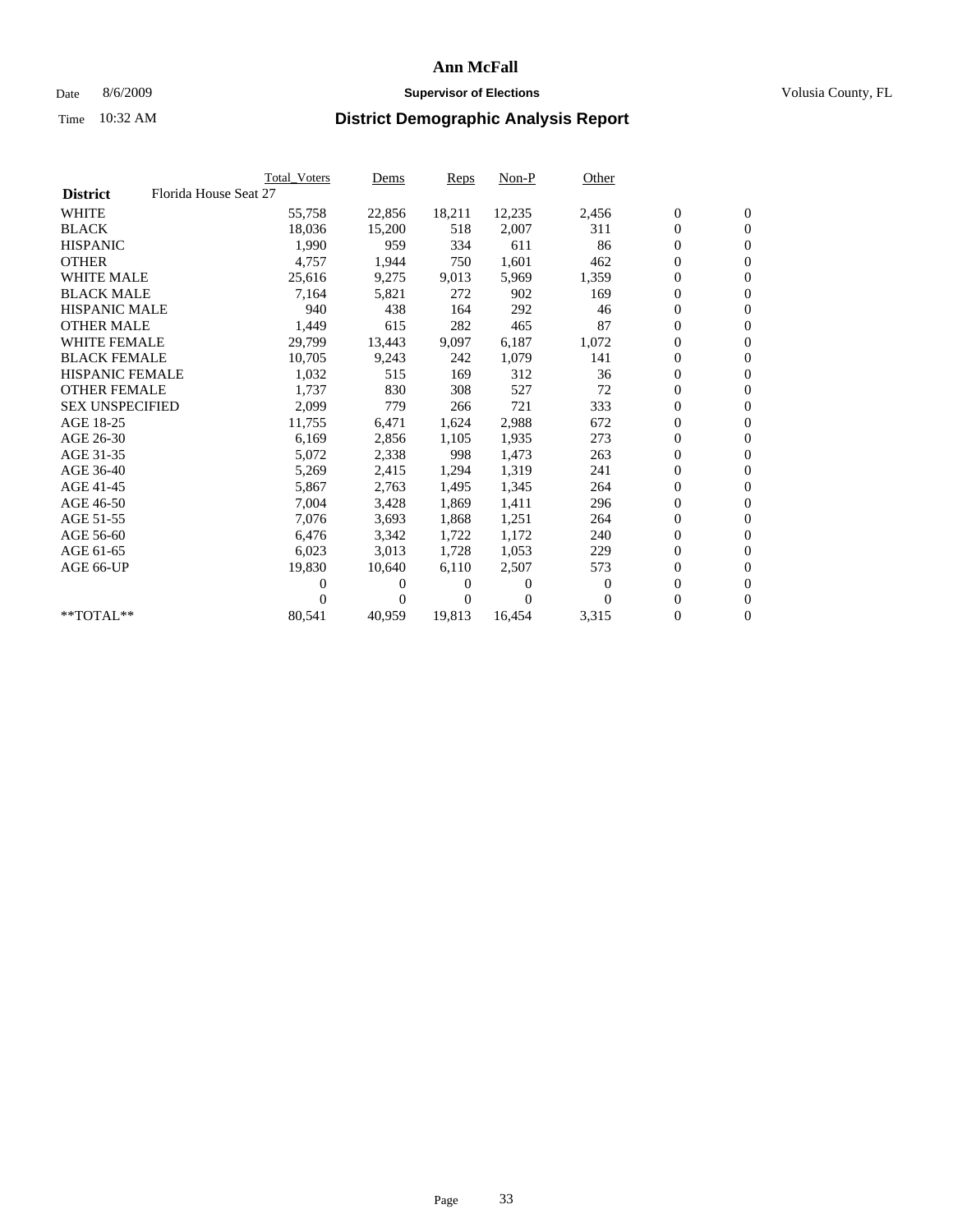### Date 8/6/2009 **Supervisor of Elections Supervisor of Elections** Volusia County, FL

|                        |                       | <b>Total Voters</b> | Dems           | Reps   | $Non-P$  | Other    |                  |                  |  |
|------------------------|-----------------------|---------------------|----------------|--------|----------|----------|------------------|------------------|--|
| <b>District</b>        | Florida House Seat 28 |                     |                |        |          |          |                  |                  |  |
| <b>WHITE</b>           |                       | 95,537              | 33,605         | 37,648 | 20,412   | 3,872    | $\boldsymbol{0}$ | $\boldsymbol{0}$ |  |
| <b>BLACK</b>           |                       | 4,231               | 3,388          | 196    | 549      | 98       | $\overline{0}$   | $\mathbf{0}$     |  |
| <b>HISPANIC</b>        |                       | 5,047               | 2,391          | 940    | 1,533    | 183      | 0                | $\mathbf{0}$     |  |
| <b>OTHER</b>           |                       | 4,837               | 1,401          | 1.066  | 1,793    | 577      | 0                | $\mathbf{0}$     |  |
| <b>WHITE MALE</b>      |                       | 44,452              | 13,920         | 18,456 | 10,010   | 2,066    | 0                | $\mathbf{0}$     |  |
| <b>BLACK MALE</b>      |                       | 1,926               | 1,451          | 108    | 304      | 63       | $\boldsymbol{0}$ | $\mathbf{0}$     |  |
| <b>HISPANIC MALE</b>   |                       | 2,345               | 1,080          | 435    | 729      | 101      | 0                | $\mathbf{0}$     |  |
| <b>OTHER MALE</b>      |                       | 1,610               | 476            | 426    | 608      | 100      | 0                | $\mathbf{0}$     |  |
| <b>WHITE FEMALE</b>    |                       | 50,455              | 19,476         | 18.961 | 10,240   | 1,778    | 0                | $\mathbf{0}$     |  |
| <b>BLACK FEMALE</b>    |                       | 2,279               | 1,918          | 86     | 241      | 34       | 0                | $\Omega$         |  |
| HISPANIC FEMALE        |                       | 2,665               | 1,293          | 497    | 793      | 82       | $\boldsymbol{0}$ | $\mathbf{0}$     |  |
| <b>OTHER FEMALE</b>    |                       | 1,849               | 677            | 435    | 620      | 117      | 0                | $\mathbf{0}$     |  |
| <b>SEX UNSPECIFIED</b> |                       | 2,071               | 494            | 446    | 742      | 389      | 0                | $\mathbf{0}$     |  |
| AGE 18-25              |                       | 10,207              | 3,473          | 2,576  | 3,342    | 816      | $\overline{0}$   | $\mathbf{0}$     |  |
| AGE 26-30              |                       | 6,638               | 2,203          | 1,803  | 2,269    | 363      | 0                | $\mathbf{0}$     |  |
| AGE 31-35              |                       | 6,340               | 2,187          | 1,860  | 1,963    | 330      | 0                | $\mathbf{0}$     |  |
| AGE 36-40              |                       | 7,293               | 2,428          | 2,472  | 2,041    | 352      | 0                | $\mathbf{0}$     |  |
| AGE 41-45              |                       | 8,063               | 2,734          | 3,062  | 1,929    | 338      | 0                | $\mathbf{0}$     |  |
| AGE 46-50              |                       | 9,963               | 3,448          | 3,993  | 2,184    | 338      | 0                | $\Omega$         |  |
| AGE 51-55              |                       | 10,432              | 4,046          | 3,923  | 2,104    | 359      | $\boldsymbol{0}$ | $\mathbf{0}$     |  |
| AGE 56-60              |                       | 10,140              | 4,064          | 3.608  | 2,052    | 416      | 0                | $\mathbf{0}$     |  |
| AGE 61-65              |                       | 9,939               | 3,787          | 3,861  | 1,876    | 415      | 0                | $\Omega$         |  |
| AGE 66-UP              |                       | 30,637              | 12,415         | 12.692 | 4,527    | 1,003    | $\overline{0}$   | $\mathbf{0}$     |  |
|                        |                       | 0                   | 0              | 0      | $\theta$ | $\Omega$ | 0                | $\mathbf{0}$     |  |
|                        |                       | 0                   | $\overline{0}$ | 0      | $\Omega$ | $\Omega$ | 0                | $\mathbf{0}$     |  |
| $*$ TOTAL $**$         |                       | 109,652             | 40,785         | 39,850 | 24,287   | 4,730    | 0                | $\boldsymbol{0}$ |  |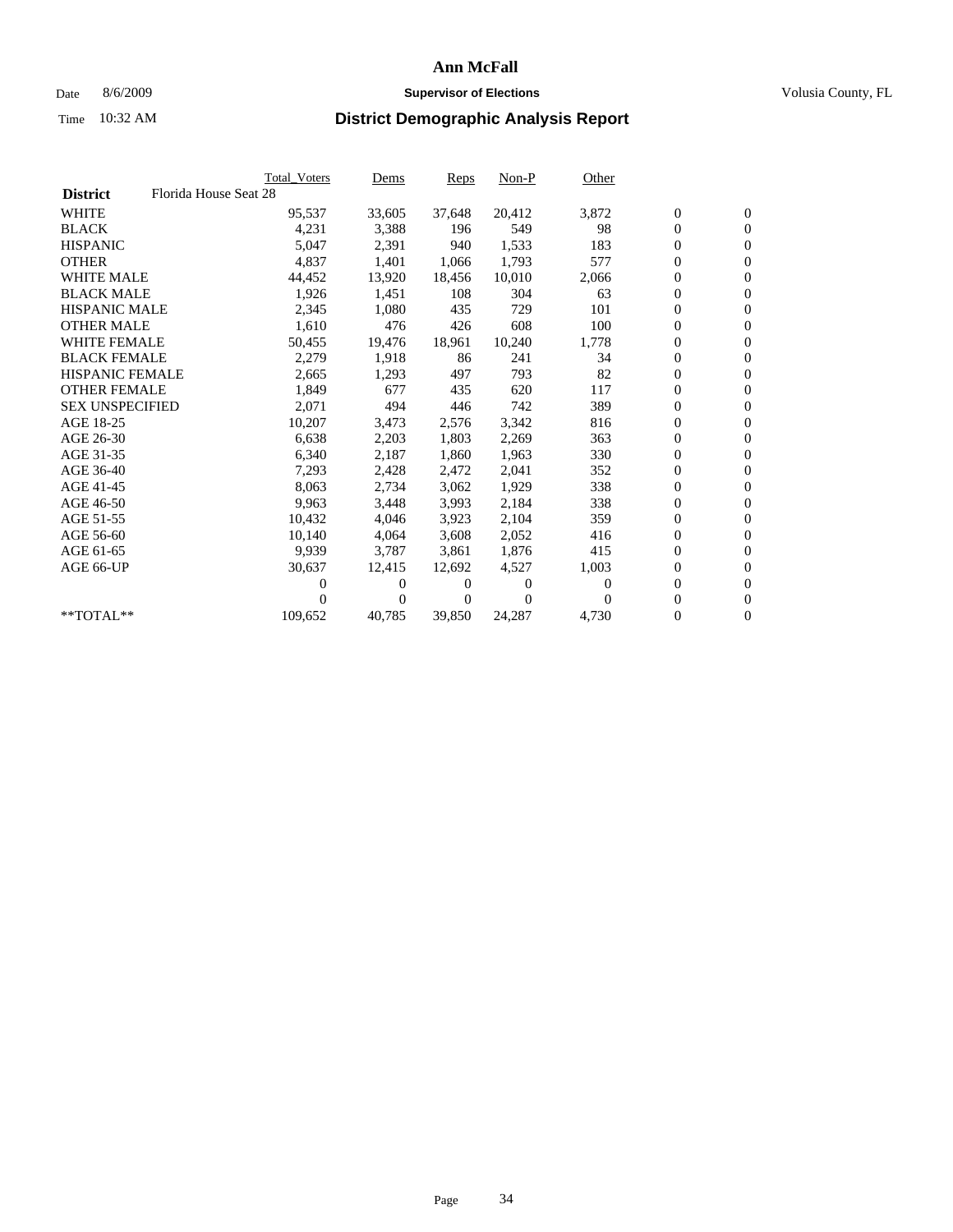### Date 8/6/2009 **Supervisor of Elections Supervisor of Elections** Volusia County, FL

|                        |                       | Total Voters   | Dems           | <b>Reps</b> | Non-P          | Other        |                  |                  |  |
|------------------------|-----------------------|----------------|----------------|-------------|----------------|--------------|------------------|------------------|--|
| <b>District</b>        | Florida House Seat 33 |                |                |             |                |              |                  |                  |  |
| <b>WHITE</b>           |                       | 5,228          | 1,635          | 2,268       | 1,076          | 249          | $\boldsymbol{0}$ | $\boldsymbol{0}$ |  |
| <b>BLACK</b>           |                       | 525            | 408            | 28          | 77             | 12           | $\boldsymbol{0}$ | $\mathbf{0}$     |  |
| <b>HISPANIC</b>        |                       | 1,074          | 500            | 178         | 354            | 42           | $\overline{0}$   | $\mathbf{0}$     |  |
| <b>OTHER</b>           |                       | 397            | 125            | 88          | 131            | 53           | $\boldsymbol{0}$ | $\mathbf{0}$     |  |
| <b>WHITE MALE</b>      |                       | 2,473          | 669            | 1,147       | 541            | 116          | $\boldsymbol{0}$ | $\mathbf{0}$     |  |
| <b>BLACK MALE</b>      |                       | 222            | 172            | 10          | 34             | 6            | $\boldsymbol{0}$ | $\mathbf{0}$     |  |
| <b>HISPANIC MALE</b>   |                       | 495            | 214            | 93          | 172            | 16           | $\boldsymbol{0}$ | $\mathbf{0}$     |  |
| <b>OTHER MALE</b>      |                       | 138            | 51             | 32          | 48             | 7            | $\boldsymbol{0}$ | $\mathbf{0}$     |  |
| <b>WHITE FEMALE</b>    |                       | 2,716          | 955            | 1,104       | 526            | 131          | $\overline{0}$   | $\mathbf{0}$     |  |
| <b>BLACK FEMALE</b>    |                       | 297            | 231            | 18          | 42             | 6            | $\boldsymbol{0}$ | $\mathbf{0}$     |  |
| <b>HISPANIC FEMALE</b> |                       | 567            | 281            | 84          | 176            | 26           | $\boldsymbol{0}$ | $\mathbf{0}$     |  |
| <b>OTHER FEMALE</b>    |                       | 145            | 50             | 35          | 48             | 12           | $\mathbf{0}$     | $\mathbf{0}$     |  |
| <b>SEX UNSPECIFIED</b> |                       | 171            | 45             | 39          | 51             | 36           | $\boldsymbol{0}$ | $\mathbf{0}$     |  |
| AGE 18-25              |                       | 844            | 276            | 204         | 300            | 64           | $\overline{0}$   | $\mathbf{0}$     |  |
| AGE 26-30              |                       | 516            | 176            | 130         | 170            | 40           | $\boldsymbol{0}$ | $\mathbf{0}$     |  |
| AGE 31-35              |                       | 559            | 198            | 171         | 153            | 37           | $\boldsymbol{0}$ | $\mathbf{0}$     |  |
| AGE 36-40              |                       | 612            | 204            | 212         | 163            | 33           | $\boldsymbol{0}$ | $\mathbf{0}$     |  |
| AGE 41-45              |                       | 656            | 239            | 238         | 142            | 37           | $\overline{0}$   | $\mathbf{0}$     |  |
| AGE 46-50              |                       | 850            | 277            | 350         | 182            | 41           | $\boldsymbol{0}$ | $\mathbf{0}$     |  |
| AGE 51-55              |                       | 768            | 275            | 314         | 145            | 34           | $\boldsymbol{0}$ | $\mathbf{0}$     |  |
| AGE 56-60              |                       | 648            | 256            | 252         | 126            | 14           | $\boldsymbol{0}$ | $\Omega$         |  |
| AGE 61-65              |                       | 549            | 245            | 192         | 92             | 20           | $\mathbf{0}$     | $\mathbf{0}$     |  |
| AGE 66-UP              |                       | 1,222          | 522            | 499         | 165            | 36           | $\boldsymbol{0}$ | $\mathbf{0}$     |  |
|                        |                       | $\overline{0}$ | $\overline{0}$ | 0           | $\overline{0}$ | $\mathbf{0}$ | $\overline{0}$   | $\mathbf{0}$     |  |
|                        |                       | $\theta$       | $\theta$       | $\Omega$    | $\theta$       | $\Omega$     | $\boldsymbol{0}$ | $\mathbf{0}$     |  |
| **TOTAL**              |                       | 7,224          | 2,668          | 2,562       | 1,638          | 356          | 0                | $\mathbf{0}$     |  |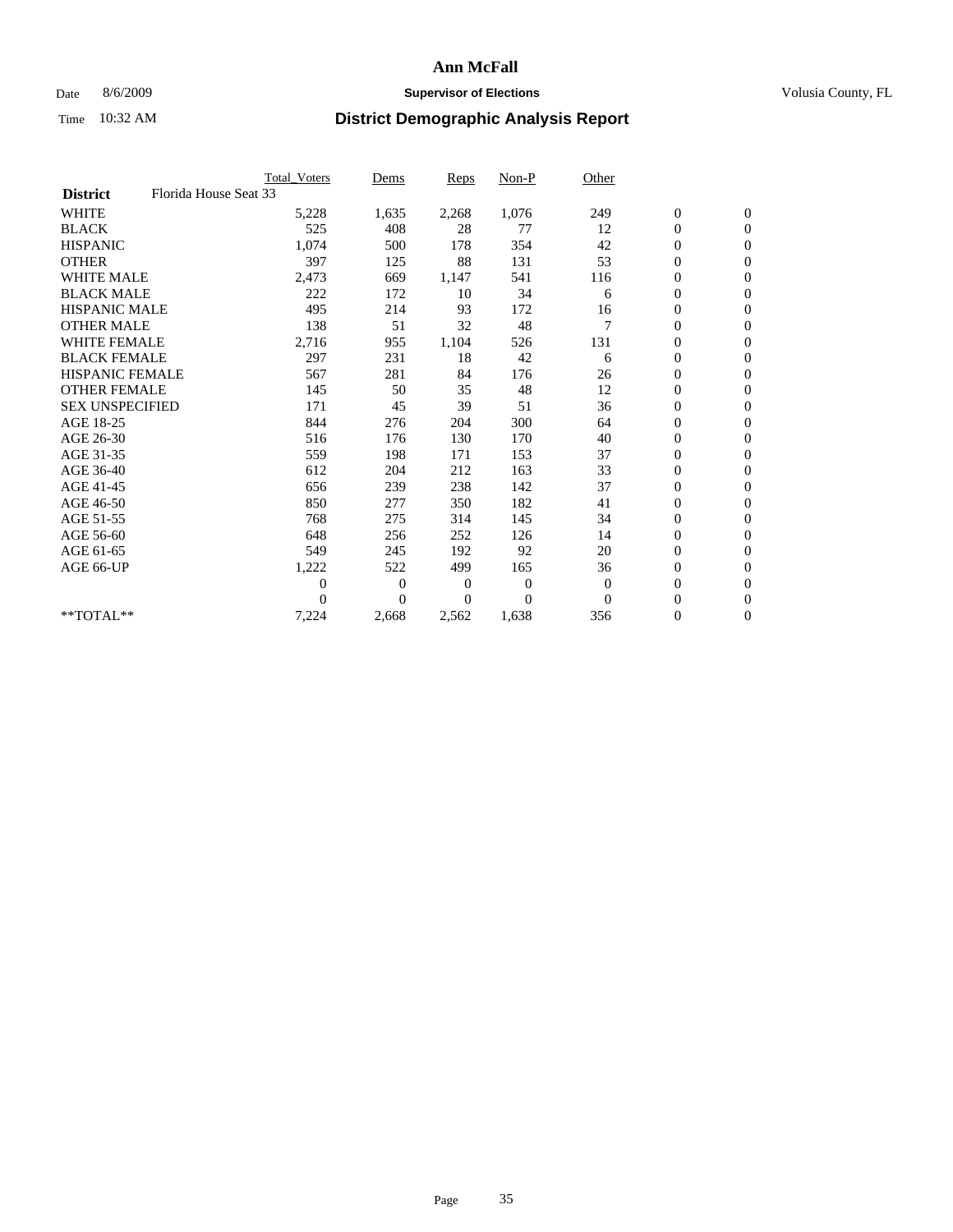### Date 8/6/2009 **Supervisor of Elections Supervisor of Elections** Volusia County, FL

|                        |                         | <b>Total Voters</b> | Dems         | Reps   | $Non-P$  | Other    |                  |                  |  |
|------------------------|-------------------------|---------------------|--------------|--------|----------|----------|------------------|------------------|--|
| <b>District</b>        | School Board District 1 |                     |              |        |          |          |                  |                  |  |
| <b>WHITE</b>           |                         | 50,972              | 18,399       | 20,694 | 9,480    | 2,399    | $\boldsymbol{0}$ | $\boldsymbol{0}$ |  |
| <b>BLACK</b>           |                         | 4,470               | 3,679        | 164    | 529      | 98       | $\overline{0}$   | $\mathbf{0}$     |  |
| <b>HISPANIC</b>        |                         | 3,044               | 1,348        | 555    | 1,003    | 138      | 0                | $\mathbf{0}$     |  |
| <b>OTHER</b>           |                         | 2,928               | 963          | 696    | 967      | 302      | 0                | $\mathbf{0}$     |  |
| <b>WHITE MALE</b>      |                         | 23,323              | 7,446        | 10,036 | 4,554    | 1,287    | 0                | $\mathbf{0}$     |  |
| <b>BLACK MALE</b>      |                         | 1,818               | 1,438        | 75     | 243      | 62       | $\boldsymbol{0}$ | $\mathbf{0}$     |  |
| <b>HISPANIC MALE</b>   |                         | 1,386               | 610          | 271    | 438      | 67       | 0                | $\mathbf{0}$     |  |
| <b>OTHER MALE</b>      |                         | 933                 | 321          | 271    | 277      | 64       | 0                | $\mathbf{0}$     |  |
| <b>WHITE FEMALE</b>    |                         | 27,397              | 10,868       | 10,566 | 4,863    | 1,100    | 0                | $\mathbf{0}$     |  |
| <b>BLACK FEMALE</b>    |                         | 2,616               | 2,214        | 88     | 279      | 35       | 0                | $\Omega$         |  |
| HISPANIC FEMALE        |                         | 1,635               | 729          | 281    | 557      | 68       | $\boldsymbol{0}$ | $\mathbf{0}$     |  |
| <b>OTHER FEMALE</b>    |                         | 1,117               | 443          | 266    | 342      | 66       | 0                | $\mathbf{0}$     |  |
| <b>SEX UNSPECIFIED</b> |                         | 1,189               | 320          | 255    | 426      | 188      | 0                | $\mathbf{0}$     |  |
| AGE 18-25              |                         | 6,505               | 2,198        | 1,719  | 2,060    | 528      | $\overline{0}$   | $\mathbf{0}$     |  |
| AGE 26-30              |                         | 4,119               | 1,434        | 1,158  | 1,261    | 266      | 0                | $\mathbf{0}$     |  |
| AGE 31-35              |                         | 3,902               | 1,316        | 1,217  | 1,094    | 275      | 0                | $\mathbf{0}$     |  |
| AGE 36-40              |                         | 4,459               | 1,530        | 1,591  | 1,112    | 226      | $\overline{0}$   | $\mathbf{0}$     |  |
| AGE 41-45              |                         | 5,008               | 1,699        | 2,008  | 1,088    | 213      | 0                | $\mathbf{0}$     |  |
| AGE 46-50              |                         | 5,752               | 2,147        | 2,249  | 1,102    | 254      | 0                | $\Omega$         |  |
| AGE 51-55              |                         | 5,786               | 2,386        | 2,195  | 961      | 244      | $\boldsymbol{0}$ | $\mathbf{0}$     |  |
| AGE 56-60              |                         | 5,481               | 2.407        | 1.991  | 839      | 244      | 0                | $\mathbf{0}$     |  |
| AGE 61-65              |                         | 5,031               | 2,221        | 1,892  | 721      | 197      | 0                | $\Omega$         |  |
| AGE 66-UP              |                         | 15,371              | 7,051        | 6,089  | 1,741    | 490      | $\overline{0}$   | $\mathbf{0}$     |  |
|                        |                         | 0                   | 0            | 0      | $\theta$ | $\Omega$ | 0                | $\mathbf{0}$     |  |
|                        |                         | 0                   | $\mathbf{0}$ | 0      | $\Omega$ | $\Omega$ | 0                | $\mathbf{0}$     |  |
| $*$ TOTAL $**$         |                         | 61,414              | 24,389       | 22,109 | 11,979   | 2,937    | 0                | $\boldsymbol{0}$ |  |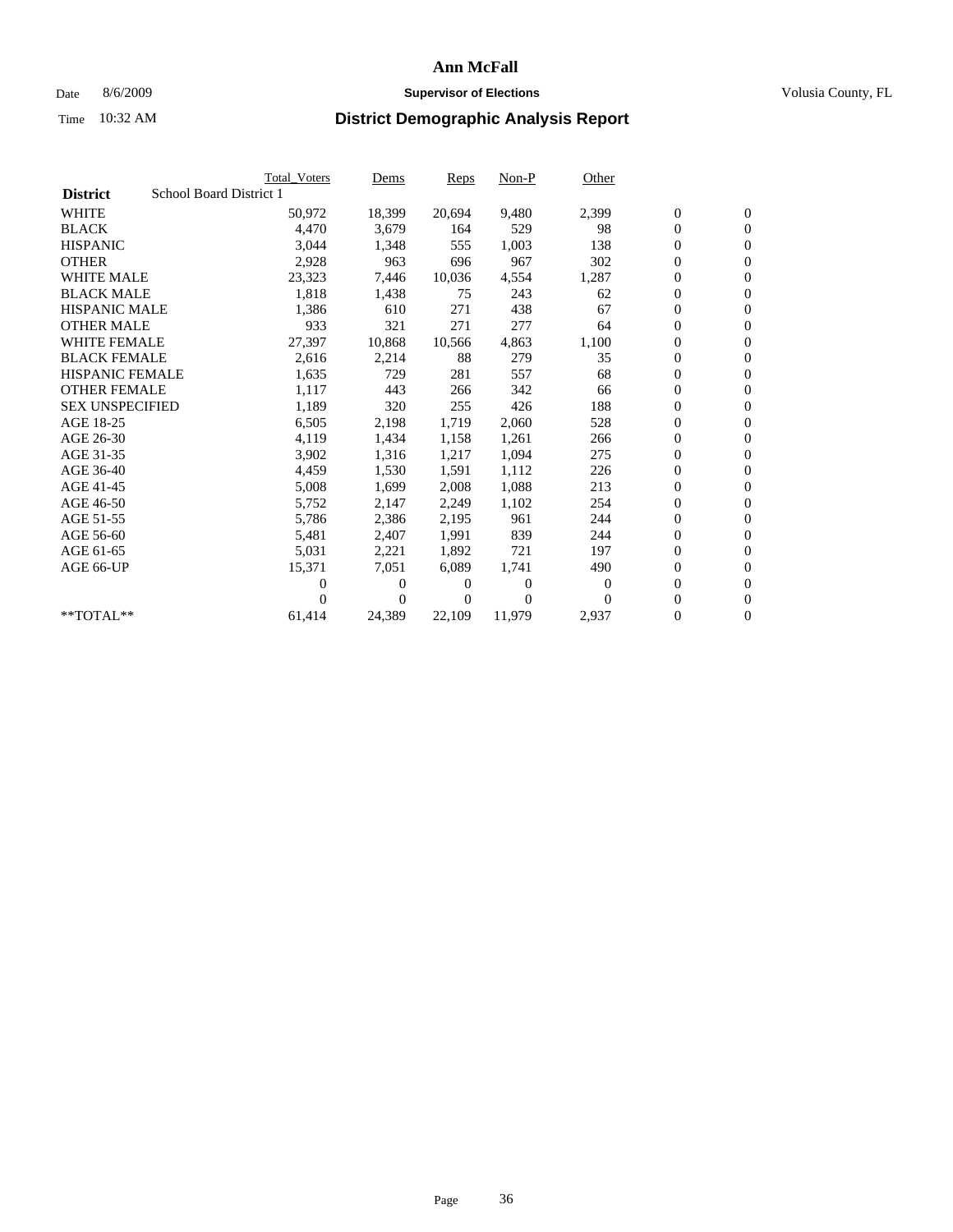### Date 8/6/2009 **Supervisor of Elections Supervisor of Elections** Volusia County, FL

|                        | Total Voters            | Dems           | <b>Reps</b> | $Non-P$  | Other        |                  |                  |  |
|------------------------|-------------------------|----------------|-------------|----------|--------------|------------------|------------------|--|
| <b>District</b>        | School Board District 2 |                |             |          |              |                  |                  |  |
| <b>WHITE</b>           | 43,441                  | 16,834         | 15,441      | 9,332    | 1,834        | $\boldsymbol{0}$ | $\boldsymbol{0}$ |  |
| <b>BLACK</b>           | 11,045                  | 9,332          | 319         | 1,210    | 184          | $\overline{0}$   | $\mathbf{0}$     |  |
| <b>HISPANIC</b>        | 1,284                   | 574            | 240         | 420      | 50           | $\overline{0}$   | $\mathbf{0}$     |  |
| <b>OTHER</b>           | 3,330                   | 1,326          | 561         | 1,120    | 323          | 0                | $\mathbf{0}$     |  |
| <b>WHITE MALE</b>      | 20,320                  | 6,987          | 7,671       | 4,631    | 1,031        | $\boldsymbol{0}$ | $\mathbf{0}$     |  |
| <b>BLACK MALE</b>      | 4,424                   | 3,607          | 170         | 562      | 85           | $\boldsymbol{0}$ | $\mathbf{0}$     |  |
| <b>HISPANIC MALE</b>   | 617                     | 269            | 112         | 211      | 25           | $\boldsymbol{0}$ | $\mathbf{0}$     |  |
| <b>OTHER MALE</b>      | 1,105                   | 448            | 229         | 369      | 59           | $\boldsymbol{0}$ | $\mathbf{0}$     |  |
| <b>WHITE FEMALE</b>    | 22,827                  | 9,738          | 7,670       | 4,638    | 781          | $\overline{0}$   | $\mathbf{0}$     |  |
| <b>BLACK FEMALE</b>    | 6,518                   | 5,642          | 146         | 632      | 98           | $\boldsymbol{0}$ | $\Omega$         |  |
| HISPANIC FEMALE        | 655                     | 301            | 125         | 206      | 23           | $\boldsymbol{0}$ | $\mathbf{0}$     |  |
| <b>OTHER FEMALE</b>    | 1,234                   | 572            | 214         | 388      | 60           | $\overline{0}$   | $\mathbf{0}$     |  |
| <b>SEX UNSPECIFIED</b> | 1,400                   | 502            | 224         | 445      | 229          | $\boldsymbol{0}$ | $\mathbf{0}$     |  |
| AGE 18-25              | 8,148                   | 4,615          | 1,202       | 1,918    | 413          | $\boldsymbol{0}$ | $\mathbf{0}$     |  |
| AGE 26-30              | 4,166                   | 1,805          | 838         | 1,330    | 193          | $\boldsymbol{0}$ | $\mathbf{0}$     |  |
| AGE 31-35              | 3,237                   | 1,414          | 718         | 963      | 142          | $\boldsymbol{0}$ | $\mathbf{0}$     |  |
| AGE 36-40              | 3,521                   | 1,561          | 933         | 874      | 153          | $\boldsymbol{0}$ | $\mathbf{0}$     |  |
| AGE 41-45              | 3,927                   | 1,721          | 1,134       | 895      | 177          | $\boldsymbol{0}$ | $\mathbf{0}$     |  |
| AGE 46-50              | 4,810                   | 2,166          | 1,460       | 993      | 191          | 0                | $\Omega$         |  |
| AGE 51-55              | 5,045                   | 2,428          | 1,515       | 918      | 184          | $\boldsymbol{0}$ | $\mathbf{0}$     |  |
| AGE 56-60              | 5,016                   | 2,311          | 1,497       | 1.010    | 198          | $\mathbf{0}$     | $\mathbf{0}$     |  |
| AGE 61-65              | 4,971                   | 2,203          | 1,631       | 931      | 206          | 0                | $\mathbf{0}$     |  |
| AGE 66-UP              | 16,259                  | 7,842          | 5,633       | 2,250    | 534          | $\mathbf{0}$     | $\mathbf{0}$     |  |
|                        | 0                       | $\overline{0}$ | 0           | 0        | $\mathbf{0}$ | $\overline{0}$   | $\mathbf{0}$     |  |
|                        | 0                       | $\overline{0}$ | 0           | $\Omega$ | $\Omega$     | 0                | $\mathbf{0}$     |  |
| $*$ TOTAL $**$         | 59,100                  | 28,066         | 16,561      | 12,082   | 2,391        | 0                | $\boldsymbol{0}$ |  |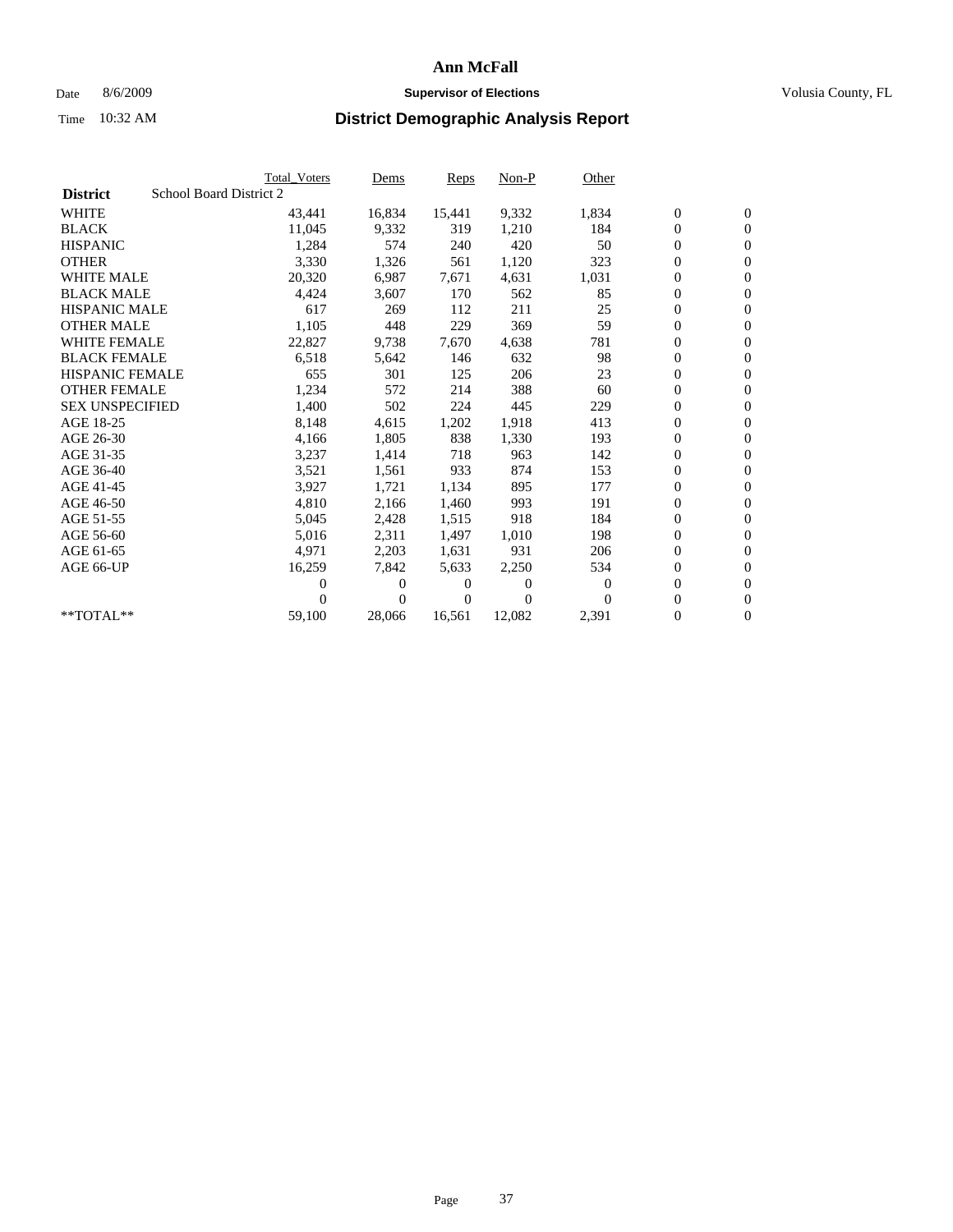### Date 8/6/2009 **Supervisor of Elections Supervisor of Elections** Volusia County, FL

|                        |                         | <b>Total Voters</b> | Dems     | <b>Reps</b> | $Non-P$  | Other    |                  |                  |  |
|------------------------|-------------------------|---------------------|----------|-------------|----------|----------|------------------|------------------|--|
| <b>District</b>        | School Board District 3 |                     |          |             |          |          |                  |                  |  |
| <b>WHITE</b>           |                         | 66,152              | 24,104   | 25,225      | 14,270   | 2,553    | $\boldsymbol{0}$ | $\boldsymbol{0}$ |  |
| <b>BLACK</b>           |                         | 1,980               | 1,631    | 83          | 231      | 35       | $\overline{0}$   | $\mathbf{0}$     |  |
| <b>HISPANIC</b>        |                         | 954                 | 383      | 231         | 299      | 41       | 0                | $\mathbf{0}$     |  |
| <b>OTHER</b>           |                         | 2,775               | 772      | 594         | 1,032    | 377      | 0                | $\mathbf{0}$     |  |
| <b>WHITE MALE</b>      |                         | 30,511              | 9,872    | 12,356      | 6,943    | 1,340    | 0                | $\mathbf{0}$     |  |
| <b>BLACK MALE</b>      |                         | 897                 | 699      | 45          | 131      | 22       | 0                | $\mathbf{0}$     |  |
| <b>HISPANIC MALE</b>   |                         | 428                 | 158      | 99          | 150      | 21       | 0                | $\mathbf{0}$     |  |
| <b>OTHER MALE</b>      |                         | 889                 | 254      | 237         | 343      | 55       | $\boldsymbol{0}$ | $\mathbf{0}$     |  |
| <b>WHITE FEMALE</b>    |                         | 35,188              | 14,076   | 12,704      | 7,212    | 1,196    | 0                | $\mathbf{0}$     |  |
| <b>BLACK FEMALE</b>    |                         | 1,066               | 919      | 36          | 99       | 12       | 0                | $\Omega$         |  |
| HISPANIC FEMALE        |                         | 516                 | 221      | 130         | 145      | 20       | $\boldsymbol{0}$ | $\mathbf{0}$     |  |
| <b>OTHER FEMALE</b>    |                         | 1,026               | 367      | 253         | 336      | 70       | 0                | $\mathbf{0}$     |  |
| <b>SEX UNSPECIFIED</b> |                         | 1,340               | 324      | 273         | 473      | 270      | 0                | $\Omega$         |  |
| AGE 18-25              |                         | 6,015               | 2,002    | 1,443       | 2,060    | 510      | $\overline{0}$   | $\mathbf{0}$     |  |
| AGE 26-30              |                         | 3,891               | 1,309    | 1,075       | 1,306    | 201      | 0                | $\mathbf{0}$     |  |
| AGE 31-35              |                         | 3,759               | 1,212    | 1,147       | 1,202    | 198      | 0                | $\mathbf{0}$     |  |
| AGE 36-40              |                         | 4,445               | 1,438    | 1,496       | 1,299    | 212      | $\overline{0}$   | $\mathbf{0}$     |  |
| AGE 41-45              |                         | 5,053               | 1,666    | 1,914       | 1,258    | 215      | 0                | $\mathbf{0}$     |  |
| AGE 46-50              |                         | 6,513               | 2,207    | 2,609       | 1,465    | 232      | 0                | $\Omega$         |  |
| AGE 51-55              |                         | 7,058               | 2,756    | 2,650       | 1,402    | 250      | $\boldsymbol{0}$ | $\mathbf{0}$     |  |
| AGE 56-60              |                         | 6,956               | 2,845    | 2.473       | 1.375    | 263      | 0                | $\mathbf{0}$     |  |
| AGE 61-65              |                         | 6,851               | 2,626    | 2,652       | 1,294    | 279      | 0                | $\Omega$         |  |
| AGE 66-UP              |                         | 21,320              | 8,829    | 8,674       | 3,171    | 646      | 0                | $\mathbf{0}$     |  |
|                        |                         | 0                   | 0        | 0           | $\theta$ | $\Omega$ | 0                | $\mathbf{0}$     |  |
|                        |                         | 0                   | $\Omega$ | 0           | $\Omega$ | $\Omega$ | 0                | $\mathbf{0}$     |  |
| $*$ TOTAL $**$         |                         | 71,861              | 26,890   | 26,133      | 15,832   | 3,006    | 0                | $\boldsymbol{0}$ |  |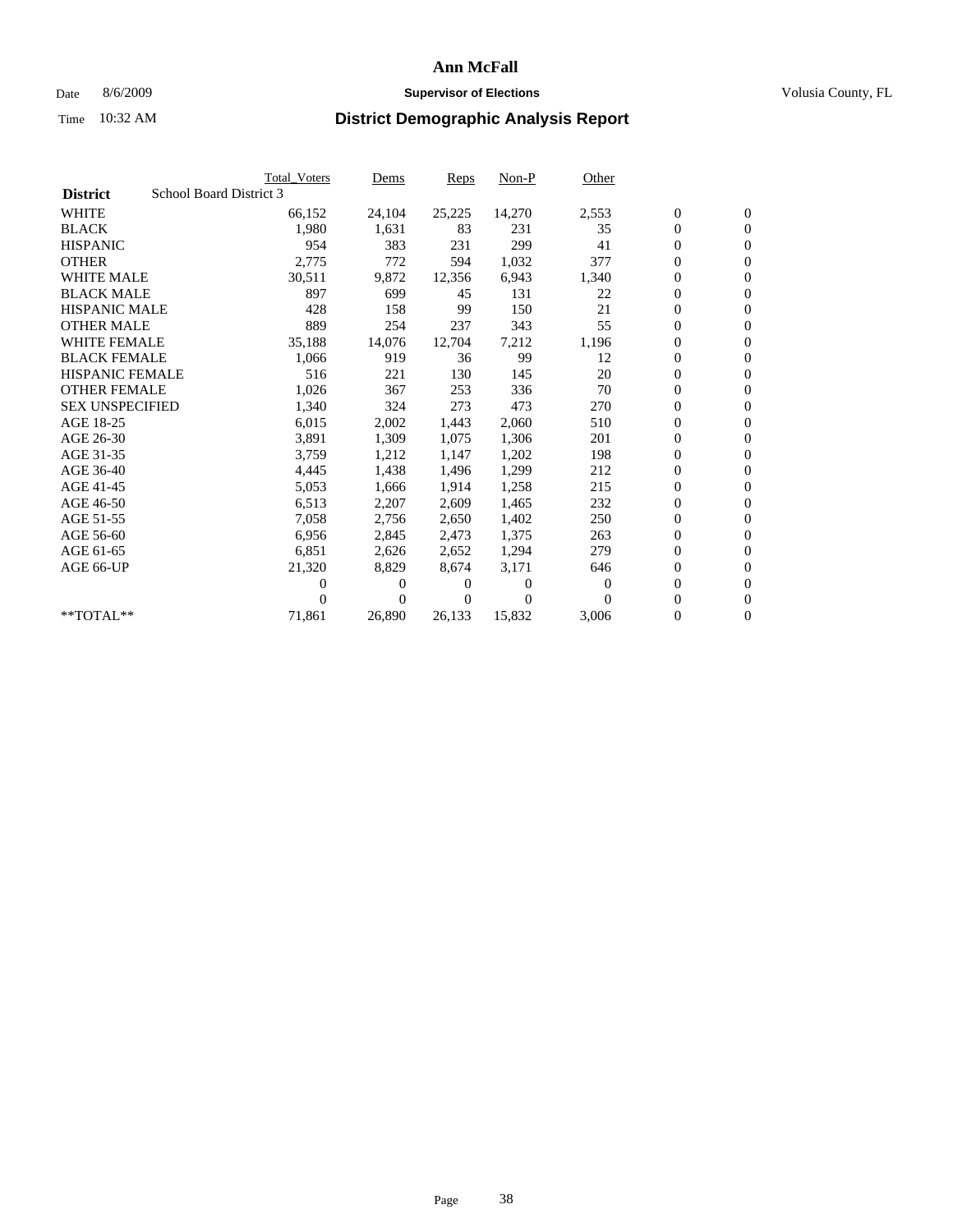### Date 8/6/2009 **Supervisor of Elections Supervisor of Elections** Volusia County, FL

|                        |                         | <b>Total Voters</b> | Dems   | <b>Reps</b> | $Non-P$  | Other            |                  |                  |  |
|------------------------|-------------------------|---------------------|--------|-------------|----------|------------------|------------------|------------------|--|
| <b>District</b>        | School Board District 4 |                     |        |             |          |                  |                  |                  |  |
| <b>WHITE</b>           |                         | 55,757              | 20,586 | 22,001      | 11,072   | 2,098            | $\boldsymbol{0}$ | $\mathbf{0}$     |  |
| <b>BLACK</b>           |                         | 5,560               | 4,565  | 200         | 685      | 110              | $\overline{0}$   | $\mathbf{0}$     |  |
| <b>HISPANIC</b>        |                         | 1,267               | 566    | 322         | 339      | 40               | $\overline{0}$   | $\mathbf{0}$     |  |
| <b>OTHER</b>           |                         | 3,627               | 1,230  | 842         | 1,219    | 336              | 0                | $\mathbf{0}$     |  |
| <b>WHITE MALE</b>      |                         | 25,485              | 8,282  | 10,658      | 5,422    | 1,123            | 0                | $\mathbf{0}$     |  |
| <b>BLACK MALE</b>      |                         | 2,215               | 1,731  | 112         | 306      | 66               | $\boldsymbol{0}$ | $\mathbf{0}$     |  |
| <b>HISPANIC MALE</b>   |                         | 573                 | 230    | 159         | 160      | 24               | 0                | $\mathbf{0}$     |  |
| <b>OTHER MALE</b>      |                         | 1,205               | 390    | 328         | 422      | 65               | $\boldsymbol{0}$ | $\mathbf{0}$     |  |
| <b>WHITE FEMALE</b>    |                         | 29,941              | 12,197 | 11,220      | 5,570    | 954              | 0                | $\mathbf{0}$     |  |
| <b>BLACK FEMALE</b>    |                         | 3,308               | 2,802  | 88          | 375      | 43               | 0                | $\Omega$         |  |
| HISPANIC FEMALE        |                         | 684                 | 331    | 158         | 179      | 16               | $\boldsymbol{0}$ | $\mathbf{0}$     |  |
| <b>OTHER FEMALE</b>    |                         | 1,388               | 564    | 357         | 402      | 65               | 0                | $\mathbf{0}$     |  |
| <b>SEX UNSPECIFIED</b> |                         | 1,412               | 420    | 285         | 479      | 228              | 0                | $\Omega$         |  |
| AGE 18-25              |                         | 6,825               | 2,818  | 1,628       | 1,931    | 448              | $\overline{0}$   | $\mathbf{0}$     |  |
| AGE 26-30              |                         | 3,860               | 1,532  | 973         | 1,174    | 181              | 0                | $\mathbf{0}$     |  |
| AGE 31-35              |                         | 3,515               | 1,355  | 959         | 1,022    | 179              | 0                | $\mathbf{0}$     |  |
| AGE 36-40              |                         | 3,967               | 1,403  | 1,380       | 995      | 189              | $\overline{0}$   | $\mathbf{0}$     |  |
| AGE 41-45              |                         | 4,760               | 1,778  | 1,727       | 1,075    | 180              | 0                | $\mathbf{0}$     |  |
| AGE 46-50              |                         | 5,811               | 2,232  | 2,206       | 1,162    | 211              | 0                | $\Omega$         |  |
| AGE 51-55              |                         | 6,050               | 2,548  | 2,202       | 1,115    | 185              | $\boldsymbol{0}$ | $\mathbf{0}$     |  |
| AGE 56-60              |                         | 6,112               | 2,618  | 2.124       | 1.164    | 206              | 0                | $\mathbf{0}$     |  |
| AGE 61-65              |                         | 6,054               | 2,426  | 2,322       | 1,075    | 231              | 0                | $\Omega$         |  |
| AGE 66-UP              |                         | 19,257              | 8,237  | 7,844       | 2,602    | 574              | $\overline{0}$   | $\mathbf{0}$     |  |
|                        |                         | 0                   | 0      | 0           | $\theta$ | $\boldsymbol{0}$ | 0                | $\mathbf{0}$     |  |
|                        |                         | 0                   | 0      | 0           | $\Omega$ | $\Omega$         | 0                | $\mathbf{0}$     |  |
| $*$ TOTAL $**$         |                         | 66,211              | 26,947 | 23,365      | 13,315   | 2,584            | 0                | $\boldsymbol{0}$ |  |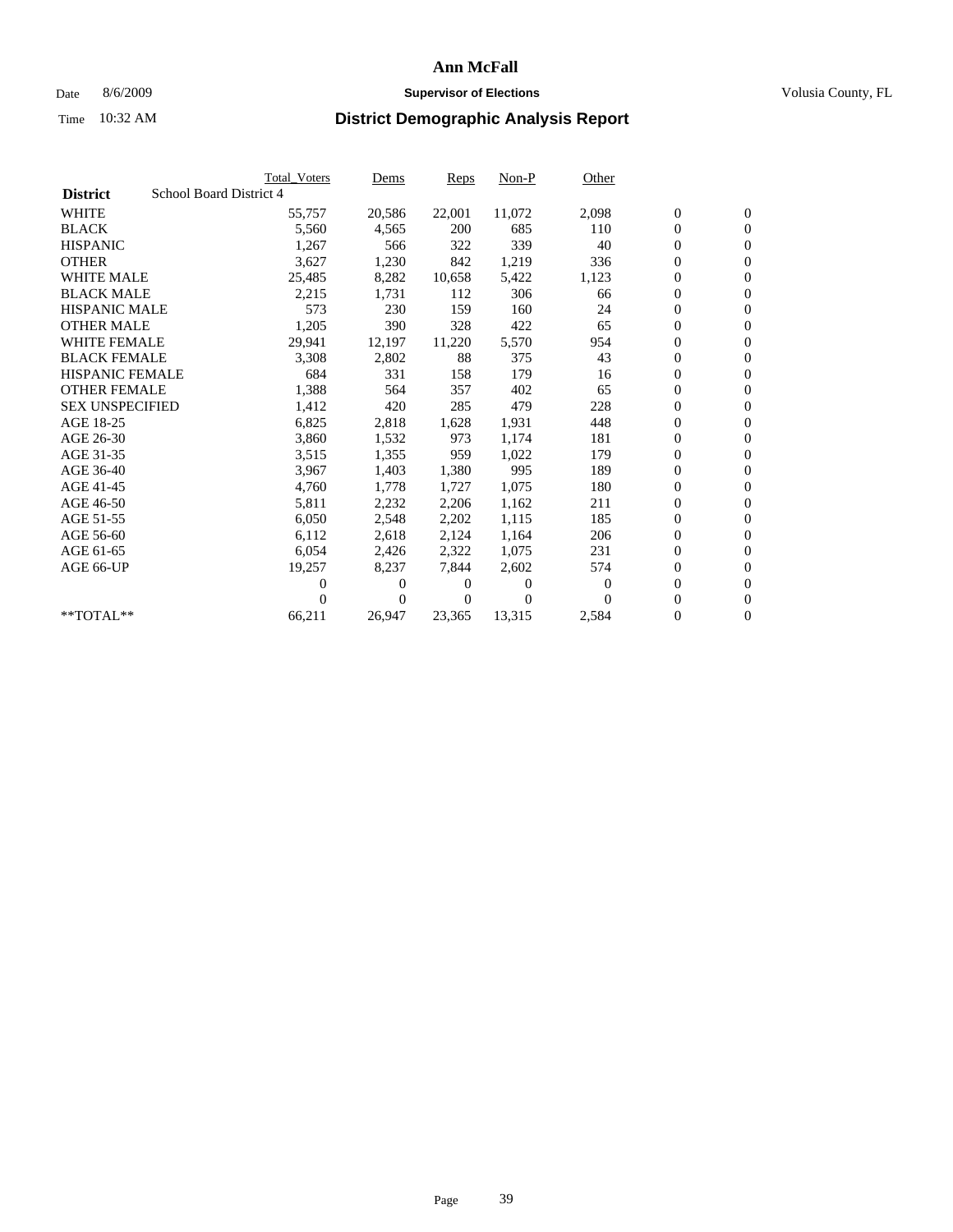### Date 8/6/2009 **Supervisor of Elections Supervisor of Elections** Volusia County, FL

|                        | <b>Total Voters</b>     | Dems           | <b>Reps</b> | $Non-P$  | Other        |                  |                  |  |
|------------------------|-------------------------|----------------|-------------|----------|--------------|------------------|------------------|--|
| <b>District</b>        | School Board District 5 |                |             |          |              |                  |                  |  |
| <b>WHITE</b>           | 49,787                  | 16,450         | 20,281      | 10,541   | 2,515        | $\boldsymbol{0}$ | $\boldsymbol{0}$ |  |
| <b>BLACK</b>           | 5,244                   | 4,062          | 281         | 736      | 165          | $\overline{0}$   | $\mathbf{0}$     |  |
| <b>HISPANIC</b>        | 12,987                  | 6,461          | 2,206       | 3,920    | 400          | $\overline{0}$   | $\mathbf{0}$     |  |
| <b>OTHER</b>           | 4,001                   | 1,266          | 799         | 1,458    | 478          | 0                | $\mathbf{0}$     |  |
| <b>WHITE MALE</b>      | 23,272                  | 6,834          | 10,004      | 5,118    | 1,316        | $\boldsymbol{0}$ | $\mathbf{0}$     |  |
| <b>BLACK MALE</b>      | 2,359                   | 1,721          | 156         | 382      | 100          | $\boldsymbol{0}$ | $\mathbf{0}$     |  |
| <b>HISPANIC MALE</b>   | 6,091                   | 2,907          | 1,108       | 1,871    | 205          | 0                | $\mathbf{0}$     |  |
| <b>OTHER MALE</b>      | 1,320                   | 460            | 308         | 472      | 80           | $\boldsymbol{0}$ | $\mathbf{0}$     |  |
| <b>WHITE FEMALE</b>    | 26,220                  | 9,521          | 10,161      | 5,355    | 1,183        | $\mathbf{0}$     | $\mathbf{0}$     |  |
| <b>BLACK FEMALE</b>    | 2,837                   | 2,298          | 125         | 349      | 65           | $\boldsymbol{0}$ | $\Omega$         |  |
| <b>HISPANIC FEMALE</b> | 6,795                   | 3,500          | 1,089       | 2,018    | 188          | $\boldsymbol{0}$ | $\mathbf{0}$     |  |
| <b>OTHER FEMALE</b>    | 1,537                   | 589            | 321         | 524      | 103          | $\overline{0}$   | $\mathbf{0}$     |  |
| <b>SEX UNSPECIFIED</b> | 1,588                   | 409            | 295         | 566      | 318          | $\boldsymbol{0}$ | $\mathbf{0}$     |  |
| AGE 18-25              | 8,294                   | 2,909          | 1,847       | 2,833    | 705          | $\overline{0}$   | $\mathbf{0}$     |  |
| AGE 26-30              | 5,467                   | 1,893          | 1,357       | 1,863    | 354          | $\overline{0}$   | $\mathbf{0}$     |  |
| AGE 31-35              | 5,817                   | 2,177          | 1,587       | 1,714    | 339          | $\boldsymbol{0}$ | $\mathbf{0}$     |  |
| AGE 36-40              | 6,275                   | 2,175          | 2,067       | 1,697    | 336          | $\boldsymbol{0}$ | $\mathbf{0}$     |  |
| AGE 41-45              | 6,753                   | 2,502          | 2,285       | 1,648    | 318          | $\boldsymbol{0}$ | $\mathbf{0}$     |  |
| AGE 46-50              | 7,404                   | 2,717          | 2,778       | 1,588    | 321          | 0                | $\mathbf{0}$     |  |
| AGE 51-55              | 6,994                   | 2,755          | 2,532       | 1,417    | 290          | $\boldsymbol{0}$ | $\boldsymbol{0}$ |  |
| AGE 56-60              | 5,992                   | 2,514          | 2.109       | 1,134    | 235          | $\mathbf{0}$     | $\mathbf{0}$     |  |
| AGE 61-65              | 5,184                   | 2,147          | 1,917       | 916      | 204          | 0                | $\mathbf{0}$     |  |
| AGE 66-UP              | 13,838                  | 6,450          | 5,088       | 1,844    | 456          | $\mathbf{0}$     | $\mathbf{0}$     |  |
|                        | 0                       | 0              | 0           | 0        | $\mathbf{0}$ | $\overline{0}$   | $\mathbf{0}$     |  |
|                        | 0                       | $\overline{0}$ | 0           | $\Omega$ | 0            | 0                | $\mathbf{0}$     |  |
| $*$ TOTAL $**$         | 72,019                  | 28,239         | 23,567      | 16,655   | 3,558        | $\boldsymbol{0}$ | $\boldsymbol{0}$ |  |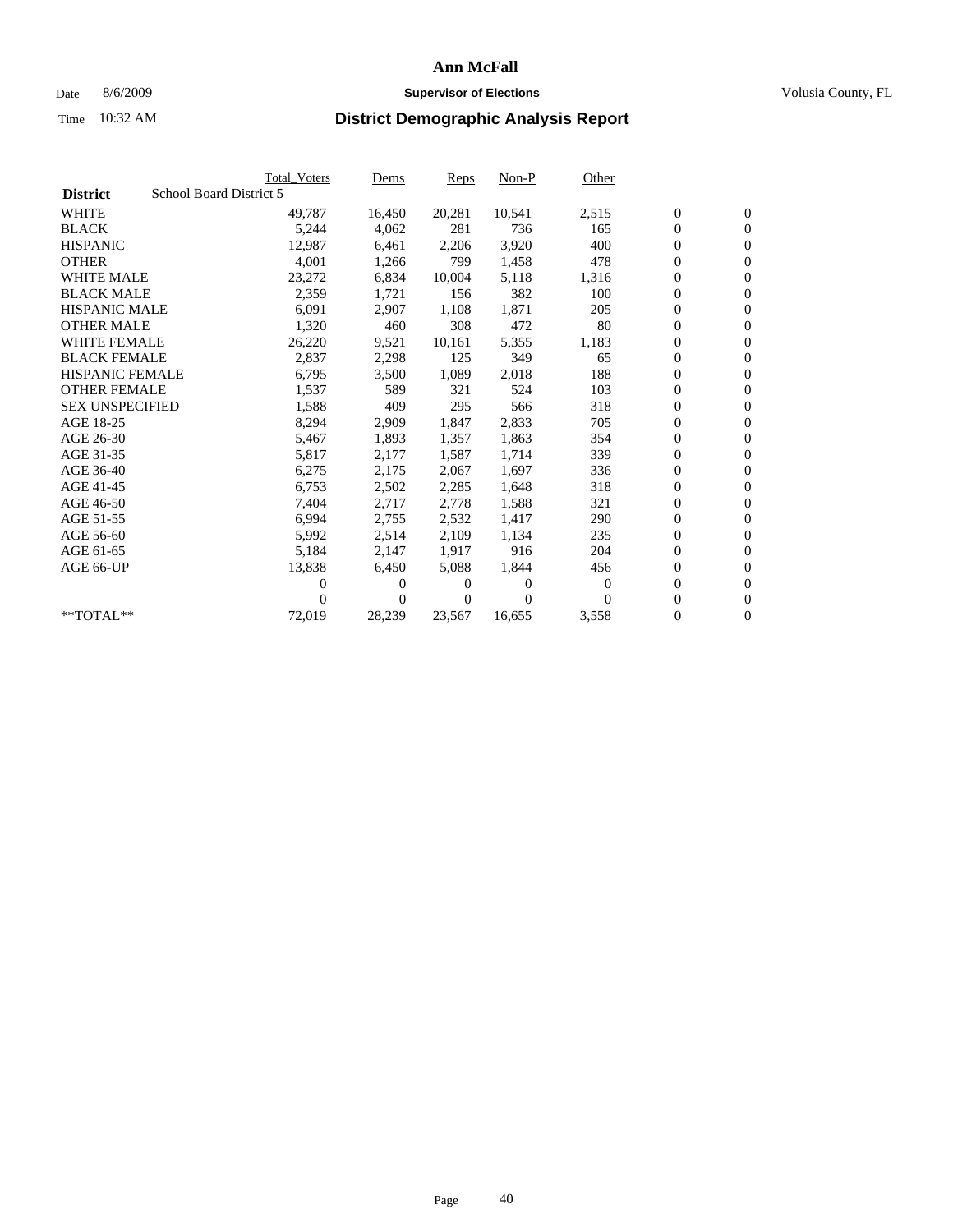### Date 8/6/2009 **Supervisor of Elections Supervisor of Elections** Volusia County, FL

|                        |                       | Total Voters | Dems     | <b>Reps</b> | $Non-P$        | Other        |                  |                  |
|------------------------|-----------------------|--------------|----------|-------------|----------------|--------------|------------------|------------------|
| <b>District</b>        | Florida Senate Seat 1 |              |          |             |                |              |                  |                  |
| <b>WHITE</b>           |                       | 6,507        | 2,487    | 2,199       | 1,522          | 299          | $\boldsymbol{0}$ | $\boldsymbol{0}$ |
| <b>BLACK</b>           |                       | 11,546       | 9,843    | 312         | 1,212          | 179          | $\boldsymbol{0}$ | $\mathbf{0}$     |
| <b>HISPANIC</b>        |                       | 465          | 221      | 76          | 151            | 17           | $\overline{0}$   | $\mathbf{0}$     |
| <b>OTHER</b>           |                       | 1,461        | 696      | 143         | 459            | 163          | 0                | $\mathbf{0}$     |
| <b>WHITE MALE</b>      |                       | 3,037        | 955      | 1,146       | 766            | 170          | $\boldsymbol{0}$ | $\mathbf{0}$     |
| <b>BLACK MALE</b>      |                       | 4,499        | 3,696    | 174         | 540            | 89           | $\boldsymbol{0}$ | $\mathbf{0}$     |
| <b>HISPANIC MALE</b>   |                       | 224          | 95       | 37          | 82             | 10           | $\boldsymbol{0}$ | $\mathbf{0}$     |
| <b>OTHER MALE</b>      |                       | 410          | 203      | 52          | 129            | 26           | $\boldsymbol{0}$ | $\mathbf{0}$     |
| <b>WHITE FEMALE</b>    |                       | 3,435        | 1,517    | 1,042       | 750            | 126          | $\overline{0}$   | $\mathbf{0}$     |
| <b>BLACK FEMALE</b>    |                       | 6,932        | 6,050    | 136         | 657            | 89           | $\boldsymbol{0}$ | $\mathbf{0}$     |
| HISPANIC FEMALE        |                       | 236          | 123      | 39          | 68             | 6            | $\boldsymbol{0}$ | $\mathbf{0}$     |
| <b>OTHER FEMALE</b>    |                       | 503          | 277      | 65          | 143            | 18           | $\mathbf{0}$     | $\mathbf{0}$     |
| <b>SEX UNSPECIFIED</b> |                       | 703          | 331      | 39          | 209            | 124          | $\boldsymbol{0}$ | $\mathbf{0}$     |
| AGE 18-25              |                       | 4,978        | 3,443    | 351         | 944            | 240          | $\boldsymbol{0}$ | $\mathbf{0}$     |
| AGE 26-30              |                       | 1,781        | 1,026    | 220         | 488            | 47           | $\overline{0}$   | $\mathbf{0}$     |
| AGE 31-35              |                       | 1,416        | 832      | 178         | 355            | 51           | $\boldsymbol{0}$ | $\mathbf{0}$     |
| AGE 36-40              |                       | 1,335        | 798      | 211         | 275            | 51           | $\boldsymbol{0}$ | $\mathbf{0}$     |
| AGE 41-45              |                       | 1,518        | 961      | 233         | 272            | 52           | $\overline{0}$   | $\mathbf{0}$     |
| AGE 46-50              |                       | 1,674        | 1,075    | 304         | 234            | 61           | $\boldsymbol{0}$ | $\mathbf{0}$     |
| AGE 51-55              |                       | 1,651        | 1,109    | 284         | 215            | 43           | $\boldsymbol{0}$ | $\mathbf{0}$     |
| AGE 56-60              |                       | 1,405        | 937      | 239         | 194            | 35           | $\boldsymbol{0}$ | $\Omega$         |
| AGE 61-65              |                       | 1,170        | 802      | 206         | 135            | 27           | $\mathbf{0}$     | $\mathbf{0}$     |
| AGE 66-UP              |                       | 3,051        | 2,264    | 504         | 232            | 51           | $\boldsymbol{0}$ | $\mathbf{0}$     |
|                        |                       | 0            | 0        | 0           | $\overline{0}$ | $\mathbf{0}$ | $\overline{0}$   | $\mathbf{0}$     |
|                        |                       | $\theta$     | $\theta$ | $\Omega$    | $\Omega$       | $\Omega$     | $\boldsymbol{0}$ | $\mathbf{0}$     |
| $*$ TOTAL $**$         |                       | 19,979       | 13,247   | 2,730       | 3,344          | 658          | 0                | $\mathbf{0}$     |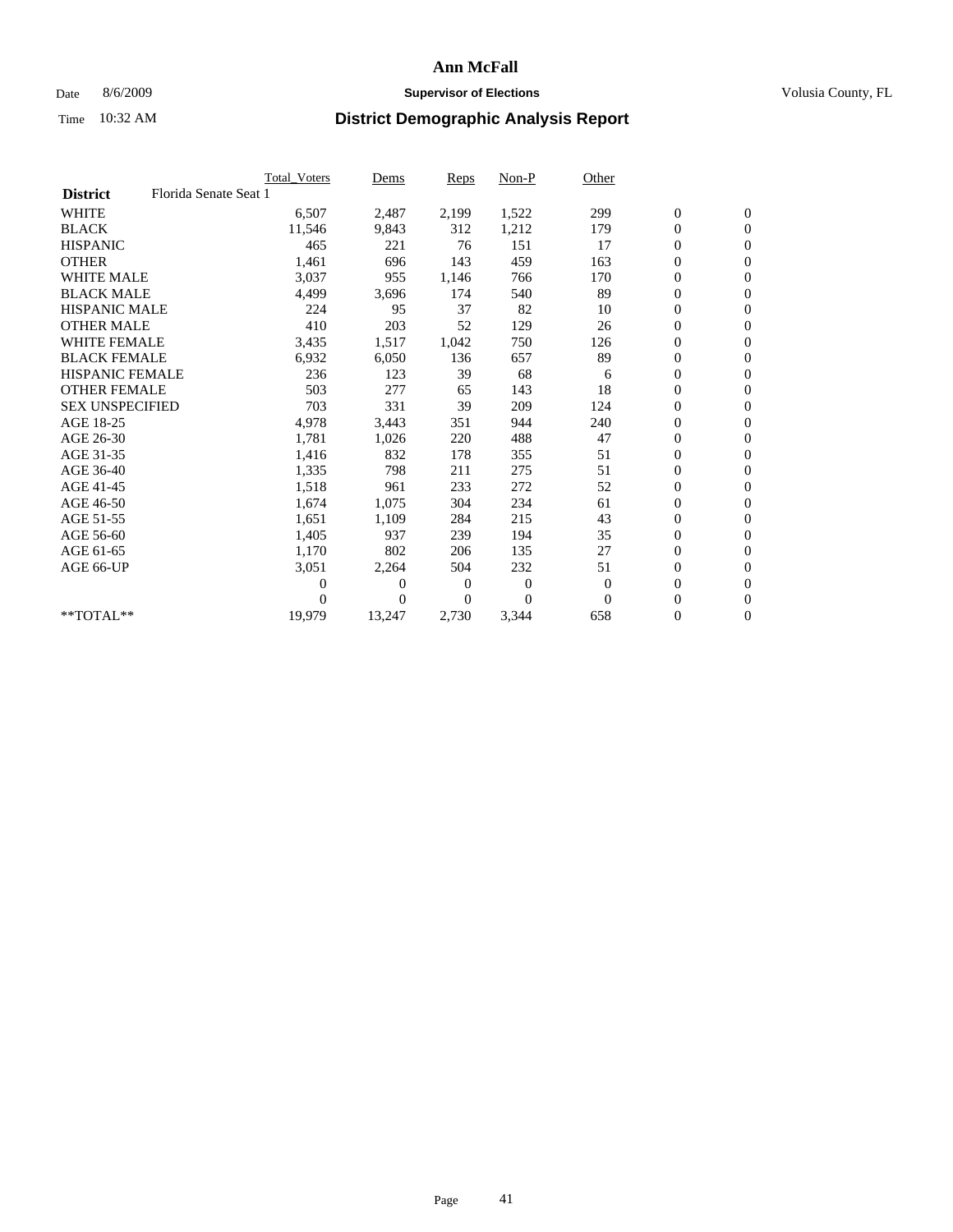### Date 8/6/2009 **Supervisor of Elections Supervisor of Elections** Volusia County, FL

|                        |                       | <b>Total Voters</b> | <u>Dems</u>    | <b>Reps</b> | $Non-P$  | Other    |                  |                  |
|------------------------|-----------------------|---------------------|----------------|-------------|----------|----------|------------------|------------------|
| <b>District</b>        | Florida Senate Seat 7 |                     |                |             |          |          |                  |                  |
| <b>WHITE</b>           |                       | 160,783             | 59,573         | 61,244      | 33,507   | 6,459    | $\boldsymbol{0}$ | $\boldsymbol{0}$ |
| <b>BLACK</b>           |                       | 7,654               | 6,170          | 333         | 1,003    | 148      | $\overline{0}$   | $\mathbf{0}$     |
| <b>HISPANIC</b>        |                       | 5,813               | 2,651          | 1,130       | 1,800    | 232      | $\overline{0}$   | $\mathbf{0}$     |
| <b>OTHER</b>           |                       | 8,426               | 2,648          | 1,888       | 2,976    | 914      | 0                | $\overline{0}$   |
| <b>WHITE MALE</b>      |                       | 74,493              | 24,515         | 30,075      | 16,426   | 3,477    | $\boldsymbol{0}$ | $\mathbf{0}$     |
| <b>BLACK MALE</b>      |                       | 3,326               | 2,555          | 174         | 515      | 82       | $\boldsymbol{0}$ | $\mathbf{0}$     |
| <b>HISPANIC MALE</b>   |                       | 2,698               | 1,186          | 539         | 852      | 121      | 0                | $\overline{0}$   |
| <b>OTHER MALE</b>      |                       | 2,842               | 887            | 765         | 1,029    | 161      | $\boldsymbol{0}$ | $\mathbf{0}$     |
| <b>WHITE FEMALE</b>    |                       | 85,247              | 34,693         | 30,798      | 16,825   | 2,931    | 0                | $\mathbf{0}$     |
| <b>BLACK FEMALE</b>    |                       | 4,279               | 3,577          | 156         | 482      | 64       | $\boldsymbol{0}$ | $\Omega$         |
| <b>HISPANIC FEMALE</b> |                       | 3,063               | 1,443          | 580         | 931      | 109      | $\boldsymbol{0}$ | $\mathbf{0}$     |
| <b>OTHER FEMALE</b>    |                       | 3,198               | 1,242          | 766         | 1,014    | 176      | 0                | $\mathbf{0}$     |
| <b>SEX UNSPECIFIED</b> |                       | 3,530               | 944            | 742         | 1,212    | 632      | $\boldsymbol{0}$ | $\overline{0}$   |
| AGE 18-25              |                       | 16,978              | 6,178          | 4,141       | 5,432    | 1,227    | $\boldsymbol{0}$ | $\mathbf{0}$     |
| AGE 26-30              |                       | 10,922              | 3,795          | 2,869       | 3,659    | 599      | $\overline{0}$   | $\mathbf{0}$     |
| AGE 31-35              |                       | 9,949               | 3,452          | 2,908       | 3,063    | 526      | $\boldsymbol{0}$ | $\mathbf{0}$     |
| AGE 36-40              |                       | 11,631              | 3,971          | 3,910       | 3,168    | 582      | $\boldsymbol{0}$ | $\mathbf{0}$     |
| AGE 41-45              |                       | 13,366              | 4,616          | 4,949       | 3,211    | 590      | $\boldsymbol{0}$ | $\mathbf{0}$     |
| AGE 46-50              |                       | 16,649              | 5,929          | 6,441       | 3,646    | 633      | 0                | 0                |
| AGE 51-55              |                       | 17,401              | 6,965          | 6,439       | 3,350    | 647      | $\boldsymbol{0}$ | $\mathbf{0}$     |
| AGE 56-60              |                       | 17,207              | 7,115          | 6.023       | 3,401    | 668      | $\mathbf{0}$     | $\mathbf{0}$     |
| AGE 61-65              |                       | 16,533              | 6,548          | 6,235       | 3,063    | 687      | 0                | $\mathbf{0}$     |
| AGE 66-UP              |                       | 52,040              | 22,473         | 20,680      | 7,293    | 1,594    | $\overline{0}$   | $\mathbf{0}$     |
|                        |                       | 0                   | 0              | 0           | 0        | $\Omega$ | $\boldsymbol{0}$ | $\mathbf{0}$     |
|                        |                       | $_{0}$              | $\overline{0}$ | 0           | $\Omega$ | 0        | 0                | $\mathbf{0}$     |
| $*$ TOTAL $**$         |                       | 182,676             | 71,042         | 64,595      | 39,286   | 7,753    | 0                | $\boldsymbol{0}$ |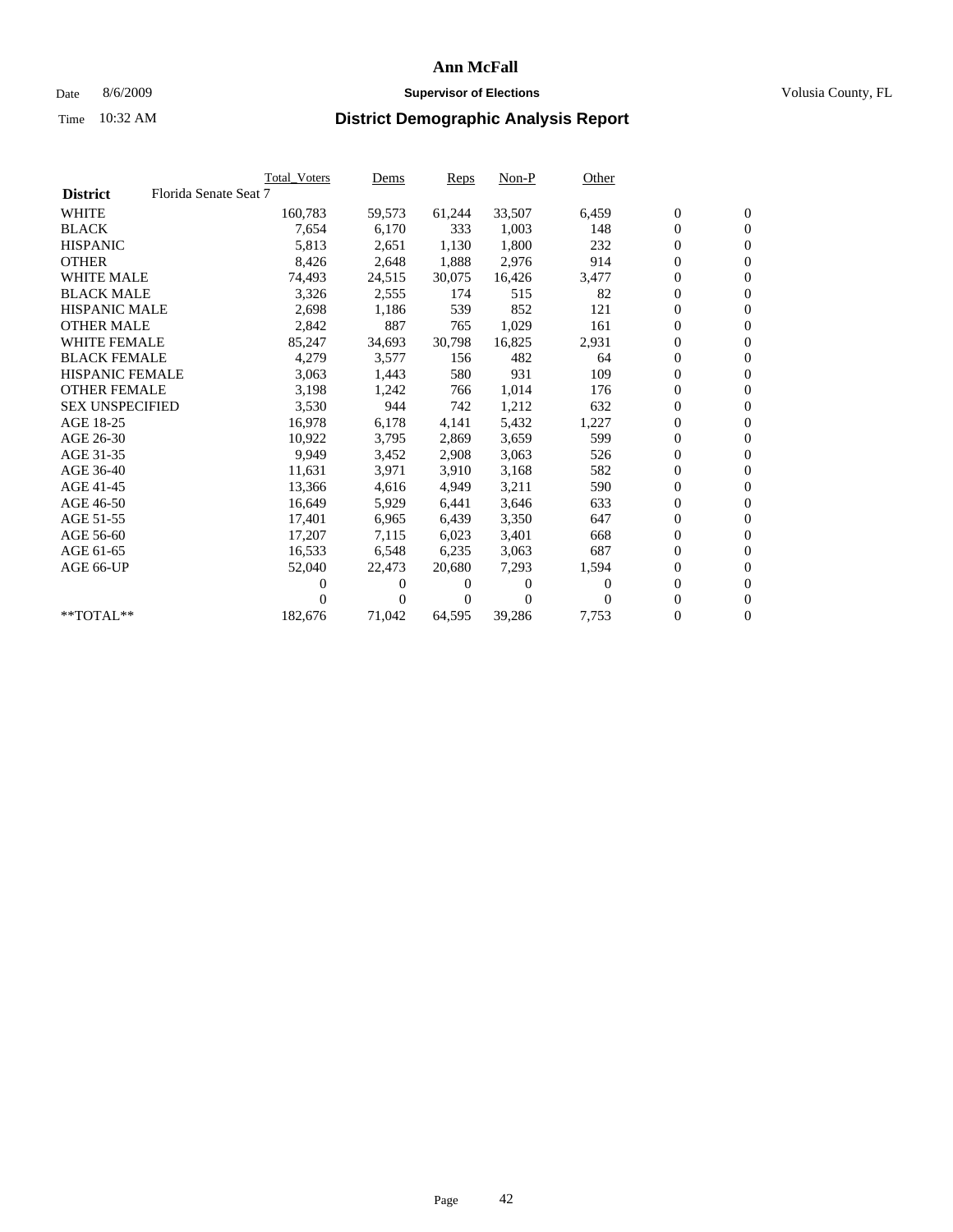### Date 8/6/2009 **Supervisor of Elections Supervisor of Elections** Volusia County, FL

|                        |                       | Total Voters | Dems           | <b>Reps</b> | $Non-P$      | Other          |                  |                  |  |
|------------------------|-----------------------|--------------|----------------|-------------|--------------|----------------|------------------|------------------|--|
| <b>District</b>        | Florida Senate Seat 8 |              |                |             |              |                |                  |                  |  |
| <b>WHITE</b>           |                       | 24,163       | 8,335          | 10,152      | 4,791        | 885            | $\boldsymbol{0}$ | $\boldsymbol{0}$ |  |
| <b>BLACK</b>           |                       | 1,110        | 860            | 51          | 160          | 39             | $\boldsymbol{0}$ | $\mathbf{0}$     |  |
| <b>HISPANIC</b>        |                       | 527          | 214            | 150         | 144          | 19             | $\overline{0}$   | $\mathbf{0}$     |  |
| <b>OTHER</b>           |                       | 1,490        | 484            | 366         | 517          | 123            | 0                | $\mathbf{0}$     |  |
| <b>WHITE MALE</b>      |                       | 11,138       | 3,382          | 4,939       | 2,353        | 464            | $\boldsymbol{0}$ | $\mathbf{0}$     |  |
| <b>BLACK MALE</b>      |                       | 468          | 349            | 28          | 71           | 20             | $\overline{0}$   | $\mathbf{0}$     |  |
| <b>HISPANIC MALE</b>   |                       | 260          | 92             | 81          | 75           | 12             | $\boldsymbol{0}$ | $\Omega$         |  |
| <b>OTHER MALE</b>      |                       | 509          | 173            | 138         | 174          | 24             | $\overline{0}$   | $\mathbf{0}$     |  |
| <b>WHITE FEMALE</b>    |                       | 12,862       | 4,909          | 5,144       | 2,397        | 412            | $\boldsymbol{0}$ | $\mathbf{0}$     |  |
| <b>BLACK FEMALE</b>    |                       | 636          | 507            | 23          | 87           | 19             | $\boldsymbol{0}$ | $\mathbf{0}$     |  |
| <b>HISPANIC FEMALE</b> |                       | 266          | 122            | 68          | 69           |                | $\boldsymbol{0}$ | $\mathbf{0}$     |  |
| <b>OTHER FEMALE</b>    |                       | 561          | 217            | 144         | 171          | 29             | $\mathbf{0}$     | $\mathbf{0}$     |  |
| <b>SEX UNSPECIFIED</b> |                       | 590          | 142            | 154         | 215          | 79             | $\boldsymbol{0}$ | $\mathbf{0}$     |  |
| AGE 18-25              |                       | 2,754        | 962            | 806         | 810          | 176            | $\boldsymbol{0}$ | $\mathbf{0}$     |  |
| AGE 26-30              |                       | 1,412        | 508            | 405         | 425          | 74             | $\overline{0}$   | $\mathbf{0}$     |  |
| AGE 31-35              |                       | 1,335        | 430            | 429         | 400          | 76             | $\boldsymbol{0}$ | $\mathbf{0}$     |  |
| AGE 36-40              |                       | 1,529        | 448            | 633         | 382          | 66             | $\boldsymbol{0}$ | $\mathbf{0}$     |  |
| AGE 41-45              |                       | 1,843        | 597            | 778         | 400          | 68             | $\boldsymbol{0}$ | $\mathbf{0}$     |  |
| AGE 46-50              |                       | 2,300        | 783            | 983         | 461          | 73             | $\boldsymbol{0}$ | $\Omega$         |  |
| AGE 51-55              |                       | 2,455        | 919            | 1,012       | 464          | 60             | $\boldsymbol{0}$ | $\mathbf{0}$     |  |
| AGE 56-60              |                       | 2,526        | 970            | 996         | 469          | 91             | $\overline{0}$   | $\mathbf{0}$     |  |
| AGE 61-65              |                       | 2,764        | 1,026          | 1,132       | 508          | 98             | $\overline{0}$   | $\mathbf{0}$     |  |
| AGE 66-UP              |                       | 8,372        | 3,250          | 3,545       | 1,293        | 284            | $\boldsymbol{0}$ | $\mathbf{0}$     |  |
|                        |                       | 0            | 0              | 0           | $\mathbf{0}$ | $\overline{0}$ | $\mathbf{0}$     | $\mathbf{0}$     |  |
|                        |                       | 0            | $\overline{0}$ | 0           | $\Omega$     | $\Omega$       | 0                | $\mathbf{0}$     |  |
| **TOTAL**              |                       | 27,290       | 9,893          | 10,719      | 5,612        | 1,066          | 0                | $\boldsymbol{0}$ |  |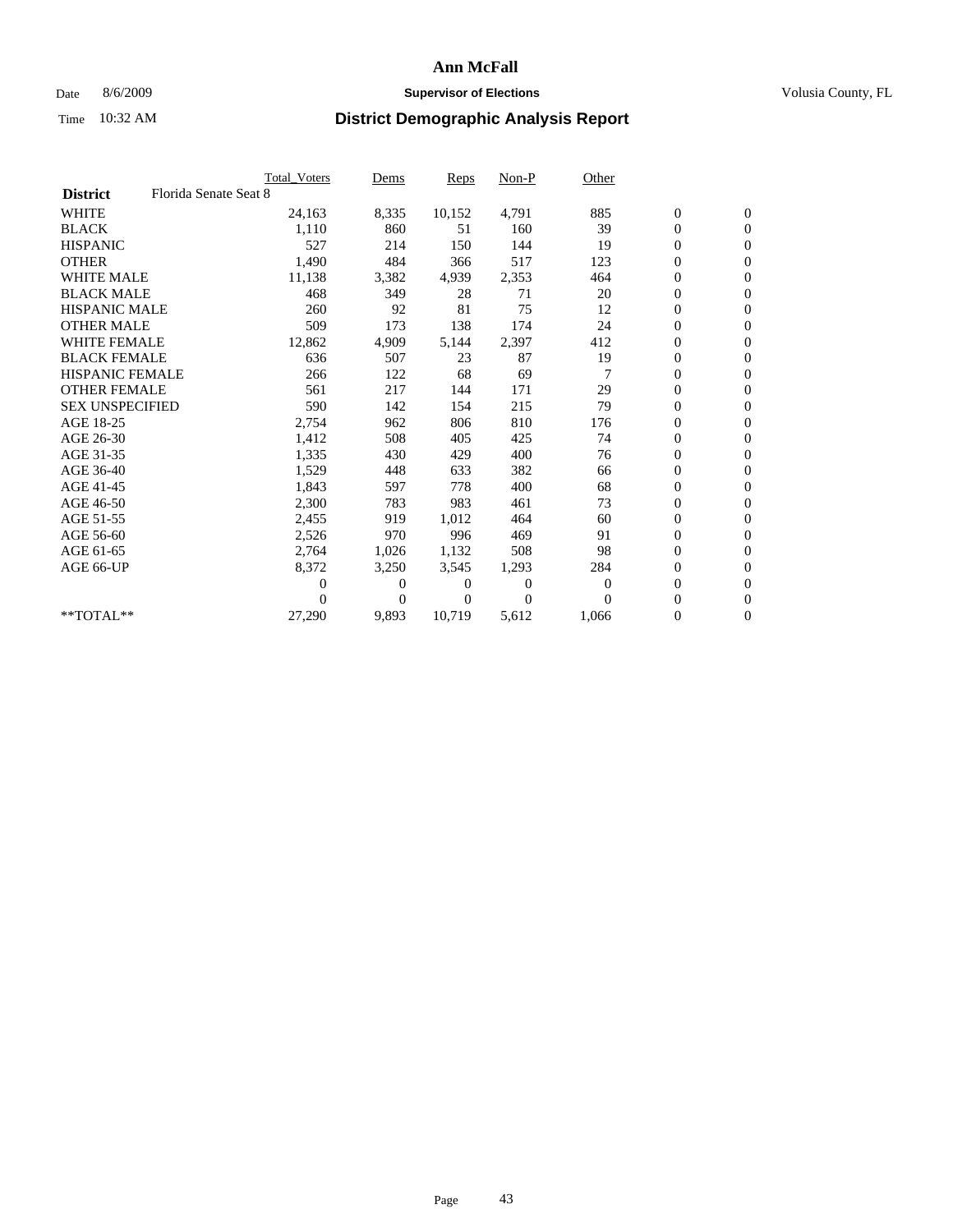### Date 8/6/2009 **Supervisor of Elections Supervisor of Elections** Volusia County, FL

|                        |                        | <b>Total Voters</b> | <u>Dems</u>    | <b>Reps</b> | $Non-P$  | Other        |                  |                  |  |
|------------------------|------------------------|---------------------|----------------|-------------|----------|--------------|------------------|------------------|--|
| <b>District</b>        | Florida Senate Seat 20 |                     |                |             |          |              |                  |                  |  |
| <b>WHITE</b>           |                        | 74,656              | 25,978         | 30,047      | 14,875   | 3,756        | $\boldsymbol{0}$ | $\boldsymbol{0}$ |  |
| <b>BLACK</b>           |                        | 7,989               | 6,396          | 351         | 1,016    | 226          | $\overline{0}$   | $\mathbf{0}$     |  |
| <b>HISPANIC</b>        |                        | 12,731              | 6,246          | 2,198       | 3,886    | 401          | $\overline{0}$   | $\mathbf{0}$     |  |
| <b>OTHER</b>           |                        | 5,284               | 1,729          | 1,095       | 1,844    | 616          | 0                | $\overline{0}$   |  |
| <b>WHITE MALE</b>      |                        | 34,243              | 10,569         | 14,565      | 7,123    | 1,986        | $\boldsymbol{0}$ | $\mathbf{0}$     |  |
| <b>BLACK MALE</b>      |                        | 3,420               | 2,596          | 182         | 498      | 144          | $\boldsymbol{0}$ | $\mathbf{0}$     |  |
| <b>HISPANIC MALE</b>   |                        | 5,913               | 2,801          | 1,092       | 1,821    | 199          | 0                | $\overline{0}$   |  |
| <b>OTHER MALE</b>      |                        | 1,691               | 610            | 418         | 551      | 112          | $\boldsymbol{0}$ | $\mathbf{0}$     |  |
| <b>WHITE FEMALE</b>    |                        | 40,029              | 15,281         | 15,337      | 7,666    | 1,745        | $\overline{0}$   | $\mathbf{0}$     |  |
| <b>BLACK FEMALE</b>    |                        | 4,498               | 3,741          | 168         | 508      | 81           | $\boldsymbol{0}$ | $\Omega$         |  |
| <b>HISPANIC FEMALE</b> |                        | 6,720               | 3,394          | 1,096       | 2,037    | 193          | $\boldsymbol{0}$ | $\mathbf{0}$     |  |
| <b>OTHER FEMALE</b>    |                        | 2,040               | 799            | 436         | 664      | 141          | 0                | $\mathbf{0}$     |  |
| <b>SEX UNSPECIFIED</b> |                        | 2,106               | 558            | 397         | 753      | 398          | $\boldsymbol{0}$ | $\mathbf{0}$     |  |
| AGE 18-25              |                        | 11,077              | 3,959          | 2,541       | 3,616    | 961          | $\boldsymbol{0}$ | $\mathbf{0}$     |  |
| AGE 26-30              |                        | 7,388               | 2,644          | 1,907       | 2,362    | 475          | $\overline{0}$   | $\mathbf{0}$     |  |
| AGE 31-35              |                        | 7,530               | 2,760          | 2,113       | 2,177    | 480          | 0                | $\mathbf{0}$     |  |
| AGE 36-40              |                        | 8,172               | 2,890          | 2,713       | 2,152    | 417          | $\boldsymbol{0}$ | $\mathbf{0}$     |  |
| AGE 41-45              |                        | 8,774               | 3,192          | 3,108       | 2,081    | 393          | $\boldsymbol{0}$ | $\mathbf{0}$     |  |
| AGE 46-50              |                        | 9,667               | 3,682          | 3,574       | 1,969    | 442          | 0                | $\Omega$         |  |
| AGE 51-55              |                        | 9,426               | 3,880          | 3,359       | 1,784    | 403          | $\boldsymbol{0}$ | $\mathbf{0}$     |  |
| AGE 56-60              |                        | 8,419               | 3.673          | 2.936       | 1.458    | 352          | $\mathbf{0}$     | $\mathbf{0}$     |  |
| AGE 61-65              |                        | 7,624               | 3,247          | 2,841       | 1,231    | 305          | 0                | $\mathbf{0}$     |  |
| AGE 66-UP              |                        | 22,582              | 10,422         | 8,599       | 2,790    | 771          | $\mathbf{0}$     | $\mathbf{0}$     |  |
|                        |                        | 0                   | 0              | 0           | 0        | $\mathbf{0}$ | $\overline{0}$   | $\mathbf{0}$     |  |
|                        |                        | $\theta$            | $\overline{0}$ | 0           | $\Omega$ | 0            | 0                | $\mathbf{0}$     |  |
| $*$ TOTAL $**$         |                        | 100,660             | 40,349         | 33,691      | 21,621   | 4,999        | 0                | $\boldsymbol{0}$ |  |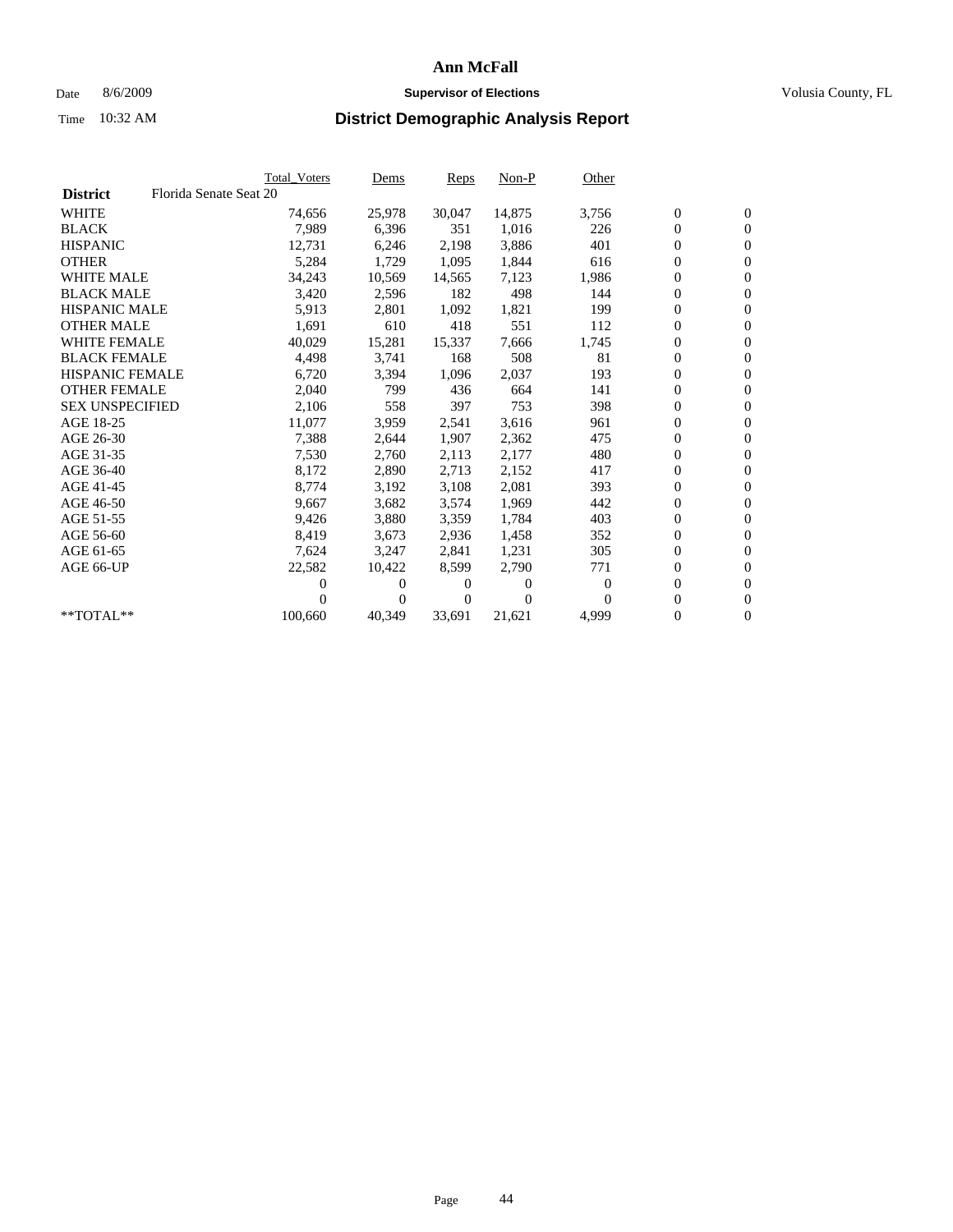### Date 8/6/2009 **Supervisor of Elections Supervisor of Elections** Volusia County, FL

|                        | Total Voters       | Dems           | <b>Reps</b>    | $Non-P$        | Other          |                  |                  |  |
|------------------------|--------------------|----------------|----------------|----------------|----------------|------------------|------------------|--|
| <b>District</b>        | Daytona Bch Zone 1 |                |                |                |                |                  |                  |  |
| <b>WHITE</b>           | 4,798              | 1,967          | 1,590          | 1,047          | 194            | $\boldsymbol{0}$ | $\boldsymbol{0}$ |  |
| <b>BLACK</b>           | 1,010              | 836            | 31             | 124            | 19             | $\boldsymbol{0}$ | $\mathbf{0}$     |  |
| <b>HISPANIC</b>        | 143                | 68             | 27             | 42             | 6              | $\overline{0}$   | $\mathbf{0}$     |  |
| <b>OTHER</b>           | 400                | 151            | 91             | 116            | 42             | $\boldsymbol{0}$ | $\mathbf{0}$     |  |
| <b>WHITE MALE</b>      | 2,251              | 802            | 811            | 528            | 110            | $\boldsymbol{0}$ | $\mathbf{0}$     |  |
| <b>BLACK MALE</b>      | 452                | 366            | 14             | 61             | 11             | $\overline{0}$   | $\mathbf{0}$     |  |
| <b>HISPANIC MALE</b>   | 73                 | 27             | 18             | 24             | 4              | $\boldsymbol{0}$ | $\Omega$         |  |
| <b>OTHER MALE</b>      | 156                | 59             | 38             | 50             | 9              | $\overline{0}$   | $\mathbf{0}$     |  |
| <b>WHITE FEMALE</b>    | 2,518              | 1,154          | 774            | 508            | 82             | $\boldsymbol{0}$ | $\mathbf{0}$     |  |
| <b>BLACK FEMALE</b>    | 553                | 467            | 17             | 61             | 8              | $\boldsymbol{0}$ | $\mathbf{0}$     |  |
| <b>HISPANIC FEMALE</b> | 70                 | 41             | 9              | 18             | 2              | $\boldsymbol{0}$ | $\mathbf{0}$     |  |
| <b>OTHER FEMALE</b>    | 150                | 66             | 37             | 38             | 9              | $\mathbf{0}$     | $\mathbf{0}$     |  |
| <b>SEX UNSPECIFIED</b> | 128                | 40             | 21             | 41             | 26             | $\boldsymbol{0}$ | $\Omega$         |  |
| AGE 18-25              | 841                | 434            | 132            | 229            | 46             | $\boldsymbol{0}$ | $\mathbf{0}$     |  |
| AGE 26-30              | 497                | 241            | 92             | 136            | 28             | $\boldsymbol{0}$ | $\Omega$         |  |
| AGE 31-35              | 346                | 142            | 78             | 113            | 13             | $\boldsymbol{0}$ | $\mathbf{0}$     |  |
| AGE 36-40              | 348                | 126            | 101            | 95             | 26             | $\boldsymbol{0}$ | $\mathbf{0}$     |  |
| AGE 41-45              | 395                | 167            | 123            | 96             | 9              | $\boldsymbol{0}$ | $\mathbf{0}$     |  |
| AGE 46-50              | 506                | 226            | 156            | 100            | 24             | $\boldsymbol{0}$ | $\Omega$         |  |
| AGE 51-55              | 567                | 274            | 163            | 104            | 26             | $\boldsymbol{0}$ | $\mathbf{0}$     |  |
| AGE 56-60              | 551                | 245            | 158            | 131            | 17             | $\boldsymbol{0}$ | $\mathbf{0}$     |  |
| AGE 61-65              | 540                | 258            | 157            | 103            | 22             | $\overline{0}$   | $\mathbf{0}$     |  |
| AGE 66-UP              | 1,760              | 909            | 579            | 222            | 50             | $\boldsymbol{0}$ | $\mathbf{0}$     |  |
|                        | $\overline{0}$     | $\overline{0}$ | $\mathbf{0}$   | $\mathbf{0}$   | $\overline{0}$ | $\mathbf{0}$     | $\mathbf{0}$     |  |
|                        | $\Omega$           | $\overline{0}$ | $\overline{0}$ | $\overline{0}$ | $\mathbf{0}$   | $\boldsymbol{0}$ | $\mathbf{0}$     |  |
| **TOTAL**              | 6,351              | 3,022          | 1,739          | 1,329          | 261            | 0                | $\boldsymbol{0}$ |  |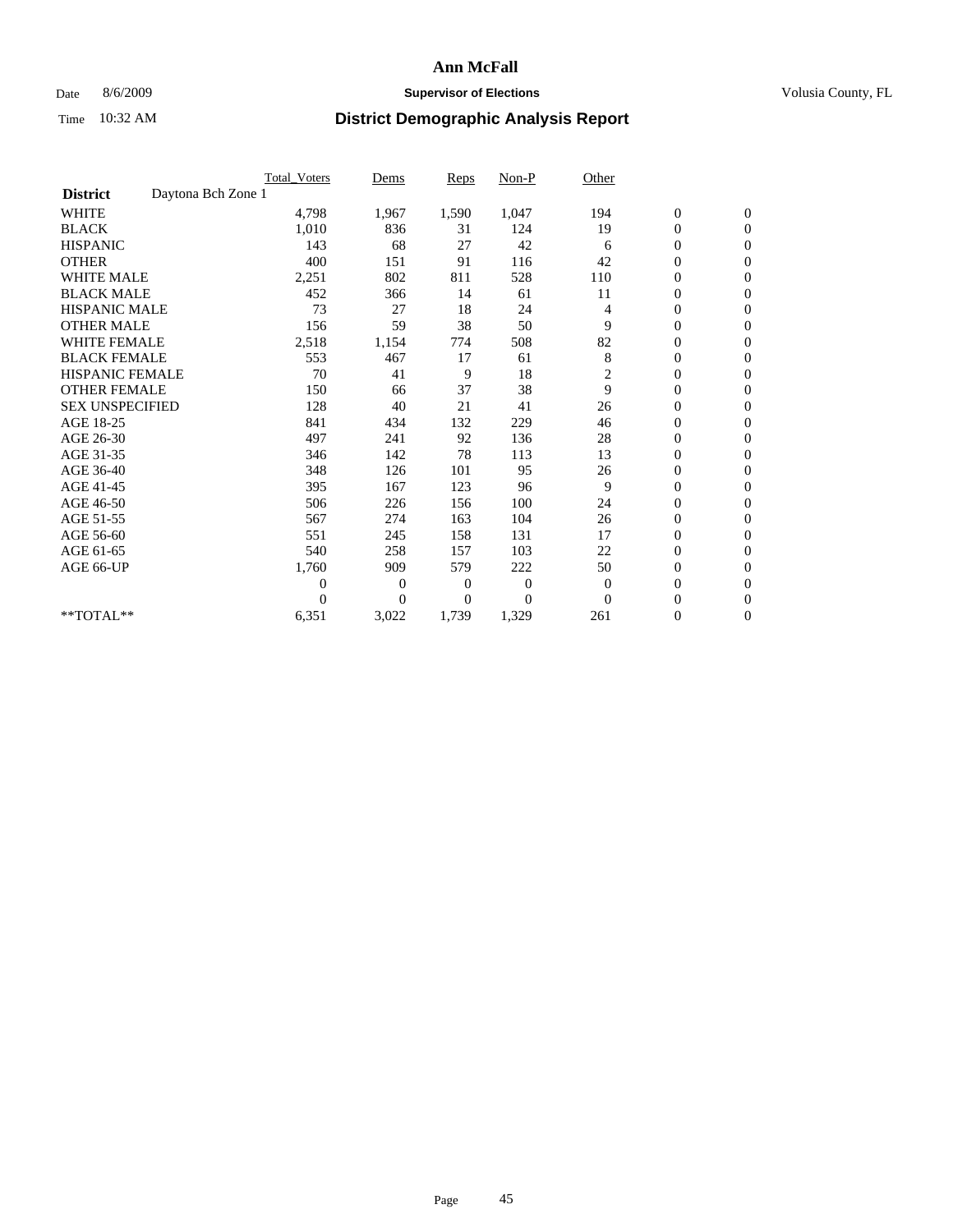### Date 8/6/2009 **Supervisor of Elections Supervisor of Elections** Volusia County, FL

|                        |                    | <b>Total Voters</b> | Dems           | <b>Reps</b> | $Non-P$      | Other          |                  |                  |  |
|------------------------|--------------------|---------------------|----------------|-------------|--------------|----------------|------------------|------------------|--|
| <b>District</b>        | Daytona Bch Zone 2 |                     |                |             |              |                |                  |                  |  |
| <b>WHITE</b>           |                    | 4,184               | 1,765          | 1,377       | 865          | 177            | $\boldsymbol{0}$ | $\boldsymbol{0}$ |  |
| <b>BLACK</b>           |                    | 1,328               | 1,111          | 48          | 143          | 26             | $\boldsymbol{0}$ | $\mathbf{0}$     |  |
| <b>HISPANIC</b>        |                    | 139                 | 64             | 29          | 39           |                | $\overline{0}$   | $\mathbf{0}$     |  |
| <b>OTHER</b>           |                    | 351                 | 142            | 51          | 131          | 27             | $\boldsymbol{0}$ | $\Omega$         |  |
| <b>WHITE MALE</b>      |                    | 2,028               | 785            | 717         | 427          | 99             | $\overline{0}$   | $\mathbf{0}$     |  |
| <b>BLACK MALE</b>      |                    | 537                 | 425            | 26          | 71           | 15             | $\boldsymbol{0}$ | $\mathbf{0}$     |  |
| <b>HISPANIC MALE</b>   |                    | 68                  | 31             | 14          | 18           | 5              | $\boldsymbol{0}$ | $\mathbf{0}$     |  |
| <b>OTHER MALE</b>      |                    | 115                 | 49             | 20          | 39           | 7              | $\boldsymbol{0}$ | $\mathbf{0}$     |  |
| WHITE FEMALE           |                    | 2,128               | 967            | 649         | 435          | 77             | $\overline{0}$   | $\mathbf{0}$     |  |
| <b>BLACK FEMALE</b>    |                    | 783                 | 680            | 22          | 70           | 11             | $\boldsymbol{0}$ | $\mathbf{0}$     |  |
| <b>HISPANIC FEMALE</b> |                    | 71                  | 33             | 15          | 21           | $\overline{c}$ | $\boldsymbol{0}$ | $\mathbf{0}$     |  |
| <b>OTHER FEMALE</b>    |                    | 135                 | 64             | 24          | 44           | 3              | $\mathbf{0}$     | $\mathbf{0}$     |  |
| <b>SEX UNSPECIFIED</b> |                    | 137                 | 48             | 18          | 53           | 18             | $\boldsymbol{0}$ | $\mathbf{0}$     |  |
| AGE 18-25              |                    | 618                 | 308            | 108         | 163          | 39             | $\overline{0}$   | $\mathbf{0}$     |  |
| AGE 26-30              |                    | 395                 | 196            | 63          | 121          | 15             | $\overline{0}$   | $\mathbf{0}$     |  |
| AGE 31-35              |                    | 337                 | 155            | 57          | 111          | 14             | $\boldsymbol{0}$ | $\mathbf{0}$     |  |
| AGE 36-40              |                    | 379                 | 181            | 86          | 98           | 14             | 0                | $\mathbf{0}$     |  |
| AGE 41-45              |                    | 439                 | 203            | 115         | 98           | 23             | $\overline{0}$   | $\mathbf{0}$     |  |
| AGE 46-50              |                    | 541                 | 256            | 146         | 115          | 24             | $\boldsymbol{0}$ | $\mathbf{0}$     |  |
| AGE 51-55              |                    | 577                 | 303            | 156         | 102          | 16             | $\boldsymbol{0}$ | $\mathbf{0}$     |  |
| AGE 56-60              |                    | 568                 | 301            | 144         | 101          | 22             | $\overline{0}$   | $\Omega$         |  |
| AGE 61-65              |                    | 461                 | 222            | 136         | 84           | 19             | $\mathbf{0}$     | $\mathbf{0}$     |  |
| AGE 66-UP              |                    | 1,687               | 957            | 494         | 185          | 51             | $\boldsymbol{0}$ | $\mathbf{0}$     |  |
|                        |                    | $\overline{0}$      | $\overline{0}$ | 0           | $\mathbf{0}$ | $\overline{0}$ | $\overline{0}$   | $\mathbf{0}$     |  |
|                        |                    | $\Omega$            | $\overline{0}$ | $\Omega$    | $\theta$     | $\mathbf{0}$   | $\boldsymbol{0}$ | $\mathbf{0}$     |  |
| **TOTAL**              |                    | 6,002               | 3,082          | 1,505       | 1,178        | 237            | 0                | $\mathbf{0}$     |  |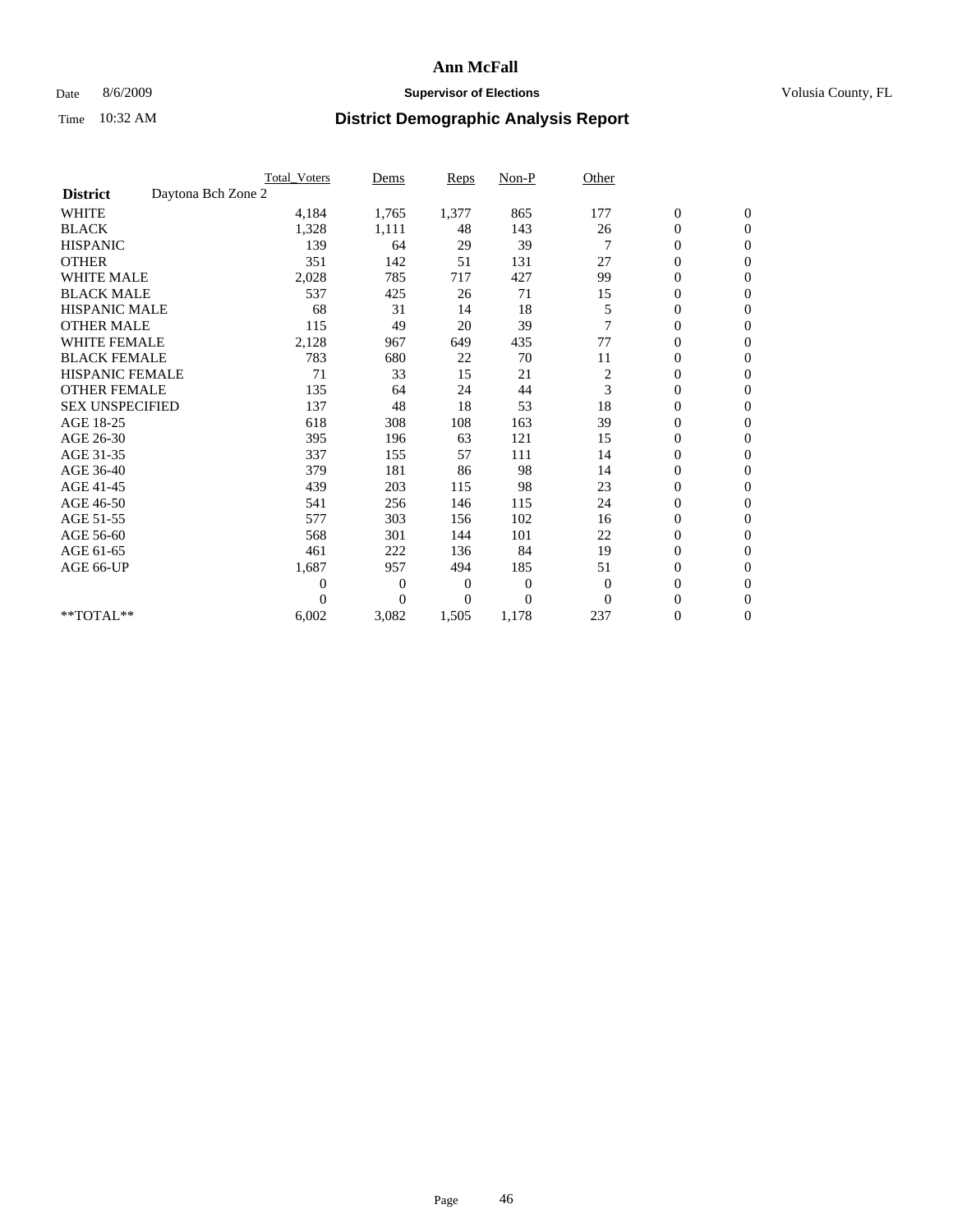### Date 8/6/2009 **Supervisor of Elections Supervisor of Elections** Volusia County, FL

|                        |                    | <b>Total Voters</b> | Dems           | <b>Reps</b> | $Non-P$      | Other          |                  |                  |  |
|------------------------|--------------------|---------------------|----------------|-------------|--------------|----------------|------------------|------------------|--|
| <b>District</b>        | Daytona Bch Zone 3 |                     |                |             |              |                |                  |                  |  |
| <b>WHITE</b>           |                    | 3,804               | 1,665          | 1,042       | 892          | 205            | $\boldsymbol{0}$ | $\boldsymbol{0}$ |  |
| <b>BLACK</b>           |                    | 2,210               | 1,905          | 49          | 217          | 39             | $\boldsymbol{0}$ | $\mathbf{0}$     |  |
| <b>HISPANIC</b>        |                    | 130                 | 61             | 19          | 47           | 3              | $\overline{0}$   | $\mathbf{0}$     |  |
| <b>OTHER</b>           |                    | 486                 | 218            | 46          | 160          | 62             | $\boldsymbol{0}$ | $\Omega$         |  |
| <b>WHITE MALE</b>      |                    | 1,934               | 748            | 586         | 471          | 129            | $\overline{0}$   | $\mathbf{0}$     |  |
| <b>BLACK MALE</b>      |                    | 702                 | 595            | 23          | 68           | 16             | $\boldsymbol{0}$ | $\mathbf{0}$     |  |
| <b>HISPANIC MALE</b>   |                    | 62                  | 32             | 5           | 24           |                | $\boldsymbol{0}$ | $\mathbf{0}$     |  |
| <b>OTHER MALE</b>      |                    | 120                 | 60             | 20          | 34           | 6              | $\boldsymbol{0}$ | $\mathbf{0}$     |  |
| <b>WHITE FEMALE</b>    |                    | 1,844               | 908            | 450         | 412          | 74             | $\overline{0}$   | $\mathbf{0}$     |  |
| <b>BLACK FEMALE</b>    |                    | 1,491               | 1,299          | 26          | 143          | 23             | $\boldsymbol{0}$ | $\mathbf{0}$     |  |
| <b>HISPANIC FEMALE</b> |                    | 67                  | 28             | 14          | 23           | $\overline{c}$ | $\boldsymbol{0}$ | $\mathbf{0}$     |  |
| <b>OTHER FEMALE</b>    |                    | 162                 | 83             | 10          | 59           | 10             | $\mathbf{0}$     | $\mathbf{0}$     |  |
| <b>SEX UNSPECIFIED</b> |                    | 248                 | 96             | 22          | 82           | 48             | $\boldsymbol{0}$ | $\mathbf{0}$     |  |
| AGE 18-25              |                    | 2,104               | 1,606          | 100         | 317          | 81             | $\boldsymbol{0}$ | $\mathbf{0}$     |  |
| AGE 26-30              |                    | 465                 | 203            | 78          | 159          | 25             | $\overline{0}$   | $\mathbf{0}$     |  |
| AGE 31-35              |                    | 296                 | 140            | 40          | 93           | 23             | $\boldsymbol{0}$ | $\mathbf{0}$     |  |
| AGE 36-40              |                    | 336                 | 154            | 77          | 91           | 14             | $\boldsymbol{0}$ | $\mathbf{0}$     |  |
| AGE 41-45              |                    | 307                 | 147            | 71          | 75           | 14             | $\overline{0}$   | $\mathbf{0}$     |  |
| AGE 46-50              |                    | 458                 | 223            | 95          | 114          | 26             | $\boldsymbol{0}$ | $\mathbf{0}$     |  |
| AGE 51-55              |                    | 531                 | 283            | 122         | 98           | 28             | $\boldsymbol{0}$ | $\mathbf{0}$     |  |
| AGE 56-60              |                    | 492                 | 244            | 124         | 100          | 24             | $\overline{0}$   | $\Omega$         |  |
| AGE 61-65              |                    | 440                 | 198            | 126         | 97           | 19             | $\mathbf{0}$     | $\mathbf{0}$     |  |
| AGE 66-UP              |                    | 1,201               | 651            | 323         | 172          | 55             | $\boldsymbol{0}$ | $\mathbf{0}$     |  |
|                        |                    | $\overline{0}$      | $\overline{0}$ | 0           | $\mathbf{0}$ | $\mathbf{0}$   | $\overline{0}$   | $\mathbf{0}$     |  |
|                        |                    | $\Omega$            | $\overline{0}$ | $\Omega$    | $\theta$     | $\Omega$       | $\boldsymbol{0}$ | $\mathbf{0}$     |  |
| **TOTAL**              |                    | 6,630               | 3,849          | 1,156       | 1,316        | 309            | 0                | $\mathbf{0}$     |  |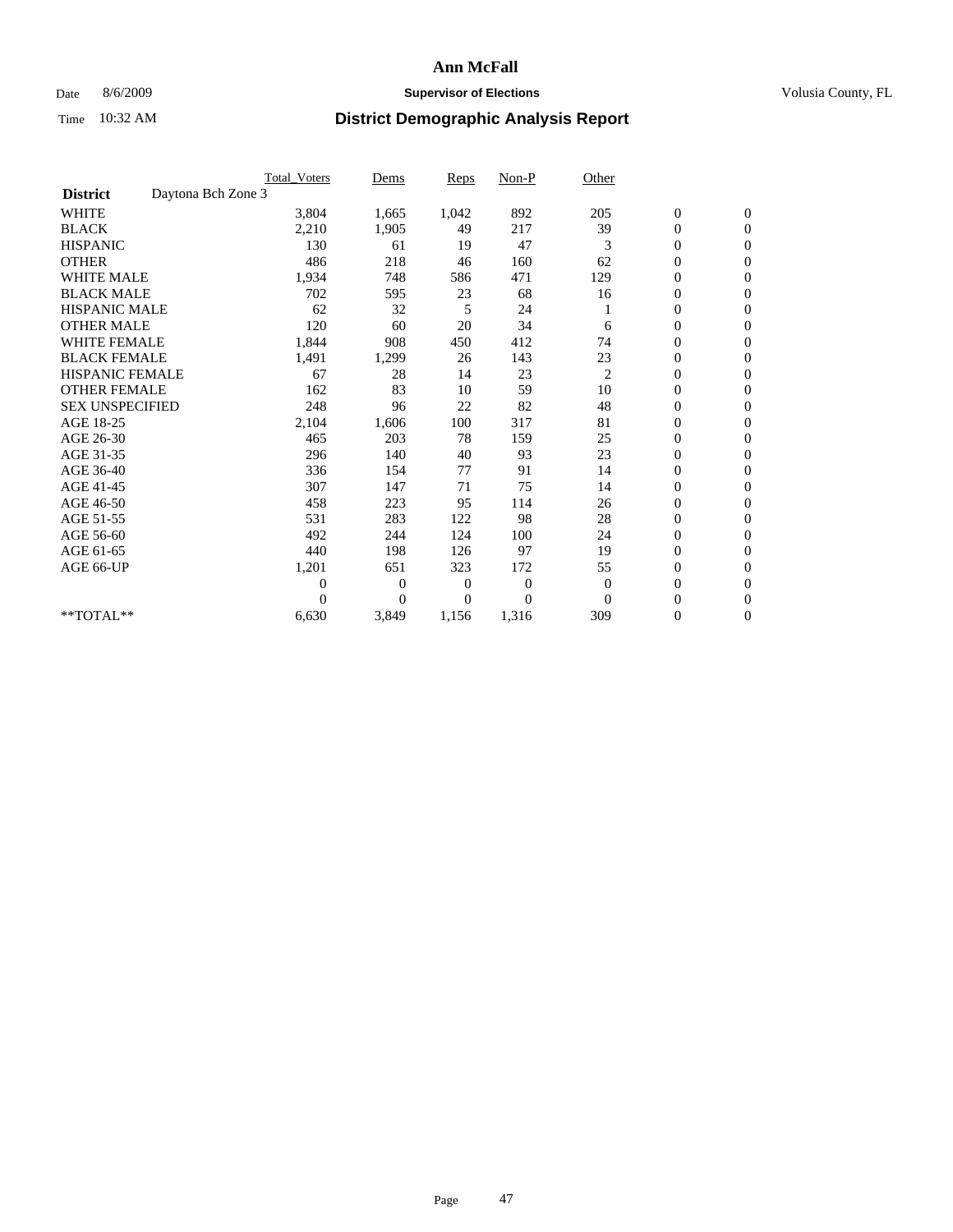### Date 8/6/2009 **Supervisor of Elections Supervisor of Elections** Volusia County, FL

|                        |                    | <b>Total Voters</b> | Dems           | <b>Reps</b> | Non-P        | Other          |                  |                  |  |
|------------------------|--------------------|---------------------|----------------|-------------|--------------|----------------|------------------|------------------|--|
| <b>District</b>        | Daytona Bch Zone 4 |                     |                |             |              |                |                  |                  |  |
| <b>WHITE</b>           |                    | 6,196               | 2,004          | 2,729       | 1,201        | 262            | $\boldsymbol{0}$ | $\boldsymbol{0}$ |  |
| <b>BLACK</b>           |                    | 835                 | 660            | 26          | 122          | 27             | $\boldsymbol{0}$ | $\mathbf{0}$     |  |
| <b>HISPANIC</b>        |                    | 225                 | 92             | 57          | 70           | 6              | $\overline{0}$   | $\mathbf{0}$     |  |
| <b>OTHER</b>           |                    | 588                 | 162            | 159         | 217          | 50             | $\boldsymbol{0}$ | $\mathbf{0}$     |  |
| <b>WHITE MALE</b>      |                    | 3,000               | 845            | 1,359       | 641          | 155            | $\boldsymbol{0}$ | $\mathbf{0}$     |  |
| <b>BLACK MALE</b>      |                    | 342                 | 251            | 16          | 63           | 12             | $\boldsymbol{0}$ | $\mathbf{0}$     |  |
| <b>HISPANIC MALE</b>   |                    | 107                 | 44             | 27          | 33           | 3              | $\boldsymbol{0}$ | $\mathbf{0}$     |  |
| <b>OTHER MALE</b>      |                    | 197                 | 49             | 54          | 79           | 15             | $\boldsymbol{0}$ | $\mathbf{0}$     |  |
| <b>WHITE FEMALE</b>    |                    | 3,167               | 1,146          | 1,361       | 555          | 105            | $\overline{0}$   | $\mathbf{0}$     |  |
| <b>BLACK FEMALE</b>    |                    | 490                 | 407            | 10          | 58           | 15             | $\boldsymbol{0}$ | $\mathbf{0}$     |  |
| <b>HISPANIC FEMALE</b> |                    | 116                 | 47             | 29          | 37           | 3              | $\boldsymbol{0}$ | $\mathbf{0}$     |  |
| <b>OTHER FEMALE</b>    |                    | 183                 | 66             | 49          | 60           | 8              | $\mathbf{0}$     | $\mathbf{0}$     |  |
| <b>SEX UNSPECIFIED</b> |                    | 242                 | 63             | 66          | 84           | 29             | $\boldsymbol{0}$ | $\mathbf{0}$     |  |
| AGE 18-25              |                    | 1,399               | 558            | 367         | 388          | 86             | $\overline{0}$   | $\mathbf{0}$     |  |
| AGE 26-30              |                    | 719                 | 261            | 198         | 221          | 39             | $\overline{0}$   | $\mathbf{0}$     |  |
| AGE 31-35              |                    | 426                 | 156            | 139         | 113          | 18             | $\boldsymbol{0}$ | $\mathbf{0}$     |  |
| AGE 36-40              |                    | 438                 | 143            | 167         | 103          | 25             | 0                | $\mathbf{0}$     |  |
| AGE 41-45              |                    | 372                 | 144            | 140         | 84           | $\overline{4}$ | $\overline{0}$   | $\mathbf{0}$     |  |
| AGE 46-50              |                    | 481                 | 164            | 210         | 86           | 21             | $\boldsymbol{0}$ | $\mathbf{0}$     |  |
| AGE 51-55              |                    | 517                 | 205            | 212         | 86           | 14             | $\boldsymbol{0}$ | $\mathbf{0}$     |  |
| AGE 56-60              |                    | 597                 | 224            | 224         | 116          | 33             | $\overline{0}$   | $\Omega$         |  |
| AGE 61-65              |                    | 634                 | 220            | 269         | 115          | 30             | $\mathbf{0}$     | $\mathbf{0}$     |  |
| AGE 66-UP              |                    | 2,261               | 843            | 1,045       | 298          | 75             | $\boldsymbol{0}$ | $\mathbf{0}$     |  |
|                        |                    | $\boldsymbol{0}$    | $\overline{0}$ | 0           | $\mathbf{0}$ | $\mathbf{0}$   | $\overline{0}$   | $\mathbf{0}$     |  |
|                        |                    | $\theta$            | $\theta$       | $\Omega$    | $\theta$     | $\Omega$       | $\boldsymbol{0}$ | $\mathbf{0}$     |  |
| **TOTAL**              |                    | 7,844               | 2,918          | 2,971       | 1,610        | 345            | 0                | $\mathbf{0}$     |  |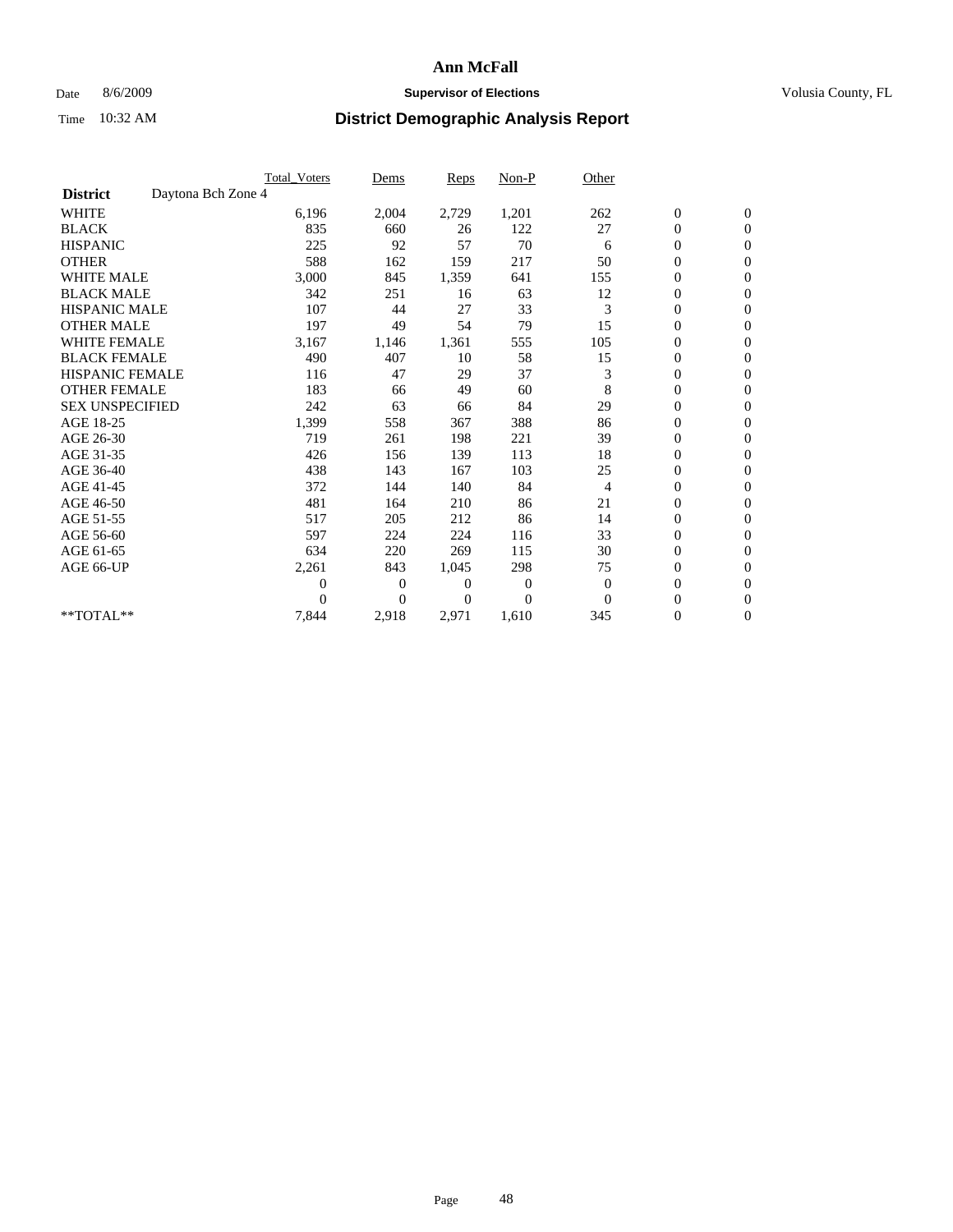### Date 8/6/2009 **Supervisor of Elections Supervisor of Elections** Volusia County, FL

|                        |                    | <b>Total Voters</b> | Dems           | <b>Reps</b>    | $Non-P$          | Other          |                  |                |  |
|------------------------|--------------------|---------------------|----------------|----------------|------------------|----------------|------------------|----------------|--|
| <b>District</b>        | Daytona Bch Zone 5 |                     |                |                |                  |                |                  |                |  |
| <b>WHITE</b>           |                    | 2,094               | 891            | 613            | 497              | 93             | $\boldsymbol{0}$ | $\mathbf{0}$   |  |
| <b>BLACK</b>           |                    | 3,726               | 3,184          | 94             | 392              | 56             | $\boldsymbol{0}$ | $\mathbf{0}$   |  |
| <b>HISPANIC</b>        |                    | 169                 | 95             | 32             | 38               | $\overline{4}$ | $\mathbf{0}$     | $\mathbf{0}$   |  |
| <b>OTHER</b>           |                    | 442                 | 215            | 46             | 134              | 47             | $\overline{0}$   | $\mathbf{0}$   |  |
| <b>WHITE MALE</b>      |                    | 964                 | 343            | 333            | 233              | 55             | $\boldsymbol{0}$ | $\mathbf{0}$   |  |
| <b>BLACK MALE</b>      |                    | 1,442               | 1,190          | 55             | 165              | 32             | $\boldsymbol{0}$ | $\mathbf{0}$   |  |
| <b>HISPANIC MALE</b>   |                    | 83                  | 46             | 18             | 17               | 2              | $\boldsymbol{0}$ | $\mathbf{0}$   |  |
| <b>OTHER MALE</b>      |                    | 110                 | 56             | 15             | 30               | 9              | $\overline{0}$   | $\mathbf{0}$   |  |
| <b>WHITE FEMALE</b>    |                    | 1,118               | 545            | 275            | 262              | 36             | $\overline{0}$   | $\mathbf{0}$   |  |
| <b>BLACK FEMALE</b>    |                    | 2,249               | 1,961          | 39             | 225              | 24             | $\boldsymbol{0}$ | $\mathbf{0}$   |  |
| <b>HISPANIC FEMALE</b> |                    | 85                  | 48             | 14             | 21               | 2              | $\boldsymbol{0}$ | $\mathbf{0}$   |  |
| <b>OTHER FEMALE</b>    |                    | 173                 | 93             | 21             | 51               | 8              | $\overline{0}$   | $\Omega$       |  |
| <b>SEX UNSPECIFIED</b> |                    | 207                 | 103            | 15             | 57               | 32             | $\overline{0}$   | $\mathbf{0}$   |  |
| AGE 18-25              |                    | 1,230               | 795            | 108            | 271              | 56             | $\overline{0}$   | $\mathbf{0}$   |  |
| AGE 26-30              |                    | 591                 | 357            | 72             | 148              | 14             | $\overline{0}$   | $\mathbf{0}$   |  |
| AGE 31-35              |                    | 518                 | 325            | 50             | 123              | 20             | $\boldsymbol{0}$ | $\mathbf{0}$   |  |
| AGE 36-40              |                    | 472                 | 312            | 57             | 89               | 14             | $\boldsymbol{0}$ | $\mathbf{0}$   |  |
| AGE 41-45              |                    | 544                 | 380            | 63             | 86               | 15             | $\overline{0}$   | $\mathbf{0}$   |  |
| AGE 46-50              |                    | 585                 | 418            | 73             | 77               | 17             | $\mathbf{0}$     | $\mathbf{0}$   |  |
| AGE 51-55              |                    | 532                 | 390            | 73             | 56               | 13             | $\boldsymbol{0}$ | $\mathbf{0}$   |  |
| AGE 56-60              |                    | 483                 | 355            | 55             | 57               | 16             | $\boldsymbol{0}$ | $\Omega$       |  |
| AGE 61-65              |                    | 405                 | 291            | 55             | 51               | 8              | $\boldsymbol{0}$ | $\overline{0}$ |  |
| AGE 66-UP              |                    | 1,071               | 762            | 179            | 103              | 27             | $\overline{0}$   | $\mathbf{0}$   |  |
|                        |                    | $\theta$            | 0              | $\mathbf{0}$   | $\boldsymbol{0}$ | $\theta$       | $\overline{0}$   | $\Omega$       |  |
|                        |                    | $\Omega$            | $\overline{0}$ | $\overline{0}$ | $\overline{0}$   | $\Omega$       | $\overline{0}$   | $\overline{0}$ |  |
| **TOTAL**              |                    | 6,431               | 4,385          | 785            | 1,061            | 200            | 0                | $\mathbf{0}$   |  |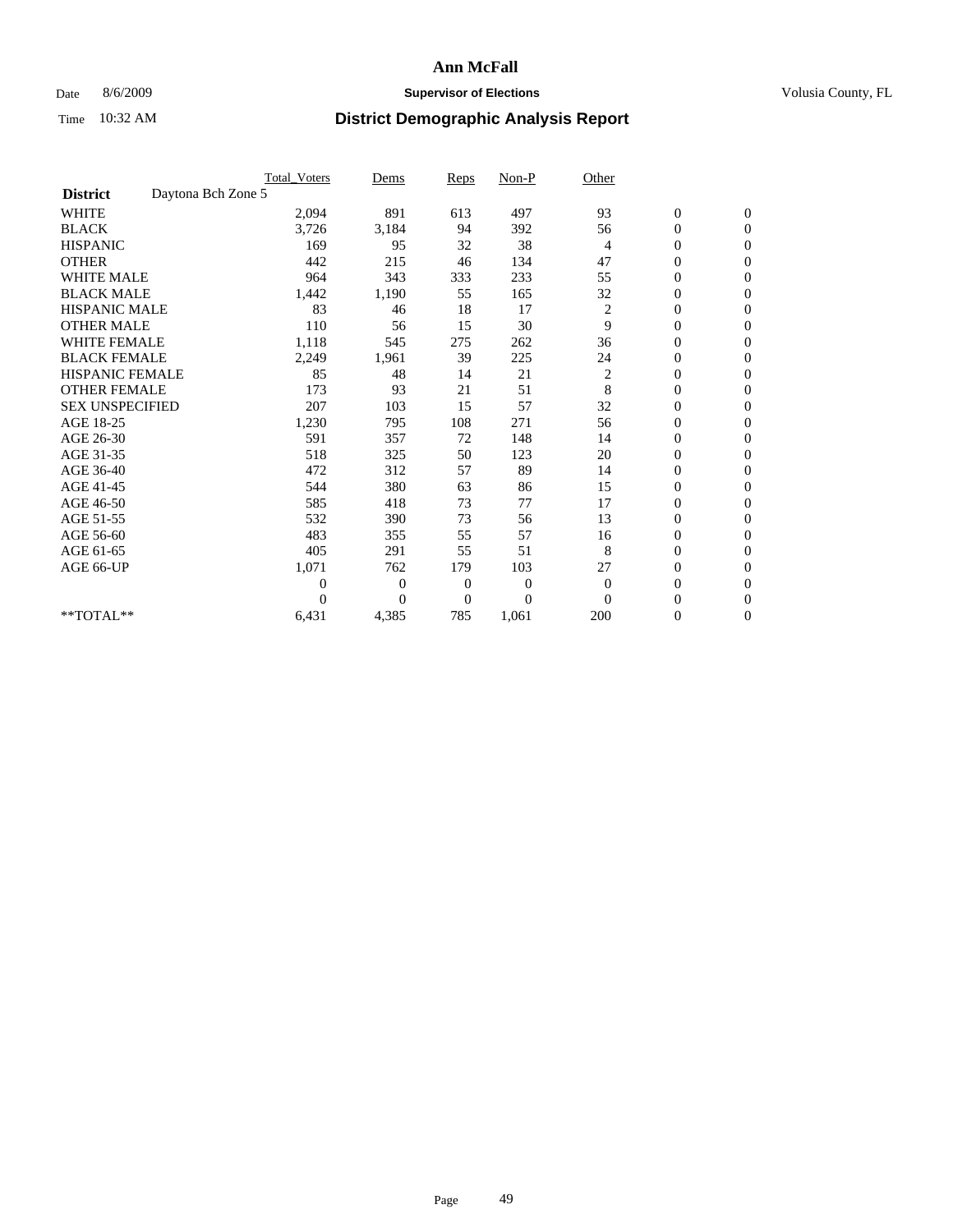### Date 8/6/2009 **Supervisor of Elections Supervisor of Elections** Volusia County, FL

|                        |                    | <b>Total_Voters</b> | Dems           | <b>Reps</b>    | $Non-P$          | Other    |                  |                |  |
|------------------------|--------------------|---------------------|----------------|----------------|------------------|----------|------------------|----------------|--|
| <b>District</b>        | Daytona Bch Zone 6 |                     |                |                |                  |          |                  |                |  |
| <b>WHITE</b>           |                    | 1,361               | 580            | 381            | 334              | 66       | $\boldsymbol{0}$ | $\mathbf{0}$   |  |
| <b>BLACK</b>           |                    | 4,172               | 3,553          | 110            | 454              | 55       | $\boldsymbol{0}$ | $\mathbf{0}$   |  |
| <b>HISPANIC</b>        |                    | 139                 | 63             | 12             | 57               |          | $\mathbf{0}$     | $\mathbf{0}$   |  |
| <b>OTHER</b>           |                    | 439                 | 217            | 27             | 146              | 49       | $\overline{0}$   | $\mathbf{0}$   |  |
| <b>WHITE MALE</b>      |                    | 647                 | 231            | 201            | 171              | 44       | $\boldsymbol{0}$ | $\mathbf{0}$   |  |
| <b>BLACK MALE</b>      |                    | 1,793               | 1,474          | 62             | 233              | 24       | $\boldsymbol{0}$ | $\mathbf{0}$   |  |
| <b>HISPANIC MALE</b>   |                    | 69                  | 28             | 5              | 32               | 4        | $\boldsymbol{0}$ | $\Omega$       |  |
| <b>OTHER MALE</b>      |                    | 137                 | 76             | 12             | 41               | 8        | 0                | $\mathbf{0}$   |  |
| <b>WHITE FEMALE</b>    |                    | 708                 | 343            | 180            | 163              | 22       | $\overline{0}$   | $\Omega$       |  |
| <b>BLACK FEMALE</b>    |                    | 2,328               | 2,036          | 46             | 216              | 30       | $\boldsymbol{0}$ | $\mathbf{0}$   |  |
| <b>HISPANIC FEMALE</b> |                    | 67                  | 34             | 7              | 24               | 2        | $\boldsymbol{0}$ | $\mathbf{0}$   |  |
| <b>OTHER FEMALE</b>    |                    | 126                 | 76             | 11             | 34               | 5        | $\overline{0}$   | $\Omega$       |  |
| <b>SEX UNSPECIFIED</b> |                    | 236                 | 115            | 6              | 77               | 38       | $\overline{0}$   | $\mathbf{0}$   |  |
| AGE 18-25              |                    | 1,293               | 883            | 72             | 279              | 59       | 0                | $\mathbf{0}$   |  |
| AGE 26-30              |                    | 589                 | 351            | 46             | 173              | 19       | $\overline{0}$   | $\mathbf{0}$   |  |
| AGE 31-35              |                    | 446                 | 286            | 36             | 110              | 14       | $\boldsymbol{0}$ | $\mathbf{0}$   |  |
| AGE 36-40              |                    | 409                 | 289            | 37             | 70               | 13       | $\boldsymbol{0}$ | $\mathbf{0}$   |  |
| AGE 41-45              |                    | 498                 | 353            | 33             | 92               | 20       | $\overline{0}$   | $\mathbf{0}$   |  |
| AGE 46-50              |                    | 513                 | 369            | 61             | 65               | 18       | $\overline{0}$   | $\mathbf{0}$   |  |
| AGE 51-55              |                    | 537                 | 391            | 60             | 74               | 12       | $\boldsymbol{0}$ | $\mathbf{0}$   |  |
| AGE 56-60              |                    | 434                 | 323            | 54             | 49               | 8        | $\overline{0}$   | $\Omega$       |  |
| AGE 61-65              |                    | 365                 | 293            | 35             | 32               | 5        | $\boldsymbol{0}$ | $\overline{0}$ |  |
| AGE 66-UP              |                    | 1,027               | 875            | 96             | 47               | 9        | $\overline{0}$   | $\mathbf{0}$   |  |
|                        |                    | 0                   | $\overline{0}$ | $\mathbf{0}$   | $\boldsymbol{0}$ | $\theta$ | 0                | $\Omega$       |  |
|                        |                    | $\Omega$            | $\overline{0}$ | $\overline{0}$ | $\overline{0}$   | $\Omega$ | $\overline{0}$   | $\overline{0}$ |  |
| **TOTAL**              |                    | 6,111               | 4,413          | 530            | 991              | 177      | 0                | $\overline{0}$ |  |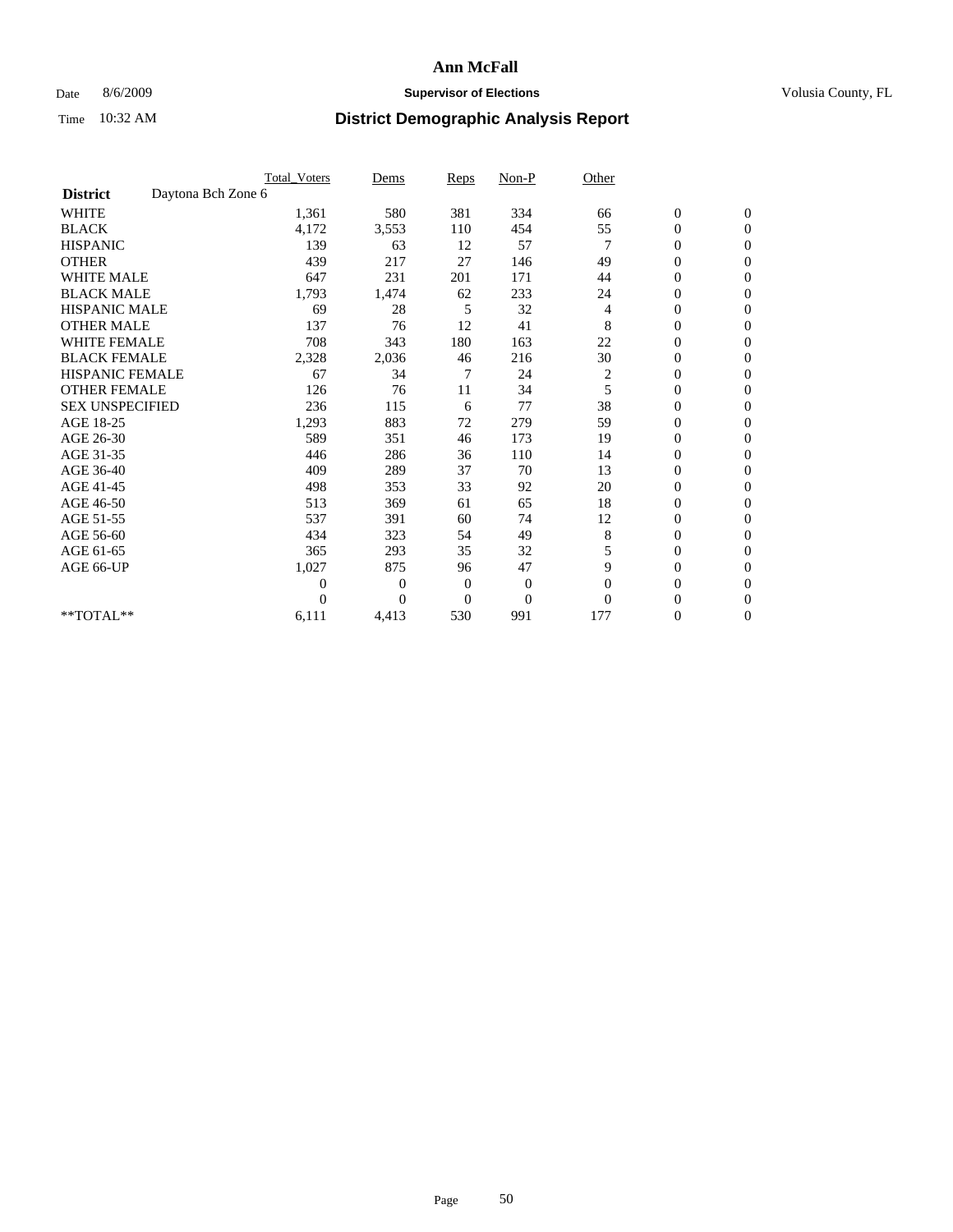### Date 8/6/2009 **Supervisor of Elections Supervisor of Elections** Volusia County, FL

|                        |                    | Total Voters   | Dems           | <b>Reps</b> | Non-P          | Other    |                  |                  |  |
|------------------------|--------------------|----------------|----------------|-------------|----------------|----------|------------------|------------------|--|
| <b>District</b>        | Deltona District 1 |                |                |             |                |          |                  |                  |  |
| <b>WHITE</b>           |                    | 5,381          | 1,937          | 1,921       | 1,277          | 246      | $\boldsymbol{0}$ | $\boldsymbol{0}$ |  |
| <b>BLACK</b>           |                    | 940            | 725            | 49          | 133            | 33       | $\boldsymbol{0}$ | $\mathbf{0}$     |  |
| <b>HISPANIC</b>        |                    | 2,032          | 1,009          | 308         | 659            | 56       | $\overline{0}$   | $\mathbf{0}$     |  |
| <b>OTHER</b>           |                    | 554            | 176            | 90          | 235            | 53       | $\boldsymbol{0}$ | $\mathbf{0}$     |  |
| <b>WHITE MALE</b>      |                    | 2,548          | 842            | 962         | 606            | 138      | $\boldsymbol{0}$ | $\mathbf{0}$     |  |
| <b>BLACK MALE</b>      |                    | 440            | 315            | 32          | 69             | 24       | $\boldsymbol{0}$ | $\mathbf{0}$     |  |
| <b>HISPANIC MALE</b>   |                    | 956            | 459            | 158         | 314            | 25       | $\boldsymbol{0}$ | $\mathbf{0}$     |  |
| <b>OTHER MALE</b>      |                    | 163            | 55             | 34          | 60             | 14       | $\boldsymbol{0}$ | $\mathbf{0}$     |  |
| <b>WHITE FEMALE</b>    |                    | 2,804          | 1,084          | 952         | 661            | 107      | $\overline{0}$   | $\mathbf{0}$     |  |
| <b>BLACK FEMALE</b>    |                    | 496            | 408            | 17          | 62             | 9        | $\boldsymbol{0}$ | $\mathbf{0}$     |  |
| <b>HISPANIC FEMALE</b> |                    | 1,060          | 543            | 148         | 338            | 31       | $\boldsymbol{0}$ | $\mathbf{0}$     |  |
| <b>OTHER FEMALE</b>    |                    | 218            | 85             | 43          | 78             | 12       | $\mathbf{0}$     | $\mathbf{0}$     |  |
| <b>SEX UNSPECIFIED</b> |                    | 222            | 56             | 22          | 116            | 28       | $\boldsymbol{0}$ | $\mathbf{0}$     |  |
| AGE 18-25              |                    | 1,263          | 493            | 233         | 445            | 92       | $\boldsymbol{0}$ | $\mathbf{0}$     |  |
| AGE 26-30              |                    | 842            | 307            | 185         | 302            | 48       | $\boldsymbol{0}$ | $\mathbf{0}$     |  |
| AGE 31-35              |                    | 924            | 391            | 193         | 294            | 46       | $\boldsymbol{0}$ | $\mathbf{0}$     |  |
| AGE 36-40              |                    | 928            | 358            | 277         | 250            | 43       | $\boldsymbol{0}$ | $\mathbf{0}$     |  |
| AGE 41-45              |                    | 906            | 367            | 276         | 227            | 36       | $\overline{0}$   | $\mathbf{0}$     |  |
| AGE 46-50              |                    | 984            | 405            | 327         | 223            | 29       | $\boldsymbol{0}$ | $\mathbf{0}$     |  |
| AGE 51-55              |                    | 855            | 363            | 279         | 188            | 25       | $\boldsymbol{0}$ | $\mathbf{0}$     |  |
| AGE 56-60              |                    | 605            | 287            | 168         | 119            | 31       | $\boldsymbol{0}$ | $\mathbf{0}$     |  |
| AGE 61-65              |                    | 506            | 250            | 137         | 102            | 17       | $\boldsymbol{0}$ | $\mathbf{0}$     |  |
| AGE 66-UP              |                    | 1,094          | 626            | 293         | 154            | 21       | $\boldsymbol{0}$ | $\mathbf{0}$     |  |
|                        |                    | $\overline{0}$ | $\overline{0}$ | 0           | $\overline{0}$ | $\theta$ | $\overline{0}$   | $\mathbf{0}$     |  |
|                        |                    | $\Omega$       | $\overline{0}$ | $\Omega$    | $\theta$       | $\Omega$ | $\boldsymbol{0}$ | $\mathbf{0}$     |  |
| $*$ TOTAL $**$         |                    | 8,907          | 3,847          | 2,368       | 2,304          | 388      | 0                | $\mathbf{0}$     |  |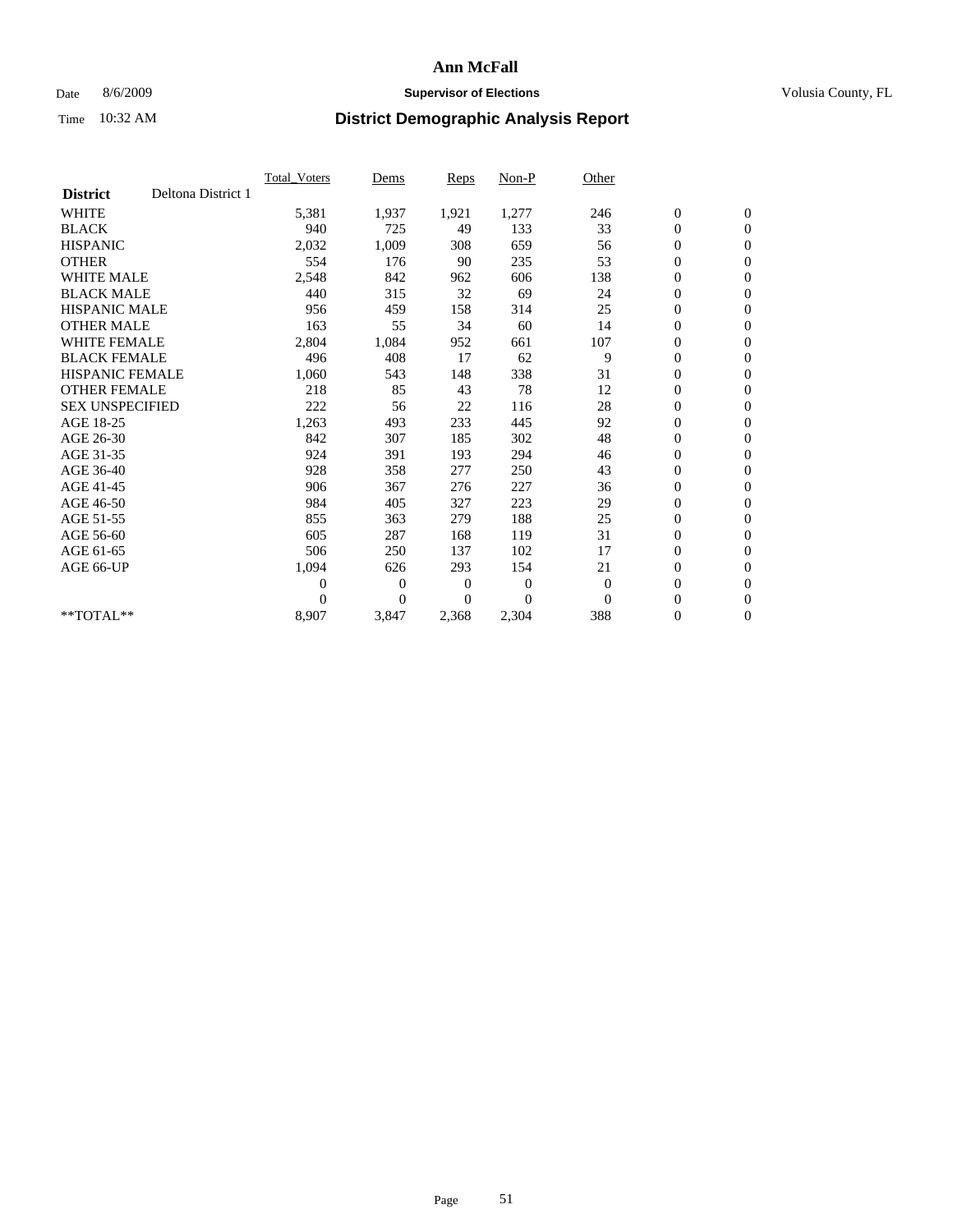### Date 8/6/2009 **Supervisor of Elections Supervisor of Elections** Volusia County, FL

|                        |                    | <b>Total Voters</b> | Dems           | <b>Reps</b> | Non-P    | Other        |                  |                  |  |
|------------------------|--------------------|---------------------|----------------|-------------|----------|--------------|------------------|------------------|--|
| <b>District</b>        | Deltona District 2 |                     |                |             |          |              |                  |                  |  |
| <b>WHITE</b>           |                    | 6,512               | 2,156          | 2,652       | 1,370    | 334          | $\boldsymbol{0}$ | $\boldsymbol{0}$ |  |
| <b>BLACK</b>           |                    | 724                 | 567            | 38          | 91       | 28           | $\boldsymbol{0}$ | $\mathbf{0}$     |  |
| <b>HISPANIC</b>        |                    | 1,987               | 987            | 349         | 602      | 49           | $\overline{0}$   | $\mathbf{0}$     |  |
| <b>OTHER</b>           |                    | 547                 | 190            | 95          | 190      | 72           | $\boldsymbol{0}$ | $\mathbf{0}$     |  |
| <b>WHITE MALE</b>      |                    | 3,032               | 909            | 1,281       | 671      | 171          | $\boldsymbol{0}$ | $\mathbf{0}$     |  |
| <b>BLACK MALE</b>      |                    | 326                 | 229            | 27          | 51       | 19           | $\boldsymbol{0}$ | $\mathbf{0}$     |  |
| <b>HISPANIC MALE</b>   |                    | 947                 | 456            | 172         | 292      | 27           | $\boldsymbol{0}$ | $\mathbf{0}$     |  |
| <b>OTHER MALE</b>      |                    | 202                 | 85             | 36          | 68       | 13           | $\boldsymbol{0}$ | $\mathbf{0}$     |  |
| <b>WHITE FEMALE</b>    |                    | 3,452               | 1,236          | 1,363       | 690      | 163          | $\overline{0}$   | $\mathbf{0}$     |  |
| <b>BLACK FEMALE</b>    |                    | 389                 | 329            | 11          | 40       | 9            | $\boldsymbol{0}$ | $\mathbf{0}$     |  |
| <b>HISPANIC FEMALE</b> |                    | 1,025               | 523            | 176         | 307      | 19           | $\boldsymbol{0}$ | $\mathbf{0}$     |  |
| <b>OTHER FEMALE</b>    |                    | 194                 | 83             | 35          | 60       | 16           | $\mathbf{0}$     | $\mathbf{0}$     |  |
| <b>SEX UNSPECIFIED</b> |                    | 203                 | 50             | 33          | 74       | 46           | $\boldsymbol{0}$ | $\mathbf{0}$     |  |
| AGE 18-25              |                    | 1,094               | 411            | 219         | 371      | 93           | $\overline{0}$   | $\mathbf{0}$     |  |
| AGE 26-30              |                    | 693                 | 238            | 199         | 211      | 45           | $\overline{0}$   | $\mathbf{0}$     |  |
| AGE 31-35              |                    | 744                 | 258            | 212         | 219      | 55           | $\boldsymbol{0}$ | $\mathbf{0}$     |  |
| AGE 36-40              |                    | 799                 | 287            | 229         | 236      | 47           | $\boldsymbol{0}$ | $\mathbf{0}$     |  |
| AGE 41-45              |                    | 912                 | 321            | 303         | 246      | 42           | $\overline{0}$   | $\mathbf{0}$     |  |
| AGE 46-50              |                    | 997                 | 394            | 349         | 215      | 39           | $\boldsymbol{0}$ | $\mathbf{0}$     |  |
| AGE 51-55              |                    | 978                 | 397            | 353         | 187      | 41           | $\boldsymbol{0}$ | $\mathbf{0}$     |  |
| AGE 56-60              |                    | 817                 | 343            | 279         | 161      | 34           | $\boldsymbol{0}$ | $\Omega$         |  |
| AGE 61-65              |                    | 685                 | 285            | 253         | 117      | 30           | $\boldsymbol{0}$ | $\mathbf{0}$     |  |
| AGE 66-UP              |                    | 2,050               | 966            | 738         | 289      | 57           | $\boldsymbol{0}$ | $\mathbf{0}$     |  |
|                        |                    | $\overline{0}$      | $\overline{0}$ | 0           | 0        | $\mathbf{0}$ | $\overline{0}$   | $\mathbf{0}$     |  |
|                        |                    | $\theta$            | $\overline{0}$ | $\Omega$    | $\Omega$ | $\Omega$     | $\boldsymbol{0}$ | $\mathbf{0}$     |  |
| $*$ TOTAL $**$         |                    | 9,770               | 3,900          | 3,134       | 2,253    | 483          | 0                | $\mathbf{0}$     |  |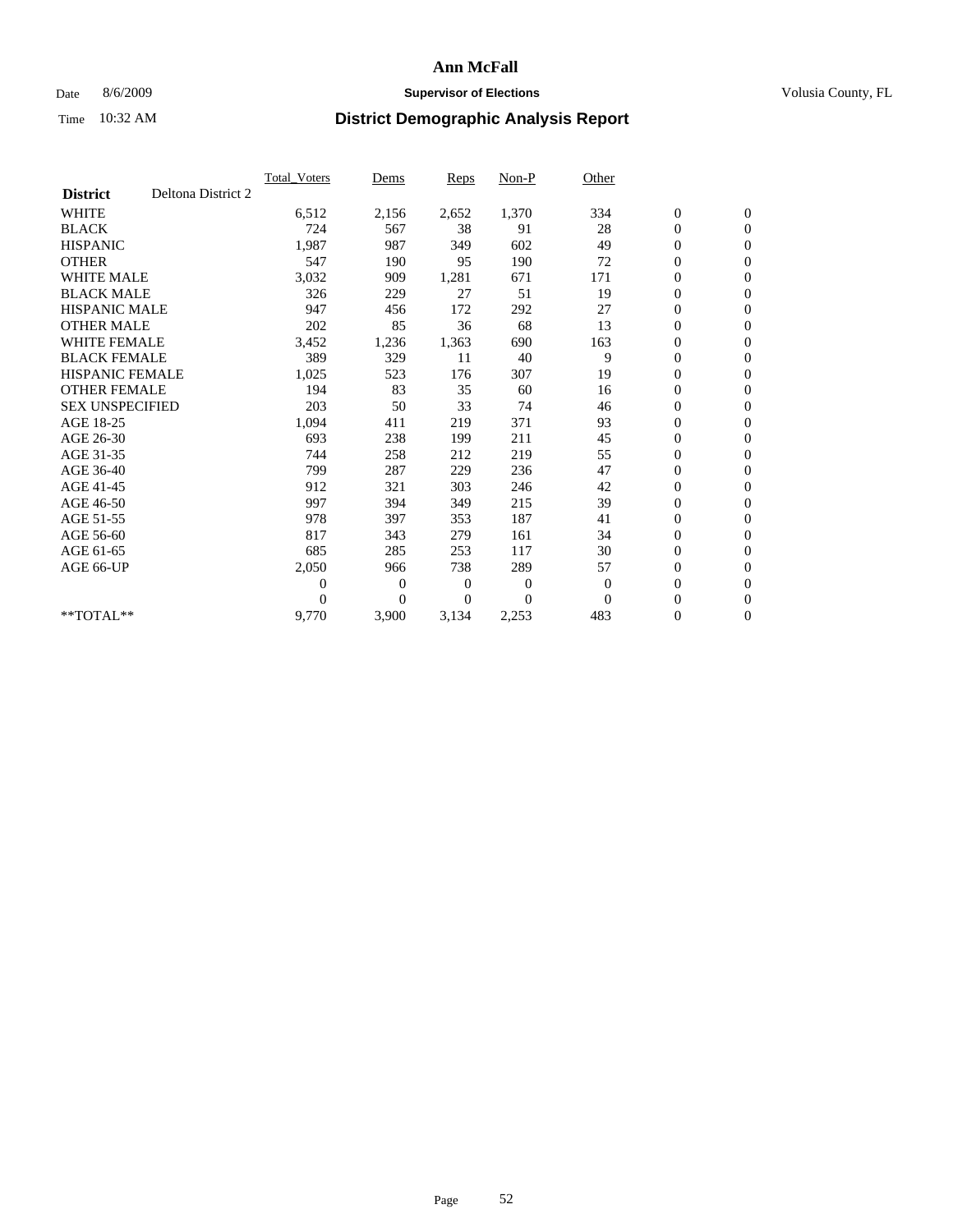### Date 8/6/2009 **Supervisor of Elections Supervisor of Elections** Volusia County, FL

|                        |                    | Total Voters   | Dems           | <b>Reps</b> | Non-P        | Other    |                  |                  |  |
|------------------------|--------------------|----------------|----------------|-------------|--------------|----------|------------------|------------------|--|
| <b>District</b>        | Deltona District 3 |                |                |             |              |          |                  |                  |  |
| <b>WHITE</b>           |                    | 5,361          | 1,889          | 1,965       | 1,252        | 255      | $\boldsymbol{0}$ | $\boldsymbol{0}$ |  |
| <b>BLACK</b>           |                    | 620            | 489            | 34          | 75           | 22       | $\boldsymbol{0}$ | $\mathbf{0}$     |  |
| <b>HISPANIC</b>        |                    | 2,084          | 1,058          | 339         | 631          | 56       | $\overline{0}$   | $\mathbf{0}$     |  |
| <b>OTHER</b>           |                    | 502            | 154            | 90          | 193          | 65       | $\boldsymbol{0}$ | $\mathbf{0}$     |  |
| <b>WHITE MALE</b>      |                    | 2,405          | 761            | 925         | 595          | 124      | $\boldsymbol{0}$ | $\mathbf{0}$     |  |
| <b>BLACK MALE</b>      |                    | 269            | 202            | 20          | 33           | 14       | $\boldsymbol{0}$ | $\mathbf{0}$     |  |
| <b>HISPANIC MALE</b>   |                    | 978            | 488            | 165         | 292          | 33       | $\boldsymbol{0}$ | $\mathbf{0}$     |  |
| <b>OTHER MALE</b>      |                    | 176            | 64             | 35          | 67           | 10       | $\boldsymbol{0}$ | $\mathbf{0}$     |  |
| <b>WHITE FEMALE</b>    |                    | 2,930          | 1,117          | 1,033       | 652          | 128      | $\overline{0}$   | $\mathbf{0}$     |  |
| <b>BLACK FEMALE</b>    |                    | 347            | 283            | 14          | 42           | 8        | $\boldsymbol{0}$ | $\mathbf{0}$     |  |
| <b>HISPANIC FEMALE</b> |                    | 1,087          | 558            | 171         | 337          | 21       | $\boldsymbol{0}$ | $\mathbf{0}$     |  |
| <b>OTHER FEMALE</b>    |                    | 196            | 70             | 38          | 77           | 11       | $\mathbf{0}$     | $\mathbf{0}$     |  |
| <b>SEX UNSPECIFIED</b> |                    | 179            | 47             | 27          | 56           | 49       | $\boldsymbol{0}$ | $\mathbf{0}$     |  |
| AGE 18-25              |                    | 993            | 374            | 171         | 364          | 84       | $\boldsymbol{0}$ | $\mathbf{0}$     |  |
| AGE 26-30              |                    | 768            | 281            | 151         | 283          | 53       | $\overline{0}$   | $\mathbf{0}$     |  |
| AGE 31-35              |                    | 755            | 284            | 190         | 248          | 33       | $\boldsymbol{0}$ | $\mathbf{0}$     |  |
| AGE 36-40              |                    | 778            | 298            | 245         | 188          | 47       | $\boldsymbol{0}$ | $\mathbf{0}$     |  |
| AGE 41-45              |                    | 768            | 330            | 218         | 192          | 28       | $\overline{0}$   | $\mathbf{0}$     |  |
| AGE 46-50              |                    | 812            | 303            | 286         | 196          | 27       | $\boldsymbol{0}$ | $\mathbf{0}$     |  |
| AGE 51-55              |                    | 724            | 308            | 194         | 185          | 37       | $\boldsymbol{0}$ | $\mathbf{0}$     |  |
| AGE 56-60              |                    | 672            | 298            | 209         | 135          | 30       | $\boldsymbol{0}$ | $\mathbf{0}$     |  |
| AGE 61-65              |                    | 551            | 241            | 183         | 112          | 15       | $\mathbf{0}$     | $\mathbf{0}$     |  |
| AGE 66-UP              |                    | 1,746          | 873            | 581         | 248          | 44       | $\boldsymbol{0}$ | $\mathbf{0}$     |  |
|                        |                    | $\overline{0}$ | $\overline{0}$ | 0           | $\mathbf{0}$ | $\theta$ | $\overline{0}$   | $\mathbf{0}$     |  |
|                        |                    | $\theta$       | $\overline{0}$ | $\Omega$    | $\theta$     | $\Omega$ | $\boldsymbol{0}$ | $\mathbf{0}$     |  |
| **TOTAL**              |                    | 8,567          | 3,590          | 2,428       | 2,151        | 398      | 0                | $\mathbf{0}$     |  |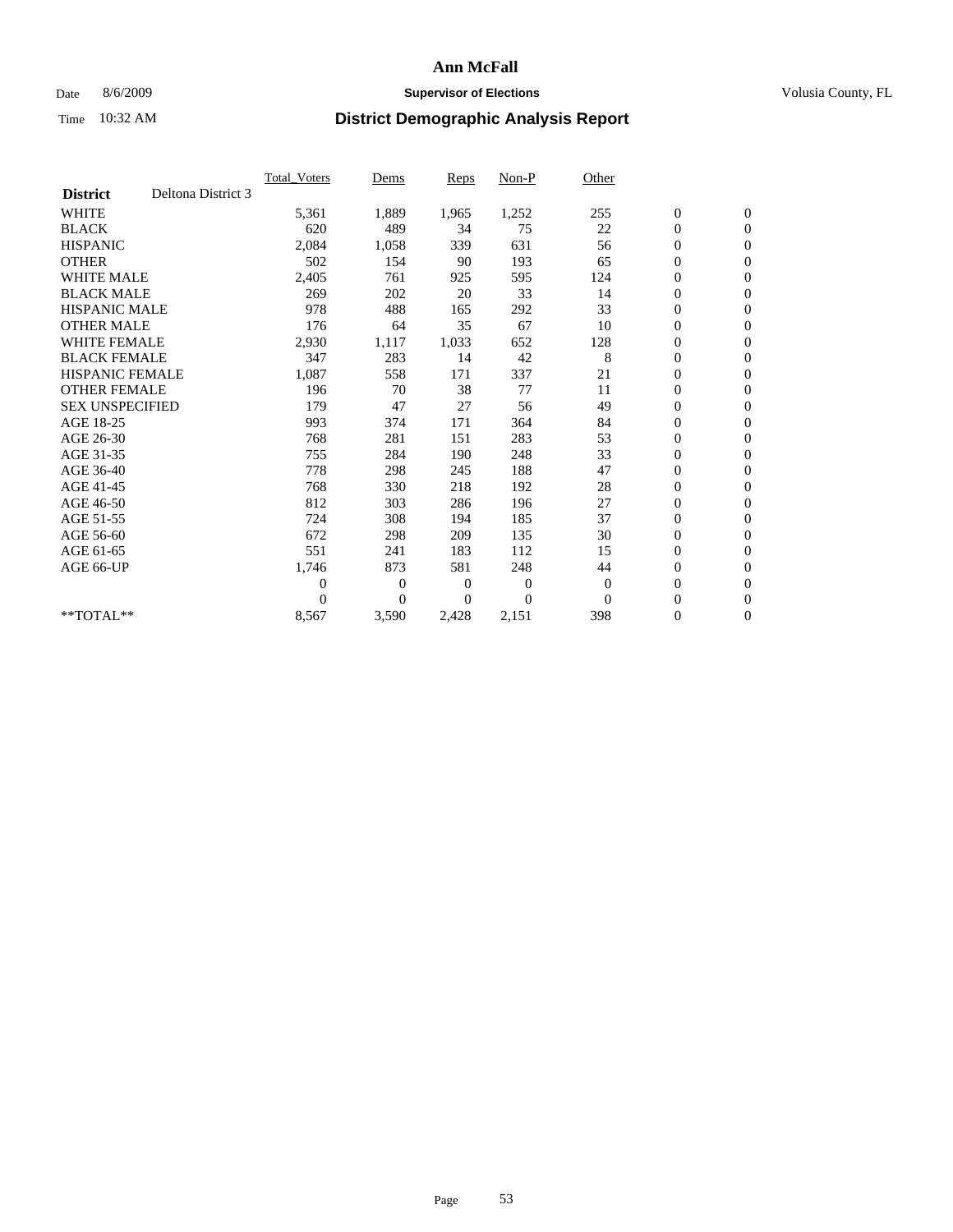### Date 8/6/2009 **Supervisor of Elections Supervisor of Elections** Volusia County, FL

|                        |                    | Total Voters   | Dems           | <b>Reps</b> | Non-P        | Other        |                  |                  |  |
|------------------------|--------------------|----------------|----------------|-------------|--------------|--------------|------------------|------------------|--|
| <b>District</b>        | Deltona District 4 |                |                |             |              |              |                  |                  |  |
| <b>WHITE</b>           |                    | 5,166          | 1,926          | 1,890       | 1,034        | 316          | $\boldsymbol{0}$ | $\boldsymbol{0}$ |  |
| <b>BLACK</b>           |                    | 611            | 481            | 23          | 87           | 20           | $\boldsymbol{0}$ | $\mathbf{0}$     |  |
| <b>HISPANIC</b>        |                    | 2,025          | 1,076          | 322         | 562          | 65           | $\overline{0}$   | $\mathbf{0}$     |  |
| <b>OTHER</b>           |                    | 474            | 179            | 77          | 161          | 57           | $\boldsymbol{0}$ | $\mathbf{0}$     |  |
| <b>WHITE MALE</b>      |                    | 2,332          | 789            | 893         | 491          | 159          | $\overline{0}$   | $\mathbf{0}$     |  |
| <b>BLACK MALE</b>      |                    | 273            | 199            | 16          | 47           | 11           | $\boldsymbol{0}$ | $\mathbf{0}$     |  |
| <b>HISPANIC MALE</b>   |                    | 909            | 465            | 166         | 248          | 30           | $\boldsymbol{0}$ | $\mathbf{0}$     |  |
| <b>OTHER MALE</b>      |                    | 141            | 57             | 28          | 47           | 9            | $\boldsymbol{0}$ | $\mathbf{0}$     |  |
| <b>WHITE FEMALE</b>    |                    | 2,798          | 1,122          | 984         | 538          | 154          | $\overline{0}$   | $\mathbf{0}$     |  |
| <b>BLACK FEMALE</b>    |                    | 331            | 276            | 7           | 39           | 9            | $\boldsymbol{0}$ | $\mathbf{0}$     |  |
| <b>HISPANIC FEMALE</b> |                    | 1,104          | 604            | 156         | 309          | 35           | $\boldsymbol{0}$ | $\mathbf{0}$     |  |
| <b>OTHER FEMALE</b>    |                    | 186            | 88             | 33          | 52           | 13           | $\mathbf{0}$     | $\mathbf{0}$     |  |
| <b>SEX UNSPECIFIED</b> |                    | 202            | 62             | 29          | 73           | 38           | $\boldsymbol{0}$ | $\mathbf{0}$     |  |
| AGE 18-25              |                    | 953            | 365            | 183         | 318          | 87           | $\overline{0}$   | $\mathbf{0}$     |  |
| AGE 26-30              |                    | 659            | 259            | 133         | 218          | 49           | $\overline{0}$   | $\mathbf{0}$     |  |
| AGE 31-35              |                    | 704            | 288            | 182         | 181          | 53           | $\boldsymbol{0}$ | $\mathbf{0}$     |  |
| AGE 36-40              |                    | 665            | 246            | 201         | 182          | 36           | 0                | $\mathbf{0}$     |  |
| AGE 41-45              |                    | 748            | 323            | 205         | 187          | 33           | $\overline{0}$   | $\mathbf{0}$     |  |
| AGE 46-50              |                    | 771            | 343            | 227         | 154          | 47           | $\boldsymbol{0}$ | $\mathbf{0}$     |  |
| AGE 51-55              |                    | 724            | 307            | 228         | 144          | 45           | $\boldsymbol{0}$ | $\mathbf{0}$     |  |
| AGE 56-60              |                    | 689            | 320            | 212         | 137          | 20           | $\overline{0}$   | $\Omega$         |  |
| AGE 61-65              |                    | 582            | 270            | 185         | 103          | 24           | $\overline{0}$   | $\mathbf{0}$     |  |
| AGE 66-UP              |                    | 1,781          | 941            | 556         | 220          | 64           | $\boldsymbol{0}$ | $\mathbf{0}$     |  |
|                        |                    | $\overline{0}$ | $\overline{0}$ | 0           | $\mathbf{0}$ | $\mathbf{0}$ | $\overline{0}$   | $\mathbf{0}$     |  |
|                        |                    | $\Omega$       | $\theta$       | $\Omega$    | $\Omega$     | $\Omega$     | $\boldsymbol{0}$ | $\mathbf{0}$     |  |
| **TOTAL**              |                    | 8,276          | 3,662          | 2,312       | 1,844        | 458          | 0                | $\mathbf{0}$     |  |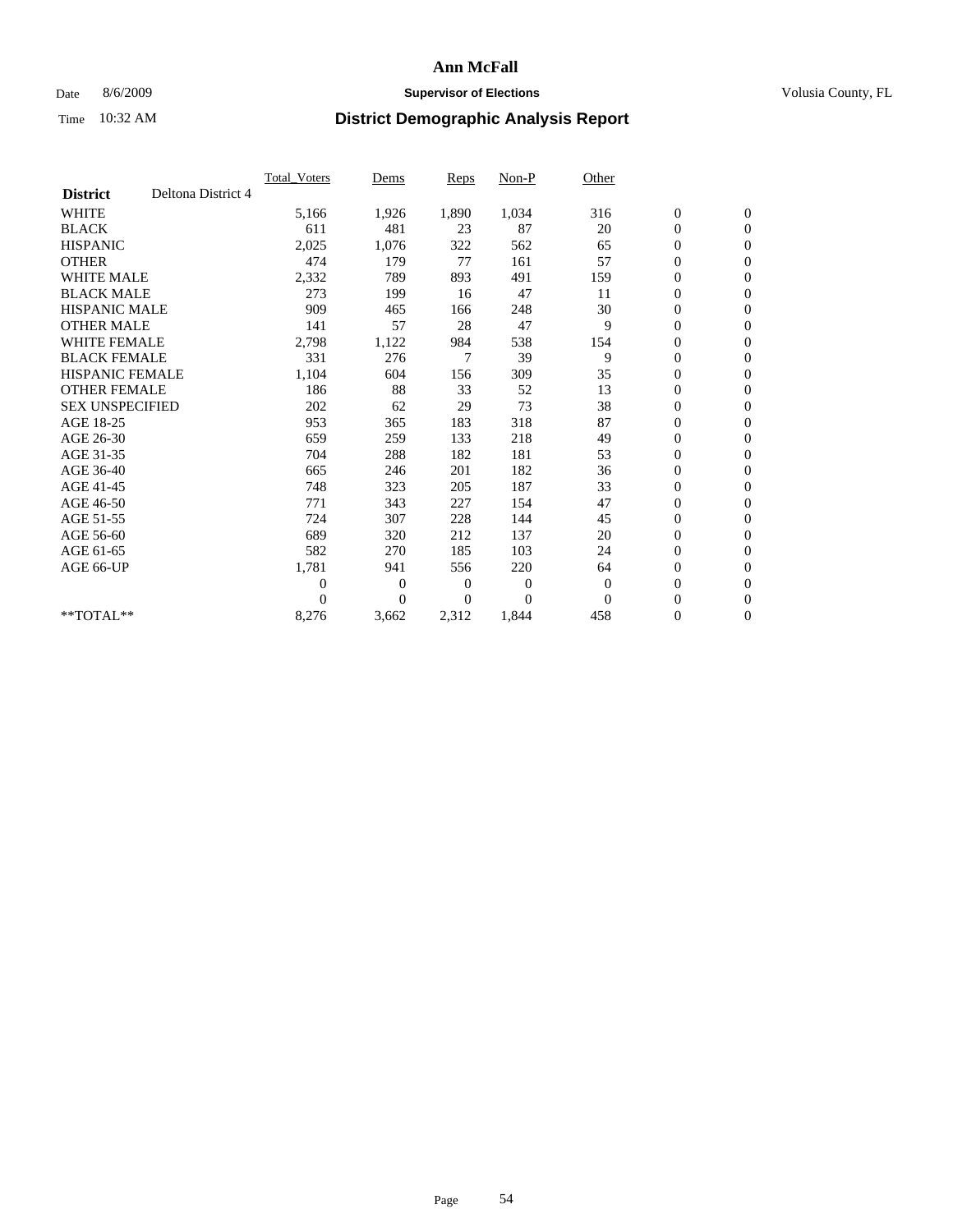### Date 8/6/2009 **Supervisor of Elections Supervisor of Elections** Volusia County, FL

|                        |                    | <b>Total Voters</b> | Dems           | <b>Reps</b>    | Non-P        | Other        |                  |                  |  |
|------------------------|--------------------|---------------------|----------------|----------------|--------------|--------------|------------------|------------------|--|
| <b>District</b>        | Deltona District 5 |                     |                |                |              |              |                  |                  |  |
| <b>WHITE</b>           |                    | 6,246               | 2,150          | 2,403          | 1,326        | 367          | $\boldsymbol{0}$ | $\mathbf{0}$     |  |
| <b>BLACK</b>           |                    | 972                 | 742            | 57             | 149          | 24           | $\boldsymbol{0}$ | $\mathbf{0}$     |  |
| <b>HISPANIC</b>        |                    | 2,141               | 1,077          | 364            | 630          | 70           | $\overline{0}$   | $\mathbf{0}$     |  |
| <b>OTHER</b>           |                    | 563                 | 173            | 108            | 213          | 69           | $\boldsymbol{0}$ | $\mathbf{0}$     |  |
| <b>WHITE MALE</b>      |                    | 2,975               | 923            | 1,212          | 635          | 205          | $\boldsymbol{0}$ | $\mathbf{0}$     |  |
| <b>BLACK MALE</b>      |                    | 438                 | 325            | 28             | 72           | 13           | $\boldsymbol{0}$ | $\mathbf{0}$     |  |
| <b>HISPANIC MALE</b>   |                    | 1,019               | 492            | 174            | 312          | 41           | $\boldsymbol{0}$ | $\mathbf{0}$     |  |
| <b>OTHER MALE</b>      |                    | 179                 | 56             | 49             | 63           | 11           | $\boldsymbol{0}$ | $\mathbf{0}$     |  |
| <b>WHITE FEMALE</b>    |                    | 3,237               | 1,216          | 1,176          | 683          | 162          | $\mathbf{0}$     | $\mathbf{0}$     |  |
| <b>BLACK FEMALE</b>    |                    | 524                 | 407            | 29             | 77           | 11           | $\boldsymbol{0}$ | $\mathbf{0}$     |  |
| <b>HISPANIC FEMALE</b> |                    | 1,107               | 579            | 188            | 313          | 27           | $\boldsymbol{0}$ | $\boldsymbol{0}$ |  |
| <b>OTHER FEMALE</b>    |                    | 216                 | 85             | 34             | 81           | 16           | $\boldsymbol{0}$ | $\mathbf{0}$     |  |
| <b>SEX UNSPECIFIED</b> |                    | 227                 | 59             | 42             | 82           | 44           | $\mathbf{0}$     | $\mathbf{0}$     |  |
| AGE 18-25              |                    | 1,250               | 441            | 272            | 421          | 116          | $\boldsymbol{0}$ | $\mathbf{0}$     |  |
| AGE 26-30              |                    | 790                 | 288            | 185            | 267          | 50           | $\overline{0}$   | $\mathbf{0}$     |  |
| AGE 31-35              |                    | 885                 | 354            | 226            | 249          | 56           | $\boldsymbol{0}$ | $\mathbf{0}$     |  |
| AGE 36-40              |                    | 900                 | 337            | 276            | 240          | 47           | $\boldsymbol{0}$ | $\boldsymbol{0}$ |  |
| AGE 41-45              |                    | 1,000               | 395            | 308            | 243          | 54           | $\overline{0}$   | $\mathbf{0}$     |  |
| AGE 46-50              |                    | 1,024               | 394            | 359            | 235          | 36           | $\mathbf{0}$     | $\mathbf{0}$     |  |
| AGE 51-55              |                    | 1,002               | 444            | 305            | 210          | 43           | $\boldsymbol{0}$ | $\mathbf{0}$     |  |
| AGE 56-60              |                    | 773                 | 341            | 240            | 151          | 41           | $\boldsymbol{0}$ | $\mathbf{0}$     |  |
| AGE 61-65              |                    | 651                 | 293            | 218            | 112          | 28           | $\boldsymbol{0}$ | $\mathbf{0}$     |  |
| AGE 66-UP              |                    | 1,647               | 855            | 543            | 190          | 59           | $\boldsymbol{0}$ | $\mathbf{0}$     |  |
|                        |                    | $\theta$            | $\overline{0}$ | $\overline{0}$ | $\mathbf{0}$ | $\mathbf{0}$ | $\boldsymbol{0}$ | $\mathbf{0}$     |  |
|                        |                    | $\theta$            | $\overline{0}$ | 0              | $\theta$     | $\Omega$     | $\overline{0}$   | $\mathbf{0}$     |  |
| **TOTAL**              |                    | 9,922               | 4,142          | 2,932          | 2,318        | 530          | 0                | $\mathbf{0}$     |  |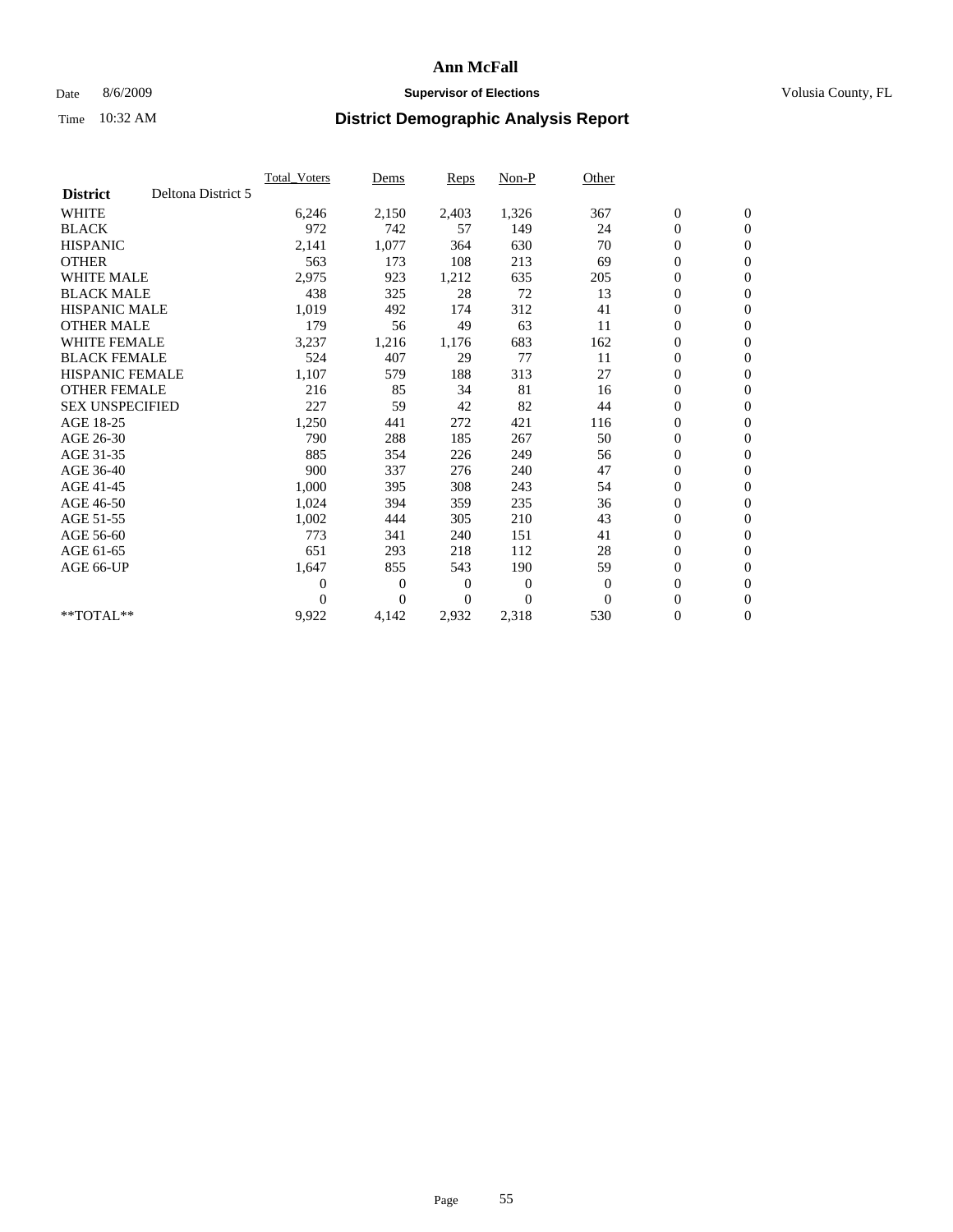### Date 8/6/2009 **Supervisor of Elections Supervisor of Elections** Volusia County, FL

|                        |                    | Total Voters   | Dems           | <b>Reps</b>    | Non-P        | Other        |                  |                  |  |
|------------------------|--------------------|----------------|----------------|----------------|--------------|--------------|------------------|------------------|--|
| <b>District</b>        | Deltona District 6 |                |                |                |              |              |                  |                  |  |
| <b>WHITE</b>           |                    | 5,952          | 1,895          | 2,415          | 1,331        | 311          | $\boldsymbol{0}$ | $\boldsymbol{0}$ |  |
| <b>BLACK</b>           |                    | 801            | 612            | 38             | 128          | 23           | $\boldsymbol{0}$ | $\mathbf{0}$     |  |
| <b>HISPANIC</b>        |                    | 1,715          | 837            | 275            | 538          | 65           | $\boldsymbol{0}$ | $\mathbf{0}$     |  |
| <b>OTHER</b>           |                    | 496            | 152            | 96             | 181          | 67           | $\boldsymbol{0}$ | $\mathbf{0}$     |  |
| <b>WHITE MALE</b>      |                    | 2,801          | 786            | 1,209          | 660          | 146          | $\boldsymbol{0}$ | $\mathbf{0}$     |  |
| <b>BLACK MALE</b>      |                    | 347            | 258            | 15             | 62           | 12           | $\overline{0}$   | $\mathbf{0}$     |  |
| <b>HISPANIC MALE</b>   |                    | 789            | 359            | 139            | 263          | 28           | $\boldsymbol{0}$ | $\mathbf{0}$     |  |
| <b>OTHER MALE</b>      |                    | 172            | 59             | 40             | 66           | 7            | $\overline{0}$   | $\mathbf{0}$     |  |
| <b>WHITE FEMALE</b>    |                    | 3,112          | 1,099          | 1,188          | 661          | 164          | $\boldsymbol{0}$ | $\mathbf{0}$     |  |
| <b>BLACK FEMALE</b>    |                    | 446            | 348            | 23             | 64           | 11           | $\boldsymbol{0}$ | $\mathbf{0}$     |  |
| <b>HISPANIC FEMALE</b> |                    | 910            | 469            | 135            | 269          | 37           | $\boldsymbol{0}$ | $\mathbf{0}$     |  |
| <b>OTHER FEMALE</b>    |                    | 179            | 68             | 34             | 65           | 12           | $\mathbf{0}$     | $\mathbf{0}$     |  |
| <b>SEX UNSPECIFIED</b> |                    | 208            | 50             | 41             | 68           | 49           | $\boldsymbol{0}$ | $\mathbf{0}$     |  |
| AGE 18-25              |                    | 1,209          | 421            | 264            | 423          | 101          | $\boldsymbol{0}$ | $\mathbf{0}$     |  |
| AGE 26-30              |                    | 773            | 280            | 179            | 261          | 53           | $\boldsymbol{0}$ | $\mathbf{0}$     |  |
| AGE 31-35              |                    | 822            | 304            | 233            | 240          | 45           | $\boldsymbol{0}$ | $\mathbf{0}$     |  |
| AGE 36-40              |                    | 850            | 290            | 280            | 232          | 48           | $\boldsymbol{0}$ | $\mathbf{0}$     |  |
| AGE 41-45              |                    | 921            | 361            | 309            | 202          | 49           | $\boldsymbol{0}$ | $\mathbf{0}$     |  |
| AGE 46-50              |                    | 1,059          | 387            | 401            | 220          | 51           | $\boldsymbol{0}$ | $\mathbf{0}$     |  |
| AGE 51-55              |                    | 910            | 353            | 341            | 176          | 40           | $\boldsymbol{0}$ | $\mathbf{0}$     |  |
| AGE 56-60              |                    | 700            | 314            | 229            | 137          | 20           | $\boldsymbol{0}$ | $\mathbf{0}$     |  |
| AGE 61-65              |                    | 582            | 253            | 189            | 115          | 25           | $\overline{0}$   | $\mathbf{0}$     |  |
| AGE 66-UP              |                    | 1,138          | 533            | 399            | 172          | 34           | $\boldsymbol{0}$ | $\mathbf{0}$     |  |
|                        |                    | $\overline{0}$ | $\overline{0}$ | $\mathbf{0}$   | $\mathbf{0}$ | $\mathbf{0}$ | $\mathbf{0}$     | $\mathbf{0}$     |  |
|                        |                    | $\Omega$       | $\overline{0}$ | $\overline{0}$ | $\theta$     | $\mathbf{0}$ | $\boldsymbol{0}$ | $\mathbf{0}$     |  |
| **TOTAL**              |                    | 8,964          | 3,496          | 2,824          | 2,178        | 466          | 0                | $\boldsymbol{0}$ |  |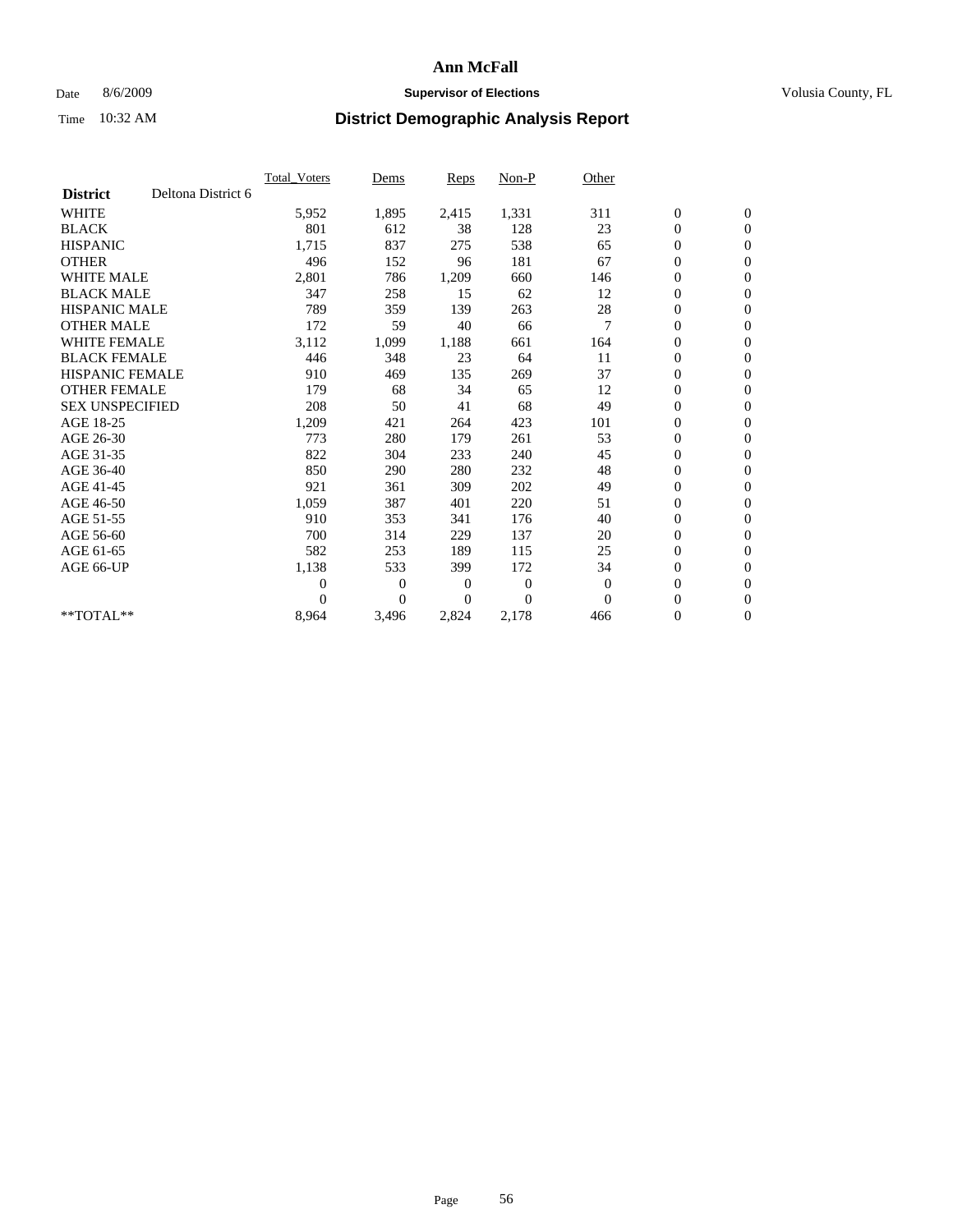### Date 8/6/2009 **Supervisor of Elections Supervisor of Elections** Volusia County, FL

|                        |                  | Total Voters   | Dems           | Reps     | $Non-P$      | Other          |                  |                  |  |
|------------------------|------------------|----------------|----------------|----------|--------------|----------------|------------------|------------------|--|
| <b>District</b>        | Edgewater Ward 1 |                |                |          |              |                |                  |                  |  |
| <b>WHITE</b>           |                  | 2,872          | 1,164          | 935      | 674          | 99             | $\boldsymbol{0}$ | $\boldsymbol{0}$ |  |
| <b>BLACK</b>           |                  | 54             | 32             | 4        | 12           | 6              | $\overline{0}$   | $\Omega$         |  |
| <b>HISPANIC</b>        |                  | 36             | 17             | 8        | 10           |                | 0                | $\Omega$         |  |
| <b>OTHER</b>           |                  | 101            | 34             | 14       | 40           | 13             | 0                | $\Omega$         |  |
| <b>WHITE MALE</b>      |                  | 1,268          | 453            | 451      | 309          | 55             | $\overline{0}$   | $\mathbf{0}$     |  |
| <b>BLACK MALE</b>      |                  | 29             | 15             | 2        | 9            | 3              | $\overline{0}$   | $\Omega$         |  |
| <b>HISPANIC MALE</b>   |                  | 12             |                |          | 4            | $\overline{0}$ | 0                | $\Omega$         |  |
| <b>OTHER MALE</b>      |                  | 24             | 9              | 6        | 9            | 0              | 0                | 0                |  |
| WHITE FEMALE           |                  | 1,586          | 699            | 479      | 364          | 44             | 0                | $\Omega$         |  |
| <b>BLACK FEMALE</b>    |                  | 23             | 16             | 2        | 2            | 3              | 0                | $\Omega$         |  |
| HISPANIC FEMALE        |                  | 24             | 10             | 7        | 6            |                | 0                | $\Omega$         |  |
| <b>OTHER FEMALE</b>    |                  | 40             | 18             | 5        | 16           |                | 0                | $\Omega$         |  |
| <b>SEX UNSPECIFIED</b> |                  | 57             | 20             | 8        | 17           | 12             | 0                | $\Omega$         |  |
| AGE 18-25              |                  | 289            | 82             | 66       | 121          | 20             | 0                | $\Omega$         |  |
| AGE 26-30              |                  | 195            | 74             | 40       | 72           | 9              | 0                | $\Omega$         |  |
| AGE 31-35              |                  | 166            | 61             | 43       | 53           | 9              | 0                | $\Omega$         |  |
| AGE 36-40              |                  | 192            | 64             | 50       | 69           | 9              | 0                | 0                |  |
| AGE 41-45              |                  | 209            | 68             | 74       | 54           | 13             | 0                | $\Omega$         |  |
| AGE 46-50              |                  | 290            | 105            | 105      | 67           | 13             | 0                | $\Omega$         |  |
| AGE 51-55              |                  | 315            | 127            | 95       | 85           | 8              | 0                | $\mathbf{0}$     |  |
| AGE 56-60              |                  | 288            | 132            | 88       | 57           | 11             | 0                | 0                |  |
| AGE 61-65              |                  | 274            | 115            | 95       | 55           | 9              | 0                | $\Omega$         |  |
| AGE 66-UP              |                  | 845            | 419            | 305      | 103          | 18             | 0                | 0                |  |
|                        |                  | $\overline{0}$ | $\overline{0}$ | 0        | $\mathbf{0}$ | $\overline{0}$ | 0                | $\Omega$         |  |
|                        |                  | $\theta$       | $\overline{0}$ | $\Omega$ | $\theta$     | $\Omega$       | 0                | $\Omega$         |  |
| **TOTAL**              |                  | 3,063          | 1,247          | 961      | 736          | 119            | 0                | $\mathbf{0}$     |  |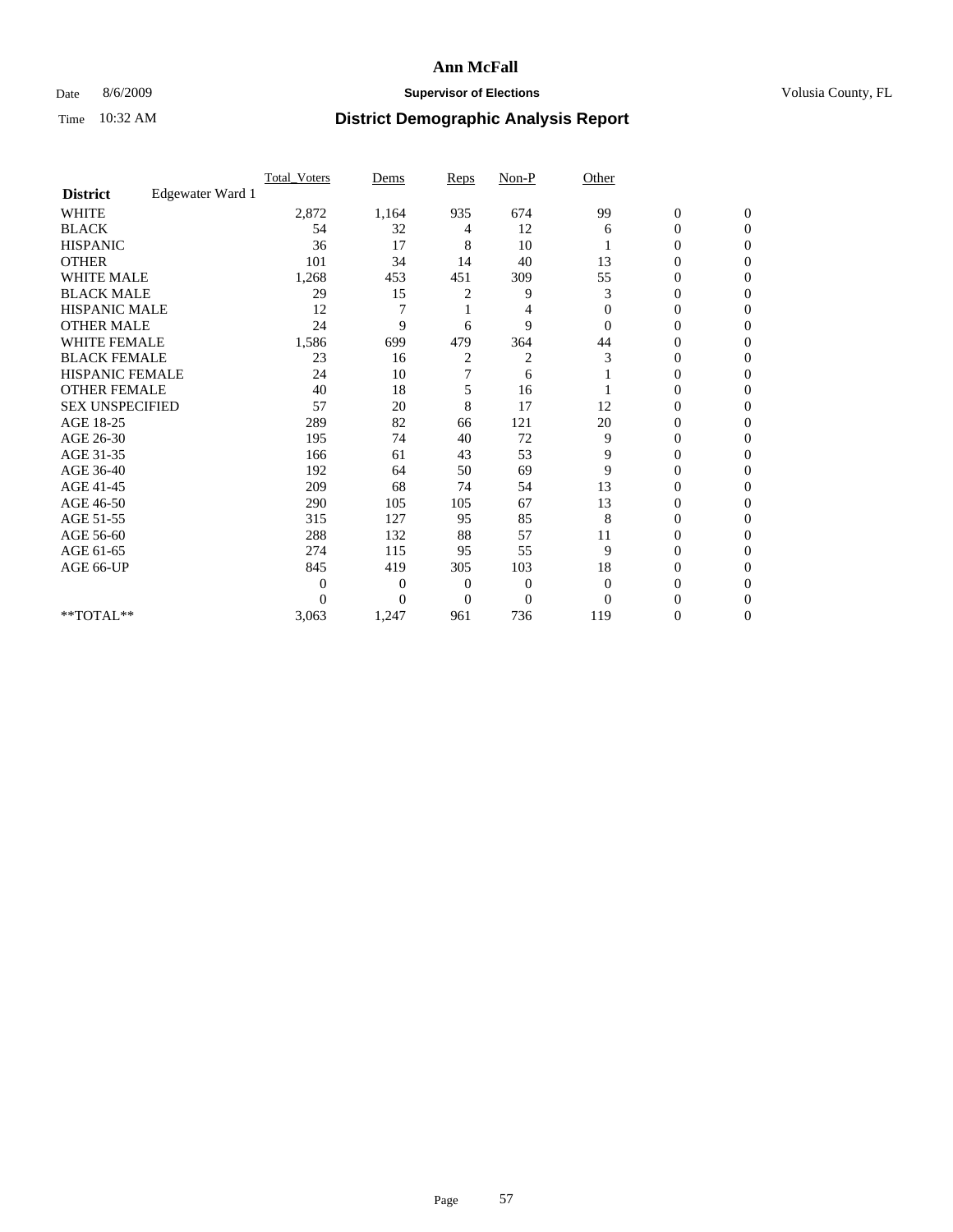### Date 8/6/2009 **Supervisor of Elections Supervisor of Elections** Volusia County, FL

|                        |                  | <b>Total_Voters</b> | Dems           | <b>Reps</b> | $Non-P$      | Other        |                  |                  |  |
|------------------------|------------------|---------------------|----------------|-------------|--------------|--------------|------------------|------------------|--|
| <b>District</b>        | Edgewater Ward 2 |                     |                |             |              |              |                  |                  |  |
| <b>WHITE</b>           |                  | 3,604               | 1,375          | 1,198       | 905          | 126          | $\boldsymbol{0}$ | $\boldsymbol{0}$ |  |
| <b>BLACK</b>           |                  | 74                  | 63             |             | 10           | $\Omega$     | $\boldsymbol{0}$ | $\mathbf{0}$     |  |
| <b>HISPANIC</b>        |                  | 58                  | 24             | 11          | 22           |              | $\overline{0}$   | $\Omega$         |  |
| <b>OTHER</b>           |                  | 125                 | 34             | 30          | 40           | 21           | 0                | $\Omega$         |  |
| <b>WHITE MALE</b>      |                  | 1,674               | 589            | 595         | 424          | 66           | $\overline{0}$   | $\mathbf{0}$     |  |
| <b>BLACK MALE</b>      |                  | 36                  | 31             | 0           | 5            | $\mathbf{0}$ | $\overline{0}$   | $\mathbf{0}$     |  |
| <b>HISPANIC MALE</b>   |                  | 28                  | 11             | 6           | 10           |              | 0                | $\Omega$         |  |
| <b>OTHER MALE</b>      |                  | 45                  | 14             | 14          | 14           | 3            | 0                | $\Omega$         |  |
| WHITE FEMALE           |                  | 1,910               | 780            | 594         | 477          | 59           | $\overline{0}$   | $\mathbf{0}$     |  |
| <b>BLACK FEMALE</b>    |                  | 37                  | 31             |             | 5            | $\mathbf{0}$ | $\boldsymbol{0}$ | $\Omega$         |  |
| <b>HISPANIC FEMALE</b> |                  | 28                  | 13             | 5           | 10           | $\mathbf{0}$ | 0                | $\mathbf{0}$     |  |
| <b>OTHER FEMALE</b>    |                  | 40                  | 13             | 12          | 12           | 3            | $\overline{0}$   | $\Omega$         |  |
| <b>SEX UNSPECIFIED</b> |                  | 63                  | 14             | 13          | 20           | 16           | $\overline{0}$   | $\mathbf{0}$     |  |
| AGE 18-25              |                  | 398                 | 130            | 82          | 152          | 34           | 0                | $\mathbf{0}$     |  |
| AGE 26-30              |                  | 244                 | 85             | 68          | 80           | 11           | $\overline{0}$   | $\Omega$         |  |
| AGE 31-35              |                  | 263                 | 86             | 77          | 89           | 11           | $\boldsymbol{0}$ | $\mathbf{0}$     |  |
| AGE 36-40              |                  | 293                 | 104            | 82          | 99           | 8            | 0                | $\Omega$         |  |
| AGE 41-45              |                  | 281                 | 108            | 89          | 71           | 13           | 0                | $\Omega$         |  |
| AGE 46-50              |                  | 370                 | 129            | 129         | 96           | 16           | $\boldsymbol{0}$ | $\Omega$         |  |
| AGE 51-55              |                  | 393                 | 143            | 150         | 94           | 6            | $\boldsymbol{0}$ | $\mathbf{0}$     |  |
| AGE 56-60              |                  | 384                 | 154            | 124         | 94           | 12           | $\overline{0}$   | $\Omega$         |  |
| AGE 61-65              |                  | 334                 | 135            | 114         | 72           | 13           | $\overline{0}$   | $\mathbf{0}$     |  |
| AGE 66-UP              |                  | 901                 | 422            | 325         | 130          | 24           | $\boldsymbol{0}$ | $\mathbf{0}$     |  |
|                        |                  | $\overline{0}$      | $\overline{0}$ | 0           | $\mathbf{0}$ | $\theta$     | $\overline{0}$   | $\Omega$         |  |
|                        |                  | $\theta$            | $\theta$       | $\Omega$    | $\mathbf{0}$ | $\Omega$     | $\overline{0}$   | $\Omega$         |  |
| **TOTAL**              |                  | 3,861               | 1,496          | 1,240       | 977          | 148          | 0                | $\mathbf{0}$     |  |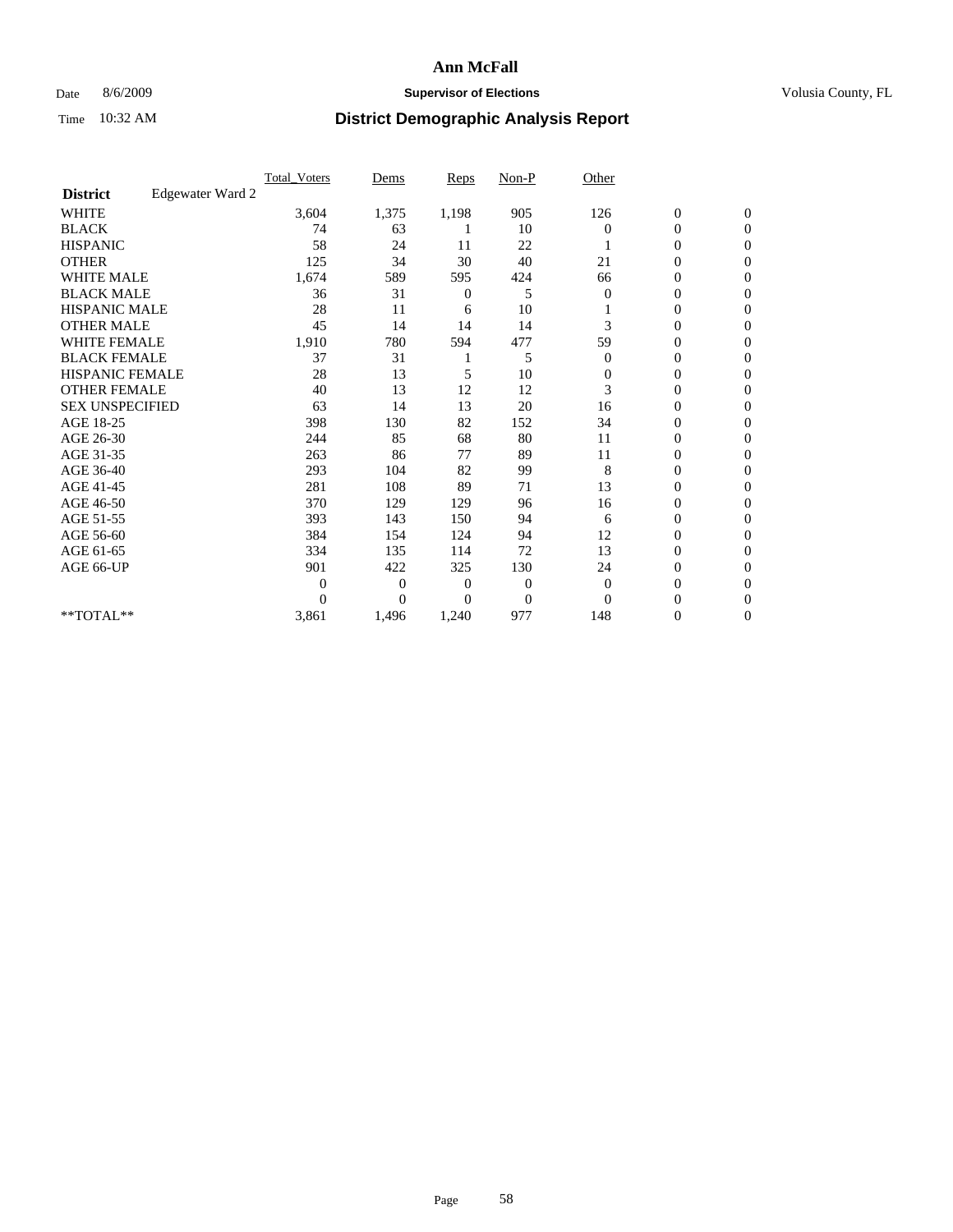### Date 8/6/2009 **Supervisor of Elections Supervisor of Elections** Volusia County, FL

|                        |                  | <b>Total_Voters</b> | Dems           | <b>Reps</b>  | $Non-P$        | Other        |                  |                  |  |
|------------------------|------------------|---------------------|----------------|--------------|----------------|--------------|------------------|------------------|--|
| <b>District</b>        | Edgewater Ward 3 |                     |                |              |                |              |                  |                  |  |
| <b>WHITE</b>           |                  | 3,493               | 1,356          | 1,172        | 830            | 135          | $\boldsymbol{0}$ | $\boldsymbol{0}$ |  |
| <b>BLACK</b>           |                  | 81                  | 64             |              | 14             | 2            | $\boldsymbol{0}$ | $\mathbf{0}$     |  |
| <b>HISPANIC</b>        |                  | 45                  | 16             | 11           | 14             | 4            | $\overline{0}$   | $\Omega$         |  |
| <b>OTHER</b>           |                  | 148                 | 45             | 29           | 55             | 19           | 0                | $\Omega$         |  |
| <b>WHITE MALE</b>      |                  | 1,568               | 537            | 572          | 389            | 70           | $\mathbf{0}$     | $\mathbf{0}$     |  |
| <b>BLACK MALE</b>      |                  | 42                  | 33             |              |                |              | $\mathbf{0}$     | $\Omega$         |  |
| <b>HISPANIC MALE</b>   |                  | 20                  | 5              | 5            | $\overline{7}$ | 3            | 0                | $\Omega$         |  |
| <b>OTHER MALE</b>      |                  | 45                  | 18             | 11           | 15             |              | 0                | $\Omega$         |  |
| WHITE FEMALE           |                  | 1,906               | 813            | 593          | 436            | 64           | 0                | $\mathbf{0}$     |  |
| <b>BLACK FEMALE</b>    |                  | 37                  | 30             | $\mathbf{0}$ | 7              | $\mathbf{0}$ | $\boldsymbol{0}$ | $\Omega$         |  |
| <b>HISPANIC FEMALE</b> |                  | 24                  | 10             | 6            | 7              |              | 0                | $\mathbf{0}$     |  |
| <b>OTHER FEMALE</b>    |                  | 58                  | 19             | 14           | 21             | 4            | 0                | $\Omega$         |  |
| <b>SEX UNSPECIFIED</b> |                  | 67                  | 16             | 11           | 24             | 16           | $\overline{0}$   | $\mathbf{0}$     |  |
| AGE 18-25              |                  | 349                 | 119            | 77           | 126            | 27           | 0                | $\mathbf{0}$     |  |
| AGE 26-30              |                  | 232                 | 66             | 59           | 92             | 15           | $\overline{0}$   | $\Omega$         |  |
| AGE 31-35              |                  | 265                 | 80             | 78           | 98             | 9            | $\boldsymbol{0}$ | $\Omega$         |  |
| AGE 36-40              |                  | 288                 | 85             | 99           | 88             | 16           | 0                | $\Omega$         |  |
| AGE 41-45              |                  | 263                 | 85             | 101          | 64             | 13           | 0                | $\Omega$         |  |
| AGE 46-50              |                  | 349                 | 145            | 104          | 85             | 15           | $\boldsymbol{0}$ | $\Omega$         |  |
| AGE 51-55              |                  | 367                 | 144            | 133          | 77             | 13           | 0                | $\mathbf{0}$     |  |
| AGE 56-60              |                  | 359                 | 150            | 125          | 70             | 14           | 0                | $\Omega$         |  |
| AGE 61-65              |                  | 324                 | 125            | 122          | 66             | 11           | $\overline{0}$   | $\mathbf{0}$     |  |
| AGE 66-UP              |                  | 971                 | 482            | 315          | 147            | 27           | 0                | $\Omega$         |  |
|                        |                  | $\overline{0}$      | $\overline{0}$ | 0            | $\mathbf{0}$   | $\mathbf{0}$ | 0                | $\Omega$         |  |
|                        |                  | $\Omega$            | $\overline{0}$ | $\Omega$     | $\Omega$       | $\Omega$     | 0                | $\Omega$         |  |
| **TOTAL**              |                  | 3,767               | 1,481          | 1,213        | 913            | 160          | 0                | $\mathbf{0}$     |  |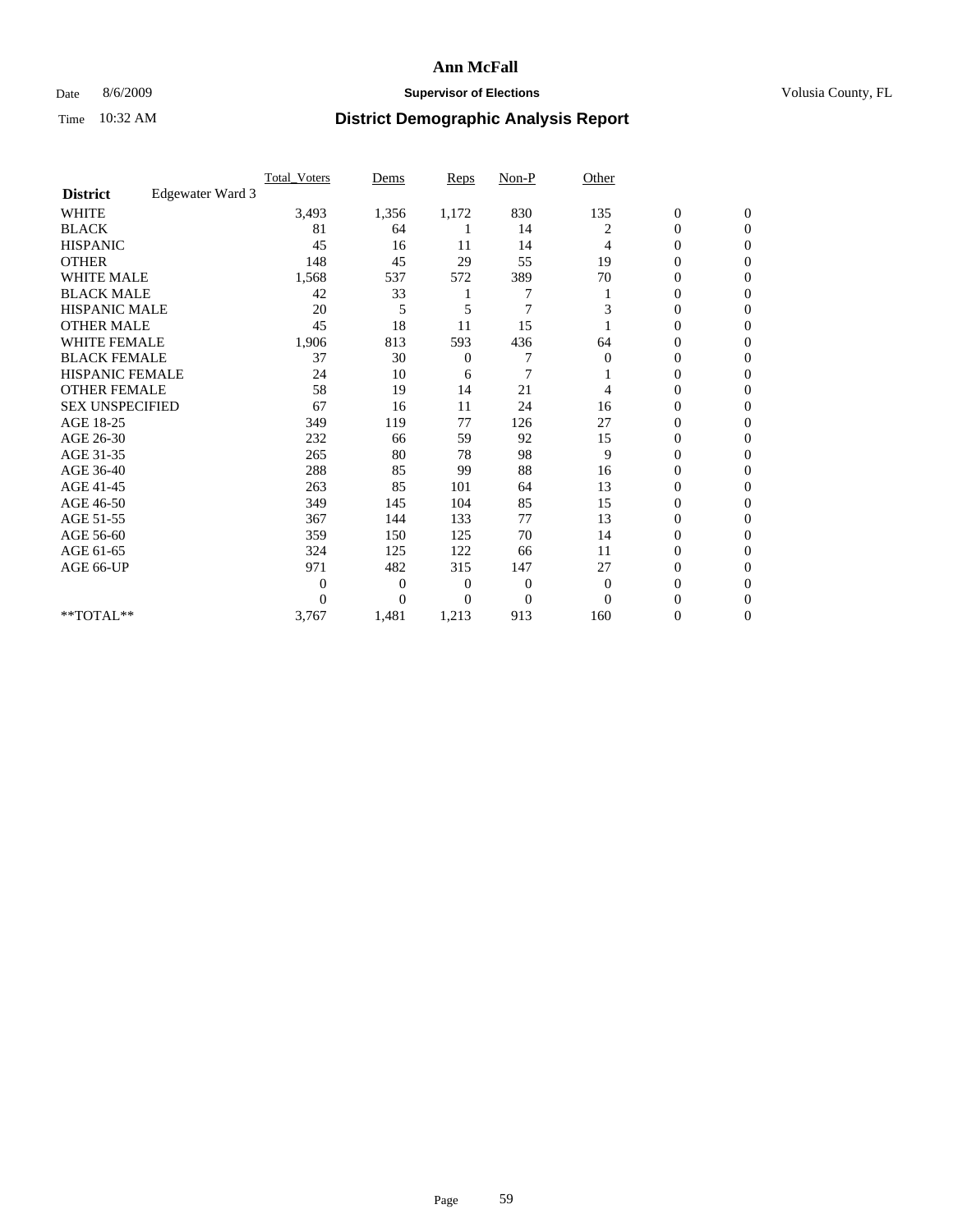### Date 8/6/2009 **Supervisor of Elections Supervisor of Elections** Volusia County, FL

|                        |                  | Total Voters   | Dems           | <b>Reps</b>    | $Non-P$      | Other        |                  |                  |  |
|------------------------|------------------|----------------|----------------|----------------|--------------|--------------|------------------|------------------|--|
| <b>District</b>        | Edgewater Ward 4 |                |                |                |              |              |                  |                  |  |
| <b>WHITE</b>           |                  | 3,650          | 1,383          | 1,249          | 858          | 160          | $\boldsymbol{0}$ | $\boldsymbol{0}$ |  |
| <b>BLACK</b>           |                  | 62             | 43             | 5              | 13           |              | $\overline{0}$   | $\Omega$         |  |
| <b>HISPANIC</b>        |                  | 32             | 17             | 5              | 9            |              | 0                | $\Omega$         |  |
| <b>OTHER</b>           |                  | 116            | 33             | 18             | 50           | 15           | 0                | $\Omega$         |  |
| <b>WHITE MALE</b>      |                  | 1,666          | 560            | 610            | 419          | 77           | $\mathbf{0}$     | $\mathbf{0}$     |  |
| <b>BLACK MALE</b>      |                  | 26             | 18             | 2              | 6            | 0            | $\overline{0}$   | $\Omega$         |  |
| <b>HISPANIC MALE</b>   |                  | 16             | 8              | 3              | 4            |              | 0                | $\Omega$         |  |
| <b>OTHER MALE</b>      |                  | 34             | 11             | 8              | 12           | 3            | 0                | 0                |  |
| WHITE FEMALE           |                  | 1,957          | 816            | 627            | 431          | 83           | 0                | $\Omega$         |  |
| <b>BLACK FEMALE</b>    |                  | 36             | 25             | 3              | 7            |              | 0                | $\Omega$         |  |
| <b>HISPANIC FEMALE</b> |                  | 16             | 9              | $\overline{2}$ | 5            | $\theta$     | 0                | $\Omega$         |  |
| <b>OTHER FEMALE</b>    |                  | 39             | 15             | 6              | 17           |              | 0                | $\Omega$         |  |
| <b>SEX UNSPECIFIED</b> |                  | 70             | 14             | 16             | 29           | 11           | 0                | $\mathbf{0}$     |  |
| AGE 18-25              |                  | 309            | 105            | 60             | 121          | 23           | 0                | 0                |  |
| AGE 26-30              |                  | 241            | 76             | 74             | 83           | 8            | 0                | $\Omega$         |  |
| AGE 31-35              |                  | 252            | 73             | 67             | 97           | 15           | $\overline{0}$   | $\Omega$         |  |
| AGE 36-40              |                  | 284            | 93             | 86             | 94           | 11           | 0                | 0                |  |
| AGE 41-45              |                  | 284            | 108            | 85             | 82           | 9            | 0                | $\Omega$         |  |
| AGE 46-50              |                  | 366            | 135            | 138            | 80           | 13           | 0                | $\Omega$         |  |
| AGE 51-55              |                  | 348            | 139            | 118            | 76           | 15           | 0                | $\mathbf{0}$     |  |
| AGE 56-60              |                  | 300            | 134            | 90             | 65           | 11           | 0                | 0                |  |
| AGE 61-65              |                  | 313            | 142            | 93             | 56           | 22           | 0                | $\Omega$         |  |
| AGE 66-UP              |                  | 1,163          | 471            | 466            | 176          | 50           | 0                | 0                |  |
|                        |                  | $\overline{0}$ | $\overline{0}$ | 0              | $\mathbf{0}$ | $\mathbf{0}$ | 0                | $\Omega$         |  |
|                        |                  | $\theta$       | $\overline{0}$ | $\Omega$       | $\Omega$     | $\Omega$     | 0                | $\Omega$         |  |
| **TOTAL**              |                  | 3,860          | 1,476          | 1,277          | 930          | 177          | 0                | $\mathbf{0}$     |  |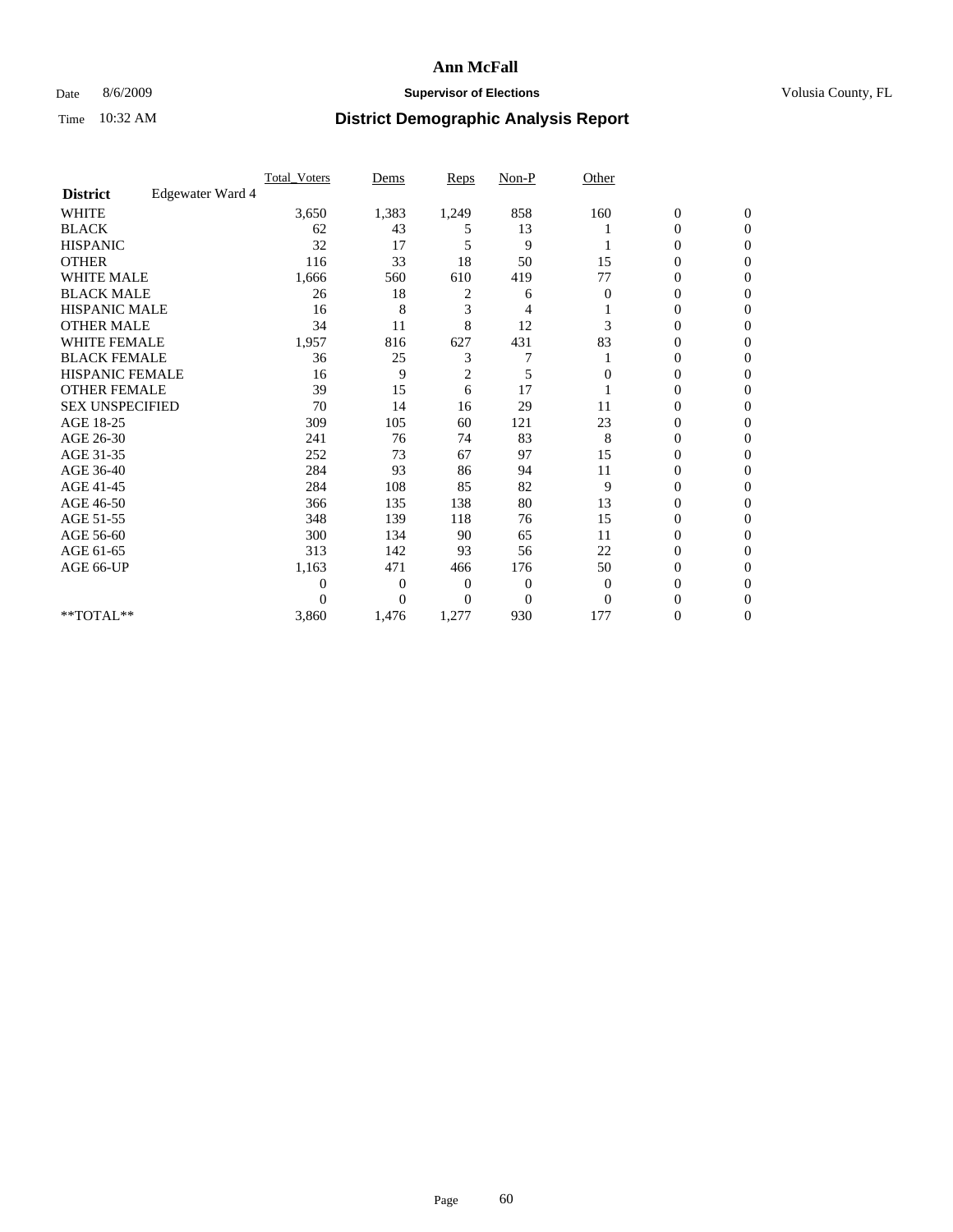### Date 8/6/2009 **Supervisor of Elections Supervisor of Elections** Volusia County, FL

|                        |                   | Total Voters   | Dems           | Reps           | $Non-P$          | Other        |                  |                |  |
|------------------------|-------------------|----------------|----------------|----------------|------------------|--------------|------------------|----------------|--|
| <b>District</b>        | Holly Hill Zone 1 |                |                |                |                  |              |                  |                |  |
| <b>WHITE</b>           |                   | 1,306          | 558            | 354            | 332              | 62           | $\boldsymbol{0}$ | $\mathbf{0}$   |  |
| <b>BLACK</b>           |                   | 114            | 90             | 6              | 16               | 2            | $\overline{0}$   | $\mathbf{0}$   |  |
| <b>HISPANIC</b>        |                   | 39             | 20             | 3              | 12               | 4            | $\mathbf{0}$     | $\Omega$       |  |
| <b>OTHER</b>           |                   | 69             | 24             | 18             | 21               | 6            | 0                | $\Omega$       |  |
| <b>WHITE MALE</b>      |                   | 628            | 241            | 189            | 171              | 27           | 0                | $\Omega$       |  |
| <b>BLACK MALE</b>      |                   | 42             | 31             | 2              | 7                | 2            | $\mathbf{0}$     | $\Omega$       |  |
| HISPANIC MALE          |                   | 19             | 8              | $\overline{c}$ | 8                |              | $\boldsymbol{0}$ | $\Omega$       |  |
| <b>OTHER MALE</b>      |                   | 20             | 4              | 6              | 7                | 3            | 0                | 0              |  |
| <b>WHITE FEMALE</b>    |                   | 668            | 314            | 163            | 159              | 32           | 0                | $\Omega$       |  |
| <b>BLACK FEMALE</b>    |                   | 72             | 59             | 4              | 9                | $\mathbf{0}$ | $\overline{0}$   | $\overline{0}$ |  |
| <b>HISPANIC FEMALE</b> |                   | 20             | 12             |                | 4                | 3            | 0                | $\Omega$       |  |
| <b>OTHER FEMALE</b>    |                   | 29             | 11             | 11             | 6                |              | 0                | 0              |  |
| <b>SEX UNSPECIFIED</b> |                   | 30             | 12             | 3              | 10               | 5            | 0                | $\Omega$       |  |
| AGE 18-25              |                   | 139            | 60             | 32             | 38               | 9            | 0                | $\mathbf{0}$   |  |
| AGE 26-30              |                   | 116            | 50             | 16             | 42               | 8            | 0                | $\Omega$       |  |
| AGE 31-35              |                   | 104            | 35             | 18             | 41               | 10           | 0                | $\Omega$       |  |
| AGE 36-40              |                   | 98             | 38             | 29             | 27               | 4            | 0                | 0              |  |
| AGE 41-45              |                   | 161            | 68             | 39             | 47               | 7            | $\overline{0}$   | $\Omega$       |  |
| AGE 46-50              |                   | 162            | 66             | 42             | 42               | 12           | $\overline{0}$   | $\Omega$       |  |
| AGE 51-55              |                   | 156            | 71             | 36             | 40               | 9            | 0                | 0              |  |
| AGE 56-60              |                   | 174            | 86             | 48             | 38               | 2            | 0                | $\Omega$       |  |
| AGE 61-65              |                   | 132            | 53             | 43             | 29               | 7            | 0                | $\Omega$       |  |
| AGE 66-UP              |                   | 286            | 165            | 78             | 37               | 6            | 0                | 0              |  |
|                        |                   | $\overline{0}$ | $\overline{0}$ | $\mathbf{0}$   | $\boldsymbol{0}$ | $\Omega$     | 0                | $\Omega$       |  |
|                        |                   | $\theta$       | $\overline{0}$ | $\overline{0}$ | $\overline{0}$   | $\Omega$     | 0                | $\Omega$       |  |
| **TOTAL**              |                   | 1,528          | 692            | 381            | 381              | 74           | 0                | $\overline{0}$ |  |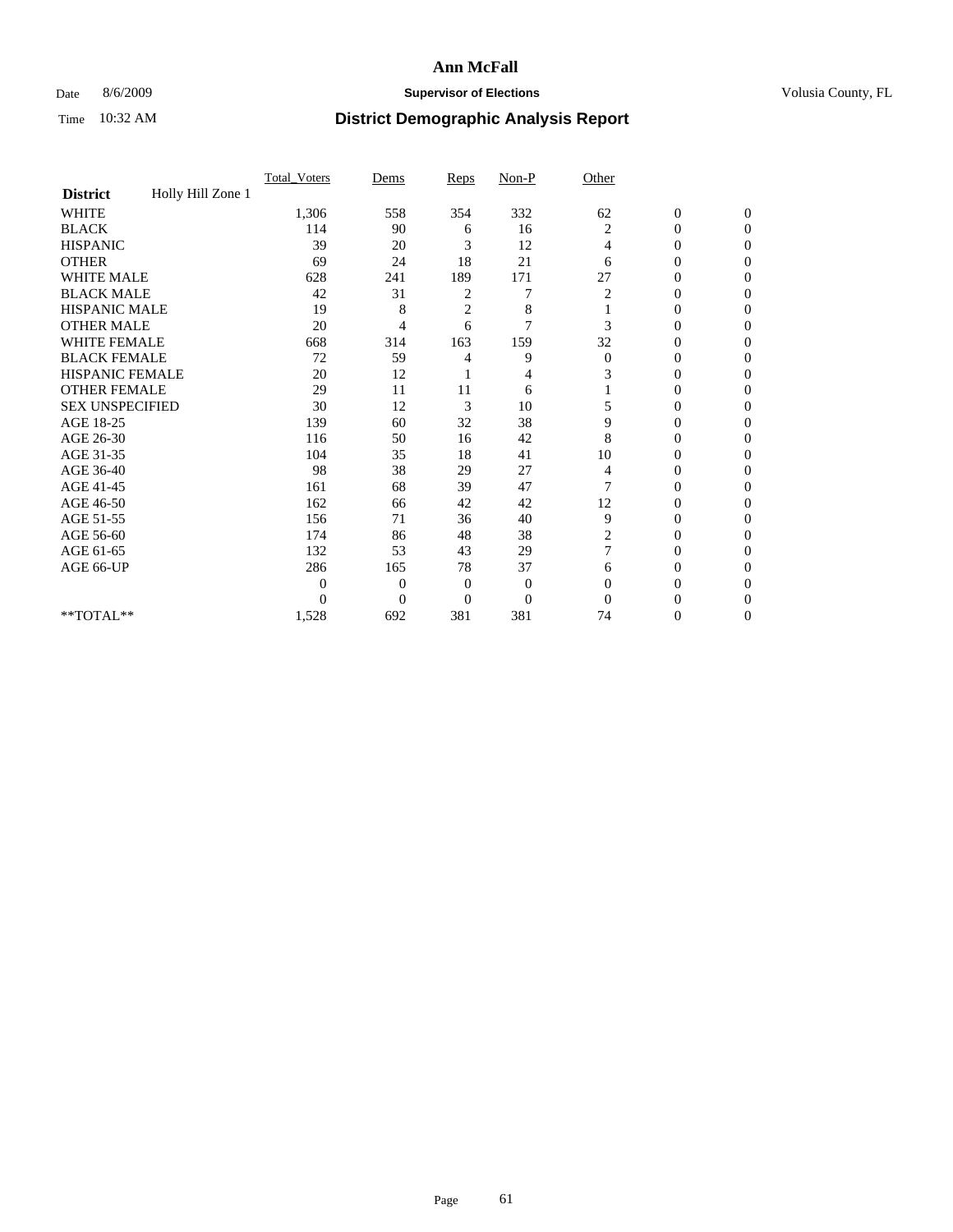### Date 8/6/2009 **Supervisor of Elections Supervisor of Elections** Volusia County, FL

|                        |                   | <b>Total Voters</b> | Dems           | Reps           | Non-P          | Other        |                  |                  |
|------------------------|-------------------|---------------------|----------------|----------------|----------------|--------------|------------------|------------------|
| <b>District</b>        | Holly Hill Zone 2 |                     |                |                |                |              |                  |                  |
| <b>WHITE</b>           |                   | 1,596               | 713            | 421            | 383            | 79           | $\boldsymbol{0}$ | $\boldsymbol{0}$ |
| <b>BLACK</b>           |                   | 203                 | 171            | 6              | 23             | 3            | 0                | $\Omega$         |
| <b>HISPANIC</b>        |                   | 36                  | 16             | 10             | 9              |              | $\mathbf{0}$     | $\Omega$         |
| <b>OTHER</b>           |                   | 106                 | 41             | 16             | 38             | 11           | 0                | $\Omega$         |
| <b>WHITE MALE</b>      |                   | 735                 | 295            | 219            | 186            | 35           | $\overline{0}$   | $\Omega$         |
| <b>BLACK MALE</b>      |                   | 95                  | 80             | 2              | 11             | 2            | $\overline{0}$   | $\mathbf{0}$     |
| <b>HISPANIC MALE</b>   |                   | 17                  | 4              | 9              | 4              | $\mathbf{0}$ | $\overline{0}$   | 0                |
| <b>OTHER MALE</b>      |                   | 26                  | 9              | 5              | 8              | 4            | $\theta$         | $\Omega$         |
| <b>WHITE FEMALE</b>    |                   | 849                 | 413            | 201            | 194            | 41           | $\overline{0}$   | $\mathbf{0}$     |
| <b>BLACK FEMALE</b>    |                   | 108                 | 91             | 4              | 12             |              | $\boldsymbol{0}$ | $\mathbf{0}$     |
| <b>HISPANIC FEMALE</b> |                   | 19                  | 12             |                | 5              |              | $\mathbf{0}$     | $\Omega$         |
| <b>OTHER FEMALE</b>    |                   | 41                  | 20             | 10             | 11             | $\Omega$     | $\overline{0}$   | $\Omega$         |
| <b>SEX UNSPECIFIED</b> |                   | 51                  | 17             | $\overline{c}$ | 22             | 10           | 0                | $\mathbf{0}$     |
| AGE 18-25              |                   | 213                 | 91             | 42             | 62             | 18           | $\overline{0}$   | $\Omega$         |
| AGE 26-30              |                   | 159                 | 75             | 26             | 49             | 9            | 0                | $\Omega$         |
| AGE 31-35              |                   | 146                 | 66             | 26             | 49             | 5            | $\overline{0}$   | $\overline{0}$   |
| AGE 36-40              |                   | 169                 | 72             | 31             | 55             | 11           | $\overline{0}$   | $\overline{0}$   |
| AGE 41-45              |                   | 192                 | 81             | 58             | 43             | 10           | 0                | 0                |
| AGE 46-50              |                   | 262                 | 130            | 50             | 66             | 16           | $\overline{0}$   | $\mathbf{0}$     |
| AGE 51-55              |                   | 193                 | 93             | 48             | 46             | 6            | $\boldsymbol{0}$ | $\overline{0}$   |
| AGE 56-60              |                   | 167                 | 77             | 45             | 39             | 6            | 0                | $\Omega$         |
| AGE 61-65              |                   | 122                 | 65             | 32             | 19             | 6            | $\overline{0}$   | $\Omega$         |
| AGE 66-UP              |                   | 318                 | 191            | 95             | 25             | 7            | 0                | $\mathbf{0}$     |
|                        |                   | $\overline{0}$      | $\overline{0}$ | $\overline{0}$ | $\mathbf{0}$   | $\Omega$     | 0                | $\Omega$         |
|                        |                   | $\theta$            | $\overline{0}$ | $\Omega$       | $\overline{0}$ | $\Omega$     | $\theta$         | $\overline{0}$   |
| $**TOTAL**$            |                   | 1,941               | 941            | 453            | 453            | 94           | 0                | $\overline{0}$   |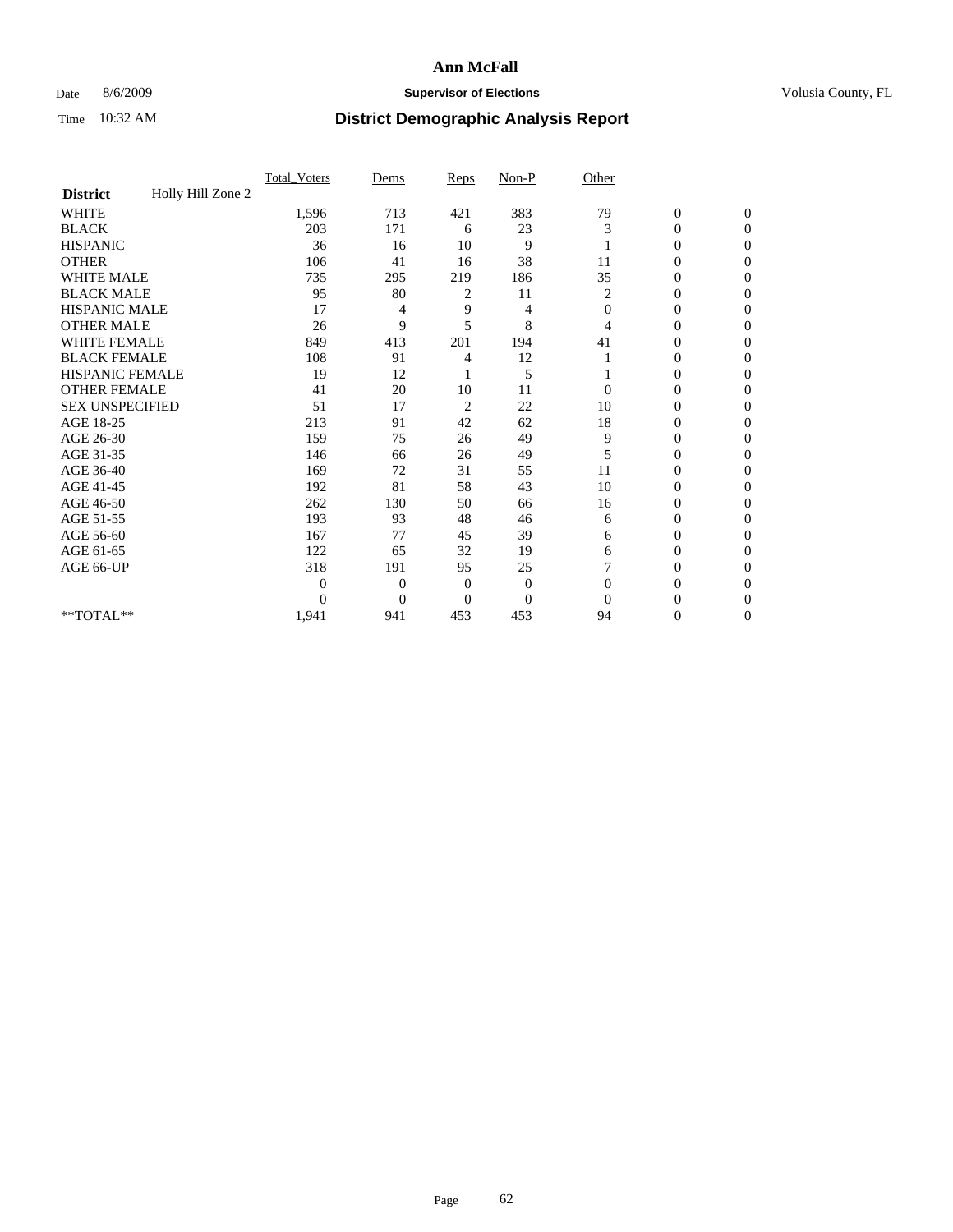### Date 8/6/2009 **Supervisor of Elections Supervisor of Elections** Volusia County, FL

|                        |                   | Total Voters | Dems           | Reps           | $Non-P$          | Other        |                  |              |  |
|------------------------|-------------------|--------------|----------------|----------------|------------------|--------------|------------------|--------------|--|
| <b>District</b>        | Holly Hill Zone 3 |              |                |                |                  |              |                  |              |  |
| <b>WHITE</b>           |                   | 1,608        | 670            | 537            | 325              | 76           | $\boldsymbol{0}$ | $\mathbf{0}$ |  |
| <b>BLACK</b>           |                   | 145          | 125            | 4              | 15               |              | $\overline{0}$   | $\Omega$     |  |
| <b>HISPANIC</b>        |                   | 27           | 13             | 4              | 9                |              | 0                | $\Omega$     |  |
| <b>OTHER</b>           |                   | 94           | 36             | 13             | 35               | 10           | 0                | $\Omega$     |  |
| <b>WHITE MALE</b>      |                   | 669          | 256            | 235            | 144              | 34           | 0                | 0            |  |
| <b>BLACK MALE</b>      |                   | 61           | 51             | 2              |                  |              | $\mathbf{0}$     | $\Omega$     |  |
| HISPANIC MALE          |                   | 13           | 6              | $\overline{c}$ | 4                |              | 0                | $\Omega$     |  |
| <b>OTHER MALE</b>      |                   | 27           | 12             | 4              | 10               |              | 0                | 0            |  |
| <b>WHITE FEMALE</b>    |                   | 932          | 410            | 301            | 180              | 41           | 0                | $\Omega$     |  |
| <b>BLACK FEMALE</b>    |                   | 84           | 74             | 2              | 8                | $\mathbf{0}$ | $\overline{0}$   | $\Omega$     |  |
| <b>HISPANIC FEMALE</b> |                   | 14           | 7              | $\overline{c}$ | 5                | 0            | 0                | 0            |  |
| <b>OTHER FEMALE</b>    |                   | 38           | 14             | 8              | 15               |              | 0                | 0            |  |
| <b>SEX UNSPECIFIED</b> |                   | 36           | 14             | $\overline{c}$ | 11               | 9            | 0                | $\Omega$     |  |
| AGE 18-25              |                   | 140          | 55             | 29             | 42               | 14           | 0                | $\mathbf{0}$ |  |
| AGE 26-30              |                   | 100          | 34             | 16             | 46               | 4            | 0                | $\Omega$     |  |
| AGE 31-35              |                   | 85           | 44             | 17             | 21               | 3            | 0                | $\Omega$     |  |
| AGE 36-40              |                   | 98           | 35             | 22             | 35               | 6            | 0                | 0            |  |
| AGE 41-45              |                   | 114          | 39             | 37             | 34               | 4            | 0                | $\Omega$     |  |
| AGE 46-50              |                   | 133          | 52             | 39             | 36               | 6            | 0                | $\Omega$     |  |
| AGE 51-55              |                   | 122          | 56             | 36             | 21               | 9            | 0                | 0            |  |
| AGE 56-60              |                   | 151          | 81             | 42             | 25               | 3            | 0                | $\Omega$     |  |
| AGE 61-65              |                   | 154          | 78             | 36             | 31               | 9            | $\overline{0}$   | $\Omega$     |  |
| AGE 66-UP              |                   | 777          | 370            | 284            | 93               | 30           | 0                | 0            |  |
|                        |                   | $\theta$     | $\overline{0}$ | $\overline{0}$ | $\boldsymbol{0}$ | $\Omega$     | 0                | $\Omega$     |  |
|                        |                   | $\theta$     | $\overline{0}$ | $\overline{0}$ | $\overline{0}$   | $\Omega$     | 0                | 0            |  |
| **TOTAL**              |                   | 1,874        | 844            | 558            | 384              | 88           | 0                | 0            |  |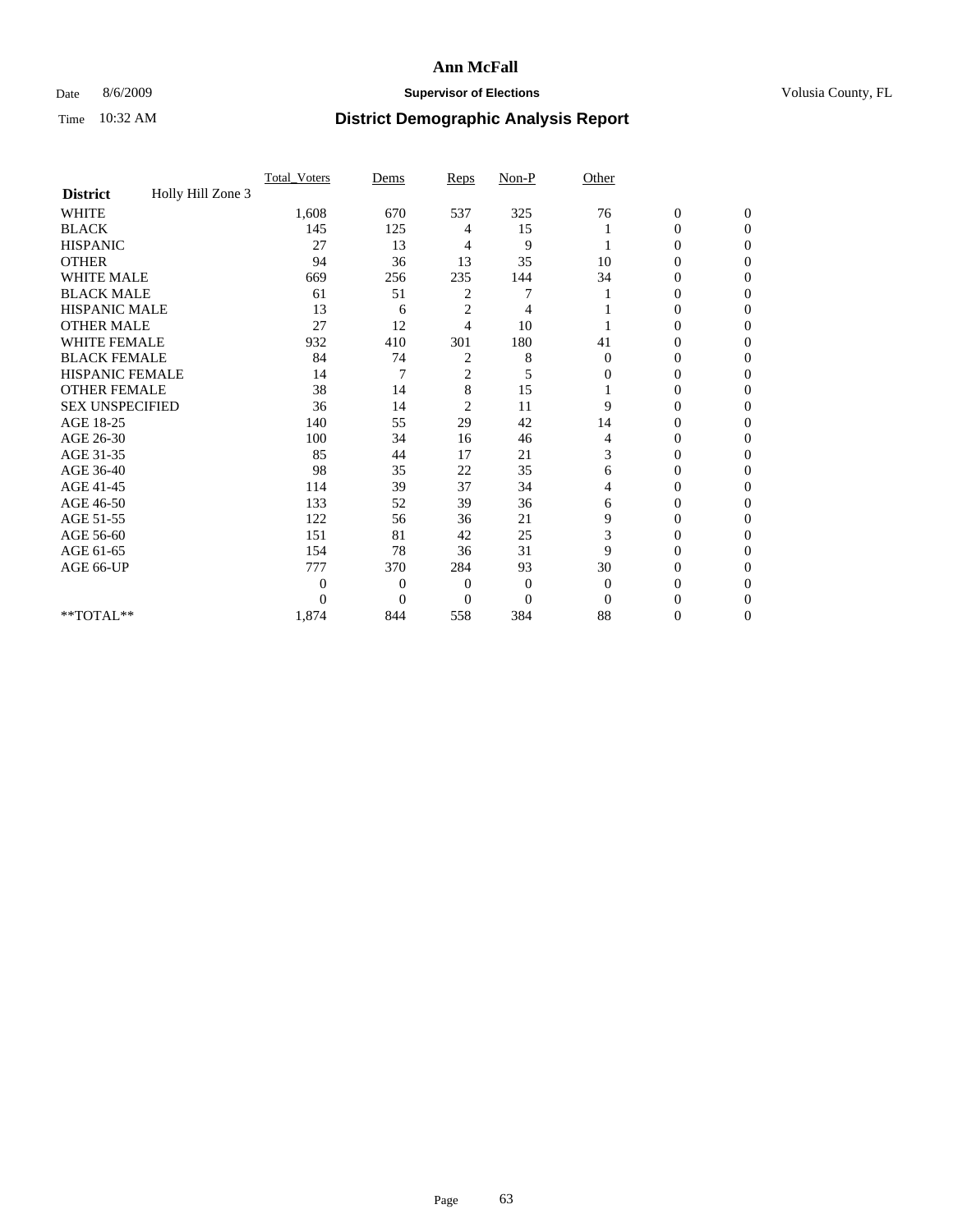### Date 8/6/2009 **Supervisor of Elections Supervisor of Elections** Volusia County, FL

|                        |                   | Total Voters | Dems           | Reps           | $Non-P$  | Other        |                  |                  |  |
|------------------------|-------------------|--------------|----------------|----------------|----------|--------------|------------------|------------------|--|
| <b>District</b>        | Holly Hill Zone 4 |              |                |                |          |              |                  |                  |  |
| <b>WHITE</b>           |                   | 1,467        | 626            | 462            | 310      | 69           | $\boldsymbol{0}$ | $\boldsymbol{0}$ |  |
| <b>BLACK</b>           |                   | 326          | 267            | 9              | 45       | 5            | $\overline{0}$   | $\Omega$         |  |
| <b>HISPANIC</b>        |                   | 48           | 31             | 5              | 11       |              | 0                | $\Omega$         |  |
| <b>OTHER</b>           |                   | 91           | 33             | 11             | 36       | 11           | 0                | $\Omega$         |  |
| <b>WHITE MALE</b>      |                   | 647          | 231            | 228            | 153      | 35           | $\overline{0}$   | $\mathbf{0}$     |  |
| <b>BLACK MALE</b>      |                   | 94           | 74             | 4              | 14       | 2            | $\overline{0}$   | $\Omega$         |  |
| <b>HISPANIC MALE</b>   |                   | 22           | 15             | $\overline{2}$ | 4        |              | 0                | $\Omega$         |  |
| <b>OTHER MALE</b>      |                   | 29           | 10             | 6              | 11       | 2            | 0                | 0                |  |
| WHITE FEMALE           |                   | 811          | 390            | 232            | 155      | 34           | 0                | $\Omega$         |  |
| <b>BLACK FEMALE</b>    |                   | 229          | 191            | 5              | 30       | 3            | $\boldsymbol{0}$ | $\Omega$         |  |
| HISPANIC FEMALE        |                   | 26           | 16             | 3              | 7        | $\Omega$     | 0                | $\overline{0}$   |  |
| <b>OTHER FEMALE</b>    |                   | 33           | 18             | $\mathbf{0}$   | 13       | 2            | 0                | $\Omega$         |  |
| <b>SEX UNSPECIFIED</b> |                   | 41           | 12             | 7              | 15       | 7            | $\overline{0}$   | $\overline{0}$   |  |
| AGE 18-25              |                   | 323          | 154            | 51             | 98       | 20           | 0                | $\Omega$         |  |
| AGE 26-30              |                   | 172          | 76             | 39             | 49       | 8            | 0                | $\Omega$         |  |
| AGE 31-35              |                   | 136          | 72             | 24             | 33       | 7            | $\overline{0}$   | $\Omega$         |  |
| AGE 36-40              |                   | 133          | 60             | 32             | 31       | 10           | 0                | 0                |  |
| AGE 41-45              |                   | 152          | 72             | 32             | 43       | 5            | 0                | $\Omega$         |  |
| AGE 46-50              |                   | 186          | 74             | 61             | 38       | 13           | 0                | $\Omega$         |  |
| AGE 51-55              |                   | 165          | 85             | 47             | 31       | 2            | 0                | $\mathbf{0}$     |  |
| AGE 56-60              |                   | 149          | 74             | 38             | 30       |              | 0                | 0                |  |
| AGE 61-65              |                   | 100          | 53             | 28             | 15       | 4            | 0                | $\Omega$         |  |
| AGE 66-UP              |                   | 416          | 237            | 135            | 34       | 10           | 0                | 0                |  |
|                        |                   | 0            | $\overline{0}$ | 0              | $\theta$ | $\mathbf{0}$ | 0                | $\Omega$         |  |
|                        |                   | $\Omega$     | $\overline{0}$ | $\Omega$       | $\Omega$ | $\Omega$     | 0                | $\Omega$         |  |
| **TOTAL**              |                   | 1,932        | 957            | 487            | 402      | 86           | 0                | $\mathbf{0}$     |  |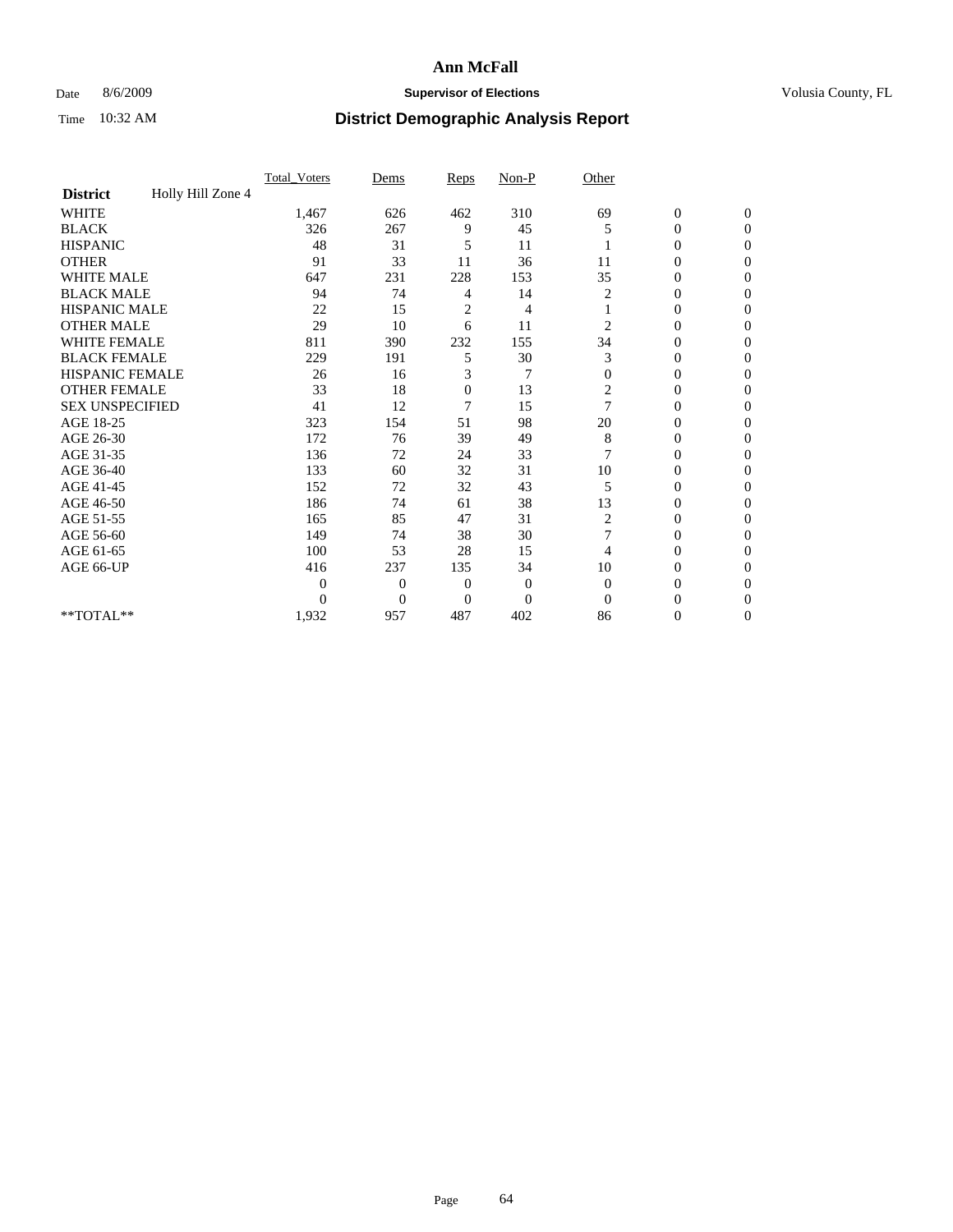### Date 8/6/2009 **Supervisor of Elections Supervisor of Elections** Volusia County, FL

|                                      | <b>Total_Voters</b> | Dems           | <b>Reps</b> | $Non-P$      | Other            |                  |                  |  |
|--------------------------------------|---------------------|----------------|-------------|--------------|------------------|------------------|------------------|--|
| New Smyrna Zone 1<br><b>District</b> |                     |                |             |              |                  |                  |                  |  |
| <b>WHITE</b>                         | 3,804               | 1,289          | 1,649       | 723          | 143              | $\boldsymbol{0}$ | $\boldsymbol{0}$ |  |
| <b>BLACK</b>                         | 8                   | 3              | 2           | 3            | $\Omega$         | $\boldsymbol{0}$ | $\Omega$         |  |
| <b>HISPANIC</b>                      | 38                  | 13             | 9           | 14           | 2                | 0                | $\Omega$         |  |
| <b>OTHER</b>                         | 122                 | 28             | 36          | 38           | 20               | 0                | $\Omega$         |  |
| <b>WHITE MALE</b>                    | 1,777               | 501            | 812         | 380          | 84               | 0                | $\mathbf{0}$     |  |
| <b>BLACK MALE</b>                    | 3                   |                | 0           | 2            | $\bf{0}$         | 0                | $\Omega$         |  |
| <b>HISPANIC MALE</b>                 | 15                  | 3              |             | 11           | 0                | 0                | 0                |  |
| <b>OTHER MALE</b>                    | 33                  | 6              | 16          | 10           |                  | 0                | 0                |  |
| WHITE FEMALE                         | 1,999               | 778            | 828         | 335          | 58               | 0                | $\Omega$         |  |
| <b>BLACK FEMALE</b>                  | 5                   | $\overline{c}$ | 2           |              | $\boldsymbol{0}$ | 0                | $\Omega$         |  |
| <b>HISPANIC FEMALE</b>               | 23                  | 10             | 8           | 3            | 2                | 0                | $\Omega$         |  |
| <b>OTHER FEMALE</b>                  | 45                  | 14             | 16          | 11           | $\overline{4}$   | 0                | $\Omega$         |  |
| <b>SEX UNSPECIFIED</b>               | 72                  | 18             | 13          | 25           | 16               | 0                | $\Omega$         |  |
| AGE 18-25                            | 243                 | 78             | 48          | 97           | 20               | 0                | 0                |  |
| AGE 26-30                            | 171                 | 62             | 47          | 52           | 10               | 0                | $\Omega$         |  |
| AGE 31-35                            | 150                 | 34             | 51          | 55           | 10               | $\boldsymbol{0}$ | $\Omega$         |  |
| AGE 36-40                            | 169                 | 46             | 58          | 55           | 10               | 0                | 0                |  |
| AGE 41-45                            | 214                 | 68             | 95          | 40           | 11               | 0                | $\Omega$         |  |
| AGE 46-50                            | 297                 | 101            | 129         | 53           | 14               | 0                | $\Omega$         |  |
| AGE 51-55                            | 386                 | 143            | 147         | 78           | 18               | 0                | $\mathbf{0}$     |  |
| AGE 56-60                            | 456                 | 162            | 199         | 77           | 18               | 0                | 0                |  |
| AGE 61-65                            | 467                 | 153            | 217         | 84           | 13               | $\overline{0}$   | $\Omega$         |  |
| AGE 66-UP                            | 1,419               | 486            | 705         | 187          | 41               | 0                | 0                |  |
|                                      | 0                   | 0              | 0           | $\mathbf{0}$ | $\overline{0}$   | 0                | $\Omega$         |  |
|                                      | $\theta$            | $\Omega$       | $\Omega$    | $\theta$     | $\Omega$         | 0                | $\Omega$         |  |
| **TOTAL**                            | 3,972               | 1,333          | 1,696       | 778          | 165              | 0                | $\mathbf{0}$     |  |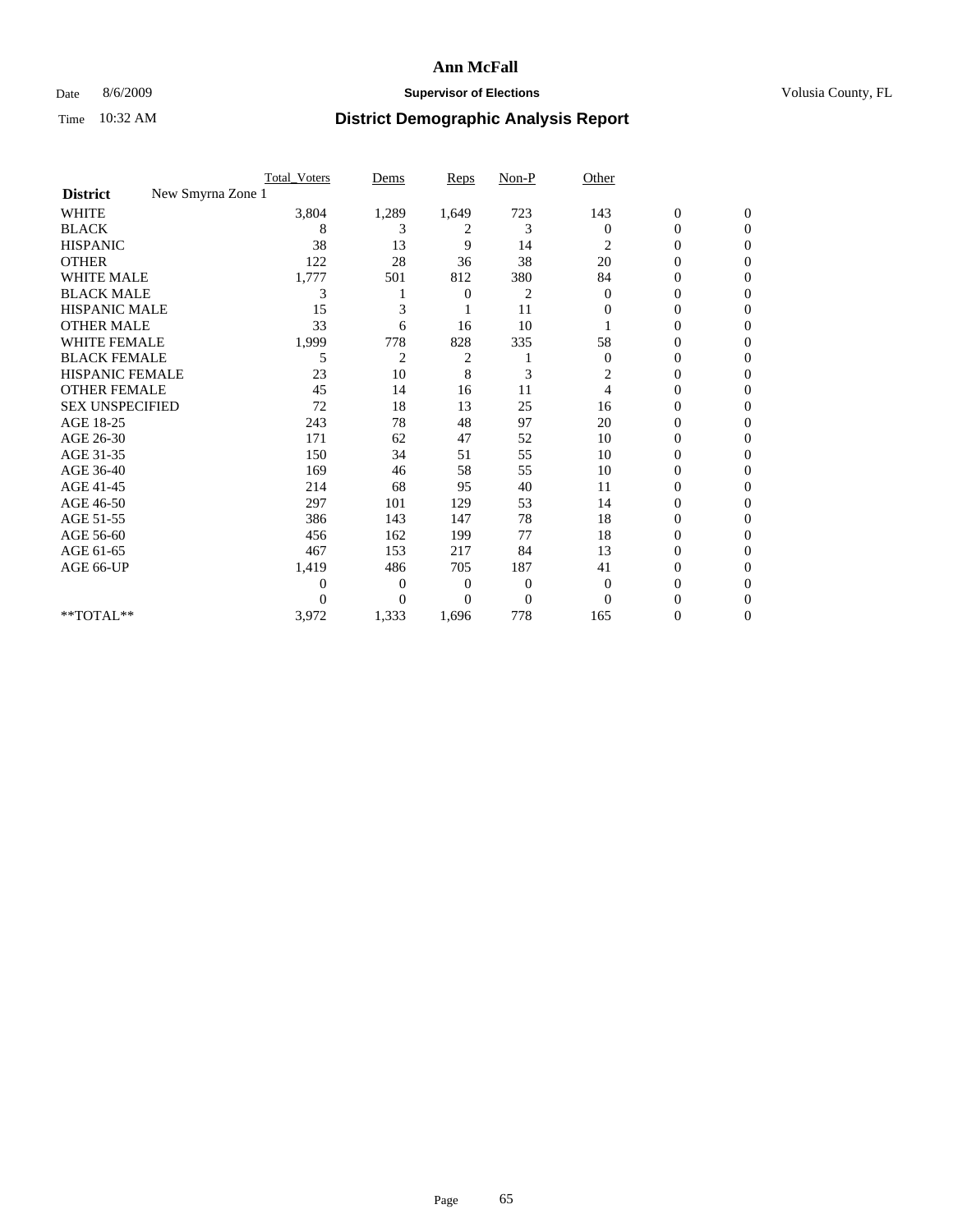### Date 8/6/2009 **Supervisor of Elections Supervisor of Elections** Volusia County, FL

|                                      | <b>Total Voters</b> | Dems           | Reps           | $Non-P$  | Other            |                  |                  |  |
|--------------------------------------|---------------------|----------------|----------------|----------|------------------|------------------|------------------|--|
| New Smyrna Zone 2<br><b>District</b> |                     |                |                |          |                  |                  |                  |  |
| WHITE                                | 3,351               | 1,282          | 1,260          | 672      | 137              | $\boldsymbol{0}$ | $\boldsymbol{0}$ |  |
| <b>BLACK</b>                         | 21                  | 15             |                | 5        | $\Omega$         | $\boldsymbol{0}$ | $\bf{0}$         |  |
| <b>HISPANIC</b>                      | 41                  | 8              | 12             | 19       | 2                | 0                | $\Omega$         |  |
| <b>OTHER</b>                         | 109                 | 26             | 24             | 40       | 19               | 0                | $\Omega$         |  |
| <b>WHITE MALE</b>                    | 1,514               | 513            | 579            | 344      | 78               | 0                | $\mathbf{0}$     |  |
| <b>BLACK MALE</b>                    | 10                  |                |                | 2        | $\overline{0}$   | 0                | $\Omega$         |  |
| <b>HISPANIC MALE</b>                 | 22                  |                | 6              | 12       | $\overline{0}$   | 0                | 0                |  |
| <b>OTHER MALE</b>                    | 35                  | $\overline{7}$ | 9              | 16       | 3                | 0                | 0                |  |
| <b>WHITE FEMALE</b>                  | 1,803               | 757            | 664            | 323      | 59               | 0                | $\mathbf{0}$     |  |
| <b>BLACK FEMALE</b>                  | 11                  | 8              | $\overline{0}$ | 3        | $\boldsymbol{0}$ | 0                | $\Omega$         |  |
| <b>HISPANIC FEMALE</b>               | 19                  | 4              | 6              | 7        | 2                | 0                | 0                |  |
| <b>OTHER FEMALE</b>                  | 38                  | 13             | 11             | 13       |                  | 0                | $\Omega$         |  |
| <b>SEX UNSPECIFIED</b>               | 70                  | 18             | 21             | 16       | 15               | 0                | $\overline{0}$   |  |
| AGE 18-25                            | 208                 | 76             | 51             | 67       | 14               | 0                | 0                |  |
| AGE 26-30                            | 180                 | 63             | 44             | 61       | 12               | 0                | $\Omega$         |  |
| AGE 31-35                            | 150                 | 48             | 47             | 45       | 10               | 0                | $\Omega$         |  |
| AGE 36-40                            | 180                 | 58             | 54             | 61       |                  | 0                | 0                |  |
| AGE 41-45                            | 171                 | 49             | 75             | 39       | 8                | 0                | $\Omega$         |  |
| AGE 46-50                            | 289                 | 89             | 109            | 78       | 13               | 0                | $\Omega$         |  |
| AGE 51-55                            | 299                 | 123            | 101            | 58       | 17               | 0                | $\overline{0}$   |  |
| AGE 56-60                            | 345                 | 127            | 123            | 80       | 15               | 0                | 0                |  |
| AGE 61-65                            | 348                 | 118            | 155            | 62       | 13               | 0                | $\Omega$         |  |
| AGE 66-UP                            | 1,352               | 580            | 538            | 185      | 49               | 0                | 0                |  |
|                                      | 0                   | $\overline{0}$ | 0              | 0        | $\overline{0}$   | 0                | $\Omega$         |  |
|                                      | 0                   | $\overline{0}$ | $\Omega$       | $\Omega$ | $\Omega$         | 0                | $\theta$         |  |
| **TOTAL**                            | 3,522               | 1,331          | 1,297          | 736      | 158              | 0                | $\overline{0}$   |  |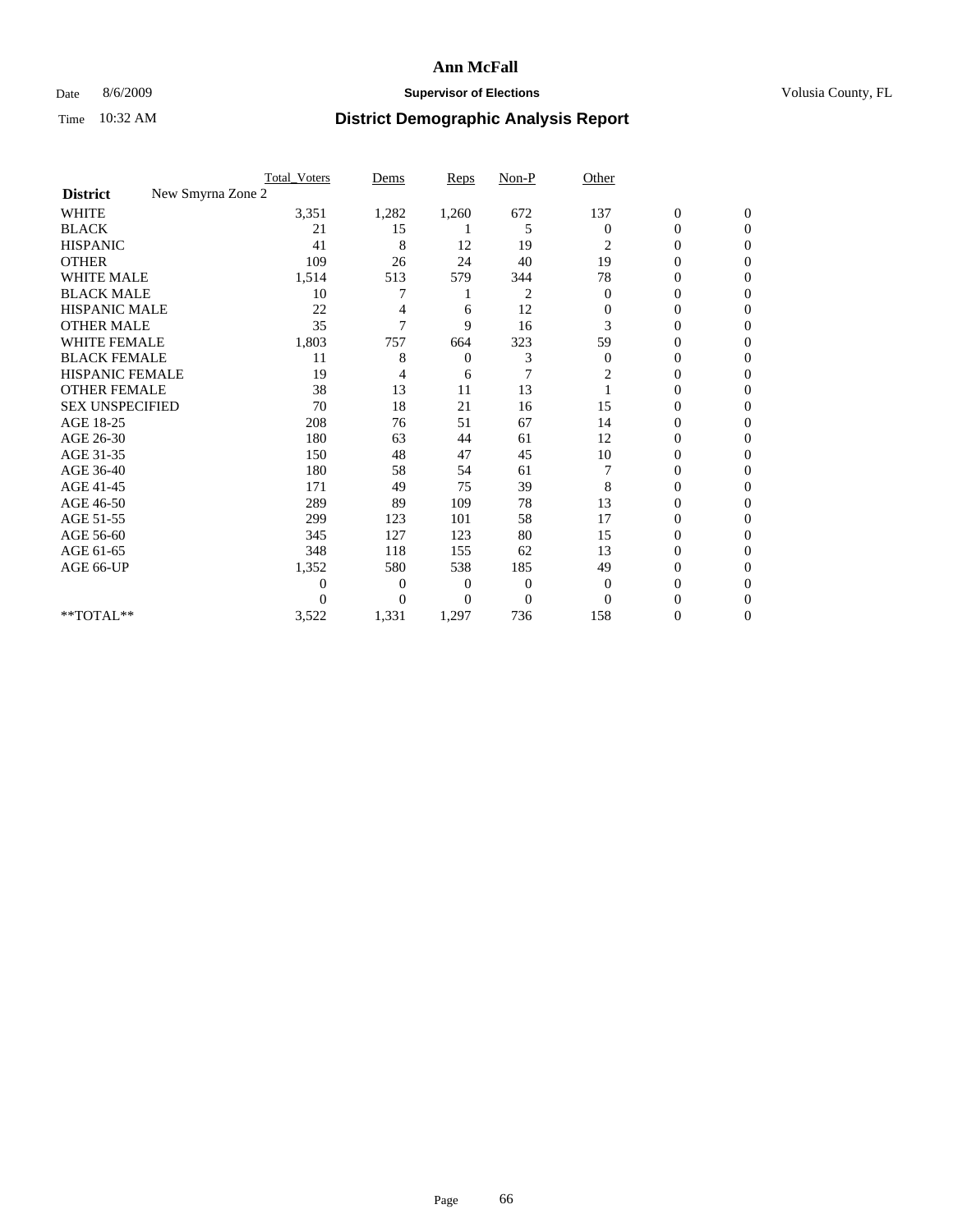### Date 8/6/2009 **Supervisor of Elections Supervisor of Elections** Volusia County, FL

|                                      | <b>Total_Voters</b> | Dems           | <b>Reps</b>    | $Non-P$  | Other            |                  |                  |  |
|--------------------------------------|---------------------|----------------|----------------|----------|------------------|------------------|------------------|--|
| New Smyrna Zone 3<br><b>District</b> |                     |                |                |          |                  |                  |                  |  |
| <b>WHITE</b>                         | 4,156               | 1,404          | 1,660          | 927      | 165              | $\boldsymbol{0}$ | $\boldsymbol{0}$ |  |
| <b>BLACK</b>                         | 39                  | 25             | 4              | 9        |                  | $\boldsymbol{0}$ | $\Omega$         |  |
| <b>HISPANIC</b>                      | 41                  | 16             | 8              | 13       | 4                | 0                | $\Omega$         |  |
| <b>OTHER</b>                         | 169                 | 41             | 28             | 68       | 32               | 0                | $\Omega$         |  |
| <b>WHITE MALE</b>                    | 1,926               | 569            | 808            | 463      | 86               | $\mathbf{0}$     | $\mathbf{0}$     |  |
| <b>BLACK MALE</b>                    | 22                  | 12             | 3              | 6        |                  | $\mathbf{0}$     | $\Omega$         |  |
| <b>HISPANIC MALE</b>                 | 18                  | 6              | $\overline{2}$ | 8        | $\overline{c}$   | 0                | $\Omega$         |  |
| <b>OTHER MALE</b>                    | 53                  | 20             | 10             | 21       | $\overline{c}$   | 0                | 0                |  |
| WHITE FEMALE                         | 2,206               | 826            | 844            | 457      | 79               | 0                | $\mathbf{0}$     |  |
| <b>BLACK FEMALE</b>                  | 17                  | 13             |                | 3        | $\boldsymbol{0}$ | $\boldsymbol{0}$ | $\Omega$         |  |
| <b>HISPANIC FEMALE</b>               | 23                  | 10             | 6              | 5        | $\overline{c}$   | 0                | $\mathbf{0}$     |  |
| <b>OTHER FEMALE</b>                  | 47                  | 14             | 12             | 15       | 6                | 0                | $\Omega$         |  |
| <b>SEX UNSPECIFIED</b>               | 93                  | 16             | 14             | 39       | 24               | $\overline{0}$   | $\overline{0}$   |  |
| AGE 18-25                            | 314                 | 83             | 68             | 126      | 37               | 0                | $\Omega$         |  |
| AGE 26-30                            | 251                 | 71             | 75             | 93       | 12               | 0                | $\Omega$         |  |
| AGE 31-35                            | 217                 | 89             | 47             | 66       | 15               | $\boldsymbol{0}$ | $\Omega$         |  |
| AGE 36-40                            | 225                 | 73             | 63             | 81       | 8                | 0                | 0                |  |
| AGE 41-45                            | 263                 | 94             | 88             | 72       | 9                | 0                | $\Omega$         |  |
| AGE 46-50                            | 375                 | 116            | 144            | 99       | 16               | 0                | $\Omega$         |  |
| AGE 51-55                            | 415                 | 177            | 145            | 79       | 14               | 0                | $\mathbf{0}$     |  |
| AGE 56-60                            | 393                 | 155            | 141            | 78       | 19               | $\overline{0}$   | 0                |  |
| AGE 61-65                            | 438                 | 159            | 169            | 93       | 17               | $\overline{0}$   | $\Omega$         |  |
| AGE 66-UP                            | 1,514               | 469            | 760            | 230      | 55               | 0                | 0                |  |
|                                      | $\boldsymbol{0}$    | 0              | 0              | 0        | $\mathbf{0}$     | 0                | $\Omega$         |  |
|                                      | $\theta$            | $\overline{0}$ | $\Omega$       | $\Omega$ | $\Omega$         | 0                | $\Omega$         |  |
| **TOTAL**                            | 4,405               | 1,486          | 1,700          | 1,017    | 202              | 0                | $\overline{0}$   |  |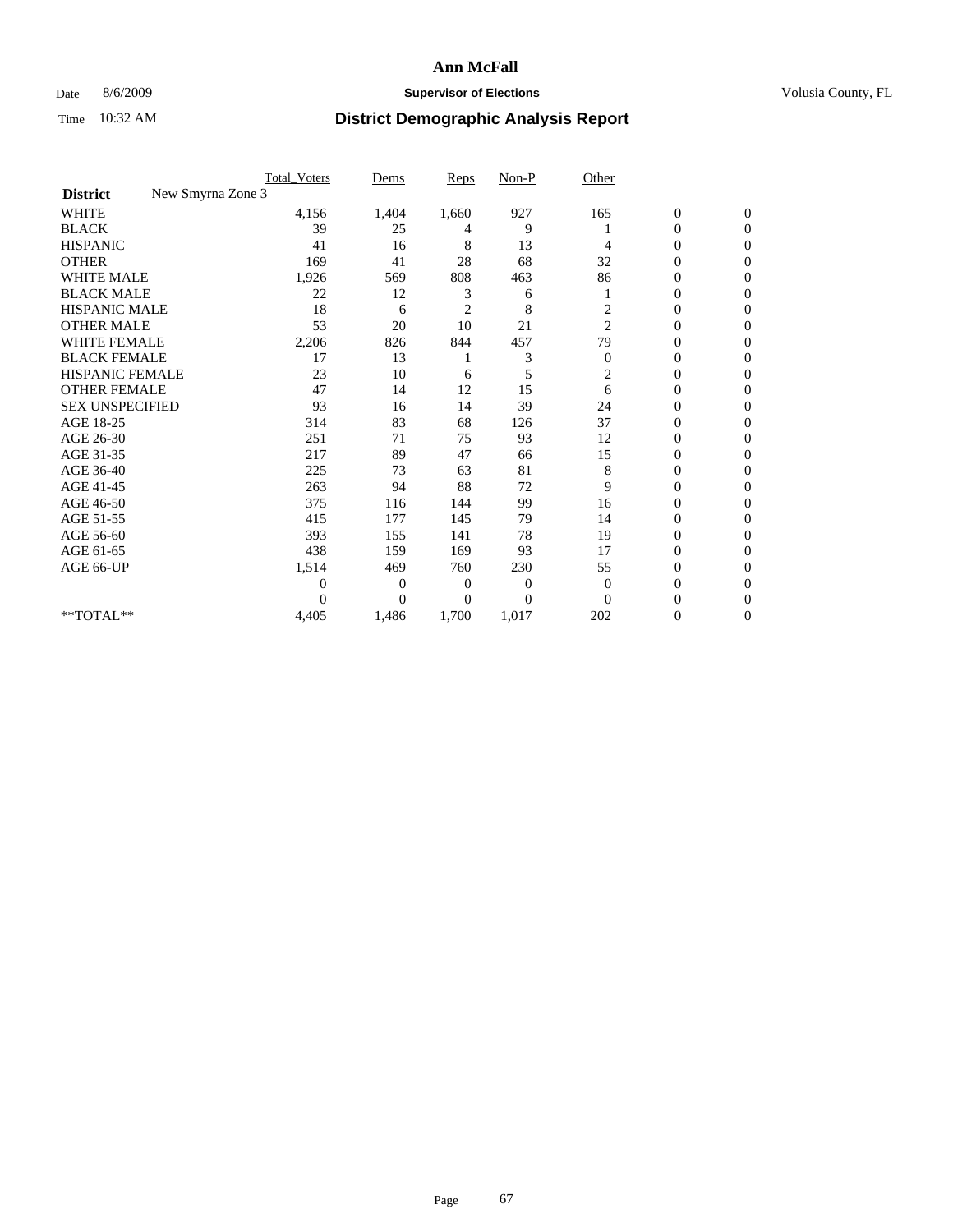### Date 8/6/2009 **Supervisor of Elections Supervisor of Elections** Volusia County, FL

|                                      | <b>Total_Voters</b> | Dems           | <b>Reps</b> | $Non-P$      | Other          |                  |                  |  |
|--------------------------------------|---------------------|----------------|-------------|--------------|----------------|------------------|------------------|--|
| New Smyrna Zone 4<br><b>District</b> |                     |                |             |              |                |                  |                  |  |
| <b>WHITE</b>                         | 4,178               | 1,515          | 1,618       | 883          | 162            | $\boldsymbol{0}$ | $\boldsymbol{0}$ |  |
| <b>BLACK</b>                         | 714                 | 614            | 20          | 69           | 11             | $\boldsymbol{0}$ | $\mathbf{0}$     |  |
| <b>HISPANIC</b>                      | 65                  | 25             | 17          | 20           | 3              | $\overline{0}$   | $\mathbf{0}$     |  |
| <b>OTHER</b>                         | 207                 | 53             | 30          | 75           | 49             | $\boldsymbol{0}$ | $\Omega$         |  |
| <b>WHITE MALE</b>                    | 1,858               | 615            | 745         | 420          | 78             | $\overline{0}$   | $\mathbf{0}$     |  |
| <b>BLACK MALE</b>                    | 296                 | 239            | 8           | 41           | 8              | $\overline{0}$   | $\mathbf{0}$     |  |
| <b>HISPANIC MALE</b>                 | 33                  | 10             | 11          | 9            | 3              | $\overline{0}$   | $\Omega$         |  |
| <b>OTHER MALE</b>                    | 53                  | 14             | 12          | 22           | 5              | $\boldsymbol{0}$ | $\mathbf{0}$     |  |
| WHITE FEMALE                         | 2,295               | 889            | 868         | 454          | 84             | $\overline{0}$   | $\mathbf{0}$     |  |
| <b>BLACK FEMALE</b>                  | 413                 | 370            | 12          | 28           | 3              | $\boldsymbol{0}$ | $\Omega$         |  |
| <b>HISPANIC FEMALE</b>               | 32                  | 15             | 6           | 11           | $\mathbf{0}$   | 0                | $\mathbf{0}$     |  |
| <b>OTHER FEMALE</b>                  | 80                  | 29             | 14          | 32           | 5              | $\overline{0}$   | $\Omega$         |  |
| <b>SEX UNSPECIFIED</b>               | 104                 | 26             | 9           | 30           | 39             | $\overline{0}$   | $\mathbf{0}$     |  |
| AGE 18-25                            | 468                 | 198            | 82          | 146          | 42             | $\mathbf{0}$     | $\mathbf{0}$     |  |
| AGE 26-30                            | 278                 | 112            | 63          | 87           | 16             | $\overline{0}$   | $\mathbf{0}$     |  |
| AGE 31-35                            | 325                 | 117            | 112         | 82           | 14             | $\boldsymbol{0}$ | $\mathbf{0}$     |  |
| AGE 36-40                            | 317                 | 136            | 98          | 55           | 28             | 0                | $\mathbf{0}$     |  |
| AGE 41-45                            | 310                 | 120            | 99          | 74           | 17             | $\overline{0}$   | $\Omega$         |  |
| AGE 46-50                            | 382                 | 162            | 132         | 76           | 12             | $\boldsymbol{0}$ | $\Omega$         |  |
| AGE 51-55                            | 454                 | 204            | 143         | 94           | 13             | $\boldsymbol{0}$ | $\mathbf{0}$     |  |
| AGE 56-60                            | 467                 | 203            | 135         | 106          | 23             | $\overline{0}$   | $\Omega$         |  |
| AGE 61-65                            | 442                 | 197            | 139         | 97           | 9              | $\overline{0}$   | $\mathbf{0}$     |  |
| AGE 66-UP                            | 1,721               | 758            | 682         | 230          | 51             | $\boldsymbol{0}$ | $\mathbf{0}$     |  |
|                                      | $\overline{0}$      | $\overline{0}$ | 0           | $\mathbf{0}$ | $\overline{0}$ | $\overline{0}$   | $\mathbf{0}$     |  |
|                                      | $\theta$            | $\Omega$       | $\Omega$    | $\Omega$     | $\Omega$       | $\overline{0}$   | $\mathbf{0}$     |  |
| **TOTAL**                            | 5,164               | 2,207          | 1,685       | 1,047        | 225            | 0                | $\mathbf{0}$     |  |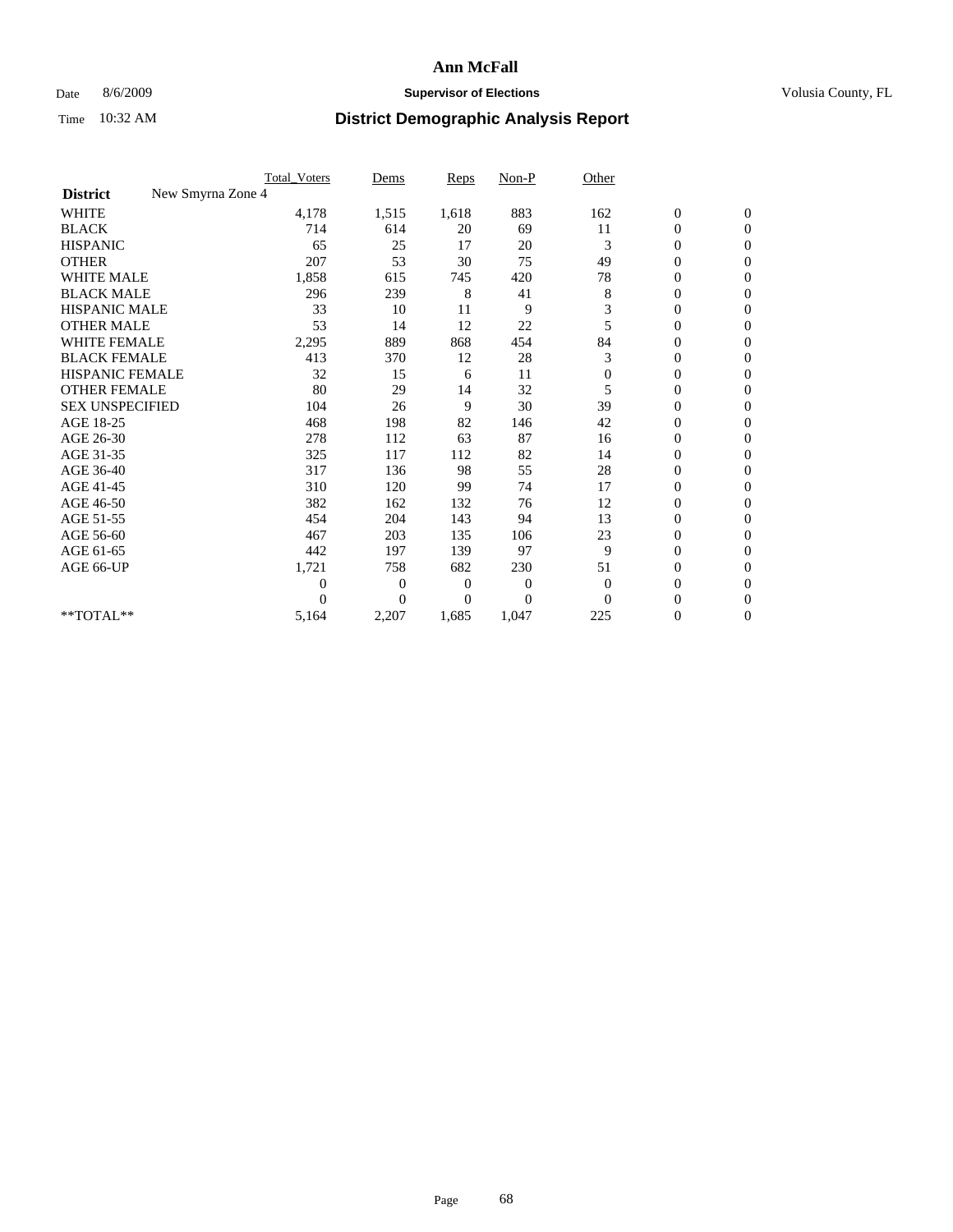### Date 8/6/2009 **Supervisor of Elections Supervisor of Elections** Volusia County, FL

|                        |                    | <b>Total Voters</b> | Dems           | Reps         | Non-P          | Other          |                  |                  |
|------------------------|--------------------|---------------------|----------------|--------------|----------------|----------------|------------------|------------------|
| <b>District</b>        | Orange City Zone 1 |                     |                |              |                |                |                  |                  |
| <b>WHITE</b>           |                    | 453                 | 153            | 183          | 96             | 21             | $\boldsymbol{0}$ | $\boldsymbol{0}$ |
| <b>BLACK</b>           |                    | 85                  | 70             | 3            | 8              | 4              | 0                | $\Omega$         |
| <b>HISPANIC</b>        |                    | 222                 | 106            | 28           | 79             | 9              | $\mathbf{0}$     | $\Omega$         |
| <b>OTHER</b>           |                    | 47                  | 18             | 13           | 11             | 5              | 0                | $\Omega$         |
| WHITE MALE             |                    | 195                 | 66             | 80           | 37             | 12             | 0                | $\Omega$         |
| <b>BLACK MALE</b>      |                    | 27                  | 21             | $\mathbf{0}$ | 3              | 3              | $\overline{0}$   | $\Omega$         |
| HISPANIC MALE          |                    | 87                  | 37             | 15           | 33             | 2              | 0                | 0                |
| <b>OTHER MALE</b>      |                    | 17                  | 8              | 6            | $\overline{2}$ |                | 0                | 0                |
| <b>WHITE FEMALE</b>    |                    | 257                 | 87             | 102          | 59             | 9              | 0                | 0                |
| <b>BLACK FEMALE</b>    |                    | 58                  | 49             | 3            | 5              |                | 0                | 0                |
| <b>HISPANIC FEMALE</b> |                    | 134                 | 69             | 12           | 46             |                | 0                | $\Omega$         |
| <b>OTHER FEMALE</b>    |                    | 19                  | 6              | 4            | 6              | 3              | 0                | $\Omega$         |
| <b>SEX UNSPECIFIED</b> |                    | 13                  | 4              | 5            | 3              |                | 0                | $\Omega$         |
| AGE 18-25              |                    | 127                 | 51             | 27           | 42             | 7              | 0                | $\Omega$         |
| AGE 26-30              |                    | 111                 | 34             | 37           | 34             | 6              | 0                | 0                |
| AGE 31-35              |                    | 84                  | 31             | 22           | 25             | 6              | 0                | 0                |
| AGE 36-40              |                    | 75                  | 37             | 17           | 20             |                | 0                | 0                |
| AGE 41-45              |                    | 66                  | 26             | 16           | 21             | 3              | 0                | 0                |
| AGE 46-50              |                    | 45                  | 20             | 10           | 12             | 3              | $\overline{0}$   | $\Omega$         |
| AGE 51-55              |                    | 43                  | 21             | 9            | 12             |                | 0                | $\Omega$         |
| AGE 56-60              |                    | 50                  | 26             | 16           | 6              | $\overline{c}$ | 0                | 0                |
| AGE 61-65              |                    | 42                  | 22             | 13           | 4              | 3              | 0                | $\Omega$         |
| AGE 66-UP              |                    | 164                 | 79             | 60           | 18             | 7              | $\overline{0}$   | $\Omega$         |
|                        |                    | $\overline{0}$      | $\overline{0}$ | $\mathbf{0}$ | $\mathbf{0}$   | $\Omega$       | 0                | 0                |
|                        |                    | $\theta$            | $\overline{0}$ | $\mathbf{0}$ | $\overline{0}$ | $\Omega$       | 0                | $\Omega$         |
| **TOTAL**              |                    | 807                 | 347            | 227          | 194            | 39             | 0                | $\overline{0}$   |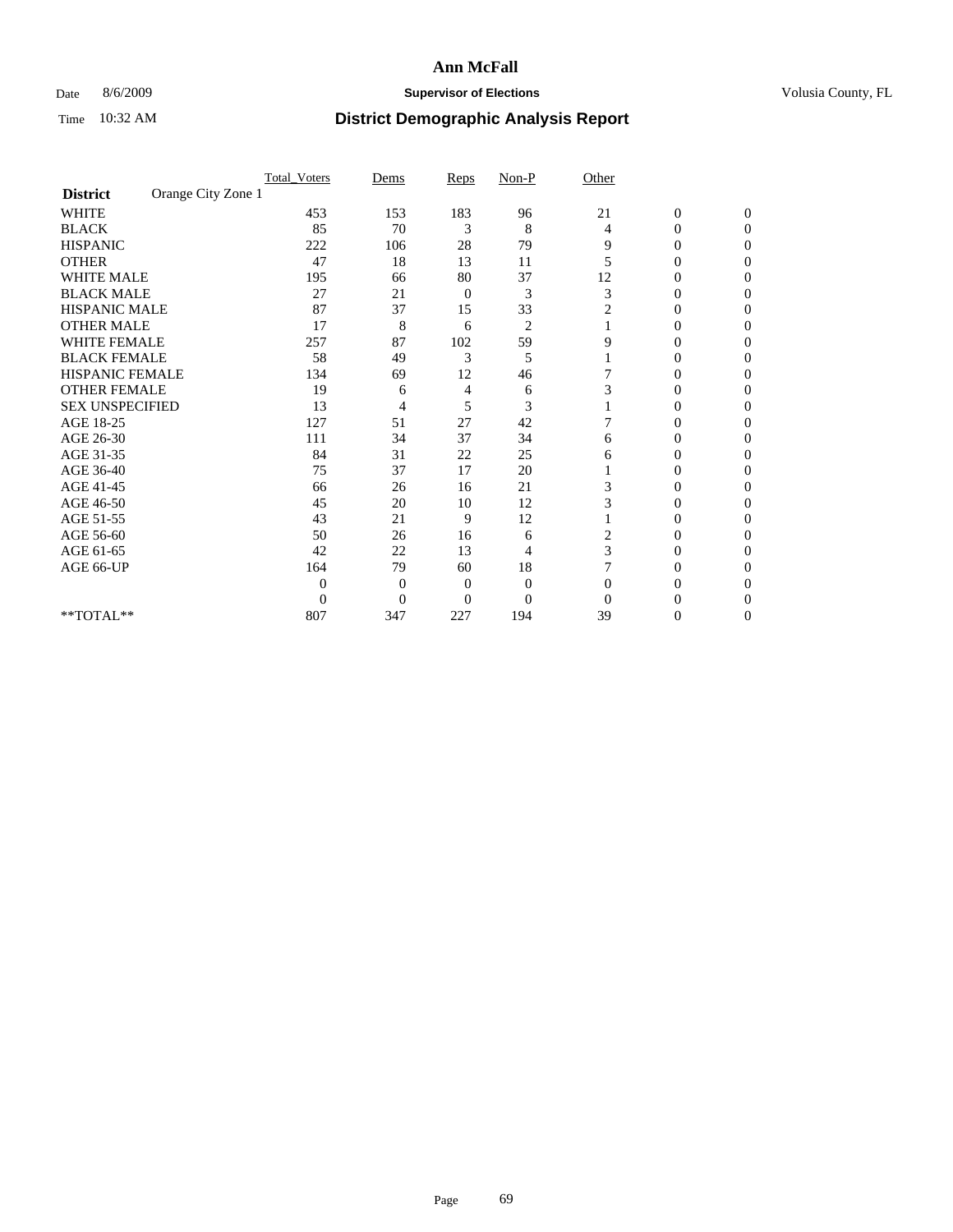### Date 8/6/2009 **Supervisor of Elections Supervisor of Elections** Volusia County, FL

|                        |                    | <b>Total_Voters</b> | Dems           | Reps           | $Non-P$        | Other          |                  |              |  |
|------------------------|--------------------|---------------------|----------------|----------------|----------------|----------------|------------------|--------------|--|
| <b>District</b>        | Orange City Zone 2 |                     |                |                |                |                |                  |              |  |
| <b>WHITE</b>           |                    | 733                 | 256            | 287            | 147            | 43             | $\boldsymbol{0}$ | $\mathbf{0}$ |  |
| <b>BLACK</b>           |                    | 40                  | 31             | 4              | 5              | $\mathbf{0}$   | $\overline{0}$   | $\Omega$     |  |
| <b>HISPANIC</b>        |                    | 113                 | 62             | 17             | 31             | 3              | 0                | $\Omega$     |  |
| <b>OTHER</b>           |                    | 47                  | 12             | 13             | 20             | $\overline{c}$ | 0                | 0            |  |
| <b>WHITE MALE</b>      |                    | 327                 | 103            | 134            | 67             | 23             | 0                | 0            |  |
| <b>BLACK MALE</b>      |                    | 14                  | 8              | 3              | 3              | $\Omega$       | 0                | $\Omega$     |  |
| HISPANIC MALE          |                    | 51                  | 26             | 10             | 14             |                | 0                | $\Omega$     |  |
| <b>OTHER MALE</b>      |                    | 17                  | 4              | 6              | 6              |                | 0                | 0            |  |
| <b>WHITE FEMALE</b>    |                    | 406                 | 153            | 153            | 80             | 20             | 0                | $\Omega$     |  |
| <b>BLACK FEMALE</b>    |                    | 25                  | 22             |                | $\overline{c}$ | $\mathbf{0}$   | $\overline{0}$   | 0            |  |
| <b>HISPANIC FEMALE</b> |                    | 62                  | 36             | 7              | 17             | 2              | 0                | 0            |  |
| <b>OTHER FEMALE</b>    |                    | 13                  | 5              | 3              | 4              |                | 0                | 0            |  |
| <b>SEX UNSPECIFIED</b> |                    | 18                  | 4              | 4              | 10             | $\mathbf{0}$   | 0                | 0            |  |
| AGE 18-25              |                    | 105                 | 37             | 23             | 37             | 8              | 0                | $\Omega$     |  |
| AGE 26-30              |                    | 87                  | 30             | 23             | 25             | 9              | 0                | 0            |  |
| AGE 31-35              |                    | 68                  | 24             | 22             | 17             | 5              | 0                | 0            |  |
| AGE 36-40              |                    | 81                  | 30             | 24             | 22             | 5              | 0                | 0            |  |
| AGE 41-45              |                    | 91                  | 38             | 35             | 17             |                | 0                | $\Omega$     |  |
| AGE 46-50              |                    | 76                  | 30             | 24             | 17             | 5              | 0                | $\Omega$     |  |
| AGE 51-55              |                    | 98                  | 35             | 40             | 22             |                | 0                | 0            |  |
| AGE 56-60              |                    | 85                  | 27             | 34             | 21             | 3              | 0                | 0            |  |
| AGE 61-65              |                    | 69                  | 32             | 24             | 8              | 5              | $\overline{0}$   | 0            |  |
| AGE 66-UP              |                    | 173                 | 78             | 72             | 17             | 6              | 0                | 0            |  |
|                        |                    | $\theta$            | $\overline{0}$ | $\mathbf{0}$   | $\mathbf{0}$   | $\Omega$       | 0                | 0            |  |
|                        |                    | $\overline{0}$      | $\overline{0}$ | $\overline{0}$ | $\overline{0}$ | $\Omega$       |                  | 0            |  |
| **TOTAL**              |                    | 933                 | 361            | 321            | 203            | 48             | 0                | 0            |  |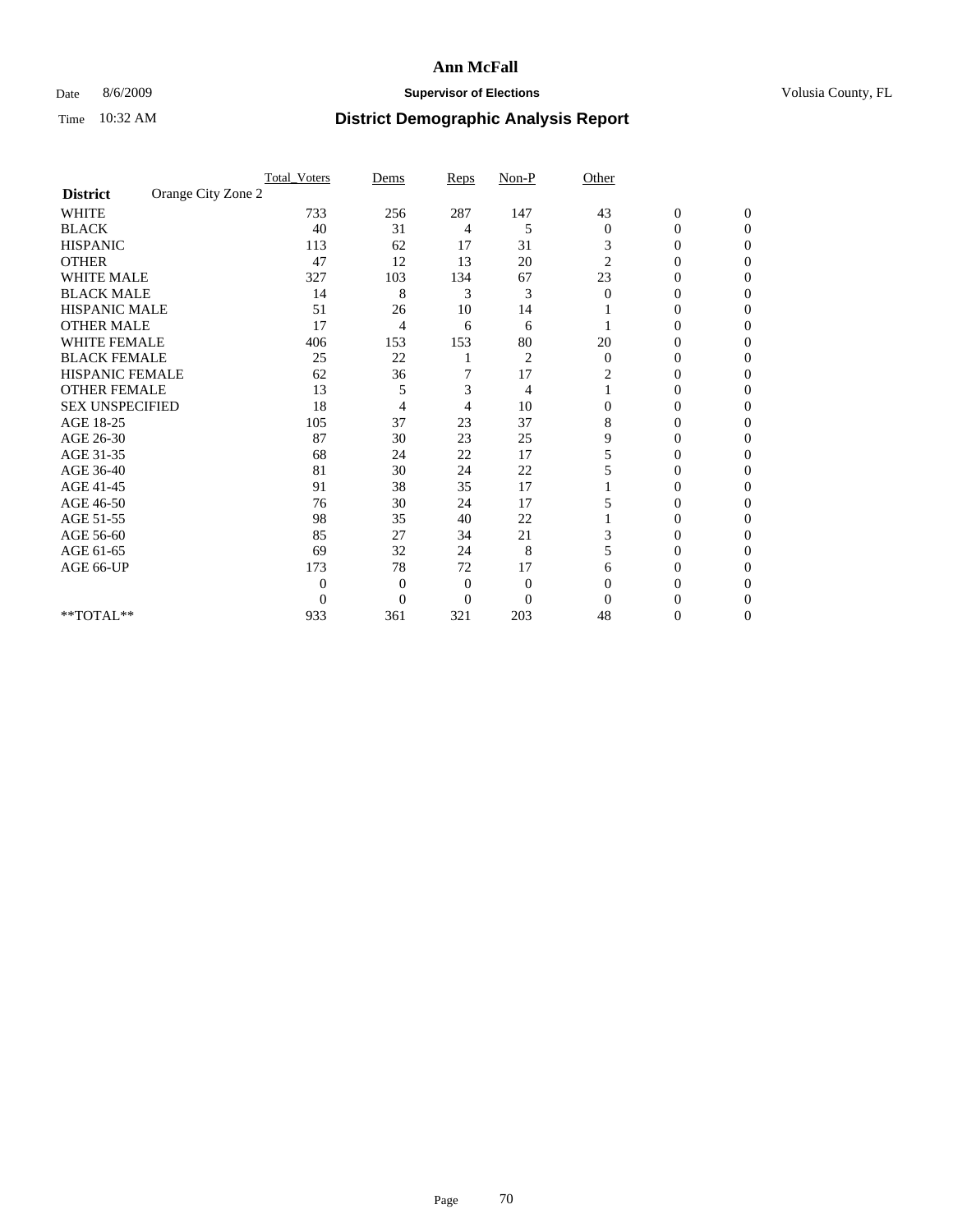### Date 8/6/2009 **Supervisor of Elections Supervisor of Elections** Volusia County, FL

|                        |                    | <b>Total_Voters</b> | Dems             | Reps     | $Non-P$      | Other        |                  |                  |  |
|------------------------|--------------------|---------------------|------------------|----------|--------------|--------------|------------------|------------------|--|
| <b>District</b>        | Orange City Zone 3 |                     |                  |          |              |              |                  |                  |  |
| <b>WHITE</b>           |                    | 954                 | 355              | 362      | 181          | 56           | $\boldsymbol{0}$ | $\boldsymbol{0}$ |  |
| <b>BLACK</b>           |                    | 39                  | 29               |          | 7            | 2            | $\overline{0}$   | $\Omega$         |  |
| <b>HISPANIC</b>        |                    | 99                  | 48               | 23       | 27           |              | 0                | $\Omega$         |  |
| <b>OTHER</b>           |                    | 55                  | 19               | 9        | 23           | 4            | 0                | $\Omega$         |  |
| <b>WHITE MALE</b>      |                    | 418                 | 131              | 178      | 77           | 32           | 0                | $\Omega$         |  |
| <b>BLACK MALE</b>      |                    | 16                  | 12               | 0        | 3            |              | 0                | 0                |  |
| <b>HISPANIC MALE</b>   |                    | 40                  | 22               | 9        | 9            | 0            | 0                | 0                |  |
| <b>OTHER MALE</b>      |                    | 21                  | 7                | 3        | 10           |              | 0                | 0                |  |
| WHITE FEMALE           |                    | 529                 | 220              | 183      | 102          | 24           | 0                | $\Omega$         |  |
| <b>BLACK FEMALE</b>    |                    | 23                  | 17               |          | 4            |              | 0                | $\Omega$         |  |
| HISPANIC FEMALE        |                    | 59                  | 26               | 14       | 18           |              | 0                | 0                |  |
| <b>OTHER FEMALE</b>    |                    | 18                  |                  | 4        | 6            |              | 0                | $\Omega$         |  |
| <b>SEX UNSPECIFIED</b> |                    | 23                  | 9                | 3        | 9            | 2            | $\overline{0}$   | 0                |  |
| AGE 18-25              |                    | 67                  | 23               | 18       | 21           | 5            | 0                | 0                |  |
| AGE 26-30              |                    | 60                  | 20               | 12       | 21           |              | 0                | 0                |  |
| AGE 31-35              |                    | 49                  | 14               | 17       | 15           | 3            | 0                | $\Omega$         |  |
| AGE 36-40              |                    | 49                  | 12               | 17       | 17           | 3            | 0                | 0                |  |
| AGE 41-45              |                    | 60                  | 22               | 20       | 16           | 2            | 0                | 0                |  |
| AGE 46-50              |                    | 80                  | 28               | 30       | 17           | 5            | $\overline{0}$   | $\Omega$         |  |
| AGE 51-55              |                    | 67                  | 26               | 22       | 14           | 5            | 0                | $\Omega$         |  |
| AGE 56-60              |                    | 92                  | 36               | 26       | 24           | 6            | 0                | 0                |  |
| AGE 61-65              |                    | 101                 | 41               | 40       | 16           | 4            | $\overline{0}$   | 0                |  |
| AGE 66-UP              |                    | 522                 | 229              | 193      | 77           | 23           | 0                | 0                |  |
|                        |                    | $\overline{0}$      | $\overline{0}$   | 0        | $\mathbf{0}$ | $\mathbf{0}$ | 0                | 0                |  |
|                        |                    | $\theta$            | $\boldsymbol{0}$ | $\Omega$ | $\Omega$     | $\Omega$     | 0                | $\Omega$         |  |
| **TOTAL**              |                    | 1,147               | 451              | 395      | 238          | 63           | 0                | $\overline{0}$   |  |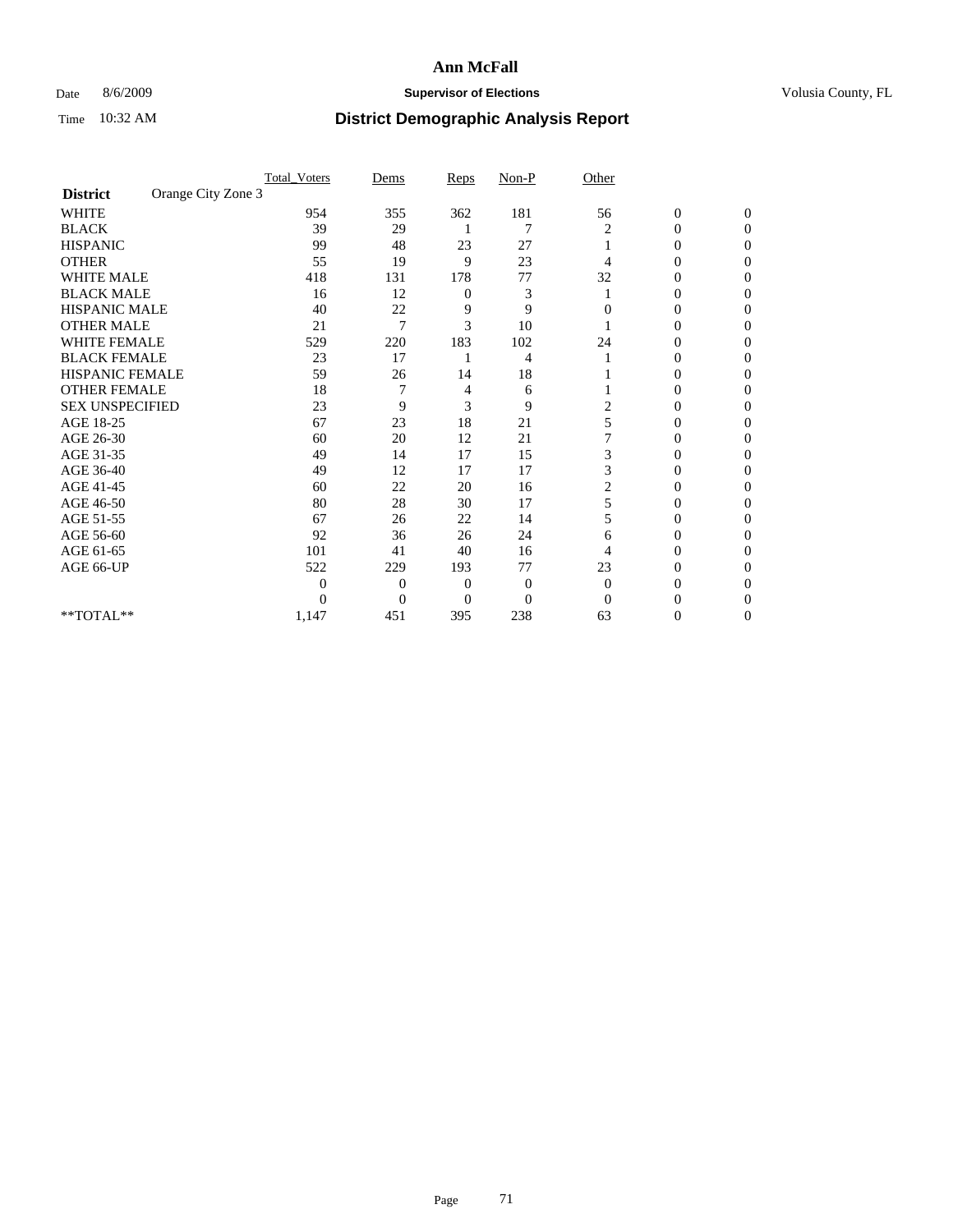### Date 8/6/2009 **Supervisor of Elections Supervisor of Elections** Volusia County, FL

|                        |                    | <b>Total_Voters</b> | Dems             | Reps           | $Non-P$        | Other          |                  |                  |  |
|------------------------|--------------------|---------------------|------------------|----------------|----------------|----------------|------------------|------------------|--|
| <b>District</b>        | Orange City Zone 4 |                     |                  |                |                |                |                  |                  |  |
| <b>WHITE</b>           |                    | 1,327               | 489              | 527            | 251            | 60             | $\boldsymbol{0}$ | $\boldsymbol{0}$ |  |
| <b>BLACK</b>           |                    | 17                  | 10               | 2              | 3              | 2              | $\overline{0}$   | $\Omega$         |  |
| <b>HISPANIC</b>        |                    | 53                  | 24               | 9              | 18             | 2              | 0                | $\Omega$         |  |
| <b>OTHER</b>           |                    | 37                  | 12               | 11             | 10             | $\overline{4}$ | 0                | $\Omega$         |  |
| <b>WHITE MALE</b>      |                    | 589                 | 188              | 242            | 124            | 35             | $\mathbf{0}$     | $\Omega$         |  |
| <b>BLACK MALE</b>      |                    | 8                   | 4                | $\overline{c}$ | 2              | $\Omega$       | 0                | 0                |  |
| <b>HISPANIC MALE</b>   |                    | 28                  | 14               | 5              | 8              |                | 0                | 0                |  |
| <b>OTHER MALE</b>      |                    | 9                   | $\overline{2}$   | 3              | 4              | $\Omega$       | $\theta$         | 0                |  |
| WHITE FEMALE           |                    | 731                 | 298              | 282            | 126            | 25             | 0                | $\Omega$         |  |
| <b>BLACK FEMALE</b>    |                    | 9                   | 6                | $\mathbf{0}$   |                | 2              | 0                | $\Omega$         |  |
| HISPANIC FEMALE        |                    | 25                  | 10               | 4              | 10             |                | 0                | 0                |  |
| <b>OTHER FEMALE</b>    |                    | 17                  | 9                | 5              | $\overline{c}$ |                | 0                | $\Omega$         |  |
| <b>SEX UNSPECIFIED</b> |                    | 18                  | 4                | 6              | 5              | 3              | $\overline{0}$   | 0                |  |
| AGE 18-25              |                    | 171                 | 51               | 54             | 46             | 20             | 0                | 0                |  |
| AGE 26-30              |                    | 108                 | 31               | 42             | 28             |                | 0                | 0                |  |
| AGE 31-35              |                    | 92                  | 27               | 30             | 31             | 4              | 0                | $\Omega$         |  |
| AGE 36-40              |                    | 94                  | 34               | 26             | 31             | 3              | 0                | 0                |  |
| AGE 41-45              |                    | 134                 | 44               | 46             | 35             | 9              | 0                | 0                |  |
| AGE 46-50              |                    | 140                 | 44               | 63             | 26             | 7              | $\overline{0}$   | $\Omega$         |  |
| AGE 51-55              |                    | 164                 | 69               | 68             | 23             | 4              | 0                | $\Omega$         |  |
| AGE 56-60              |                    | 123                 | 49               | 46             | 22             | 6              | 0                | 0                |  |
| AGE 61-65              |                    | 129                 | 58               | 48             | 18             | 5              | $\overline{0}$   | 0                |  |
| AGE 66-UP              |                    | 279                 | 128              | 126            | 22             | 3              | 0                | 0                |  |
|                        |                    | 0                   | $\overline{0}$   | 0              | $\mathbf{0}$   | $\Omega$       | 0                | 0                |  |
|                        |                    | $\theta$            | $\boldsymbol{0}$ | $\Omega$       | $\Omega$       | $\Omega$       | 0                | $\Omega$         |  |
| **TOTAL**              |                    | 1,434               | 535              | 549            | 282            | 68             | 0                | $\overline{0}$   |  |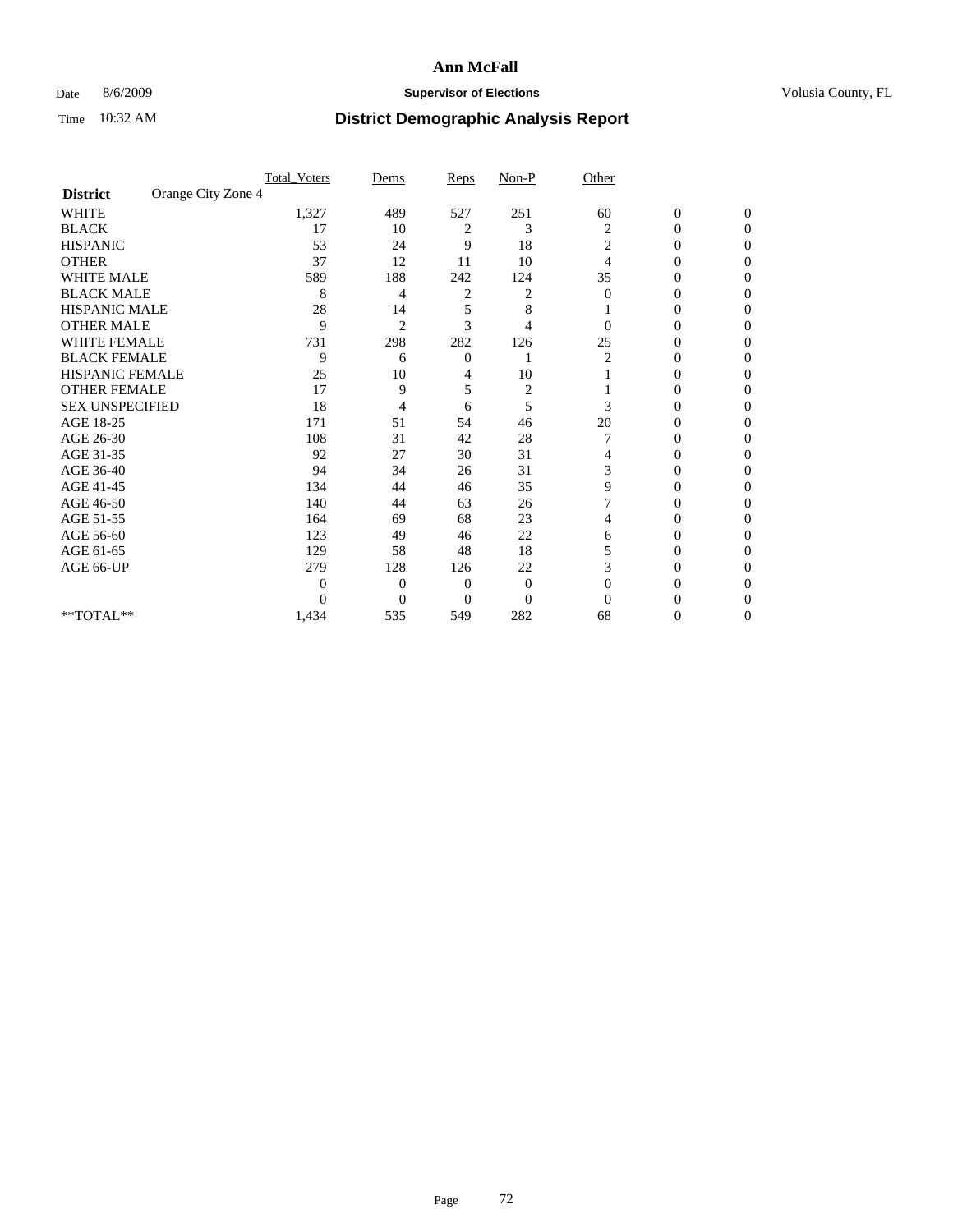### Date 8/6/2009 **Supervisor of Elections Supervisor of Elections** Volusia County, FL

|                        |                    | <b>Total_Voters</b> | Dems           | Reps     | $Non-P$        | Other                   |                  |                  |  |
|------------------------|--------------------|---------------------|----------------|----------|----------------|-------------------------|------------------|------------------|--|
| <b>District</b>        | Orange City Zone 5 |                     |                |          |                |                         |                  |                  |  |
| <b>WHITE</b>           |                    | 1,323               | 452            | 618      | 205            | 48                      | $\boldsymbol{0}$ | $\boldsymbol{0}$ |  |
| <b>BLACK</b>           |                    | 107                 | 91             |          | 14             |                         | $\overline{0}$   | $\Omega$         |  |
| <b>HISPANIC</b>        |                    | 69                  | 35             | 14       | 19             |                         | 0                | $\Omega$         |  |
| <b>OTHER</b>           |                    | 80                  | 36             | 17       | 19             | 8                       | 0                | $\Omega$         |  |
| <b>WHITE MALE</b>      |                    | 523                 | 163            | 247      | 88             | 25                      | 0                | $\Omega$         |  |
| <b>BLACK MALE</b>      |                    | 43                  | 31             |          | 10             |                         | 0                | 0                |  |
| <b>HISPANIC MALE</b>   |                    | 33                  | 17             |          | 8              |                         | 0                | 0                |  |
| <b>OTHER MALE</b>      |                    | 25                  | 14             | 7        | 4              | 0                       | 0                | 0                |  |
| <b>WHITE FEMALE</b>    |                    | 791                 | 287            | 368      | 114            | 22                      | 0                | $\Omega$         |  |
| <b>BLACK FEMALE</b>    |                    | 63                  | 59             | 0        | 4              | $\mathbf{0}$            | 0                | $\Omega$         |  |
| HISPANIC FEMALE        |                    | 36                  | 18             | 7        | 11             | $\mathbf{0}$            | 0                | 0                |  |
| <b>OTHER FEMALE</b>    |                    | 34                  | 16             | 8        | 8              | 2                       | 0                | $\Omega$         |  |
| <b>SEX UNSPECIFIED</b> |                    | 31                  | 9              | 5        | 10             | 7                       | $\overline{0}$   | 0                |  |
| AGE 18-25              |                    | 44                  | 23             | 9        | 9              | 3                       | 0                | 0                |  |
| AGE 26-30              |                    | 57                  | 20             | 18       | 16             | 3                       | 0                | 0                |  |
| AGE 31-35              |                    | 57                  | 26             | 14       | 16             |                         | 0                | $\Omega$         |  |
| AGE 36-40              |                    | 56                  | 26             | 16       | 13             |                         | 0                | 0                |  |
| AGE 41-45              |                    | 41                  | 16             | 13       | 12             | $\Omega$                | 0                | 0                |  |
| AGE 46-50              |                    | 66                  | 38             | 12       | 14             | 2                       | $\overline{0}$   | $\Omega$         |  |
| AGE 51-55              |                    | 66                  | 36             | 16       | 12             | $\overline{\mathbf{c}}$ | 0                | $\mathbf{0}$     |  |
| AGE 56-60              |                    | 74                  | 33             | 20       | 15             | 6                       | 0                | 0                |  |
| AGE 61-65              |                    | 90                  | 37             | 29       | 19             | 5                       | $\overline{0}$   | 0                |  |
| AGE 66-UP              |                    | 1,028               | 359            | 503      | 131            | 35                      | 0                | 0                |  |
|                        |                    | $\boldsymbol{0}$    | 0              | 0        | $\mathbf{0}$   | $\mathbf{0}$            | 0                | 0                |  |
|                        |                    | $\theta$            | $\overline{0}$ | $\Omega$ | $\overline{0}$ | $\Omega$                | 0                | $\Omega$         |  |
| **TOTAL**              |                    | 1,579               | 614            | 650      | 257            | 58                      | 0                | $\overline{0}$   |  |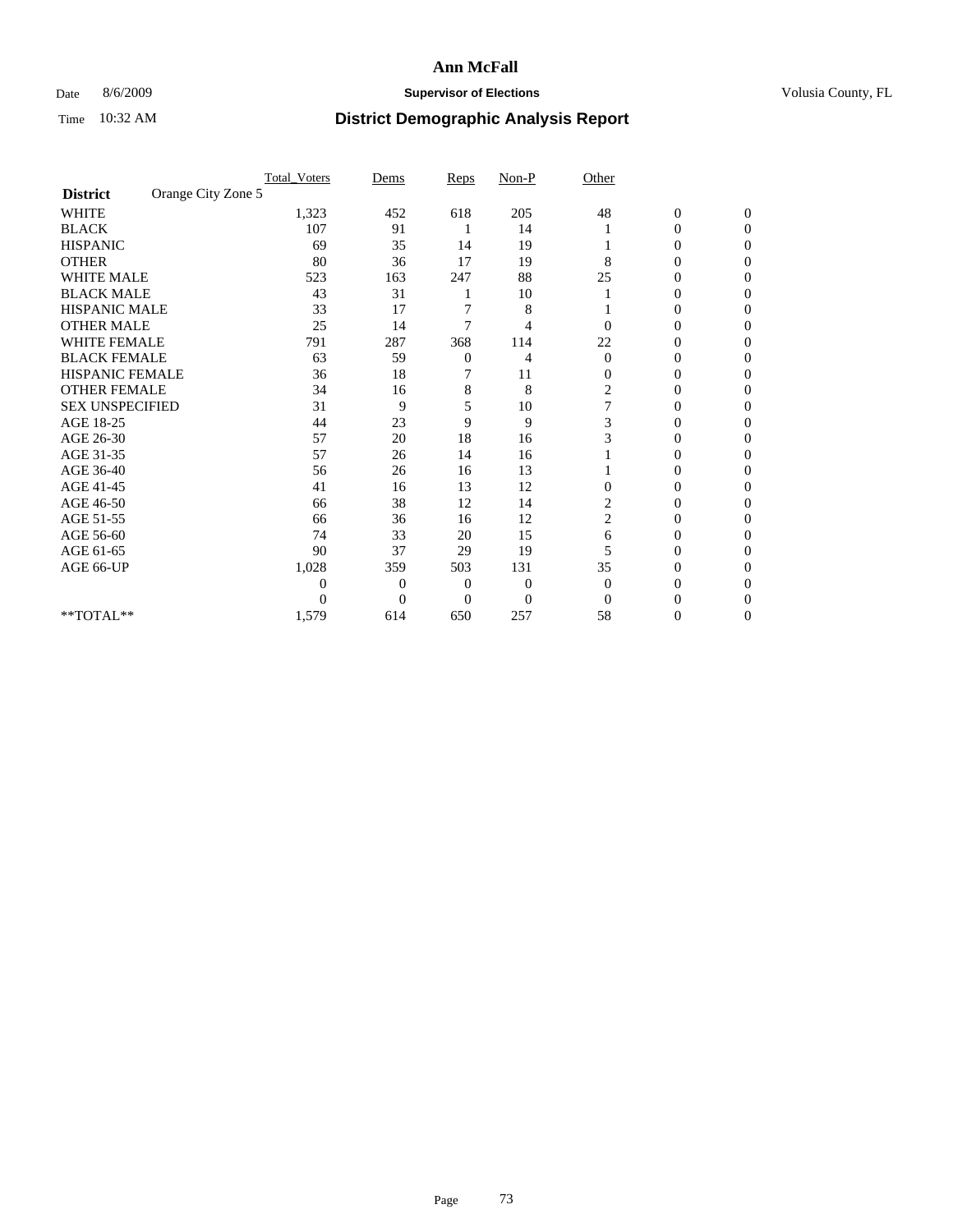### Date 8/6/2009 **Supervisor of Elections Supervisor of Elections** Volusia County, FL

|                        | Total Voters      | Dems           | <b>Reps</b>  | Non-P        | Other          |                  |                  |  |
|------------------------|-------------------|----------------|--------------|--------------|----------------|------------------|------------------|--|
| <b>District</b>        | Ormond Bch Zone 1 |                |              |              |                |                  |                  |  |
| <b>WHITE</b>           | 6,840             | 2,506          | 2,921        | 1,223        | 190            | $\boldsymbol{0}$ | $\boldsymbol{0}$ |  |
| <b>BLACK</b>           | 90                | 69             | 7            | 12           | 2              | $\overline{0}$   | $\mathbf{0}$     |  |
| <b>HISPANIC</b>        | 110               | 44             | 32           | 30           | 4              | $\overline{0}$   | $\Omega$         |  |
| <b>OTHER</b>           | 337               | 115            | 96           | 99           | 27             | 0                | $\mathbf{0}$     |  |
| <b>WHITE MALE</b>      | 3,163             | 1,052          | 1,398        | 601          | 112            | $\overline{0}$   | $\Omega$         |  |
| <b>BLACK MALE</b>      | 41                | 32             | 4            | 4            |                | $\mathbf{0}$     | $\Omega$         |  |
| <b>HISPANIC MALE</b>   | 43                | 10             | 16           | 16           |                | 0                | $\Omega$         |  |
| <b>OTHER MALE</b>      | 142               | 48             | 46           | 44           | 4              | $\overline{0}$   | $\mathbf{0}$     |  |
| <b>WHITE FEMALE</b>    | 3,648             | 1,447          | 1,512        | 612          | 77             | $\mathbf{0}$     | $\mathbf{0}$     |  |
| <b>BLACK FEMALE</b>    | 48                | 37             | 3            | 8            | $\mathbf{0}$   | 0                | $\Omega$         |  |
| <b>HISPANIC FEMALE</b> | 62                | 31             | 14           | 14           | 3              | 0                | 0                |  |
| <b>OTHER FEMALE</b>    | 117               | 50             | 34           | 27           | 6              | 0                | $\mathbf{0}$     |  |
| <b>SEX UNSPECIFIED</b> | 113               | 27             | 29           | 38           | 19             | 0                | $\Omega$         |  |
| AGE 18-25              | 596               | 200            | 179          | 180          | 37             | $\overline{0}$   | $\mathbf{0}$     |  |
| AGE 26-30              | 307               | 103            | 104          | 88           | 12             | $\overline{0}$   | $\Omega$         |  |
| AGE 31-35              | 349               | 114            | 115          | 101          | 19             | $\boldsymbol{0}$ | $\Omega$         |  |
| AGE 36-40              | 482               | 155            | 207          | 105          | 15             | $\boldsymbol{0}$ | $\Omega$         |  |
| AGE 41-45              | 590               | 188            | 249          | 133          | 20             | $\boldsymbol{0}$ | $\Omega$         |  |
| AGE 46-50              | 653               | 221            | 293          | 121          | 18             | 0                | 0                |  |
| AGE 51-55              | 739               | 278            | 318          | 124          | 19             | $\overline{0}$   | $\mathbf{0}$     |  |
| AGE 56-60              | 750               | 307            | 302          | 131          | 10             | $\overline{0}$   | $\mathbf{0}$     |  |
| AGE 61-65              | 676               | 255            | 295          | 106          | 20             | 0                | $\Omega$         |  |
| AGE 66-UP              | 2,235             | 913            | 994          | 275          | 53             | 0                | $\mathbf{0}$     |  |
|                        | $\boldsymbol{0}$  | $\overline{0}$ | $\mathbf{0}$ | $\mathbf{0}$ | $\overline{0}$ | $\mathbf{0}$     | $\mathbf{0}$     |  |
|                        | $\Omega$          | $\overline{0}$ | $\mathbf{0}$ | $\mathbf{0}$ | $\mathbf{0}$   | $\overline{0}$   | $\mathbf{0}$     |  |
| **TOTAL**              | 7,377             | 2,734          | 3,056        | 1,364        | 223            | 0                | 0                |  |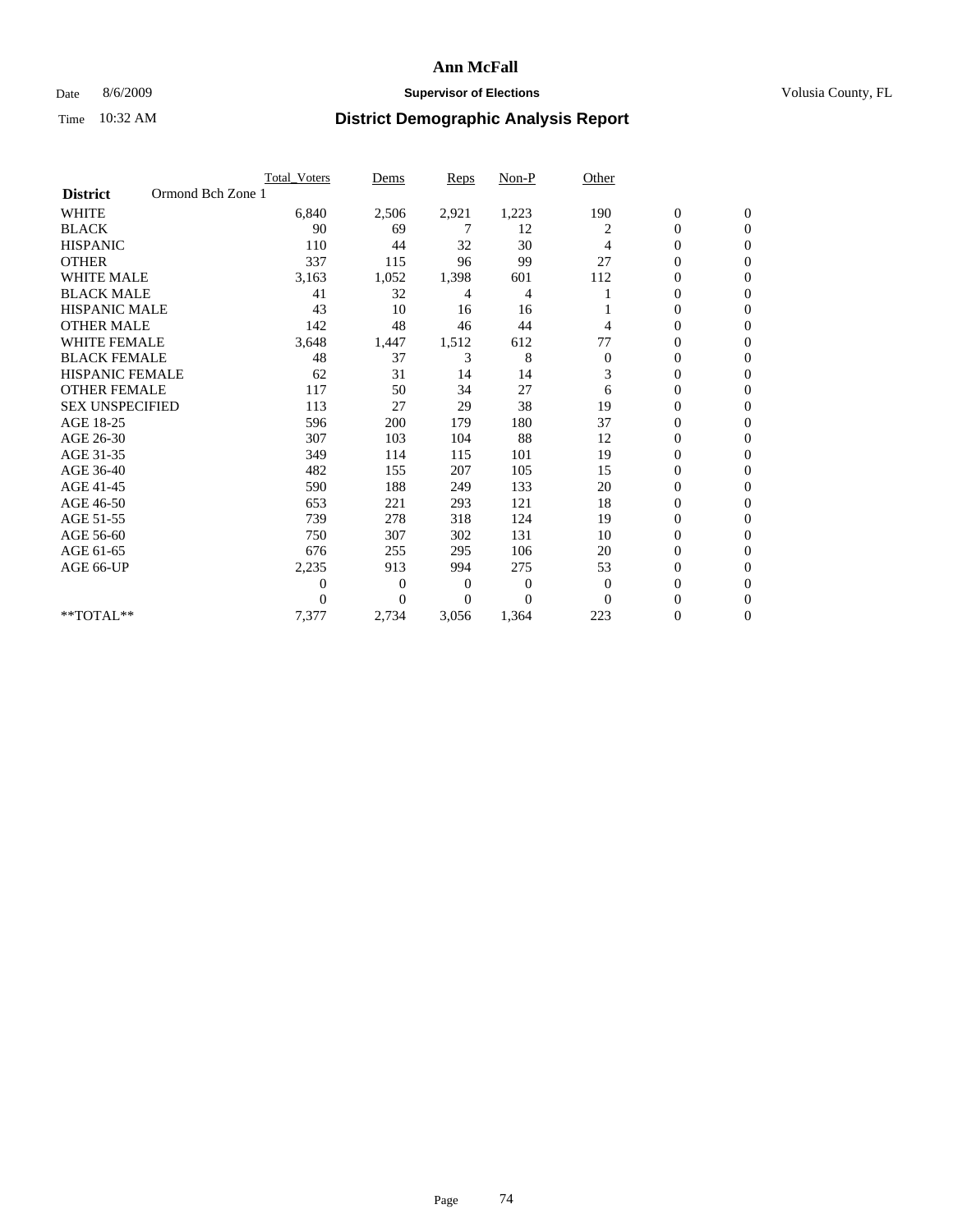### Date 8/6/2009 **Supervisor of Elections Supervisor of Elections** Volusia County, FL

|                        |                   | Total Voters   | Dems           | <b>Reps</b> | Non-P        | Other        |                  |                  |  |
|------------------------|-------------------|----------------|----------------|-------------|--------------|--------------|------------------|------------------|--|
| <b>District</b>        | Ormond Bch Zone 2 |                |                |             |              |              |                  |                  |  |
| <b>WHITE</b>           |                   | 4,811          | 1,999          | 1,692       | 955          | 165          | $\boldsymbol{0}$ | $\boldsymbol{0}$ |  |
| <b>BLACK</b>           |                   | 374            | 288            | 26          | 51           | 9            | $\boldsymbol{0}$ | $\mathbf{0}$     |  |
| <b>HISPANIC</b>        |                   | 105            | 47             | 26          | 28           | 4            | $\overline{0}$   | $\mathbf{0}$     |  |
| <b>OTHER</b>           |                   | 371            | 144            | 81          | 108          | 38           | 0                | $\Omega$         |  |
| <b>WHITE MALE</b>      |                   | 2,092          | 765            | 784         | 452          | 91           | $\overline{0}$   | $\mathbf{0}$     |  |
| <b>BLACK MALE</b>      |                   | 168            | 117            | 13          | 31           |              | $\overline{0}$   | $\mathbf{0}$     |  |
| <b>HISPANIC MALE</b>   |                   | 40             | 16             | 8           | 13           | 3            | $\overline{0}$   | $\mathbf{0}$     |  |
| <b>OTHER MALE</b>      |                   | 109            | 37             | 31          | 40           |              | 0                | $\mathbf{0}$     |  |
| <b>WHITE FEMALE</b>    |                   | 2,695          | 1,223          | 903         | 496          | 73           | $\overline{0}$   | $\mathbf{0}$     |  |
| <b>BLACK FEMALE</b>    |                   | 202            | 167            | 13          | 20           | 2            | $\boldsymbol{0}$ | $\mathbf{0}$     |  |
| <b>HISPANIC FEMALE</b> |                   | 64             | 31             | 17          | 15           |              | 0                | $\mathbf{0}$     |  |
| <b>OTHER FEMALE</b>    |                   | 143            | 70             | 35          | 31           | 7            | $\overline{0}$   | $\Omega$         |  |
| <b>SEX UNSPECIFIED</b> |                   | 148            | 52             | 21          | 44           | 31           | $\overline{0}$   | $\mathbf{0}$     |  |
| AGE 18-25              |                   | 500            | 214            | 111         | 142          | 33           | 0                | $\mathbf{0}$     |  |
| AGE 26-30              |                   | 338            | 138            | 80          | 104          | 16           | $\overline{0}$   | $\mathbf{0}$     |  |
| AGE 31-35              |                   | 352            | 147            | 76          | 116          | 13           | $\boldsymbol{0}$ | $\mathbf{0}$     |  |
| AGE 36-40              |                   | 376            | 142            | 128         | 90           | 16           | 0                | $\mathbf{0}$     |  |
| AGE 41-45              |                   | 458            | 167            | 151         | 115          | 25           | $\overline{0}$   | $\mathbf{0}$     |  |
| AGE 46-50              |                   | 515            | 207            | 182         | 108          | 18           | $\boldsymbol{0}$ | $\mathbf{0}$     |  |
| AGE 51-55              |                   | 538            | 237            | 176         | 107          | 18           | $\boldsymbol{0}$ | $\mathbf{0}$     |  |
| AGE 56-60              |                   | 535            | 241            | 158         | 115          | 21           | $\overline{0}$   | $\Omega$         |  |
| AGE 61-65              |                   | 495            | 217            | 181         | 82           | 15           | $\overline{0}$   | $\mathbf{0}$     |  |
| AGE 66-UP              |                   | 1,554          | 768            | 582         | 163          | 41           | $\boldsymbol{0}$ | $\mathbf{0}$     |  |
|                        |                   | $\overline{0}$ | $\overline{0}$ | 0           | $\mathbf{0}$ | $\mathbf{0}$ | $\overline{0}$   | $\mathbf{0}$     |  |
|                        |                   | $\theta$       | $\theta$       | $\Omega$    | $\Omega$     | $\Omega$     | $\overline{0}$   | $\mathbf{0}$     |  |
| **TOTAL**              |                   | 5,661          | 2,478          | 1,825       | 1,142        | 216          | 0                | $\mathbf{0}$     |  |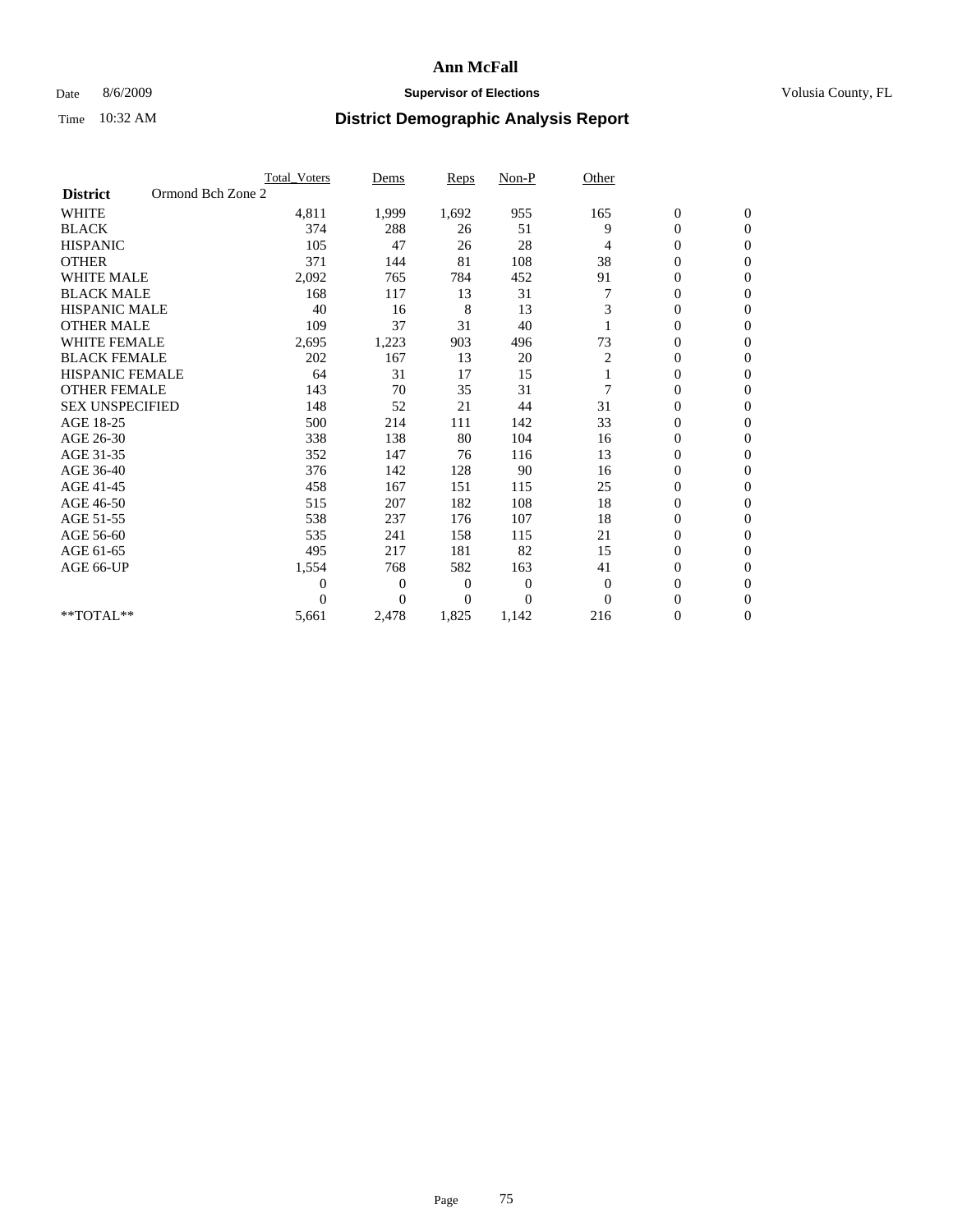### Date 8/6/2009 **Supervisor of Elections Supervisor of Elections** Volusia County, FL

|                        |                   | <b>Total Voters</b> | Dems           | <b>Reps</b> | Non-P        | Other          |                  |                  |  |
|------------------------|-------------------|---------------------|----------------|-------------|--------------|----------------|------------------|------------------|--|
| <b>District</b>        | Ormond Bch Zone 3 |                     |                |             |              |                |                  |                  |  |
| <b>WHITE</b>           |                   | 8,008               | 2,545          | 3,835       | 1,380        | 248            | $\boldsymbol{0}$ | $\boldsymbol{0}$ |  |
| <b>BLACK</b>           |                   | 179                 | 130            | 14          | 24           | 11             | $\boldsymbol{0}$ | $\mathbf{0}$     |  |
| <b>HISPANIC</b>        |                   | 140                 | 49             | 51          | 37           | 3              | $\overline{0}$   | $\mathbf{0}$     |  |
| <b>OTHER</b>           |                   | 465                 | 148            | 127         | 153          | 37             | $\boldsymbol{0}$ | $\Omega$         |  |
| <b>WHITE MALE</b>      |                   | 3,708               | 1,066          | 1,848       | 679          | 115            | $\overline{0}$   | $\mathbf{0}$     |  |
| <b>BLACK MALE</b>      |                   | 78                  | 59             | 7           | 8            | 4              | $\overline{0}$   | $\mathbf{0}$     |  |
| <b>HISPANIC MALE</b>   |                   | 71                  | 20             | 29          | 20           | $\overline{c}$ | 0                | $\mathbf{0}$     |  |
| <b>OTHER MALE</b>      |                   | 164                 | 47             | 50          | 59           | 8              | 0                | $\mathbf{0}$     |  |
| <b>WHITE FEMALE</b>    |                   | 4,253               | 1,466          | 1,966       | 691          | 130            | $\overline{0}$   | $\mathbf{0}$     |  |
| <b>BLACK FEMALE</b>    |                   | 100                 | 70             | 7           | 16           | 7              | $\boldsymbol{0}$ | $\mathbf{0}$     |  |
| <b>HISPANIC FEMALE</b> |                   | 68                  | 29             | 21          | 17           |                | 0                | $\mathbf{0}$     |  |
| <b>OTHER FEMALE</b>    |                   | 203                 | 76             | 57          | 64           | 6              | $\overline{0}$   | $\Omega$         |  |
| <b>SEX UNSPECIFIED</b> |                   | 147                 | 39             | 42          | 40           | 26             | $\overline{0}$   | $\mathbf{0}$     |  |
| AGE 18-25              |                   | 809                 | 244            | 312         | 205          | 48             | 0                | $\mathbf{0}$     |  |
| AGE 26-30              |                   | 405                 | 133            | 146         | 108          | 18             | $\overline{0}$   | $\mathbf{0}$     |  |
| AGE 31-35              |                   | 394                 | 101            | 154         | 114          | 25             | $\boldsymbol{0}$ | $\mathbf{0}$     |  |
| AGE 36-40              |                   | 555                 | 134            | 283         | 113          | 25             | 0                | $\mathbf{0}$     |  |
| AGE 41-45              |                   | 739                 | 193            | 383         | 137          | 26             | 0                | $\mathbf{0}$     |  |
| AGE 46-50              |                   | 816                 | 233            | 415         | 149          | 19             | $\boldsymbol{0}$ | $\mathbf{0}$     |  |
| AGE 51-55              |                   | 924                 | 299            | 449         | 159          | 17             | $\boldsymbol{0}$ | $\mathbf{0}$     |  |
| AGE 56-60              |                   | 888                 | 325            | 385         | 158          | 20             | $\overline{0}$   | $\Omega$         |  |
| AGE 61-65              |                   | 884                 | 327            | 401         | 134          | 22             | $\overline{0}$   | $\mathbf{0}$     |  |
| AGE 66-UP              |                   | 2,378               | 883            | 1,099       | 317          | 79             | $\boldsymbol{0}$ | $\mathbf{0}$     |  |
|                        |                   | 0                   | $\overline{0}$ | 0           | $\mathbf{0}$ | $\mathbf{0}$   | $\overline{0}$   | $\mathbf{0}$     |  |
|                        |                   | $\Omega$            | $\theta$       | $\Omega$    | $\Omega$     | $\Omega$       | $\overline{0}$   | $\mathbf{0}$     |  |
| **TOTAL**              |                   | 8,792               | 2,872          | 4,027       | 1,594        | 299            | 0                | $\mathbf{0}$     |  |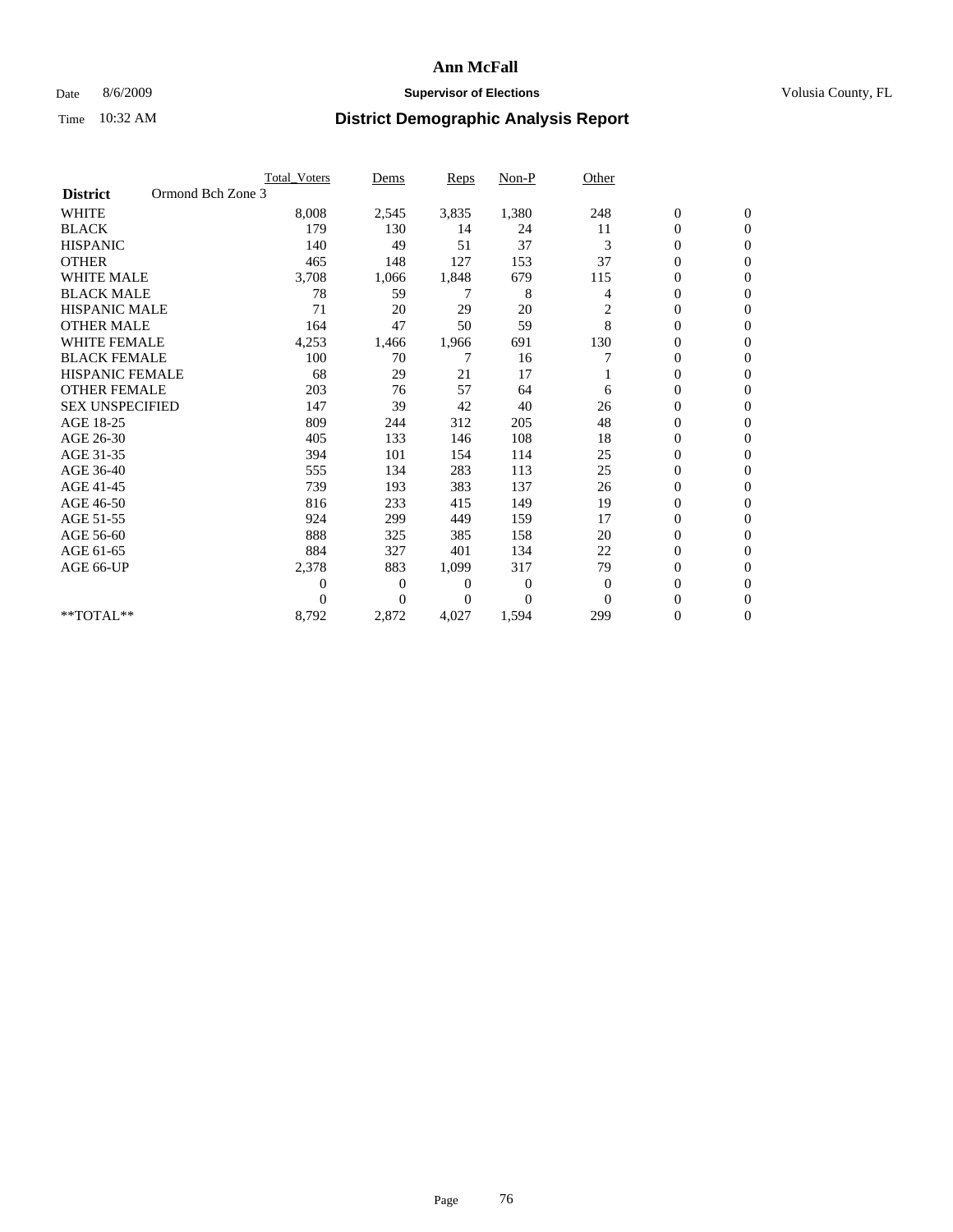### Date 8/6/2009 **Supervisor of Elections Supervisor of Elections** Volusia County, FL

|                        |                   | Total Voters   | Dems           | <b>Reps</b> | Non-P    | Other          |                  |                  |  |
|------------------------|-------------------|----------------|----------------|-------------|----------|----------------|------------------|------------------|--|
| <b>District</b>        | Ormond Bch Zone 4 |                |                |             |          |                |                  |                  |  |
| <b>WHITE</b>           |                   | 6,303          | 2,389          | 2,447       | 1,199    | 268            | $\boldsymbol{0}$ | $\boldsymbol{0}$ |  |
| <b>BLACK</b>           |                   | 149            | 114            | 8           | 24       | 3              | $\boldsymbol{0}$ | $\mathbf{0}$     |  |
| <b>HISPANIC</b>        |                   | 98             | 52             | 16          | 28       | 2              | $\overline{0}$   | $\mathbf{0}$     |  |
| <b>OTHER</b>           |                   | 306            | 103            | 75          | 102      | 26             | 0                | $\Omega$         |  |
| <b>WHITE MALE</b>      |                   | 2,722          | 924            | 1,101       | 556      | 141            | 0                | $\mathbf{0}$     |  |
| <b>BLACK MALE</b>      |                   | 70             | 53             | 4           | 11       | 2              | $\overline{0}$   | $\mathbf{0}$     |  |
| <b>HISPANIC MALE</b>   |                   | 34             | 17             | 7           | 8        | $\overline{c}$ | 0                | $\Omega$         |  |
| <b>OTHER MALE</b>      |                   | 110            | 37             | 25          | 40       | 8              | 0                | $\Omega$         |  |
| <b>WHITE FEMALE</b>    |                   | 3,538          | 1,452          | 1,335       | 627      | 124            | 0                | $\mathbf{0}$     |  |
| <b>BLACK FEMALE</b>    |                   | 79             | 61             | 4           | 13       |                | $\boldsymbol{0}$ | $\Omega$         |  |
| <b>HISPANIC FEMALE</b> |                   | 64             | 35             | 9           | 20       | 0              | 0                | $\mathbf{0}$     |  |
| <b>OTHER FEMALE</b>    |                   | 139            | 51             | 45          | 38       | 5              | $\overline{0}$   | $\Omega$         |  |
| <b>SEX UNSPECIFIED</b> |                   | 100            | 28             | 16          | 40       | 16             | $\overline{0}$   | $\mathbf{0}$     |  |
| AGE 18-25              |                   | 487            | 195            | 133         | 130      | 29             | 0                | $\mathbf{0}$     |  |
| AGE 26-30              |                   | 291            | 97             | 95          | 80       | 19             | $\overline{0}$   | $\mathbf{0}$     |  |
| AGE 31-35              |                   | 266            | 72             | 98          | 79       | 17             | $\boldsymbol{0}$ | $\mathbf{0}$     |  |
| AGE 36-40              |                   | 342            | 109            | 116         | 100      | 17             | 0                | $\mathbf{0}$     |  |
| AGE 41-45              |                   | 402            | 130            | 159         | 98       | 15             | $\mathbf{0}$     | $\Omega$         |  |
| AGE 46-50              |                   | 574            | 220            | 233         | 108      | 13             | $\boldsymbol{0}$ | $\Omega$         |  |
| AGE 51-55              |                   | 548            | 223            | 206         | 95       | 24             | $\boldsymbol{0}$ | $\mathbf{0}$     |  |
| AGE 56-60              |                   | 574            | 245            | 197         | 103      | 29             | $\overline{0}$   | $\Omega$         |  |
| AGE 61-65              |                   | 591            | 240            | 207         | 114      | 30             | $\overline{0}$   | $\overline{0}$   |  |
| AGE 66-UP              |                   | 2,781          | 1,127          | 1,102       | 446      | 106            | 0                | $\mathbf{0}$     |  |
|                        |                   | $\overline{0}$ | $\overline{0}$ | 0           | 0        | $\mathbf{0}$   | $\overline{0}$   | $\mathbf{0}$     |  |
|                        |                   | $\theta$       | $\Omega$       | $\Omega$    | $\Omega$ | $\Omega$       | $\overline{0}$   | $\Omega$         |  |
| **TOTAL**              |                   | 6,856          | 2,658          | 2,546       | 1,353    | 299            | 0                | $\overline{0}$   |  |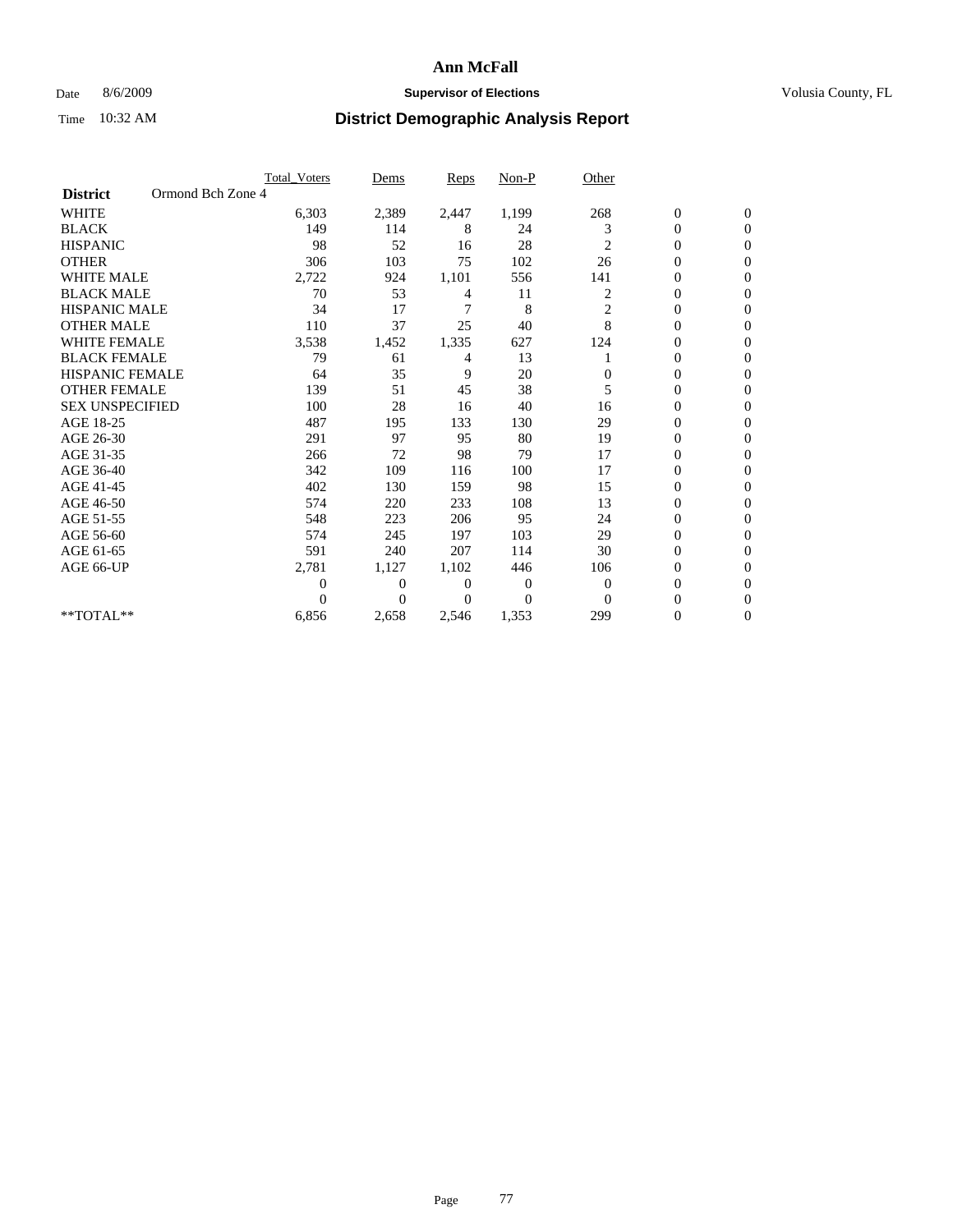### Date 8/6/2009 **Supervisor of Elections Supervisor of Elections** Volusia County, FL

|                        |                        | <b>Total Voters</b> | Dems           | <b>Reps</b> | $Non-P$        | Other          |                  |                  |  |
|------------------------|------------------------|---------------------|----------------|-------------|----------------|----------------|------------------|------------------|--|
| <b>District</b>        | Port Orange District 1 |                     |                |             |                |                |                  |                  |  |
| <b>WHITE</b>           |                        | 6,871               | 2,900          | 2,128       | 1,568          | 275            | $\boldsymbol{0}$ | $\boldsymbol{0}$ |  |
| <b>BLACK</b>           |                        | 94                  | 76             | 5           | 10             | 3              | $\boldsymbol{0}$ | $\mathbf{0}$     |  |
| <b>HISPANIC</b>        |                        | 135                 | 65             | 20          | 47             | 3              | $\overline{0}$   | $\mathbf{0}$     |  |
| <b>OTHER</b>           |                        | 297                 | 93             | 62          | 113            | 29             | 0                | $\Omega$         |  |
| <b>WHITE MALE</b>      |                        | 3,059               | 1,158          | 1,031       | 734            | 136            | $\overline{0}$   | $\mathbf{0}$     |  |
| <b>BLACK MALE</b>      |                        | 45                  | 32             | 4           | 8              |                | $\overline{0}$   | $\mathbf{0}$     |  |
| <b>HISPANIC MALE</b>   |                        | 50                  | 25             | 9           | 14             | $\overline{c}$ | $\overline{0}$   | $\overline{0}$   |  |
| <b>OTHER MALE</b>      |                        | 90                  | 24             | 17          | 44             | 5              | $\boldsymbol{0}$ | $\mathbf{0}$     |  |
| <b>WHITE FEMALE</b>    |                        | 3,754               | 1,722          | 1,078       | 821            | 133            | $\overline{0}$   | $\mathbf{0}$     |  |
| <b>BLACK FEMALE</b>    |                        | 48                  | 43             |             | $\overline{c}$ | 2              | $\boldsymbol{0}$ | $\Omega$         |  |
| <b>HISPANIC FEMALE</b> |                        | 82                  | 40             | 10          | 31             |                | $\overline{0}$   | $\mathbf{0}$     |  |
| <b>OTHER FEMALE</b>    |                        | 112                 | 44             | 29          | 32             | 7              | $\mathbf{0}$     | $\Omega$         |  |
| <b>SEX UNSPECIFIED</b> |                        | 157                 | 46             | 36          | 52             | 23             | $\overline{0}$   | $\mathbf{0}$     |  |
| AGE 18-25              |                        | 599                 | 251            | 102         | 206            | 40             | $\mathbf{0}$     | $\mathbf{0}$     |  |
| AGE 26-30              |                        | 456                 | 166            | 104         | 161            | 25             | $\overline{0}$   | $\mathbf{0}$     |  |
| AGE 31-35              |                        | 397                 | 143            | 97          | 133            | 24             | $\boldsymbol{0}$ | $\mathbf{0}$     |  |
| AGE 36-40              |                        | 413                 | 148            | 119         | 125            | 21             | $\boldsymbol{0}$ | $\mathbf{0}$     |  |
| AGE 41-45              |                        | 511                 | 202            | 138         | 148            | 23             | $\overline{0}$   | $\Omega$         |  |
| AGE 46-50              |                        | 641                 | 233            | 210         | 168            | 30             | $\boldsymbol{0}$ | $\Omega$         |  |
| AGE 51-55              |                        | 707                 | 298            | 248         | 129            | 32             | $\boldsymbol{0}$ | $\mathbf{0}$     |  |
| AGE 56-60              |                        | 621                 | 267            | 193         | 131            | 30             | $\overline{0}$   | $\Omega$         |  |
| AGE 61-65              |                        | 720                 | 312            | 234         | 151            | 23             | $\overline{0}$   | $\mathbf{0}$     |  |
| AGE 66-UP              |                        | 2,332               | 1,114          | 770         | 386            | 62             | $\boldsymbol{0}$ | $\mathbf{0}$     |  |
|                        |                        | $\overline{0}$      | $\overline{0}$ | 0           | $\mathbf{0}$   | $\mathbf{0}$   | $\overline{0}$   | $\mathbf{0}$     |  |
|                        |                        | $\theta$            | $\Omega$       | $\Omega$    | $\Omega$       | $\Omega$       | $\overline{0}$   | $\mathbf{0}$     |  |
| **TOTAL**              |                        | 7,397               | 3,134          | 2,215       | 1,738          | 310            | 0                | $\mathbf{0}$     |  |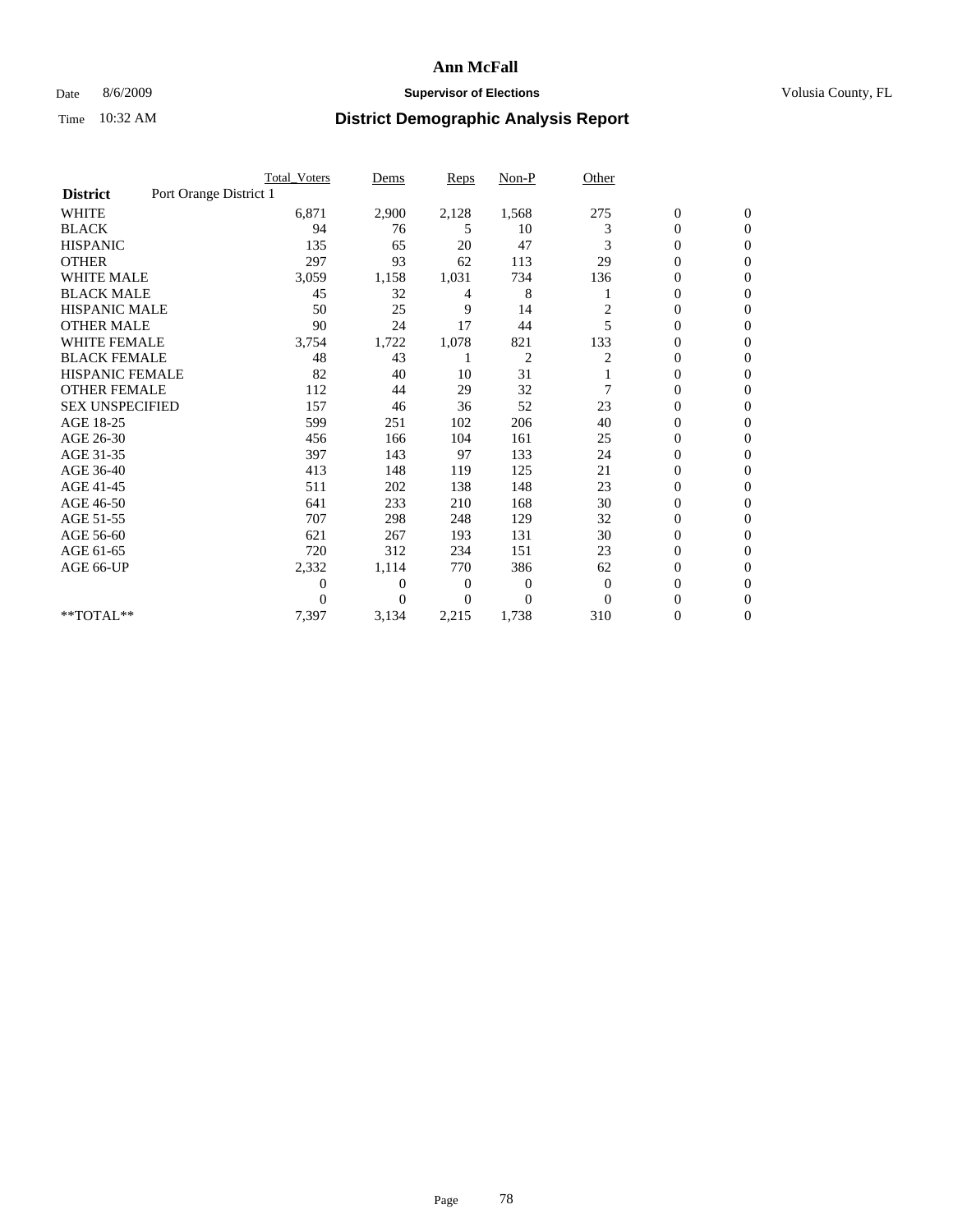### Date 8/6/2009 **Supervisor of Elections Supervisor of Elections** Volusia County, FL

|                        |                        | Total Voters   | Dems           | <b>Reps</b>    | $Non-P$      | Other          |                  |                  |  |
|------------------------|------------------------|----------------|----------------|----------------|--------------|----------------|------------------|------------------|--|
| <b>District</b>        | Port Orange District 2 |                |                |                |              |                |                  |                  |  |
| <b>WHITE</b>           |                        | 7,696          | 2,959          | 2,763          | 1,645        | 329            | $\boldsymbol{0}$ | $\boldsymbol{0}$ |  |
| <b>BLACK</b>           |                        | 319            | 251            | 16             | 45           |                | $\boldsymbol{0}$ | $\mathbf{0}$     |  |
| <b>HISPANIC</b>        |                        | 216            | 96             | 40             | 74           | 6              | $\overline{0}$   | $\mathbf{0}$     |  |
| <b>OTHER</b>           |                        | 428            | 151            | 84             | 156          | 37             | 0                | $\mathbf{0}$     |  |
| <b>WHITE MALE</b>      |                        | 3,462          | 1,197          | 1,313          | 782          | 170            | $\boldsymbol{0}$ | $\mathbf{0}$     |  |
| <b>BLACK MALE</b>      |                        | 130            | 96             | 7              | 23           | $\overline{4}$ | $\overline{0}$   | $\mathbf{0}$     |  |
| <b>HISPANIC MALE</b>   |                        | 94             | 36             | 19             | 37           | $\overline{c}$ | 0                | $\Omega$         |  |
| <b>OTHER MALE</b>      |                        | 155            | 53             | 34             | 60           | 8              | $\overline{0}$   | $\mathbf{0}$     |  |
| <b>WHITE FEMALE</b>    |                        | 4,175          | 1,742          | 1,425          | 855          | 153            | $\boldsymbol{0}$ | $\mathbf{0}$     |  |
| <b>BLACK FEMALE</b>    |                        | 188            | 154            | 9              | 22           | 3              | $\boldsymbol{0}$ | $\overline{0}$   |  |
| <b>HISPANIC FEMALE</b> |                        | 120            | 60             | 21             | 36           | 3              | $\boldsymbol{0}$ | $\mathbf{0}$     |  |
| <b>OTHER FEMALE</b>    |                        | 169            | 75             | 29             | 59           | 6              | $\mathbf{0}$     | $\mathbf{0}$     |  |
| <b>SEX UNSPECIFIED</b> |                        | 166            | 44             | 46             | 46           | 30             | $\boldsymbol{0}$ | $\Omega$         |  |
| AGE 18-25              |                        | 968            | 368            | 262            | 273          | 65             | $\boldsymbol{0}$ | $\mathbf{0}$     |  |
| AGE 26-30              |                        | 683            | 237            | 197            | 226          | 23             | $\overline{0}$   | $\Omega$         |  |
| AGE 31-35              |                        | 533            | 201            | 154            | 158          | 20             | $\boldsymbol{0}$ | $\mathbf{0}$     |  |
| AGE 36-40              |                        | 552            | 199            | 196            | 130          | 27             | $\boldsymbol{0}$ | $\mathbf{0}$     |  |
| AGE 41-45              |                        | 620            | 221            | 224            | 150          | 25             | $\boldsymbol{0}$ | $\mathbf{0}$     |  |
| AGE 46-50              |                        | 743            | 281            | 248            | 183          | 31             | $\boldsymbol{0}$ | $\Omega$         |  |
| AGE 51-55              |                        | 694            | 258            | 273            | 128          | 35             | $\overline{0}$   | $\mathbf{0}$     |  |
| AGE 56-60              |                        | 801            | 327            | 270            | 179          | 25             | $\overline{0}$   | $\mathbf{0}$     |  |
| AGE 61-65              |                        | 754            | 314            | 259            | 145          | 36             | $\overline{0}$   | $\mathbf{0}$     |  |
| AGE 66-UP              |                        | 2,311          | 1,051          | 820            | 348          | 92             | $\boldsymbol{0}$ | $\mathbf{0}$     |  |
|                        |                        | $\overline{0}$ | $\overline{0}$ | 0              | $\mathbf{0}$ | $\mathbf{0}$   | $\mathbf{0}$     | $\mathbf{0}$     |  |
|                        |                        | $\Omega$       | $\overline{0}$ | $\overline{0}$ | $\mathbf{0}$ | $\mathbf{0}$   | 0                | $\mathbf{0}$     |  |
| **TOTAL**              |                        | 8,659          | 3,457          | 2,903          | 1,920        | 379            | 0                | $\boldsymbol{0}$ |  |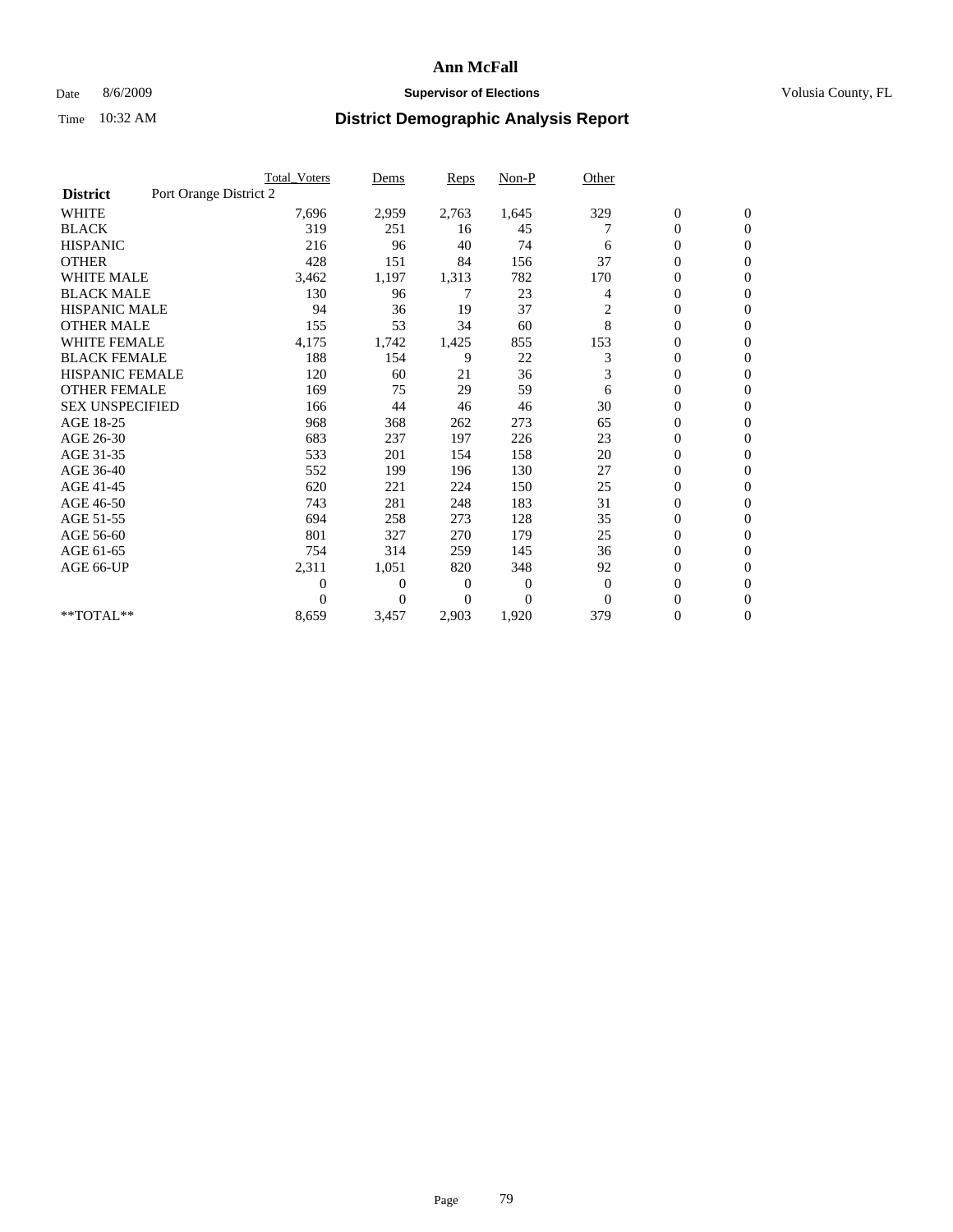### Date 8/6/2009 **Supervisor of Elections Supervisor of Elections** Volusia County, FL

|                        |                        | Total Voters   | Dems           | <b>Reps</b>  | $Non-P$      | Other        |                  |                  |  |
|------------------------|------------------------|----------------|----------------|--------------|--------------|--------------|------------------|------------------|--|
| <b>District</b>        | Port Orange Distrcit 3 |                |                |              |              |              |                  |                  |  |
| <b>WHITE</b>           |                        | 10,264         | 3,532          | 4,049        | 2,276        | 407          | $\boldsymbol{0}$ | $\boldsymbol{0}$ |  |
| <b>BLACK</b>           |                        | 260            | 221            | 8            | 26           | 5            | $\boldsymbol{0}$ | $\mathbf{0}$     |  |
| <b>HISPANIC</b>        |                        | 244            | 94             | 48           | 90           | 12           | $\overline{0}$   | $\mathbf{0}$     |  |
| <b>OTHER</b>           |                        | 561            | 171            | 137          | 191          | 62           | $\overline{0}$   | $\mathbf{0}$     |  |
| <b>WHITE MALE</b>      |                        | 4,644          | 1,390          | 1,928        | 1,113        | 213          | $\boldsymbol{0}$ | $\mathbf{0}$     |  |
| <b>BLACK MALE</b>      |                        | 120            | 100            | 6            | 12           | 2            | $\overline{0}$   | $\mathbf{0}$     |  |
| <b>HISPANIC MALE</b>   |                        | 108            | 45             | 20           | 39           | 4            | $\boldsymbol{0}$ | $\Omega$         |  |
| <b>OTHER MALE</b>      |                        | 180            | 56             | 49           | 65           | 10           | $\overline{0}$   | $\mathbf{0}$     |  |
| <b>WHITE FEMALE</b>    |                        | 5,550          | 2,124          | 2,098        | 1,141        | 187          | $\boldsymbol{0}$ | $\mathbf{0}$     |  |
| <b>BLACK FEMALE</b>    |                        | 140            | 121            | 2            | 14           | 3            | $\boldsymbol{0}$ | $\mathbf{0}$     |  |
| <b>HISPANIC FEMALE</b> |                        | 135            | 49             | 27           | 51           | 8            | $\boldsymbol{0}$ | $\mathbf{0}$     |  |
| <b>OTHER FEMALE</b>    |                        | 229            | 81             | 54           | 74           | 20           | $\mathbf{0}$     | $\mathbf{0}$     |  |
| <b>SEX UNSPECIFIED</b> |                        | 223            | 52             | 58           | 74           | 39           | $\boldsymbol{0}$ | $\Omega$         |  |
| AGE 18-25              |                        | 1,113          | 373            | 307          | 356          | 77           | $\overline{0}$   | $\mathbf{0}$     |  |
| AGE 26-30              |                        | 776            | 259            | 237          | 239          | 41           | $\overline{0}$   | $\Omega$         |  |
| AGE 31-35              |                        | 647            | 205            | 218          | 195          | 29           | $\boldsymbol{0}$ | $\mathbf{0}$     |  |
| AGE 36-40              |                        | 735            | 244            | 260          | 203          | 28           | $\boldsymbol{0}$ | $\mathbf{0}$     |  |
| AGE 41-45              |                        | 794            | 244            | 316          | 205          | 29           | $\boldsymbol{0}$ | $\mathbf{0}$     |  |
| AGE 46-50              |                        | 885            | 285            | 382          | 189          | 29           | $\boldsymbol{0}$ | $\Omega$         |  |
| AGE 51-55              |                        | 986            | 379            | 374          | 203          | 30           | $\overline{0}$   | $\mathbf{0}$     |  |
| AGE 56-60              |                        | 911            | 363            | 317          | 203          | 28           | $\overline{0}$   | $\mathbf{0}$     |  |
| AGE 61-65              |                        | 945            | 355            | 355          | 183          | 52           | $\overline{0}$   | $\mathbf{0}$     |  |
| AGE 66-UP              |                        | 3,537          | 1,311          | 1,476        | 607          | 143          | $\boldsymbol{0}$ | $\mathbf{0}$     |  |
|                        |                        | $\overline{0}$ | $\overline{0}$ | 0            | $\mathbf{0}$ | $\mathbf{0}$ | $\mathbf{0}$     | $\mathbf{0}$     |  |
|                        |                        | 0              | $\overline{0}$ | $\mathbf{0}$ | $\Omega$     | $\mathbf{0}$ | 0                | $\mathbf{0}$     |  |
| **TOTAL**              |                        | 11,329         | 4,018          | 4,242        | 2,583        | 486          | 0                | $\boldsymbol{0}$ |  |